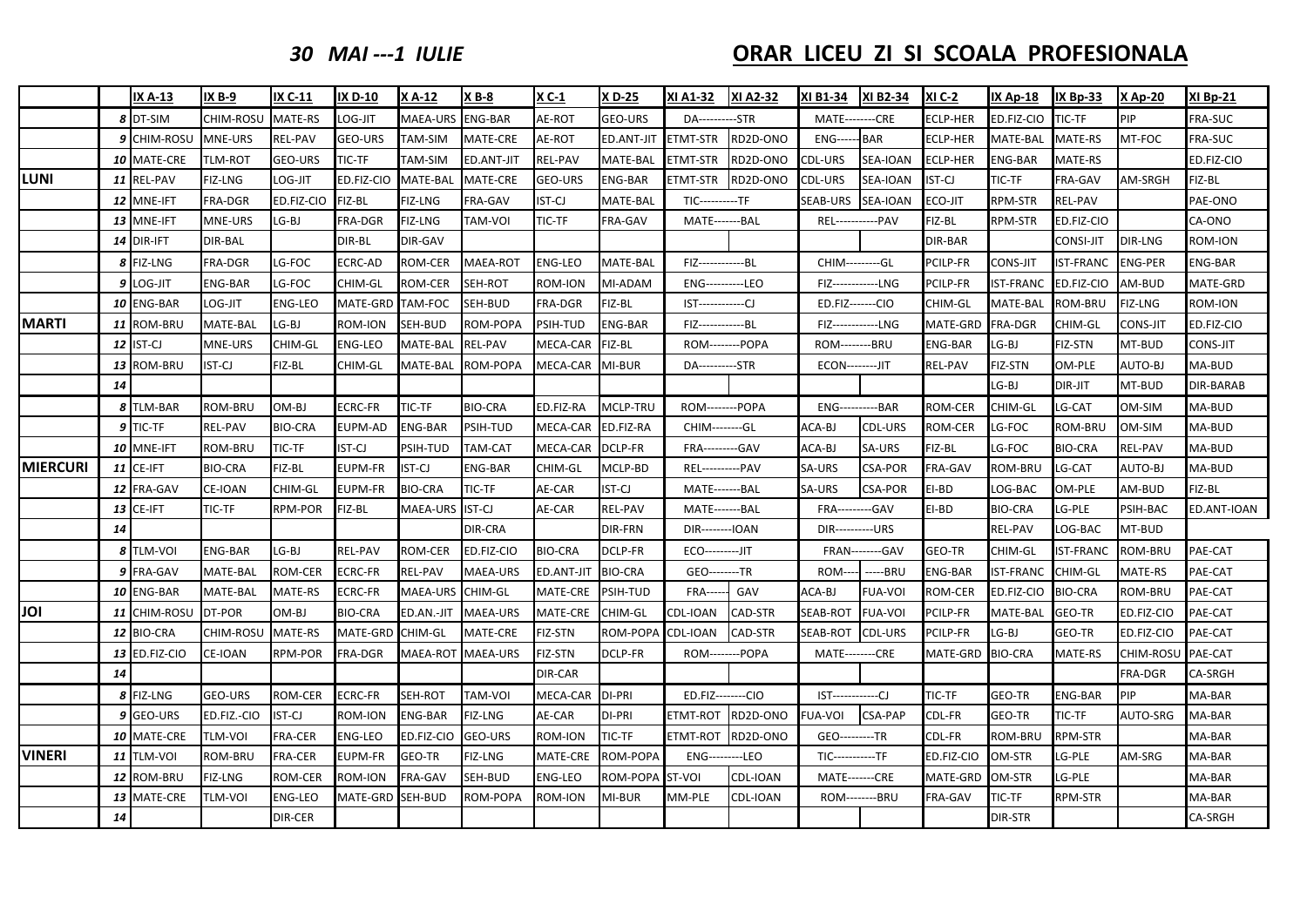### *6 IUNIE‐‐1 IULIE* **ORAR LICEU SERAL SI SCOALA DE MAISTRI**

|                 |           | <b>IX A-9</b>    | <b>IX B-2</b>   | X A-32          | <b>X B-22</b>   | <b>XII A-10</b>  | <b>XII B-21</b> | <b>XII C-11</b> | XII D-8        | 1A-33          | 1 B1-13                | 1 B2-24         |
|-----------------|-----------|------------------|-----------------|-----------------|-----------------|------------------|-----------------|-----------------|----------------|----------------|------------------------|-----------------|
|                 |           | 14 DIR-DGR       |                 |                 |                 | DIR-BJ           |                 |                 |                | DIR-BRU        | <b>DIR---------GRG</b> |                 |
|                 |           | 15 ROM-BRU       |                 | PSIHO-BAC       |                 | CDL-BJ           | PCILP-MARCU     | ROM-ION         |                | OCIA-VOI       | <b>TEIF-IFT</b>        | MIC-GRG         |
|                 |           | 16 ROM-BRU       | CHIM-GL         | OM-PLE          | PSIHO-BAC       | CDL-BJ           | PCILP-MARCU     | <b>ROM-ION</b>  |                | OCIA-VOI       | <b>TEIF-IFT</b>        | MIC-GRG         |
| <b>LUNI</b>     |           | 17 LG-PLE        | <b>ECRC-APS</b> | <b>BIO-EPUR</b> | <b>DI-MARCU</b> | MM-ROZN          | CHIM-ROSU       | <b>CED-CAR</b>  |                | OCIA-VOI       | <b>TEIF-IFT</b>        | DTIC-GRG        |
|                 |           | <b>18 LG-PLE</b> | <b>BIO-EPUR</b> |                 | <b>DI-MARCU</b> | <b>CHIM-ROSU</b> |                 | CED-CAR         | LFIC-APS       | MC-POR         | <b>TEIF-IFT</b>        | DTIC-GRG        |
|                 | 19        | LG-PLE           |                 |                 | <b>BIO-EPUR</b> | ETMT-CAR         |                 | CHIM-ROSU       | LHCC-APS       | MC-POR         | <b>TEIF-IFT</b>        | DTIC-GRG        |
|                 | 20        |                  |                 |                 |                 | ROM-CER          |                 | <b>CEA-CAR</b>  | LHCC-APS       | MC-POR         | <b>TEIF-IFT</b>        | DTIC-GRG        |
|                 | 14        |                  |                 |                 |                 |                  | DIR-CJ          |                 |                |                |                        |                 |
|                 |           | 15 RPM-PLE       | <b>IST-CJ</b>   | MATE-RS         |                 | ETMT-CAR         | ECLP-HER        |                 | CDL-BUR        |                | MC-SIM                 |                 |
|                 |           | 16 IST-CJ        | <b>MATE-RS</b>  | OM-PLE          |                 | MATE-CRE         | ECLP-HER        | CEA-CAR         | <b>CDL-BUR</b> |                | MC-SIM                 |                 |
| <b>MARTI</b>    |           | 17 ROM-BRU       | <b>ENG-PER</b>  | OM-PLE          |                 | MATE-CRE         | <b>ENG-GAV</b>  | CEA-CAR         | TIC-TF         |                | MC-SIM                 |                 |
|                 |           | 18 ENG-PER       | <b>TIC-TF</b>   | MT-ONO          | MATE-CRE        |                  | <b>ECLP-HER</b> |                 | FRA-GAV        | UMLSD-PLE      | LPM-SIM                |                 |
|                 | 19        | TIC-TF           | <b>ENG-PER</b>  | MT-ONO          | MATE-CRE        |                  | FRA-GAV         |                 |                | UMLSD-PLE      | LPM-SIM                |                 |
|                 | 20        | <b>ENG-PER</b>   |                 | MT-ONO          | DIR-CRE         |                  | FRA-GAV         |                 |                | UMLSD-PLE      | LPM-SIM                |                 |
|                 | 14        |                  |                 |                 |                 |                  |                 |                 |                |                |                        |                 |
|                 |           | 15 BIO-CRA       |                 |                 | ED.ANT-IOAN     |                  | MATE-GRD        |                 | <b>ENG-LEO</b> | MSDA-ROZN      |                        | SSM-GAR         |
|                 |           | 16 MATE-RS       | LOG-JIT         |                 | GEO-TR          |                  | MATE-GRD        | CDL-POR         | LFIC-APS       | MSDA-ROZN      | <b>RUIE-IFT</b>        | SSM-GAR         |
| <b>MIERCURI</b> |           | 17 LOG-JIT       | <b>EUPM-APS</b> | ED.ANT-POR      | <b>DCLP-PRI</b> |                  | <b>EI-MARCU</b> | <b>ENG-LEO</b>  | MATE-GRD       | MSDA-ROZN      | <b>RUIE-IFT</b>        | PMC-GAR         |
|                 |           | 18 MATE-RS       | <b>ECRC-APS</b> | GEO-TR          | <b>DCLP-PRI</b> | <b>ENG-LEO</b>   | EI-MARCU        | <b>FRA-ION</b>  | MATE-GRD       | SIEA-VOI       | <b>RUIE-IFT</b>        | PMC-GAR         |
|                 |           | <b>19 GEO-TR</b> | <b>MATE-RS</b>  | <b>ENG-LEO</b>  | <b>DCLP-PRI</b> | <b>ETMT-ROT</b>  | <b>EI-MARCU</b> | <b>CDL-POR</b>  | ROM-ION        | SIEA-VOI       |                        | <b>TICA-IFT</b> |
|                 | 20        |                  | GEO-TR          | <b>MATE-RS</b>  |                 | <b>ETMT-ROT</b>  | PCILP-MARCU     |                 | ROM-ION        | SIEA-VOI       |                        | <b>TICA-IFT</b> |
|                 | 14        |                  |                 |                 |                 |                  |                 | <b>DIR-POR</b>  |                |                |                        |                 |
|                 |           | 15 RPM-PLE       | FRA-DGR         | <b>DIR-ROSU</b> | <b>FIZ-STN</b>  |                  |                 | ME-CAR          |                | DTE-POR        | <b>TEIIP-IFT</b>       | LIAC-GRG        |
|                 |           | 16 RPM-PLE       | FRA-DGR         | CHIM-ROSU       | <b>ENG-LEO</b>  | FIZ-LNG          |                 | SCE-CAR         | TIC-TF         | <b>DTE-POR</b> | <b>TEIIP-IFT</b>       | LIAC-GRG        |
| JOI             |           | 17 OM-PLE        | <b>FIZ-MITR</b> | <b>FIZ-LNG</b>  | <b>TIC-TF</b>   | ST-POR           |                 | <b>ENG-LEO</b>  | <b>FIZ-STN</b> |                | TEIIP-IFT              | LII-GRG         |
|                 | 18        | <b>FRA-DGR</b>   | FIZ-MITR        | TIC-TF          | IST-CJ          | <b>ETMT-CAR</b>  | FIZ-LNG         | FIZ-STN         | ENG-LEO        |                | TEIIP-IFT              | LII-GRG         |
|                 |           | 19 FIZ-LNG       | <b>ROM-CER</b>  | IST-CJ          | ROM-POPA        | <b>ENG-LEO</b>   | TIC-TF          | SCE-CAR         | LFIC-TRU       |                | TEIIP-IFT              | MIC-GRG         |
|                 |           | 20 FIZ-LNG       |                 |                 | ROM-POPA        |                  | TIC-TF          | ME-CAR          | LSC-TRU        |                | TEIIP-IFT              | MIC-GRG         |
|                 | 14        |                  | DIR-TF          |                 |                 |                  |                 |                 | DIR-GL         |                |                        |                 |
|                 | 15        |                  | <b>ECRC-APS</b> |                 |                 | TIC-BUR          |                 |                 | CHIM-GL        | LPM-POR        |                        |                 |
|                 |           | 16 CHIM-GL       | <b>ECRC-APS</b> |                 |                 | <b>TIC-BUR</b>   | ROM-MARIAN      |                 | LSC-GAR        | LPM-POR        |                        |                 |
| <b>VINERI</b>   |           | 17 FRA-DGR       | <b>EUPM-APS</b> | <b>FRA-SUC</b>  | CHIM-GL         | <b>ROM-CER</b>   | ROM-MARIAN      | <b>TIC-BUR</b>  | LSC-GAR        | LPM-POR        |                        |                 |
|                 | 18        |                  | ROM-CER         | <b>ROM-MAR</b>  | <b>FRA-SUC</b>  | FRA-DGR          | CDL-APS         | TIC-BUR         | LSC-GAR        | DTE-POR        |                        |                 |
|                 | $\bf{19}$ |                  | ROM-CER         | ROM-MAR         |                 | DA-POR           | <b>CDL-APS</b>  | MATE-BAL        |                |                |                        | <b>ENG-TR</b>   |
|                 | 20        |                  | <b>EUPM-APS</b> |                 |                 | DA-POR           |                 | MATE-BAL        |                |                |                        | <b>ENG-TR</b>   |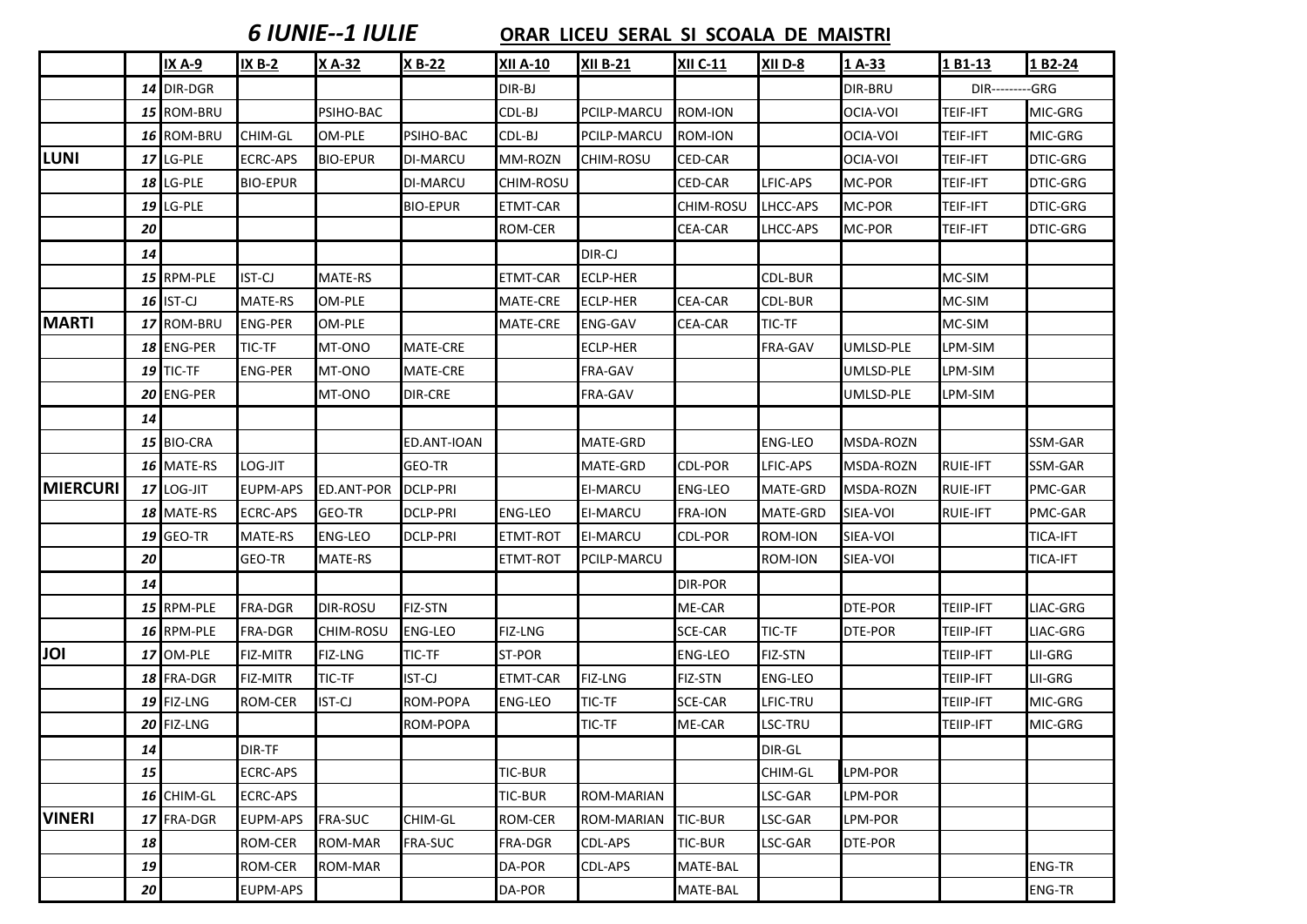### *30*

## *MAI‐‐‐‐‐‐‐<sup>1</sup> IULIE* **ORAR LICEU SERAL SI SCOALA DE MAISTRI**

|                 |    | <b>IX A-9</b>    | <b>IX B-2</b>   | X A-32          | X B-22          | XI A-12           | <b>XI B-25</b> | XI C-18          | <b>XID-23</b>    | <b>XII A-10</b> | <b>XII B-21</b> | <b>XII C-11</b> | XII D-8        | 1A-33            | L B1-13          | 1 B2-24                 |
|-----------------|----|------------------|-----------------|-----------------|-----------------|-------------------|----------------|------------------|------------------|-----------------|-----------------|-----------------|----------------|------------------|------------------|-------------------------|
|                 |    | 14 DIR-DGR       |                 |                 |                 |                   |                |                  |                  | DIR-BJ          |                 |                 |                | <b>DIR-BRU</b>   |                  | <b>DIR----------GRG</b> |
|                 |    | 15 ROM-BRU       |                 | PSIHO-BAC       |                 | FRA-GAV           | FRA-DGR        | <b>ENG-PER</b>   |                  | CDL-BJ          | PCILP-MARCU     | ROM-ION         |                | OCIA-VOI         | TEIF-IFT         | MIC-GRG                 |
|                 |    | 16 ROM-BRU       | CHIM-GL         | OM-PLE          | PSIHO-BAC       | FRA-GAV           | IST-CJ         | FRA-DGR          | <b>ENG-PER</b>   | CDL-BJ          | PCILP-MARCU     | ROM-ION         |                | OCIA-VOI         | TEIF-IFT         | MIC-GRG                 |
| <b>LUNI</b>     |    | 17 LG-PLE        | <b>ECRC-APS</b> | <b>BIO-EPUR</b> | <b>DI-MARCU</b> | ECON-BAC          | IST-CJ         | FRA-DGR          | <b>ENG-PER</b>   | MM-ROZN         | CHIM-ROSU       | CED-CAR         | MATE-GRD       | OCIA-VOI         | TEIF-IFT         | DTIC-GRG                |
|                 |    | <b>18 LG-PLE</b> | <b>BIO-EPUR</b> | <b>ENG-LEO</b>  | <b>DCLP-PRI</b> | ECON-BAC          | ROM-ION        | FIZ-MITR         | FRA-DGR          | CHIM-ROSU       | PCILP-MARCU     | CED-CAR         | LFIC-APS       | MC-POR           | TEIF-IFT         | DTIC-GRG                |
|                 |    | <b>19 LG-PLE</b> |                 |                 | <b>BIO-EPUR</b> | MATE-GRD          | ROM-ION        | FIZ-MITR         | FRA-DGR          | <b>ETMT-CAR</b> | EI-MARCU        | CHIM-ROSU       | LFIC-TRU       | MC-POR           | TEIF-IFT         | DTIC-GRG                |
|                 |    | <b>20 LG-PLE</b> |                 |                 | <b>DI-MARCU</b> | MATE-GRD          | ECON-BAC       |                  | FIZ-MITR         | ROM-CER         |                 | <b>CEA-CAR</b>  | LSC-TRU        | MC-POR           | TEIF-IFT         | <b>DTIC-GRG</b>         |
|                 | 14 |                  |                 |                 |                 | DIR-PLE           |                |                  |                  |                 | DIR-CJ          |                 |                |                  |                  |                         |
|                 |    | 15 RPM-PLE       | IST-CJ          | MATE-RS         |                 | FIZ-STN           | MATE-CRE       | <b>IST-FRANC</b> |                  | <b>ETMT-CAR</b> | <b>ECLP-HER</b> |                 | CDL-BUR        |                  | MC-SIM           |                         |
|                 |    | 16 IST-CJ        | MATE-RS         | OM-PLE          |                 | FIZ-STN           | GEO-TR         | <b>ENG-PER</b>   | <b>IST-FRANC</b> | MATE-CRE        | <b>ECLP-HER</b> | <b>CEA-CAR</b>  | CDL-BUR        |                  | MC-SIM           |                         |
| <b>MARTI</b>    |    | 17 ROM-BRU       | <b>ENG-PER</b>  | OM-PLE          | FIZ-STN         | <b>IST-CJ</b>     | MATE-CRE       | GEO-TR           | <b>IST-FRANC</b> |                 | ENG-GAV         | <b>CEA-CAR</b>  | TIC-TF         |                  | MC-SIM           |                         |
|                 |    | 18 ENG-PER       | TIC-TF          | MT-ONO          | MATE-CRE        | GEO-TR            | IST-CJ         | <b>IST-FRANC</b> | MATE-RS          |                 | ECLP-HER        |                 | FRA-GAV        |                  | LPM-SIM          |                         |
|                 |    | 19 ENG-PER       | GEO-TR          | MT-ONO          | MATE-CRE        | IST-CJ            |                | MATE-RS          |                  |                 | FRA-GAV         |                 | TIC-TF         |                  | LPM-SIM          |                         |
|                 |    | $20$ TIC-TF      | ENG-PER         | MT-ONO          | <b>DIR-CRE</b>  |                   |                | MATE-RS          |                  |                 | FRA-GAV         |                 |                |                  | LPM-SIM          |                         |
|                 | 14 |                  |                 |                 |                 |                   |                | DIR-GAR          |                  |                 |                 |                 | DIR-GL         |                  |                  |                         |
|                 |    | 15 BIO-CRA       |                 |                 | ED.ANT-IOAN     | GEO-TR            | ECON-BAC       | ROM-MARIAN       |                  |                 | MATE-GRD        |                 | <b>ENG-LEO</b> | <b>MSDA-ROZN</b> |                  | SSM-GAR                 |
|                 |    | 16 MATE-RS       | LOG-JIT         |                 | GEO-TR          | ROM-MARIAN        | <b>ENG-LEO</b> | ECON-BAC         |                  |                 | MATE-GRD        | <b>CDL-POR</b>  | LFIC-APS       | MSDA-ROZN        | <b>RUIE-IFT</b>  | SSM-GAR                 |
| <b>MIERCURI</b> |    | 17 LOG-JIT       | EUPM-APS        | ED.ANT-POR      |                 | ROM-MARIAN        | GEO-TR         | ECON-BAC         | MATE-RS          | <b>MATE-CRE</b> | EI-MARCU        | <b>ENG-LEO</b>  | MATE-GRD       | MSDA-ROZN        | <b>RUIE-IFT</b>  | PMC-GAR                 |
|                 |    | 18 MATE-RS       | <b>ECRC-APS</b> | GEO-TR          |                 | MATE-GRD          | MATE-CRE       | ROM-MARIAN       | <b>ECON-BAC</b>  | <b>ENG-LEO</b>  | EI-MARCU        | <b>CDL-POR</b>  | ROM-ION        | SIEA-VOI         | <b>RUIE-IFT</b>  | PMC-GAR                 |
|                 |    | 19 FIZ-LNG       | MATE-RS         |                 |                 | ENG-LEO           | MATE-CRE       |                  | ECON-BAC         | ETMT-ROT        | ROM-MARIAN      | <b>FRA-ION</b>  | LHCC-APS       | SIEA-VOI         |                  | TICA-IFT                |
|                 | 20 |                  |                 |                 |                 | MATE-GRD          | ROM-ION        |                  | GEO-TR           | <b>ETMT-ROT</b> | ROM-MARIAN      |                 | LHCC-APS       | SIEA-VOI         |                  | <b>TICA-IFT</b>         |
|                 | 14 |                  |                 |                 |                 |                   | DIR-LEO        |                  |                  |                 |                 | <b>DIR-POR</b>  |                |                  |                  |                         |
|                 |    | 15 RPM-PLE       |                 | <b>DIR-ROSU</b> | ROM-POPA        | <b>ENG-LEO</b>    | FIZ-STN        | FRA-DGR          | GEO-TR           | DA-POR          |                 | ME-CAR          |                |                  | TEIIP-IFT        | LIAC-GRG                |
|                 |    | 16 RPM-PLE       | <b>FRA-DGR</b>  | CHIM-ROSU       | ROM-POPA        | <b>IST-CJ</b>     | FIZ-STN        | GEO-TR           | <b>IST-FRANC</b> | DA-POR          |                 | <b>ENG-LEO</b>  | ROM-ION        |                  | TEIIP-IFT        | LIAC-GRG                |
| JOI             |    | <b>17 GEO-TR</b> | FIZ-MITR        | FIZ-LNG         | TIC-TF          | IST-CJ            | FRA-DGR        | <b>IST-FRANC</b> | ROM-POPA         | ST-POR          |                 | SCE-CAR         | FIZ-STN        | UMLSD-PLE        | <b>TEIIP-IFT</b> | LII-GRG                 |
|                 |    | 18 FRA-DGR       | FIZ-MITR        | TIC-TF          | <b>IST-CJ</b>   |                   | ROM-ION        | <b>IST-FRANC</b> | ROM-POPA         | ETMT-CAR        | FIZ-LNG         | FIZ-STN         | ENG-LEO        | UMLSD-PLE        | <b>TEIIP-IFT</b> | LII-GRG                 |
|                 |    | 19 FIZ-LNG       | ROM-CER         | <b>IST-CJ</b>   | <b>DCLP-PRI</b> |                   | FRA-DGR        |                  | <b>IST-FRANC</b> | <b>ENG-LEO</b>  | TIC-TF          | SCE-CAR         |                | UMLSD-PLE        | TEIIP-IFT        | MIC-GRG                 |
|                 |    | <b>20 OM-PLE</b> | FRA-DGR         |                 | <b>DCLP-PRI</b> |                   | <b>IST-CJ</b>  |                  | FIZ-MITR         | <b>FIZ-LNG</b>  | TIC-TF          | ME-CAR          |                |                  | TEIIP-IFT        | MIC-GRG                 |
|                 | 14 |                  | DIR-TF          |                 |                 |                   |                |                  | DIR-APS          |                 |                 |                 |                |                  |                  |                         |
|                 |    | 15 FRA-DGR       | <b>ECRC-APS</b> |                 |                 |                   | ENG-LEO        | ROM-MARIAN       | MATE-RS          | TIC-BUR         |                 |                 | CHIM-GL        | LPM-POR          |                  |                         |
|                 |    | 16 CHIM-GL       | ECRC-APS        |                 | ENG-LEO         |                   | FRA-DGR        | ROM-MARIAN       | MATE-RS          | TIC-BUR         |                 |                 | LSC-GAR        | LPM-POR          |                  |                         |
| <b>VINERI</b>   | 17 |                  | EUPM-APS        | FRA-SUC         | CHIM-GL         | <b>ROM-MARIAN</b> |                | MATE-RS          | ROM-POPA         | <b>FRA-DGR</b>  |                 | <b>TIC-BUR</b>  | LSC-GAR        | LPM-POR          |                  |                         |
|                 | 18 |                  | EUPM-APS        | MATE-RS         | FRA-SUC         | ROM-MARIAN        |                | FRA-DGR          | ROM-POPA         | ROM-CER         |                 | <b>TIC-BUR</b>  | LSC-GAR        | DTE-POR          |                  |                         |
|                 | 19 |                  | ROM-CER         | ROM-MAR         |                 | FRA-GAV           |                | MATE-RS          | FRA-DGR          |                 | CDL-APS         | MATE-BAL        |                | DTE-POR          |                  | <b>ENG-TR</b>           |
|                 | 20 |                  | ROM-CER         | ROM-MAR         |                 | FRA-GAV           |                |                  | FRA-DGR          |                 | CDL-APS         | MATE-BAL        |                | DTE-POR          |                  | <b>ENG-TR</b>           |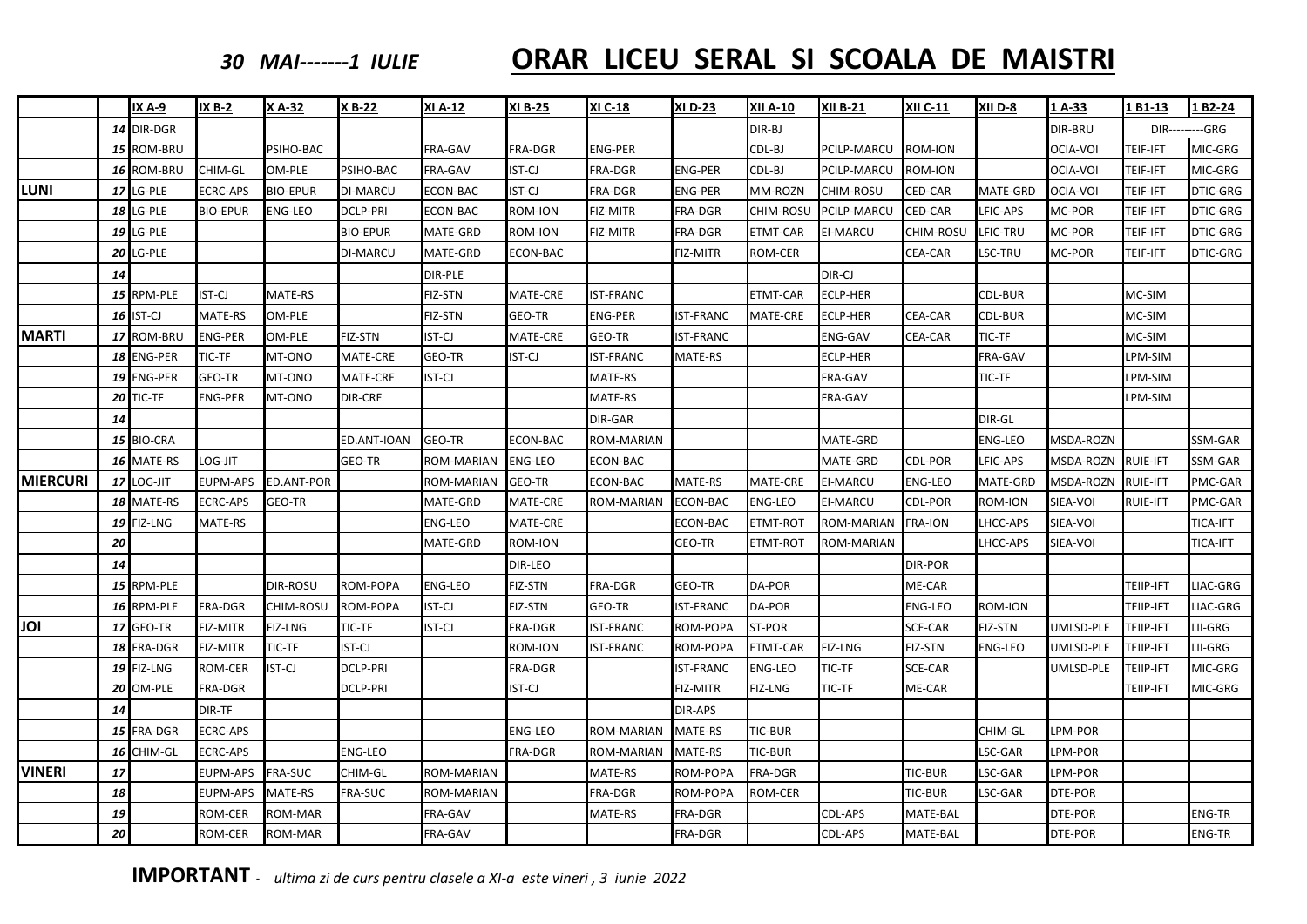### *7 FEBRUARIE ‐ 1 IULIE*

### **ORAR LICEU ZI SI SCOALA PROFESIONALA** *SEMESTRUL 2*

| CHIM-ROSU<br>REL-PAV<br>ENG-BAR<br>AE-ROT<br>FRA-SUC<br>8 DT-SIM<br>TIL-DO.<br>MAEA-URS<br><b>GEO-URS</b><br>-GAV<br>ECLP-HER<br>--CRE<br><b>TRA-PAP</b><br>SMPZ-IOAN<br>TIC-TF<br>MATE-BAL<br><b>AATE-RS</b><br><b>ROM-CER</b><br>D.FIZ-CIO<br><b>DA-</b><br>-STR<br>FRA--<br><b>MATE------</b><br><b>FIZ------------MITR</b><br>9 MATE-CRE<br>LM-ROT<br>MATE-RS<br><b>GEO-URS</b><br>TAM-SIM<br><b>REL-PAV</b><br>ETMT-STR<br>RD2D-ONO<br>SEA-IOAN<br>ED.FIZ-CIO<br><b>ENG-BAR</b><br>MT-FOC<br><b>RA-SUC</b><br>FIZ-MITR<br>ED.ANT-JI<br>MATE-BAL<br>CDL-URS<br><b>ECLP-HER</b><br><b>FRA----</b><br>-GAV<br>-CER<br>IC-TF<br>CHIM------ROSU<br>IZ-LNG<br>$ROM--$<br>10 CHIM-ROSL<br>GEO-URS<br>ROM-POPA<br><b>ATE-RS</b><br>FRA-SUC<br>FIZ-MITR<br>FIZ-LNG<br>TIC-TF<br>TAM-SIM<br>MATE-CRE<br>AE-ROT<br><b>NG-BAR</b><br><b>ETMT-STR</b><br>RD2D-ONO<br>CDL-URS<br>SEA-IOAN<br>ECLP-HER<br>-GAV<br>--PAV<br>ED.FIZ-CIO<br><b>CONS-------JIT</b><br>MATE-BAL<br>FRA---<br><b>REL----</b><br>LUNI<br>AM-SRGH<br>11 REL-PAV<br>OG-JIT<br><b>MATE-CRE</b><br>SAE-IOAN<br>ROM-POPA<br>RA-GAV<br>MT-BUD<br>IZ-BL<br>FRA-SUC<br>MNE-URS<br>ED.FIZ-CIO<br>MATE-BAL<br><b>GEO-URS</b><br>DI-PRI<br><b>TMT-STR</b><br>RD2D-ONO<br>--BAR<br>IST-CJ<br>MVR-SIM<br>CDL-VOI<br>MNA-ROT<br><b>FIC-TF</b><br>DI-BD<br><b>IZ-LNG</b><br><b>ENG---</b><br>12 MNE-IFT<br>FRA-DGR<br>ED.FIZ-CIO<br>FIZ-BL<br>RA-GAV<br>IST-CJ<br><b>TIC----------TF</b><br>SEAB-URS SEA-IOAN<br>ECO-JIT<br>$-BAR$<br>MNA-ROT<br><b>REL-PAV</b><br><b>RPM-STR</b><br>OG-BAC<br>MT-BUD<br>DI-BD<br><b>RA-SUC</b><br>PAE-ONO<br>ZCM-PRI<br>FIZ-LNG<br>MATE-BAL<br><b>ENG----</b><br>CDL-VOI<br>13 MNE-IFT<br>LG-BJ<br><b>AM-VOI</b><br>CTAL-ONO SAE-IOAN<br><b>RPM-STR</b><br><b>FRA-SUC</b><br>MA-BUD<br>ZCM-PRI<br>MNE-URS<br>FRA-DGR<br>FIZ-LNG<br>TIC-TF<br><b>RA-GAV</b><br>MATE--------BAL<br><b>REL-----------PAV</b><br>FIZ-BL<br>EC.APL .------ JIT<br>IST-CJ<br>D.FIZ-CIO<br><b>PSIH-------BAC</b><br>14 DIR-IFT<br>DIR-CER<br>DIR-BAR<br>DIR-GRD<br>MCLP-BD<br>MA-BUD<br><b>ROM-ION</b><br>ZCM-PRI<br>DIR-BAL<br>DIR-BL<br>DIR-GAV<br>DIR-----------VOI<br>CONS-JI<br>PM-STR<br>DIR-LNG<br>AERO-BJ<br>LG-FOC<br><b>ROM-CER</b><br><b>MAEA-ROT</b><br><b>ENG-LEO</b><br>PCILP-FR<br>EC.APL.-------JIT<br>MATE-GRD<br>8 FIZ-LNG<br>FRA-DGR<br>ECRC-AD<br>MATF-BAI<br>ED.FIZ--------CIO<br>CHIM----------GL<br>LOG-BAC<br><b>ST-FRANC</b><br><b>ENG-PER</b><br>PAE-PAP<br><b>ENG-BAR</b><br>FIZ--------------BL<br><b>ROM--------ION</b><br>9 LOG-JIT<br>ENG-BAR<br>LG-FOC<br>FIZ-BL<br>MI-ADAM<br>PCILP-FR<br>MATE-GRD<br><b>ROM-CER</b><br><b>EH-ROT</b><br><b>ROM-ION</b><br><b>ENG---------LEO</b><br>FIZ------------LNG<br>CHIM---------GL<br>MATE---------BAL<br>FRA-DGR<br><b>IST-FRANC</b><br>D.FIZ-CIO<br>PSIH-BAC<br><b>ENG-------PER</b><br>PAEPAP<br>SAE-ROT<br>10 ENG-BAR<br>MATE-BAL<br>ENG-LEO<br><b>ROM-POP</b><br>PSIH-TUD<br>CHIM-GL<br>CDL-STR<br><b>ROM---------CER</b><br><b>RLI-ADAM</b><br>FRA-DGR<br>ONS-JIT<br><b>AE-PAP</b><br>ED.FIZ-CIO<br><b>ENG-PER</b><br>MATE-GRD SEH-BUD<br>-iz-bl<br>FIZ-------------LNG<br>:OM-BRL<br><b>ROM--------ION</b><br><b>MARTI</b><br>11 ROM-BRL<br>ST-CJ<br>LG-BJ<br>EH-BUD<br><b>REL-PAV</b><br>--BAR<br>MNA-CAR<br>MATE-BAL<br>HIM-GL<br><b>M-STR</b><br>MI-BUR<br>AE-PAP<br>ROM-ION<br>ENG-LEO<br>PSIH-TUD<br>RA-DGR<br>FIZ----------------BL<br><b>ECON---------JIT</b><br>MATE-GRD<br>POAC-VOI<br>DTE-GRG<br>IZ-LNG<br><b>ENG---</b><br>OG-JIT<br>DI-PRI<br>ROM-------POPA<br>AUTO-BJ<br>12 ROM-BRL<br>CHIM-GL<br>ST-CJ<br>MATE-BAL<br><b>REL-PAV</b><br><b>AECA-CAR</b><br>ED.FIZ-------CIO<br><b>ENG-BAR</b><br>--LNG<br><b>DIA-POR</b><br>POAC-VOI<br><b>TE-GRG</b><br><b>IZ-STN</b><br>M-PLE<br><b>M-STR</b><br>MI-BUR<br>AE-PAP<br>MA-BUD<br>FIZ-------<br><b>RPM-POR</b><br><b>RLI-GRG</b><br>MT-BUD<br><b>TSD-PRI</b><br>13 TLM-VOI<br>MNE-URS<br>CHIM-GL<br>MATE-BAL<br>ROM-POPA MECA-CAR<br>MI-BUR<br>DA-----------STR<br><b>ROM--------BRU</b><br><b>REL-PAV</b><br>--PLE<br>LG-BJ<br>IZ-STN<br>AE-PAP<br>CONS-JIT<br><b>PP-</b> ------<br>ED.FIZ-------CIO<br>--CIO<br>LG-BJ<br><b>JIR-JIT</b><br>MT-BUD<br>)M-STR<br>MI-BUR<br>A-SRGH<br>DIR-BARAB<br><b>DIR-----------URS</b><br>DIR<br>8 TLM-BAR<br>CE-IOAN<br>OM-BJ<br>CRC-FR<br>TAM-FOC<br><b>BIO-CRA</b><br>D.FIZ-RA<br>IZ-BL<br>ROM--------POPA<br>--BAR<br><b>ROM-CER</b><br>RII-ADAM<br>G-CAT<br>OM-SIM<br>ZCM-TRU<br><b>REL-----</b><br>--PAV<br>$TIC$ -----------TF<br>CHIM-GL<br><b>FRA----------GAV</b><br>MA-PAP<br>CA-ONO<br><b>ENG----</b><br><b>BIO-CRA</b><br>PSIH-TUD<br><b>MECA-CAR</b><br>LG-FOC<br>ZCM-TRU<br>9 FRA-GAV<br>IC-TF<br>UPM-AD<br><b>ENG-BAR</b><br>ED.FIZ-RA<br>CHIM---------GL<br>ACA-BI<br>CDL-URS<br><b>ROM-CER</b><br>CTAL-ONO<br>SAE-IOAN<br>ROM-POPA<br>G-CAT<br>OM-SIM<br><b>REL---------PAV</b><br>MA-PAP<br>MA-BUD<br>FIZ---------------BL<br>DCLP-FR<br>ZCM-TRU<br><b>10 CE-IFT</b><br>ROM-BRU<br><b>ROM-CER</b><br>TIC-TF<br><b>ENG-BAR</b><br><b>MECA-CAR</b><br>ROM-POP/<br>ACA-BJ<br>SA-URS<br>FIZ-BL<br><b>CTAL-ONO</b><br>SAE-IOAN<br><b>FRA--------------GAV</b><br>DTE-GRG<br>LG-FOC<br><b>BIO-CRA</b><br>REL-PAV<br><b>M-SIM</b><br>MA-PAP<br>MA-BUD<br>HIM-GL<br>MATE-------BAL<br><b>MIERCURI</b><br>MVR-FOC<br>TIC-TF<br>ROM-BRU<br>-IZ-BL<br>IST-CJ<br>AM-CAT<br><b>AE-CAR</b><br><b>FRA----------GAV</b><br><b>CSA-POR</b><br><b>ENG-BAR</b><br>SAE-IOAN<br>CHIM---------GL<br><b>RLI-GRG</b><br><b>BIO-CRA</b><br><b>REL-PAV</b><br>AUTO-BJ<br>MATE------BAL<br>MA-PAP<br>MA-BUD<br>ZCM-TRU<br>EUPM-FR<br>PSIH-TUD<br>SA-URS<br>12 MNE-IFT<br>MATE-BAL<br>CHIM-GL<br><b>BIO-CRA</b><br>IC-TF<br>AE-CAR<br>IST-CJ<br><b>REL----------PAV</b><br>SA-URS<br><b>CSA-POR</b><br>FRA-GAV<br>TAL-ONO<br>SAE-IOAN<br>$-BAR$<br>CDL-GRG<br>OM-BRI<br>AM-BUD<br><b>AERO-BJ</b><br>MCLP-BD<br>MA-PAP<br>-IZ-BL<br>ZCM-TRU<br>UPM-FR<br><b>ENG-</b><br>D.FIZ-CIO<br>13 CE-IFT<br><b>BIO-CRA</b><br>MATE-RS<br>IST-CJ<br>CHIM-GL<br>DCLP-FR<br>MATE--------BAL<br>-GAV<br>EI-BD<br>EECA-CAR<br>CDL-GRG<br>ROM-BRU<br>AM-BUD<br>MA-PAP<br>D.ANT-IOAM<br>TSD-TRU<br><b>OM-ION</b><br>FRA<br>$TIC$ --------<br>---TF<br><b>DIA-POR</b><br>G-PLE<br>ED.FIZ-------CIO<br><b>REL-PAV</b><br>DIR-CRA<br>DIR-FRN<br>$-IOAN$<br><b>M-PLE</b><br>ED.FIZ-CIO<br>MT-BUD<br>DI-BD<br>CA-SRGH<br>DIR-TRU<br>$DIR$ ----<br>8 TLM-VOI<br>ENG-BAR<br>LG-BJ<br>REL-PAV<br>SEH-BUD<br>MAEA-URS<br><b>BIO-CRA</b><br>MATE-------CRE<br>GEO-TR<br>FIZ-BL<br><b>CHIM-GL</b><br><b>ST-FRANC</b><br>ROM-BRU<br>PIP<br><b>ROM-CER</b><br>AE-CAT<br><b>TSD-TRU</b><br>DCLP-FR<br>ECO---------JIT<br>ED.FIZ--------CIO<br>MATE---------BAL<br><b>PIP</b><br>9 ENG-BAR<br>REL-PAV<br>FIZ-BL<br>ECRC-FR<br>MAEA-URS<br>CHIM-GL<br>MATE-CRE<br>MCLP-BD<br><b>FRA----------GAV</b><br>ACA-BJ<br><b>FUA-VOI</b><br><b>ROM-CER</b><br>GEO----------TR<br>MATE---------BAL<br>EC.APL-JIT<br><b>IST-FRANC</b><br><b>BIO-CRA</b><br><b>ROM-BRU</b><br>ED.FIZ-CIO<br>PAE-CAT<br>TSD-TRU<br>RTC-TRU<br>10 FRA-GAV<br>MATE-BAL<br><b>ROM-CER</b><br>CRC-FR<br>MAEA-URS<br>ED.FIZ-CIO<br>ED.ANT-JIT<br><b>BIO-CRA</b><br>$GEO-$<br><b>ROM--------BRU</b><br>EI-BD<br><b>MATE---------CRE</b><br><b>TRA-BJ</b><br>CDL-VOI<br><b>ENG-BAR</b><br>REL-PAV<br>:HIM-GL<br>MATE-RS<br>MT/AM<br>MI-ADAM MA-BUD<br>PAE-CAT<br>-ITR<br>JOI<br>11 CHIM-ROSU<br>DT-POR<br><b>BIO-CRA</b><br>CDL-IOAN<br>CAD-STR<br>SEAB-ROT<br><b>FUA-VOI</b><br>PCILP-FR<br>DTE-BD<br>MATE-BAL<br>GEO-TR<br>MT-BUD<br>PAE-CAT<br>RTC-TRU<br>OM-BJ<br>ED.AN.-JIT<br>MAEA-URS<br><b>MATE-CRE</b><br>CHIM-GL<br>ROM-<br>--BRU<br>ED.FIZ.-----CIO<br><b>ENG-BAR</b><br>DTE-BD<br>12 BIO-CRA<br>MATE-RS<br><b>ENG-BAR</b><br>CAD-STR<br>PCILP-FR<br>--BRU<br>OIA-POR<br>LG-BJ<br>ED.FIZ-CIO<br>FOC<br>PAE-CAT<br>RTC-TRU<br>CHIM-ROSU<br><b>MATE-GRD</b><br>CHIM-GL<br><b>MATE-CRE</b><br>IZ-STN<br>CDL-IOAN<br>SEAB-ROT<br><b>CDL-URS</b><br><b>ROM------</b><br>CDL-VOI<br>GEO-TR<br>CONS-JIT<br>MAEA-URS<br>FIZ-STN<br>DCLP-FR<br>MATE-GRD<br>PAE-CAT<br>RTC-TRU<br>13 ED.FIZ-CIO<br>CE-IOAN<br>RPM-POR<br><b>RA-DGR</b><br>MAEA-ROT<br>ROM--------POPA<br><b>ROM--------BRU</b><br>FIZ-------------LNG<br>[RA-BJ<br>EECA-CAR<br>CHIM-GL<br><b>BIO-CRA</b><br>MATE-RS<br>CHIM-ROSL<br>CA-VOI<br>DIR-CAR<br>FRA-DGR<br>ADAM<br>DIR-PAP<br>CA-SRGH<br><b>DIR</b><br>GEO-URS<br>SFH-ROT<br>AM-VOI<br>MCLP-TRU<br><b>MATE--------CRE</b><br><b>TIC-TF</b><br>SMPZ-IOAN ENG-BAR<br>ONSI-JIT<br><b>PIP</b><br>PIP<br>MA-BAR<br>8 FIZ-LNG<br>ROM-CER<br><b>OM-ION</b><br><b>MECA-CAR</b><br>FIZ<br>$--B1$<br><b>PP-</b><br>-PLE<br><b>TRA-PAP</b><br>GEO-TR<br>PAE-ONO<br>9 GEO-URS<br>AE-CAR<br>ETMT-ROT<br>CSA-PAP<br>$-CRE$<br>FIZ-BL<br>GEO-TR<br>AUTO-SRG<br>FIZ-LNG<br>TIC-TF<br>ROM-ION<br><b>ENG-BAR</b><br>SEH-BUD<br>ED.ANT-JIT<br>RD2D-ONO<br>ED.FIZ-CIO<br>MATE---<br>--CER<br>G-PLE<br>ED.ANT-IOAN<br>MA-BAR<br><b>TSD-PRI</b><br>UA-VOI<br><b>ROM---</b><br>ED.FIZ.-CIO<br>IST-CJ<br>GEO-URS<br>CDL-PLE<br>AM-FOC<br>10 MATE-CRE<br>ENG-LEO<br><b>ROM-CER</b><br><b>ROM-ION</b><br><b>TIC-TF</b><br>ETMT-ROT<br>RD2D-ONO<br>GEO---------TR<br>CDL-FR<br>POAC-VOL<br>MNA-CAR<br><b>MATE-GRD</b><br><b>ROM-BRL</b><br>NG-BAR<br>MI-ADAM MA-BUD<br>MA-BAR<br><b>TSD-PRI</b><br>CDL-STR<br><b>VINERI</b><br>11 IST-CJ<br><b>OM-BRU</b><br>ENG-LEO<br>CRC-FR<br>GEO-TR<br>FIZ-LNG<br><b>ROM-ION</b><br>ROM-POPA<br>ST-VOI<br>CDL-IOAN<br>TAL-ONO CDL-PLE<br>OM-STR<br>IC-TF<br>AM-SRG<br>MA-BUD<br>MA-BAR<br>RTC-PRI<br>MATE--------CRE<br><b>RA-GAV</b><br><b>ENG-----------BAR</b><br>MATE-GRD<br>12 MATE-CRE<br>LM-VOI<br>FRA-CER<br><b>FIZ-LNG</b><br>NG-LEO<br>CDL-IOAN<br>RTC-PRI<br>UPM-FR<br>ED.FIZ-CIO<br>ROM-POPA<br>MM-PLE<br>$IST$ $CI$<br>MATE-GRD<br><b>ROM---</b><br>-BRU<br><b>FRA-------------GAV</b><br>GEO-TR<br>IC-TF<br>PM-STR<br>MA-BUD<br>MA-BAR<br>13 ROM-BRU<br>RTC-PRI<br>LM-VOI<br><b>RA-CER</b><br><b>MATE-GRD FRA-GAV</b><br>OM-POPA MATE-CRE<br>MI-BUR<br>-LEO<br>CDL-FR<br><b>RA-DGR</b><br><b>DM-STR</b><br>G-PLE<br>ED.FIZ-CIO<br>MA-BAR<br><b>ENG---</b><br>$TIC$ ----------TF<br>IST<br>--CJ<br>GRO----------TR |  | <b>IX A-13</b> | IX B-9 | IX C-11 | IX D-10 | XA-12 | $X B - 8$ | $X C-1$ | XD-25 | XI A1-32 | XI A2-32 | XI B1-34 | XI B2-34 | XI C-2 | XII A1-22   XII A2-22 | <b>XII B1-23</b> | XII B2-23 | <b>XII C-31</b> | <b>IX Ap-18</b> | IX Bp-33 | <b>XAp-20</b> | K Bp1-19 X Bp2-19 XI Ap-21 | <b>XI Bp-21</b> | XI Cp-24   |
|-----------------------------------------------------------------------------------------------------------------------------------------------------------------------------------------------------------------------------------------------------------------------------------------------------------------------------------------------------------------------------------------------------------------------------------------------------------------------------------------------------------------------------------------------------------------------------------------------------------------------------------------------------------------------------------------------------------------------------------------------------------------------------------------------------------------------------------------------------------------------------------------------------------------------------------------------------------------------------------------------------------------------------------------------------------------------------------------------------------------------------------------------------------------------------------------------------------------------------------------------------------------------------------------------------------------------------------------------------------------------------------------------------------------------------------------------------------------------------------------------------------------------------------------------------------------------------------------------------------------------------------------------------------------------------------------------------------------------------------------------------------------------------------------------------------------------------------------------------------------------------------------------------------------------------------------------------------------------------------------------------------------------------------------------------------------------------------------------------------------------------------------------------------------------------------------------------------------------------------------------------------------------------------------------------------------------------------------------------------------------------------------------------------------------------------------------------------------------------------------------------------------------------------------------------------------------------------------------------------------------------------------------------------------------------------------------------------------------------------------------------------------------------------------------------------------------------------------------------------------------------------------------------------------------------------------------------------------------------------------------------------------------------------------------------------------------------------------------------------------------------------------------------------------------------------------------------------------------------------------------------------------------------------------------------------------------------------------------------------------------------------------------------------------------------------------------------------------------------------------------------------------------------------------------------------------------------------------------------------------------------------------------------------------------------------------------------------------------------------------------------------------------------------------------------------------------------------------------------------------------------------------------------------------------------------------------------------------------------------------------------------------------------------------------------------------------------------------------------------------------------------------------------------------------------------------------------------------------------------------------------------------------------------------------------------------------------------------------------------------------------------------------------------------------------------------------------------------------------------------------------------------------------------------------------------------------------------------------------------------------------------------------------------------------------------------------------------------------------------------------------------------------------------------------------------------------------------------------------------------------------------------------------------------------------------------------------------------------------------------------------------------------------------------------------------------------------------------------------------------------------------------------------------------------------------------------------------------------------------------------------------------------------------------------------------------------------------------------------------------------------------------------------------------------------------------------------------------------------------------------------------------------------------------------------------------------------------------------------------------------------------------------------------------------------------------------------------------------------------------------------------------------------------------------------------------------------------------------------------------------------------------------------------------------------------------------------------------------------------------------------------------------------------------------------------------------------------------------------------------------------------------------------------------------------------------------------------------------------------------------------------------------------------------------------------------------------------------------------------------------------------------------------------------------------------------------------------------------------------------------------------------------------------------------------------------------------------------------------------------------------------------------------------------------------------------------------------------------------------------------------------------------------------------------------------------------------------------------------------------------------------------------------------------------------------------------------------------------------------------------------------------------------------------------------------------------------------------------------------------------------------------------------------------------------------------------------------------------------------------------------------------------------------------------------------------------------------------------------------------------------------------------------------------------------------------------------------------------------------------------------------------------------------------------------------------------------------------------------------------------------------------------------------------------------------------------------------------------------------------------------------------------------------------------------------------------------------------------------------------------------------------------------------------------------------------------------------------------------------------------------------------------------------------------------------------------------------------------------------------------------------------------------------------------------------------------------------------------------------------------------------------------------------------------------------------------------------------------------------------------------------------------------------------------------------------------------------------------------------------------------------------------------------------------------------------------------------------------------------------------------------------------------------------------------------------------------------------------------------------------------------------------------------------------------------------------------------------------------------------------------------------------------------------------------------------------------------------------------------------------------------------------------------------------------------------------------------------------------------------------------------------------------------------------------------------------------------------------------------------------------------------------------------------------------------------------------------------------------------------------------------------------------------------------------------------------------------------------------------------------------------------------------------------------------------------------------------------------------------------------------------------------------------------------------------------------------------------------------------------------------------------------------------------------------------------------------------------------------------------------------------------------------------------------------------------------------------------------------------------------------------------------------------------------------------------------------------------------------------------------------------|--|----------------|--------|---------|---------|-------|-----------|---------|-------|----------|----------|----------|----------|--------|-----------------------|------------------|-----------|-----------------|-----------------|----------|---------------|----------------------------|-----------------|------------|
|                                                                                                                                                                                                                                                                                                                                                                                                                                                                                                                                                                                                                                                                                                                                                                                                                                                                                                                                                                                                                                                                                                                                                                                                                                                                                                                                                                                                                                                                                                                                                                                                                                                                                                                                                                                                                                                                                                                                                                                                                                                                                                                                                                                                                                                                                                                                                                                                                                                                                                                                                                                                                                                                                                                                                                                                                                                                                                                                                                                                                                                                                                                                                                                                                                                                                                                                                                                                                                                                                                                                                                                                                                                                                                                                                                                                                                                                                                                                                                                                                                                                                                                                                                                                                                                                                                                                                                                                                                                                                                                                                                                                                                                                                                                                                                                                                                                                                                                                                                                                                                                                                                                                                                                                                                                                                                                                                                                                                                                                                                                                                                                                                                                                                                                                                                                                                                                                                                                                                                                                                                                                                                                                                                                                                                                                                                                                                                                                                                                                                                                                                                                                                                                                                                                                                                                                                                                                                                                                                                                                                                                                                                                                                                                                                                                                                                                                                                                                                                                                                                                                                                                                                                                                                                                                                                                                                                                                                                                                                                                                                                                                                                                                                                                                                                                                                                                                                                                                                                                                                                                                                                                                                                                                                                                                                                                                                                                                                                                                                                                                                                                                                                                                                                                                                                                                                                                                                                                                                                                                                                                                                                                                                                                                                                                                                                                                                                                                                                                                                                                                                                                                                                                                   |  |                |        |         |         |       |           |         |       |          |          |          |          |        |                       |                  |           |                 |                 |          |               |                            |                 |            |
|                                                                                                                                                                                                                                                                                                                                                                                                                                                                                                                                                                                                                                                                                                                                                                                                                                                                                                                                                                                                                                                                                                                                                                                                                                                                                                                                                                                                                                                                                                                                                                                                                                                                                                                                                                                                                                                                                                                                                                                                                                                                                                                                                                                                                                                                                                                                                                                                                                                                                                                                                                                                                                                                                                                                                                                                                                                                                                                                                                                                                                                                                                                                                                                                                                                                                                                                                                                                                                                                                                                                                                                                                                                                                                                                                                                                                                                                                                                                                                                                                                                                                                                                                                                                                                                                                                                                                                                                                                                                                                                                                                                                                                                                                                                                                                                                                                                                                                                                                                                                                                                                                                                                                                                                                                                                                                                                                                                                                                                                                                                                                                                                                                                                                                                                                                                                                                                                                                                                                                                                                                                                                                                                                                                                                                                                                                                                                                                                                                                                                                                                                                                                                                                                                                                                                                                                                                                                                                                                                                                                                                                                                                                                                                                                                                                                                                                                                                                                                                                                                                                                                                                                                                                                                                                                                                                                                                                                                                                                                                                                                                                                                                                                                                                                                                                                                                                                                                                                                                                                                                                                                                                                                                                                                                                                                                                                                                                                                                                                                                                                                                                                                                                                                                                                                                                                                                                                                                                                                                                                                                                                                                                                                                                                                                                                                                                                                                                                                                                                                                                                                                                                                                                                   |  |                |        |         |         |       |           |         |       |          |          |          |          |        |                       |                  |           |                 |                 |          |               |                            |                 |            |
|                                                                                                                                                                                                                                                                                                                                                                                                                                                                                                                                                                                                                                                                                                                                                                                                                                                                                                                                                                                                                                                                                                                                                                                                                                                                                                                                                                                                                                                                                                                                                                                                                                                                                                                                                                                                                                                                                                                                                                                                                                                                                                                                                                                                                                                                                                                                                                                                                                                                                                                                                                                                                                                                                                                                                                                                                                                                                                                                                                                                                                                                                                                                                                                                                                                                                                                                                                                                                                                                                                                                                                                                                                                                                                                                                                                                                                                                                                                                                                                                                                                                                                                                                                                                                                                                                                                                                                                                                                                                                                                                                                                                                                                                                                                                                                                                                                                                                                                                                                                                                                                                                                                                                                                                                                                                                                                                                                                                                                                                                                                                                                                                                                                                                                                                                                                                                                                                                                                                                                                                                                                                                                                                                                                                                                                                                                                                                                                                                                                                                                                                                                                                                                                                                                                                                                                                                                                                                                                                                                                                                                                                                                                                                                                                                                                                                                                                                                                                                                                                                                                                                                                                                                                                                                                                                                                                                                                                                                                                                                                                                                                                                                                                                                                                                                                                                                                                                                                                                                                                                                                                                                                                                                                                                                                                                                                                                                                                                                                                                                                                                                                                                                                                                                                                                                                                                                                                                                                                                                                                                                                                                                                                                                                                                                                                                                                                                                                                                                                                                                                                                                                                                                                                   |  |                |        |         |         |       |           |         |       |          |          |          |          |        |                       |                  |           |                 |                 |          |               |                            |                 |            |
|                                                                                                                                                                                                                                                                                                                                                                                                                                                                                                                                                                                                                                                                                                                                                                                                                                                                                                                                                                                                                                                                                                                                                                                                                                                                                                                                                                                                                                                                                                                                                                                                                                                                                                                                                                                                                                                                                                                                                                                                                                                                                                                                                                                                                                                                                                                                                                                                                                                                                                                                                                                                                                                                                                                                                                                                                                                                                                                                                                                                                                                                                                                                                                                                                                                                                                                                                                                                                                                                                                                                                                                                                                                                                                                                                                                                                                                                                                                                                                                                                                                                                                                                                                                                                                                                                                                                                                                                                                                                                                                                                                                                                                                                                                                                                                                                                                                                                                                                                                                                                                                                                                                                                                                                                                                                                                                                                                                                                                                                                                                                                                                                                                                                                                                                                                                                                                                                                                                                                                                                                                                                                                                                                                                                                                                                                                                                                                                                                                                                                                                                                                                                                                                                                                                                                                                                                                                                                                                                                                                                                                                                                                                                                                                                                                                                                                                                                                                                                                                                                                                                                                                                                                                                                                                                                                                                                                                                                                                                                                                                                                                                                                                                                                                                                                                                                                                                                                                                                                                                                                                                                                                                                                                                                                                                                                                                                                                                                                                                                                                                                                                                                                                                                                                                                                                                                                                                                                                                                                                                                                                                                                                                                                                                                                                                                                                                                                                                                                                                                                                                                                                                                                                                   |  |                |        |         |         |       |           |         |       |          |          |          |          |        |                       |                  |           |                 |                 |          |               |                            |                 |            |
|                                                                                                                                                                                                                                                                                                                                                                                                                                                                                                                                                                                                                                                                                                                                                                                                                                                                                                                                                                                                                                                                                                                                                                                                                                                                                                                                                                                                                                                                                                                                                                                                                                                                                                                                                                                                                                                                                                                                                                                                                                                                                                                                                                                                                                                                                                                                                                                                                                                                                                                                                                                                                                                                                                                                                                                                                                                                                                                                                                                                                                                                                                                                                                                                                                                                                                                                                                                                                                                                                                                                                                                                                                                                                                                                                                                                                                                                                                                                                                                                                                                                                                                                                                                                                                                                                                                                                                                                                                                                                                                                                                                                                                                                                                                                                                                                                                                                                                                                                                                                                                                                                                                                                                                                                                                                                                                                                                                                                                                                                                                                                                                                                                                                                                                                                                                                                                                                                                                                                                                                                                                                                                                                                                                                                                                                                                                                                                                                                                                                                                                                                                                                                                                                                                                                                                                                                                                                                                                                                                                                                                                                                                                                                                                                                                                                                                                                                                                                                                                                                                                                                                                                                                                                                                                                                                                                                                                                                                                                                                                                                                                                                                                                                                                                                                                                                                                                                                                                                                                                                                                                                                                                                                                                                                                                                                                                                                                                                                                                                                                                                                                                                                                                                                                                                                                                                                                                                                                                                                                                                                                                                                                                                                                                                                                                                                                                                                                                                                                                                                                                                                                                                                                                   |  |                |        |         |         |       |           |         |       |          |          |          |          |        |                       |                  |           |                 |                 |          |               |                            |                 |            |
|                                                                                                                                                                                                                                                                                                                                                                                                                                                                                                                                                                                                                                                                                                                                                                                                                                                                                                                                                                                                                                                                                                                                                                                                                                                                                                                                                                                                                                                                                                                                                                                                                                                                                                                                                                                                                                                                                                                                                                                                                                                                                                                                                                                                                                                                                                                                                                                                                                                                                                                                                                                                                                                                                                                                                                                                                                                                                                                                                                                                                                                                                                                                                                                                                                                                                                                                                                                                                                                                                                                                                                                                                                                                                                                                                                                                                                                                                                                                                                                                                                                                                                                                                                                                                                                                                                                                                                                                                                                                                                                                                                                                                                                                                                                                                                                                                                                                                                                                                                                                                                                                                                                                                                                                                                                                                                                                                                                                                                                                                                                                                                                                                                                                                                                                                                                                                                                                                                                                                                                                                                                                                                                                                                                                                                                                                                                                                                                                                                                                                                                                                                                                                                                                                                                                                                                                                                                                                                                                                                                                                                                                                                                                                                                                                                                                                                                                                                                                                                                                                                                                                                                                                                                                                                                                                                                                                                                                                                                                                                                                                                                                                                                                                                                                                                                                                                                                                                                                                                                                                                                                                                                                                                                                                                                                                                                                                                                                                                                                                                                                                                                                                                                                                                                                                                                                                                                                                                                                                                                                                                                                                                                                                                                                                                                                                                                                                                                                                                                                                                                                                                                                                                                                   |  |                |        |         |         |       |           |         |       |          |          |          |          |        |                       |                  |           |                 |                 |          |               |                            |                 |            |
|                                                                                                                                                                                                                                                                                                                                                                                                                                                                                                                                                                                                                                                                                                                                                                                                                                                                                                                                                                                                                                                                                                                                                                                                                                                                                                                                                                                                                                                                                                                                                                                                                                                                                                                                                                                                                                                                                                                                                                                                                                                                                                                                                                                                                                                                                                                                                                                                                                                                                                                                                                                                                                                                                                                                                                                                                                                                                                                                                                                                                                                                                                                                                                                                                                                                                                                                                                                                                                                                                                                                                                                                                                                                                                                                                                                                                                                                                                                                                                                                                                                                                                                                                                                                                                                                                                                                                                                                                                                                                                                                                                                                                                                                                                                                                                                                                                                                                                                                                                                                                                                                                                                                                                                                                                                                                                                                                                                                                                                                                                                                                                                                                                                                                                                                                                                                                                                                                                                                                                                                                                                                                                                                                                                                                                                                                                                                                                                                                                                                                                                                                                                                                                                                                                                                                                                                                                                                                                                                                                                                                                                                                                                                                                                                                                                                                                                                                                                                                                                                                                                                                                                                                                                                                                                                                                                                                                                                                                                                                                                                                                                                                                                                                                                                                                                                                                                                                                                                                                                                                                                                                                                                                                                                                                                                                                                                                                                                                                                                                                                                                                                                                                                                                                                                                                                                                                                                                                                                                                                                                                                                                                                                                                                                                                                                                                                                                                                                                                                                                                                                                                                                                                                                   |  |                |        |         |         |       |           |         |       |          |          |          |          |        |                       |                  |           |                 |                 |          |               |                            |                 |            |
|                                                                                                                                                                                                                                                                                                                                                                                                                                                                                                                                                                                                                                                                                                                                                                                                                                                                                                                                                                                                                                                                                                                                                                                                                                                                                                                                                                                                                                                                                                                                                                                                                                                                                                                                                                                                                                                                                                                                                                                                                                                                                                                                                                                                                                                                                                                                                                                                                                                                                                                                                                                                                                                                                                                                                                                                                                                                                                                                                                                                                                                                                                                                                                                                                                                                                                                                                                                                                                                                                                                                                                                                                                                                                                                                                                                                                                                                                                                                                                                                                                                                                                                                                                                                                                                                                                                                                                                                                                                                                                                                                                                                                                                                                                                                                                                                                                                                                                                                                                                                                                                                                                                                                                                                                                                                                                                                                                                                                                                                                                                                                                                                                                                                                                                                                                                                                                                                                                                                                                                                                                                                                                                                                                                                                                                                                                                                                                                                                                                                                                                                                                                                                                                                                                                                                                                                                                                                                                                                                                                                                                                                                                                                                                                                                                                                                                                                                                                                                                                                                                                                                                                                                                                                                                                                                                                                                                                                                                                                                                                                                                                                                                                                                                                                                                                                                                                                                                                                                                                                                                                                                                                                                                                                                                                                                                                                                                                                                                                                                                                                                                                                                                                                                                                                                                                                                                                                                                                                                                                                                                                                                                                                                                                                                                                                                                                                                                                                                                                                                                                                                                                                                                                                   |  |                |        |         |         |       |           |         |       |          |          |          |          |        |                       |                  |           |                 |                 |          |               |                            |                 | ROM-POPA   |
|                                                                                                                                                                                                                                                                                                                                                                                                                                                                                                                                                                                                                                                                                                                                                                                                                                                                                                                                                                                                                                                                                                                                                                                                                                                                                                                                                                                                                                                                                                                                                                                                                                                                                                                                                                                                                                                                                                                                                                                                                                                                                                                                                                                                                                                                                                                                                                                                                                                                                                                                                                                                                                                                                                                                                                                                                                                                                                                                                                                                                                                                                                                                                                                                                                                                                                                                                                                                                                                                                                                                                                                                                                                                                                                                                                                                                                                                                                                                                                                                                                                                                                                                                                                                                                                                                                                                                                                                                                                                                                                                                                                                                                                                                                                                                                                                                                                                                                                                                                                                                                                                                                                                                                                                                                                                                                                                                                                                                                                                                                                                                                                                                                                                                                                                                                                                                                                                                                                                                                                                                                                                                                                                                                                                                                                                                                                                                                                                                                                                                                                                                                                                                                                                                                                                                                                                                                                                                                                                                                                                                                                                                                                                                                                                                                                                                                                                                                                                                                                                                                                                                                                                                                                                                                                                                                                                                                                                                                                                                                                                                                                                                                                                                                                                                                                                                                                                                                                                                                                                                                                                                                                                                                                                                                                                                                                                                                                                                                                                                                                                                                                                                                                                                                                                                                                                                                                                                                                                                                                                                                                                                                                                                                                                                                                                                                                                                                                                                                                                                                                                                                                                                                                                   |  |                |        |         |         |       |           |         |       |          |          |          |          |        |                       |                  |           |                 |                 |          |               |                            |                 | ROM-POPA   |
|                                                                                                                                                                                                                                                                                                                                                                                                                                                                                                                                                                                                                                                                                                                                                                                                                                                                                                                                                                                                                                                                                                                                                                                                                                                                                                                                                                                                                                                                                                                                                                                                                                                                                                                                                                                                                                                                                                                                                                                                                                                                                                                                                                                                                                                                                                                                                                                                                                                                                                                                                                                                                                                                                                                                                                                                                                                                                                                                                                                                                                                                                                                                                                                                                                                                                                                                                                                                                                                                                                                                                                                                                                                                                                                                                                                                                                                                                                                                                                                                                                                                                                                                                                                                                                                                                                                                                                                                                                                                                                                                                                                                                                                                                                                                                                                                                                                                                                                                                                                                                                                                                                                                                                                                                                                                                                                                                                                                                                                                                                                                                                                                                                                                                                                                                                                                                                                                                                                                                                                                                                                                                                                                                                                                                                                                                                                                                                                                                                                                                                                                                                                                                                                                                                                                                                                                                                                                                                                                                                                                                                                                                                                                                                                                                                                                                                                                                                                                                                                                                                                                                                                                                                                                                                                                                                                                                                                                                                                                                                                                                                                                                                                                                                                                                                                                                                                                                                                                                                                                                                                                                                                                                                                                                                                                                                                                                                                                                                                                                                                                                                                                                                                                                                                                                                                                                                                                                                                                                                                                                                                                                                                                                                                                                                                                                                                                                                                                                                                                                                                                                                                                                                                                   |  |                |        |         |         |       |           |         |       |          |          |          |          |        |                       |                  |           |                 |                 |          |               |                            |                 |            |
|                                                                                                                                                                                                                                                                                                                                                                                                                                                                                                                                                                                                                                                                                                                                                                                                                                                                                                                                                                                                                                                                                                                                                                                                                                                                                                                                                                                                                                                                                                                                                                                                                                                                                                                                                                                                                                                                                                                                                                                                                                                                                                                                                                                                                                                                                                                                                                                                                                                                                                                                                                                                                                                                                                                                                                                                                                                                                                                                                                                                                                                                                                                                                                                                                                                                                                                                                                                                                                                                                                                                                                                                                                                                                                                                                                                                                                                                                                                                                                                                                                                                                                                                                                                                                                                                                                                                                                                                                                                                                                                                                                                                                                                                                                                                                                                                                                                                                                                                                                                                                                                                                                                                                                                                                                                                                                                                                                                                                                                                                                                                                                                                                                                                                                                                                                                                                                                                                                                                                                                                                                                                                                                                                                                                                                                                                                                                                                                                                                                                                                                                                                                                                                                                                                                                                                                                                                                                                                                                                                                                                                                                                                                                                                                                                                                                                                                                                                                                                                                                                                                                                                                                                                                                                                                                                                                                                                                                                                                                                                                                                                                                                                                                                                                                                                                                                                                                                                                                                                                                                                                                                                                                                                                                                                                                                                                                                                                                                                                                                                                                                                                                                                                                                                                                                                                                                                                                                                                                                                                                                                                                                                                                                                                                                                                                                                                                                                                                                                                                                                                                                                                                                                                                   |  |                |        |         |         |       |           |         |       |          |          |          |          |        |                       |                  |           |                 |                 |          |               |                            |                 | ED.FIZ-CIO |
|                                                                                                                                                                                                                                                                                                                                                                                                                                                                                                                                                                                                                                                                                                                                                                                                                                                                                                                                                                                                                                                                                                                                                                                                                                                                                                                                                                                                                                                                                                                                                                                                                                                                                                                                                                                                                                                                                                                                                                                                                                                                                                                                                                                                                                                                                                                                                                                                                                                                                                                                                                                                                                                                                                                                                                                                                                                                                                                                                                                                                                                                                                                                                                                                                                                                                                                                                                                                                                                                                                                                                                                                                                                                                                                                                                                                                                                                                                                                                                                                                                                                                                                                                                                                                                                                                                                                                                                                                                                                                                                                                                                                                                                                                                                                                                                                                                                                                                                                                                                                                                                                                                                                                                                                                                                                                                                                                                                                                                                                                                                                                                                                                                                                                                                                                                                                                                                                                                                                                                                                                                                                                                                                                                                                                                                                                                                                                                                                                                                                                                                                                                                                                                                                                                                                                                                                                                                                                                                                                                                                                                                                                                                                                                                                                                                                                                                                                                                                                                                                                                                                                                                                                                                                                                                                                                                                                                                                                                                                                                                                                                                                                                                                                                                                                                                                                                                                                                                                                                                                                                                                                                                                                                                                                                                                                                                                                                                                                                                                                                                                                                                                                                                                                                                                                                                                                                                                                                                                                                                                                                                                                                                                                                                                                                                                                                                                                                                                                                                                                                                                                                                                                                                                   |  |                |        |         |         |       |           |         |       |          |          |          |          |        |                       |                  |           |                 |                 |          |               |                            |                 | ED.AN-URS  |
|                                                                                                                                                                                                                                                                                                                                                                                                                                                                                                                                                                                                                                                                                                                                                                                                                                                                                                                                                                                                                                                                                                                                                                                                                                                                                                                                                                                                                                                                                                                                                                                                                                                                                                                                                                                                                                                                                                                                                                                                                                                                                                                                                                                                                                                                                                                                                                                                                                                                                                                                                                                                                                                                                                                                                                                                                                                                                                                                                                                                                                                                                                                                                                                                                                                                                                                                                                                                                                                                                                                                                                                                                                                                                                                                                                                                                                                                                                                                                                                                                                                                                                                                                                                                                                                                                                                                                                                                                                                                                                                                                                                                                                                                                                                                                                                                                                                                                                                                                                                                                                                                                                                                                                                                                                                                                                                                                                                                                                                                                                                                                                                                                                                                                                                                                                                                                                                                                                                                                                                                                                                                                                                                                                                                                                                                                                                                                                                                                                                                                                                                                                                                                                                                                                                                                                                                                                                                                                                                                                                                                                                                                                                                                                                                                                                                                                                                                                                                                                                                                                                                                                                                                                                                                                                                                                                                                                                                                                                                                                                                                                                                                                                                                                                                                                                                                                                                                                                                                                                                                                                                                                                                                                                                                                                                                                                                                                                                                                                                                                                                                                                                                                                                                                                                                                                                                                                                                                                                                                                                                                                                                                                                                                                                                                                                                                                                                                                                                                                                                                                                                                                                                                                                   |  |                |        |         |         |       |           |         |       |          |          |          |          |        |                       |                  |           |                 |                 |          |               |                            |                 |            |
|                                                                                                                                                                                                                                                                                                                                                                                                                                                                                                                                                                                                                                                                                                                                                                                                                                                                                                                                                                                                                                                                                                                                                                                                                                                                                                                                                                                                                                                                                                                                                                                                                                                                                                                                                                                                                                                                                                                                                                                                                                                                                                                                                                                                                                                                                                                                                                                                                                                                                                                                                                                                                                                                                                                                                                                                                                                                                                                                                                                                                                                                                                                                                                                                                                                                                                                                                                                                                                                                                                                                                                                                                                                                                                                                                                                                                                                                                                                                                                                                                                                                                                                                                                                                                                                                                                                                                                                                                                                                                                                                                                                                                                                                                                                                                                                                                                                                                                                                                                                                                                                                                                                                                                                                                                                                                                                                                                                                                                                                                                                                                                                                                                                                                                                                                                                                                                                                                                                                                                                                                                                                                                                                                                                                                                                                                                                                                                                                                                                                                                                                                                                                                                                                                                                                                                                                                                                                                                                                                                                                                                                                                                                                                                                                                                                                                                                                                                                                                                                                                                                                                                                                                                                                                                                                                                                                                                                                                                                                                                                                                                                                                                                                                                                                                                                                                                                                                                                                                                                                                                                                                                                                                                                                                                                                                                                                                                                                                                                                                                                                                                                                                                                                                                                                                                                                                                                                                                                                                                                                                                                                                                                                                                                                                                                                                                                                                                                                                                                                                                                                                                                                                                                                   |  |                |        |         |         |       |           |         |       |          |          |          |          |        |                       |                  |           |                 |                 |          |               |                            |                 | MATE-CRE   |
|                                                                                                                                                                                                                                                                                                                                                                                                                                                                                                                                                                                                                                                                                                                                                                                                                                                                                                                                                                                                                                                                                                                                                                                                                                                                                                                                                                                                                                                                                                                                                                                                                                                                                                                                                                                                                                                                                                                                                                                                                                                                                                                                                                                                                                                                                                                                                                                                                                                                                                                                                                                                                                                                                                                                                                                                                                                                                                                                                                                                                                                                                                                                                                                                                                                                                                                                                                                                                                                                                                                                                                                                                                                                                                                                                                                                                                                                                                                                                                                                                                                                                                                                                                                                                                                                                                                                                                                                                                                                                                                                                                                                                                                                                                                                                                                                                                                                                                                                                                                                                                                                                                                                                                                                                                                                                                                                                                                                                                                                                                                                                                                                                                                                                                                                                                                                                                                                                                                                                                                                                                                                                                                                                                                                                                                                                                                                                                                                                                                                                                                                                                                                                                                                                                                                                                                                                                                                                                                                                                                                                                                                                                                                                                                                                                                                                                                                                                                                                                                                                                                                                                                                                                                                                                                                                                                                                                                                                                                                                                                                                                                                                                                                                                                                                                                                                                                                                                                                                                                                                                                                                                                                                                                                                                                                                                                                                                                                                                                                                                                                                                                                                                                                                                                                                                                                                                                                                                                                                                                                                                                                                                                                                                                                                                                                                                                                                                                                                                                                                                                                                                                                                                                                   |  |                |        |         |         |       |           |         |       |          |          |          |          |        |                       |                  |           |                 |                 |          |               |                            |                 |            |
|                                                                                                                                                                                                                                                                                                                                                                                                                                                                                                                                                                                                                                                                                                                                                                                                                                                                                                                                                                                                                                                                                                                                                                                                                                                                                                                                                                                                                                                                                                                                                                                                                                                                                                                                                                                                                                                                                                                                                                                                                                                                                                                                                                                                                                                                                                                                                                                                                                                                                                                                                                                                                                                                                                                                                                                                                                                                                                                                                                                                                                                                                                                                                                                                                                                                                                                                                                                                                                                                                                                                                                                                                                                                                                                                                                                                                                                                                                                                                                                                                                                                                                                                                                                                                                                                                                                                                                                                                                                                                                                                                                                                                                                                                                                                                                                                                                                                                                                                                                                                                                                                                                                                                                                                                                                                                                                                                                                                                                                                                                                                                                                                                                                                                                                                                                                                                                                                                                                                                                                                                                                                                                                                                                                                                                                                                                                                                                                                                                                                                                                                                                                                                                                                                                                                                                                                                                                                                                                                                                                                                                                                                                                                                                                                                                                                                                                                                                                                                                                                                                                                                                                                                                                                                                                                                                                                                                                                                                                                                                                                                                                                                                                                                                                                                                                                                                                                                                                                                                                                                                                                                                                                                                                                                                                                                                                                                                                                                                                                                                                                                                                                                                                                                                                                                                                                                                                                                                                                                                                                                                                                                                                                                                                                                                                                                                                                                                                                                                                                                                                                                                                                                                                                   |  |                |        |         |         |       |           |         |       |          |          |          |          |        |                       |                  |           |                 |                 |          |               |                            |                 |            |
|                                                                                                                                                                                                                                                                                                                                                                                                                                                                                                                                                                                                                                                                                                                                                                                                                                                                                                                                                                                                                                                                                                                                                                                                                                                                                                                                                                                                                                                                                                                                                                                                                                                                                                                                                                                                                                                                                                                                                                                                                                                                                                                                                                                                                                                                                                                                                                                                                                                                                                                                                                                                                                                                                                                                                                                                                                                                                                                                                                                                                                                                                                                                                                                                                                                                                                                                                                                                                                                                                                                                                                                                                                                                                                                                                                                                                                                                                                                                                                                                                                                                                                                                                                                                                                                                                                                                                                                                                                                                                                                                                                                                                                                                                                                                                                                                                                                                                                                                                                                                                                                                                                                                                                                                                                                                                                                                                                                                                                                                                                                                                                                                                                                                                                                                                                                                                                                                                                                                                                                                                                                                                                                                                                                                                                                                                                                                                                                                                                                                                                                                                                                                                                                                                                                                                                                                                                                                                                                                                                                                                                                                                                                                                                                                                                                                                                                                                                                                                                                                                                                                                                                                                                                                                                                                                                                                                                                                                                                                                                                                                                                                                                                                                                                                                                                                                                                                                                                                                                                                                                                                                                                                                                                                                                                                                                                                                                                                                                                                                                                                                                                                                                                                                                                                                                                                                                                                                                                                                                                                                                                                                                                                                                                                                                                                                                                                                                                                                                                                                                                                                                                                                                                                   |  |                |        |         |         |       |           |         |       |          |          |          |          |        |                       |                  |           |                 |                 |          |               |                            |                 |            |
|                                                                                                                                                                                                                                                                                                                                                                                                                                                                                                                                                                                                                                                                                                                                                                                                                                                                                                                                                                                                                                                                                                                                                                                                                                                                                                                                                                                                                                                                                                                                                                                                                                                                                                                                                                                                                                                                                                                                                                                                                                                                                                                                                                                                                                                                                                                                                                                                                                                                                                                                                                                                                                                                                                                                                                                                                                                                                                                                                                                                                                                                                                                                                                                                                                                                                                                                                                                                                                                                                                                                                                                                                                                                                                                                                                                                                                                                                                                                                                                                                                                                                                                                                                                                                                                                                                                                                                                                                                                                                                                                                                                                                                                                                                                                                                                                                                                                                                                                                                                                                                                                                                                                                                                                                                                                                                                                                                                                                                                                                                                                                                                                                                                                                                                                                                                                                                                                                                                                                                                                                                                                                                                                                                                                                                                                                                                                                                                                                                                                                                                                                                                                                                                                                                                                                                                                                                                                                                                                                                                                                                                                                                                                                                                                                                                                                                                                                                                                                                                                                                                                                                                                                                                                                                                                                                                                                                                                                                                                                                                                                                                                                                                                                                                                                                                                                                                                                                                                                                                                                                                                                                                                                                                                                                                                                                                                                                                                                                                                                                                                                                                                                                                                                                                                                                                                                                                                                                                                                                                                                                                                                                                                                                                                                                                                                                                                                                                                                                                                                                                                                                                                                                                                   |  |                |        |         |         |       |           |         |       |          |          |          |          |        |                       |                  |           |                 |                 |          |               |                            |                 |            |
|                                                                                                                                                                                                                                                                                                                                                                                                                                                                                                                                                                                                                                                                                                                                                                                                                                                                                                                                                                                                                                                                                                                                                                                                                                                                                                                                                                                                                                                                                                                                                                                                                                                                                                                                                                                                                                                                                                                                                                                                                                                                                                                                                                                                                                                                                                                                                                                                                                                                                                                                                                                                                                                                                                                                                                                                                                                                                                                                                                                                                                                                                                                                                                                                                                                                                                                                                                                                                                                                                                                                                                                                                                                                                                                                                                                                                                                                                                                                                                                                                                                                                                                                                                                                                                                                                                                                                                                                                                                                                                                                                                                                                                                                                                                                                                                                                                                                                                                                                                                                                                                                                                                                                                                                                                                                                                                                                                                                                                                                                                                                                                                                                                                                                                                                                                                                                                                                                                                                                                                                                                                                                                                                                                                                                                                                                                                                                                                                                                                                                                                                                                                                                                                                                                                                                                                                                                                                                                                                                                                                                                                                                                                                                                                                                                                                                                                                                                                                                                                                                                                                                                                                                                                                                                                                                                                                                                                                                                                                                                                                                                                                                                                                                                                                                                                                                                                                                                                                                                                                                                                                                                                                                                                                                                                                                                                                                                                                                                                                                                                                                                                                                                                                                                                                                                                                                                                                                                                                                                                                                                                                                                                                                                                                                                                                                                                                                                                                                                                                                                                                                                                                                                                                   |  |                |        |         |         |       |           |         |       |          |          |          |          |        |                       |                  |           |                 |                 |          |               |                            |                 |            |
|                                                                                                                                                                                                                                                                                                                                                                                                                                                                                                                                                                                                                                                                                                                                                                                                                                                                                                                                                                                                                                                                                                                                                                                                                                                                                                                                                                                                                                                                                                                                                                                                                                                                                                                                                                                                                                                                                                                                                                                                                                                                                                                                                                                                                                                                                                                                                                                                                                                                                                                                                                                                                                                                                                                                                                                                                                                                                                                                                                                                                                                                                                                                                                                                                                                                                                                                                                                                                                                                                                                                                                                                                                                                                                                                                                                                                                                                                                                                                                                                                                                                                                                                                                                                                                                                                                                                                                                                                                                                                                                                                                                                                                                                                                                                                                                                                                                                                                                                                                                                                                                                                                                                                                                                                                                                                                                                                                                                                                                                                                                                                                                                                                                                                                                                                                                                                                                                                                                                                                                                                                                                                                                                                                                                                                                                                                                                                                                                                                                                                                                                                                                                                                                                                                                                                                                                                                                                                                                                                                                                                                                                                                                                                                                                                                                                                                                                                                                                                                                                                                                                                                                                                                                                                                                                                                                                                                                                                                                                                                                                                                                                                                                                                                                                                                                                                                                                                                                                                                                                                                                                                                                                                                                                                                                                                                                                                                                                                                                                                                                                                                                                                                                                                                                                                                                                                                                                                                                                                                                                                                                                                                                                                                                                                                                                                                                                                                                                                                                                                                                                                                                                                                                                   |  |                |        |         |         |       |           |         |       |          |          |          |          |        |                       |                  |           |                 |                 |          |               |                            |                 |            |
|                                                                                                                                                                                                                                                                                                                                                                                                                                                                                                                                                                                                                                                                                                                                                                                                                                                                                                                                                                                                                                                                                                                                                                                                                                                                                                                                                                                                                                                                                                                                                                                                                                                                                                                                                                                                                                                                                                                                                                                                                                                                                                                                                                                                                                                                                                                                                                                                                                                                                                                                                                                                                                                                                                                                                                                                                                                                                                                                                                                                                                                                                                                                                                                                                                                                                                                                                                                                                                                                                                                                                                                                                                                                                                                                                                                                                                                                                                                                                                                                                                                                                                                                                                                                                                                                                                                                                                                                                                                                                                                                                                                                                                                                                                                                                                                                                                                                                                                                                                                                                                                                                                                                                                                                                                                                                                                                                                                                                                                                                                                                                                                                                                                                                                                                                                                                                                                                                                                                                                                                                                                                                                                                                                                                                                                                                                                                                                                                                                                                                                                                                                                                                                                                                                                                                                                                                                                                                                                                                                                                                                                                                                                                                                                                                                                                                                                                                                                                                                                                                                                                                                                                                                                                                                                                                                                                                                                                                                                                                                                                                                                                                                                                                                                                                                                                                                                                                                                                                                                                                                                                                                                                                                                                                                                                                                                                                                                                                                                                                                                                                                                                                                                                                                                                                                                                                                                                                                                                                                                                                                                                                                                                                                                                                                                                                                                                                                                                                                                                                                                                                                                                                                                                   |  |                |        |         |         |       |           |         |       |          |          |          |          |        |                       |                  |           |                 |                 |          |               |                            |                 |            |
|                                                                                                                                                                                                                                                                                                                                                                                                                                                                                                                                                                                                                                                                                                                                                                                                                                                                                                                                                                                                                                                                                                                                                                                                                                                                                                                                                                                                                                                                                                                                                                                                                                                                                                                                                                                                                                                                                                                                                                                                                                                                                                                                                                                                                                                                                                                                                                                                                                                                                                                                                                                                                                                                                                                                                                                                                                                                                                                                                                                                                                                                                                                                                                                                                                                                                                                                                                                                                                                                                                                                                                                                                                                                                                                                                                                                                                                                                                                                                                                                                                                                                                                                                                                                                                                                                                                                                                                                                                                                                                                                                                                                                                                                                                                                                                                                                                                                                                                                                                                                                                                                                                                                                                                                                                                                                                                                                                                                                                                                                                                                                                                                                                                                                                                                                                                                                                                                                                                                                                                                                                                                                                                                                                                                                                                                                                                                                                                                                                                                                                                                                                                                                                                                                                                                                                                                                                                                                                                                                                                                                                                                                                                                                                                                                                                                                                                                                                                                                                                                                                                                                                                                                                                                                                                                                                                                                                                                                                                                                                                                                                                                                                                                                                                                                                                                                                                                                                                                                                                                                                                                                                                                                                                                                                                                                                                                                                                                                                                                                                                                                                                                                                                                                                                                                                                                                                                                                                                                                                                                                                                                                                                                                                                                                                                                                                                                                                                                                                                                                                                                                                                                                                                                   |  |                |        |         |         |       |           |         |       |          |          |          |          |        |                       |                  |           |                 |                 |          |               |                            |                 |            |
|                                                                                                                                                                                                                                                                                                                                                                                                                                                                                                                                                                                                                                                                                                                                                                                                                                                                                                                                                                                                                                                                                                                                                                                                                                                                                                                                                                                                                                                                                                                                                                                                                                                                                                                                                                                                                                                                                                                                                                                                                                                                                                                                                                                                                                                                                                                                                                                                                                                                                                                                                                                                                                                                                                                                                                                                                                                                                                                                                                                                                                                                                                                                                                                                                                                                                                                                                                                                                                                                                                                                                                                                                                                                                                                                                                                                                                                                                                                                                                                                                                                                                                                                                                                                                                                                                                                                                                                                                                                                                                                                                                                                                                                                                                                                                                                                                                                                                                                                                                                                                                                                                                                                                                                                                                                                                                                                                                                                                                                                                                                                                                                                                                                                                                                                                                                                                                                                                                                                                                                                                                                                                                                                                                                                                                                                                                                                                                                                                                                                                                                                                                                                                                                                                                                                                                                                                                                                                                                                                                                                                                                                                                                                                                                                                                                                                                                                                                                                                                                                                                                                                                                                                                                                                                                                                                                                                                                                                                                                                                                                                                                                                                                                                                                                                                                                                                                                                                                                                                                                                                                                                                                                                                                                                                                                                                                                                                                                                                                                                                                                                                                                                                                                                                                                                                                                                                                                                                                                                                                                                                                                                                                                                                                                                                                                                                                                                                                                                                                                                                                                                                                                                                                                   |  |                |        |         |         |       |           |         |       |          |          |          |          |        |                       |                  |           |                 |                 |          |               |                            |                 |            |
|                                                                                                                                                                                                                                                                                                                                                                                                                                                                                                                                                                                                                                                                                                                                                                                                                                                                                                                                                                                                                                                                                                                                                                                                                                                                                                                                                                                                                                                                                                                                                                                                                                                                                                                                                                                                                                                                                                                                                                                                                                                                                                                                                                                                                                                                                                                                                                                                                                                                                                                                                                                                                                                                                                                                                                                                                                                                                                                                                                                                                                                                                                                                                                                                                                                                                                                                                                                                                                                                                                                                                                                                                                                                                                                                                                                                                                                                                                                                                                                                                                                                                                                                                                                                                                                                                                                                                                                                                                                                                                                                                                                                                                                                                                                                                                                                                                                                                                                                                                                                                                                                                                                                                                                                                                                                                                                                                                                                                                                                                                                                                                                                                                                                                                                                                                                                                                                                                                                                                                                                                                                                                                                                                                                                                                                                                                                                                                                                                                                                                                                                                                                                                                                                                                                                                                                                                                                                                                                                                                                                                                                                                                                                                                                                                                                                                                                                                                                                                                                                                                                                                                                                                                                                                                                                                                                                                                                                                                                                                                                                                                                                                                                                                                                                                                                                                                                                                                                                                                                                                                                                                                                                                                                                                                                                                                                                                                                                                                                                                                                                                                                                                                                                                                                                                                                                                                                                                                                                                                                                                                                                                                                                                                                                                                                                                                                                                                                                                                                                                                                                                                                                                                                                   |  |                |        |         |         |       |           |         |       |          |          |          |          |        |                       |                  |           |                 |                 |          |               |                            |                 |            |
|                                                                                                                                                                                                                                                                                                                                                                                                                                                                                                                                                                                                                                                                                                                                                                                                                                                                                                                                                                                                                                                                                                                                                                                                                                                                                                                                                                                                                                                                                                                                                                                                                                                                                                                                                                                                                                                                                                                                                                                                                                                                                                                                                                                                                                                                                                                                                                                                                                                                                                                                                                                                                                                                                                                                                                                                                                                                                                                                                                                                                                                                                                                                                                                                                                                                                                                                                                                                                                                                                                                                                                                                                                                                                                                                                                                                                                                                                                                                                                                                                                                                                                                                                                                                                                                                                                                                                                                                                                                                                                                                                                                                                                                                                                                                                                                                                                                                                                                                                                                                                                                                                                                                                                                                                                                                                                                                                                                                                                                                                                                                                                                                                                                                                                                                                                                                                                                                                                                                                                                                                                                                                                                                                                                                                                                                                                                                                                                                                                                                                                                                                                                                                                                                                                                                                                                                                                                                                                                                                                                                                                                                                                                                                                                                                                                                                                                                                                                                                                                                                                                                                                                                                                                                                                                                                                                                                                                                                                                                                                                                                                                                                                                                                                                                                                                                                                                                                                                                                                                                                                                                                                                                                                                                                                                                                                                                                                                                                                                                                                                                                                                                                                                                                                                                                                                                                                                                                                                                                                                                                                                                                                                                                                                                                                                                                                                                                                                                                                                                                                                                                                                                                                                                   |  |                |        |         |         |       |           |         |       |          |          |          |          |        |                       |                  |           |                 |                 |          |               |                            |                 |            |
|                                                                                                                                                                                                                                                                                                                                                                                                                                                                                                                                                                                                                                                                                                                                                                                                                                                                                                                                                                                                                                                                                                                                                                                                                                                                                                                                                                                                                                                                                                                                                                                                                                                                                                                                                                                                                                                                                                                                                                                                                                                                                                                                                                                                                                                                                                                                                                                                                                                                                                                                                                                                                                                                                                                                                                                                                                                                                                                                                                                                                                                                                                                                                                                                                                                                                                                                                                                                                                                                                                                                                                                                                                                                                                                                                                                                                                                                                                                                                                                                                                                                                                                                                                                                                                                                                                                                                                                                                                                                                                                                                                                                                                                                                                                                                                                                                                                                                                                                                                                                                                                                                                                                                                                                                                                                                                                                                                                                                                                                                                                                                                                                                                                                                                                                                                                                                                                                                                                                                                                                                                                                                                                                                                                                                                                                                                                                                                                                                                                                                                                                                                                                                                                                                                                                                                                                                                                                                                                                                                                                                                                                                                                                                                                                                                                                                                                                                                                                                                                                                                                                                                                                                                                                                                                                                                                                                                                                                                                                                                                                                                                                                                                                                                                                                                                                                                                                                                                                                                                                                                                                                                                                                                                                                                                                                                                                                                                                                                                                                                                                                                                                                                                                                                                                                                                                                                                                                                                                                                                                                                                                                                                                                                                                                                                                                                                                                                                                                                                                                                                                                                                                                                                                   |  |                |        |         |         |       |           |         |       |          |          |          |          |        |                       |                  |           |                 |                 |          |               |                            |                 |            |
|                                                                                                                                                                                                                                                                                                                                                                                                                                                                                                                                                                                                                                                                                                                                                                                                                                                                                                                                                                                                                                                                                                                                                                                                                                                                                                                                                                                                                                                                                                                                                                                                                                                                                                                                                                                                                                                                                                                                                                                                                                                                                                                                                                                                                                                                                                                                                                                                                                                                                                                                                                                                                                                                                                                                                                                                                                                                                                                                                                                                                                                                                                                                                                                                                                                                                                                                                                                                                                                                                                                                                                                                                                                                                                                                                                                                                                                                                                                                                                                                                                                                                                                                                                                                                                                                                                                                                                                                                                                                                                                                                                                                                                                                                                                                                                                                                                                                                                                                                                                                                                                                                                                                                                                                                                                                                                                                                                                                                                                                                                                                                                                                                                                                                                                                                                                                                                                                                                                                                                                                                                                                                                                                                                                                                                                                                                                                                                                                                                                                                                                                                                                                                                                                                                                                                                                                                                                                                                                                                                                                                                                                                                                                                                                                                                                                                                                                                                                                                                                                                                                                                                                                                                                                                                                                                                                                                                                                                                                                                                                                                                                                                                                                                                                                                                                                                                                                                                                                                                                                                                                                                                                                                                                                                                                                                                                                                                                                                                                                                                                                                                                                                                                                                                                                                                                                                                                                                                                                                                                                                                                                                                                                                                                                                                                                                                                                                                                                                                                                                                                                                                                                                                                                   |  |                |        |         |         |       |           |         |       |          |          |          |          |        |                       |                  |           |                 |                 |          |               |                            |                 |            |
|                                                                                                                                                                                                                                                                                                                                                                                                                                                                                                                                                                                                                                                                                                                                                                                                                                                                                                                                                                                                                                                                                                                                                                                                                                                                                                                                                                                                                                                                                                                                                                                                                                                                                                                                                                                                                                                                                                                                                                                                                                                                                                                                                                                                                                                                                                                                                                                                                                                                                                                                                                                                                                                                                                                                                                                                                                                                                                                                                                                                                                                                                                                                                                                                                                                                                                                                                                                                                                                                                                                                                                                                                                                                                                                                                                                                                                                                                                                                                                                                                                                                                                                                                                                                                                                                                                                                                                                                                                                                                                                                                                                                                                                                                                                                                                                                                                                                                                                                                                                                                                                                                                                                                                                                                                                                                                                                                                                                                                                                                                                                                                                                                                                                                                                                                                                                                                                                                                                                                                                                                                                                                                                                                                                                                                                                                                                                                                                                                                                                                                                                                                                                                                                                                                                                                                                                                                                                                                                                                                                                                                                                                                                                                                                                                                                                                                                                                                                                                                                                                                                                                                                                                                                                                                                                                                                                                                                                                                                                                                                                                                                                                                                                                                                                                                                                                                                                                                                                                                                                                                                                                                                                                                                                                                                                                                                                                                                                                                                                                                                                                                                                                                                                                                                                                                                                                                                                                                                                                                                                                                                                                                                                                                                                                                                                                                                                                                                                                                                                                                                                                                                                                                                                   |  |                |        |         |         |       |           |         |       |          |          |          |          |        |                       |                  |           |                 |                 |          |               |                            |                 |            |
|                                                                                                                                                                                                                                                                                                                                                                                                                                                                                                                                                                                                                                                                                                                                                                                                                                                                                                                                                                                                                                                                                                                                                                                                                                                                                                                                                                                                                                                                                                                                                                                                                                                                                                                                                                                                                                                                                                                                                                                                                                                                                                                                                                                                                                                                                                                                                                                                                                                                                                                                                                                                                                                                                                                                                                                                                                                                                                                                                                                                                                                                                                                                                                                                                                                                                                                                                                                                                                                                                                                                                                                                                                                                                                                                                                                                                                                                                                                                                                                                                                                                                                                                                                                                                                                                                                                                                                                                                                                                                                                                                                                                                                                                                                                                                                                                                                                                                                                                                                                                                                                                                                                                                                                                                                                                                                                                                                                                                                                                                                                                                                                                                                                                                                                                                                                                                                                                                                                                                                                                                                                                                                                                                                                                                                                                                                                                                                                                                                                                                                                                                                                                                                                                                                                                                                                                                                                                                                                                                                                                                                                                                                                                                                                                                                                                                                                                                                                                                                                                                                                                                                                                                                                                                                                                                                                                                                                                                                                                                                                                                                                                                                                                                                                                                                                                                                                                                                                                                                                                                                                                                                                                                                                                                                                                                                                                                                                                                                                                                                                                                                                                                                                                                                                                                                                                                                                                                                                                                                                                                                                                                                                                                                                                                                                                                                                                                                                                                                                                                                                                                                                                                                                                   |  |                |        |         |         |       |           |         |       |          |          |          |          |        |                       |                  |           |                 |                 |          |               |                            |                 | ED.FIZ-CIO |
|                                                                                                                                                                                                                                                                                                                                                                                                                                                                                                                                                                                                                                                                                                                                                                                                                                                                                                                                                                                                                                                                                                                                                                                                                                                                                                                                                                                                                                                                                                                                                                                                                                                                                                                                                                                                                                                                                                                                                                                                                                                                                                                                                                                                                                                                                                                                                                                                                                                                                                                                                                                                                                                                                                                                                                                                                                                                                                                                                                                                                                                                                                                                                                                                                                                                                                                                                                                                                                                                                                                                                                                                                                                                                                                                                                                                                                                                                                                                                                                                                                                                                                                                                                                                                                                                                                                                                                                                                                                                                                                                                                                                                                                                                                                                                                                                                                                                                                                                                                                                                                                                                                                                                                                                                                                                                                                                                                                                                                                                                                                                                                                                                                                                                                                                                                                                                                                                                                                                                                                                                                                                                                                                                                                                                                                                                                                                                                                                                                                                                                                                                                                                                                                                                                                                                                                                                                                                                                                                                                                                                                                                                                                                                                                                                                                                                                                                                                                                                                                                                                                                                                                                                                                                                                                                                                                                                                                                                                                                                                                                                                                                                                                                                                                                                                                                                                                                                                                                                                                                                                                                                                                                                                                                                                                                                                                                                                                                                                                                                                                                                                                                                                                                                                                                                                                                                                                                                                                                                                                                                                                                                                                                                                                                                                                                                                                                                                                                                                                                                                                                                                                                                                                                   |  |                |        |         |         |       |           |         |       |          |          |          |          |        |                       |                  |           |                 |                 |          |               |                            |                 |            |
|                                                                                                                                                                                                                                                                                                                                                                                                                                                                                                                                                                                                                                                                                                                                                                                                                                                                                                                                                                                                                                                                                                                                                                                                                                                                                                                                                                                                                                                                                                                                                                                                                                                                                                                                                                                                                                                                                                                                                                                                                                                                                                                                                                                                                                                                                                                                                                                                                                                                                                                                                                                                                                                                                                                                                                                                                                                                                                                                                                                                                                                                                                                                                                                                                                                                                                                                                                                                                                                                                                                                                                                                                                                                                                                                                                                                                                                                                                                                                                                                                                                                                                                                                                                                                                                                                                                                                                                                                                                                                                                                                                                                                                                                                                                                                                                                                                                                                                                                                                                                                                                                                                                                                                                                                                                                                                                                                                                                                                                                                                                                                                                                                                                                                                                                                                                                                                                                                                                                                                                                                                                                                                                                                                                                                                                                                                                                                                                                                                                                                                                                                                                                                                                                                                                                                                                                                                                                                                                                                                                                                                                                                                                                                                                                                                                                                                                                                                                                                                                                                                                                                                                                                                                                                                                                                                                                                                                                                                                                                                                                                                                                                                                                                                                                                                                                                                                                                                                                                                                                                                                                                                                                                                                                                                                                                                                                                                                                                                                                                                                                                                                                                                                                                                                                                                                                                                                                                                                                                                                                                                                                                                                                                                                                                                                                                                                                                                                                                                                                                                                                                                                                                                                                   |  |                |        |         |         |       |           |         |       |          |          |          |          |        |                       |                  |           |                 |                 |          |               |                            |                 |            |
|                                                                                                                                                                                                                                                                                                                                                                                                                                                                                                                                                                                                                                                                                                                                                                                                                                                                                                                                                                                                                                                                                                                                                                                                                                                                                                                                                                                                                                                                                                                                                                                                                                                                                                                                                                                                                                                                                                                                                                                                                                                                                                                                                                                                                                                                                                                                                                                                                                                                                                                                                                                                                                                                                                                                                                                                                                                                                                                                                                                                                                                                                                                                                                                                                                                                                                                                                                                                                                                                                                                                                                                                                                                                                                                                                                                                                                                                                                                                                                                                                                                                                                                                                                                                                                                                                                                                                                                                                                                                                                                                                                                                                                                                                                                                                                                                                                                                                                                                                                                                                                                                                                                                                                                                                                                                                                                                                                                                                                                                                                                                                                                                                                                                                                                                                                                                                                                                                                                                                                                                                                                                                                                                                                                                                                                                                                                                                                                                                                                                                                                                                                                                                                                                                                                                                                                                                                                                                                                                                                                                                                                                                                                                                                                                                                                                                                                                                                                                                                                                                                                                                                                                                                                                                                                                                                                                                                                                                                                                                                                                                                                                                                                                                                                                                                                                                                                                                                                                                                                                                                                                                                                                                                                                                                                                                                                                                                                                                                                                                                                                                                                                                                                                                                                                                                                                                                                                                                                                                                                                                                                                                                                                                                                                                                                                                                                                                                                                                                                                                                                                                                                                                                                                   |  |                |        |         |         |       |           |         |       |          |          |          |          |        |                       |                  |           |                 |                 |          |               |                            |                 |            |
|                                                                                                                                                                                                                                                                                                                                                                                                                                                                                                                                                                                                                                                                                                                                                                                                                                                                                                                                                                                                                                                                                                                                                                                                                                                                                                                                                                                                                                                                                                                                                                                                                                                                                                                                                                                                                                                                                                                                                                                                                                                                                                                                                                                                                                                                                                                                                                                                                                                                                                                                                                                                                                                                                                                                                                                                                                                                                                                                                                                                                                                                                                                                                                                                                                                                                                                                                                                                                                                                                                                                                                                                                                                                                                                                                                                                                                                                                                                                                                                                                                                                                                                                                                                                                                                                                                                                                                                                                                                                                                                                                                                                                                                                                                                                                                                                                                                                                                                                                                                                                                                                                                                                                                                                                                                                                                                                                                                                                                                                                                                                                                                                                                                                                                                                                                                                                                                                                                                                                                                                                                                                                                                                                                                                                                                                                                                                                                                                                                                                                                                                                                                                                                                                                                                                                                                                                                                                                                                                                                                                                                                                                                                                                                                                                                                                                                                                                                                                                                                                                                                                                                                                                                                                                                                                                                                                                                                                                                                                                                                                                                                                                                                                                                                                                                                                                                                                                                                                                                                                                                                                                                                                                                                                                                                                                                                                                                                                                                                                                                                                                                                                                                                                                                                                                                                                                                                                                                                                                                                                                                                                                                                                                                                                                                                                                                                                                                                                                                                                                                                                                                                                                                                                   |  |                |        |         |         |       |           |         |       |          |          |          |          |        |                       |                  |           |                 |                 |          |               |                            |                 |            |
|                                                                                                                                                                                                                                                                                                                                                                                                                                                                                                                                                                                                                                                                                                                                                                                                                                                                                                                                                                                                                                                                                                                                                                                                                                                                                                                                                                                                                                                                                                                                                                                                                                                                                                                                                                                                                                                                                                                                                                                                                                                                                                                                                                                                                                                                                                                                                                                                                                                                                                                                                                                                                                                                                                                                                                                                                                                                                                                                                                                                                                                                                                                                                                                                                                                                                                                                                                                                                                                                                                                                                                                                                                                                                                                                                                                                                                                                                                                                                                                                                                                                                                                                                                                                                                                                                                                                                                                                                                                                                                                                                                                                                                                                                                                                                                                                                                                                                                                                                                                                                                                                                                                                                                                                                                                                                                                                                                                                                                                                                                                                                                                                                                                                                                                                                                                                                                                                                                                                                                                                                                                                                                                                                                                                                                                                                                                                                                                                                                                                                                                                                                                                                                                                                                                                                                                                                                                                                                                                                                                                                                                                                                                                                                                                                                                                                                                                                                                                                                                                                                                                                                                                                                                                                                                                                                                                                                                                                                                                                                                                                                                                                                                                                                                                                                                                                                                                                                                                                                                                                                                                                                                                                                                                                                                                                                                                                                                                                                                                                                                                                                                                                                                                                                                                                                                                                                                                                                                                                                                                                                                                                                                                                                                                                                                                                                                                                                                                                                                                                                                                                                                                                                                                   |  |                |        |         |         |       |           |         |       |          |          |          |          |        |                       |                  |           |                 |                 |          |               |                            |                 |            |
|                                                                                                                                                                                                                                                                                                                                                                                                                                                                                                                                                                                                                                                                                                                                                                                                                                                                                                                                                                                                                                                                                                                                                                                                                                                                                                                                                                                                                                                                                                                                                                                                                                                                                                                                                                                                                                                                                                                                                                                                                                                                                                                                                                                                                                                                                                                                                                                                                                                                                                                                                                                                                                                                                                                                                                                                                                                                                                                                                                                                                                                                                                                                                                                                                                                                                                                                                                                                                                                                                                                                                                                                                                                                                                                                                                                                                                                                                                                                                                                                                                                                                                                                                                                                                                                                                                                                                                                                                                                                                                                                                                                                                                                                                                                                                                                                                                                                                                                                                                                                                                                                                                                                                                                                                                                                                                                                                                                                                                                                                                                                                                                                                                                                                                                                                                                                                                                                                                                                                                                                                                                                                                                                                                                                                                                                                                                                                                                                                                                                                                                                                                                                                                                                                                                                                                                                                                                                                                                                                                                                                                                                                                                                                                                                                                                                                                                                                                                                                                                                                                                                                                                                                                                                                                                                                                                                                                                                                                                                                                                                                                                                                                                                                                                                                                                                                                                                                                                                                                                                                                                                                                                                                                                                                                                                                                                                                                                                                                                                                                                                                                                                                                                                                                                                                                                                                                                                                                                                                                                                                                                                                                                                                                                                                                                                                                                                                                                                                                                                                                                                                                                                                                                                   |  |                |        |         |         |       |           |         |       |          |          |          |          |        |                       |                  |           |                 | DIR-STR         |          |               |                            | CA-SRGH         | CONS-GRG   |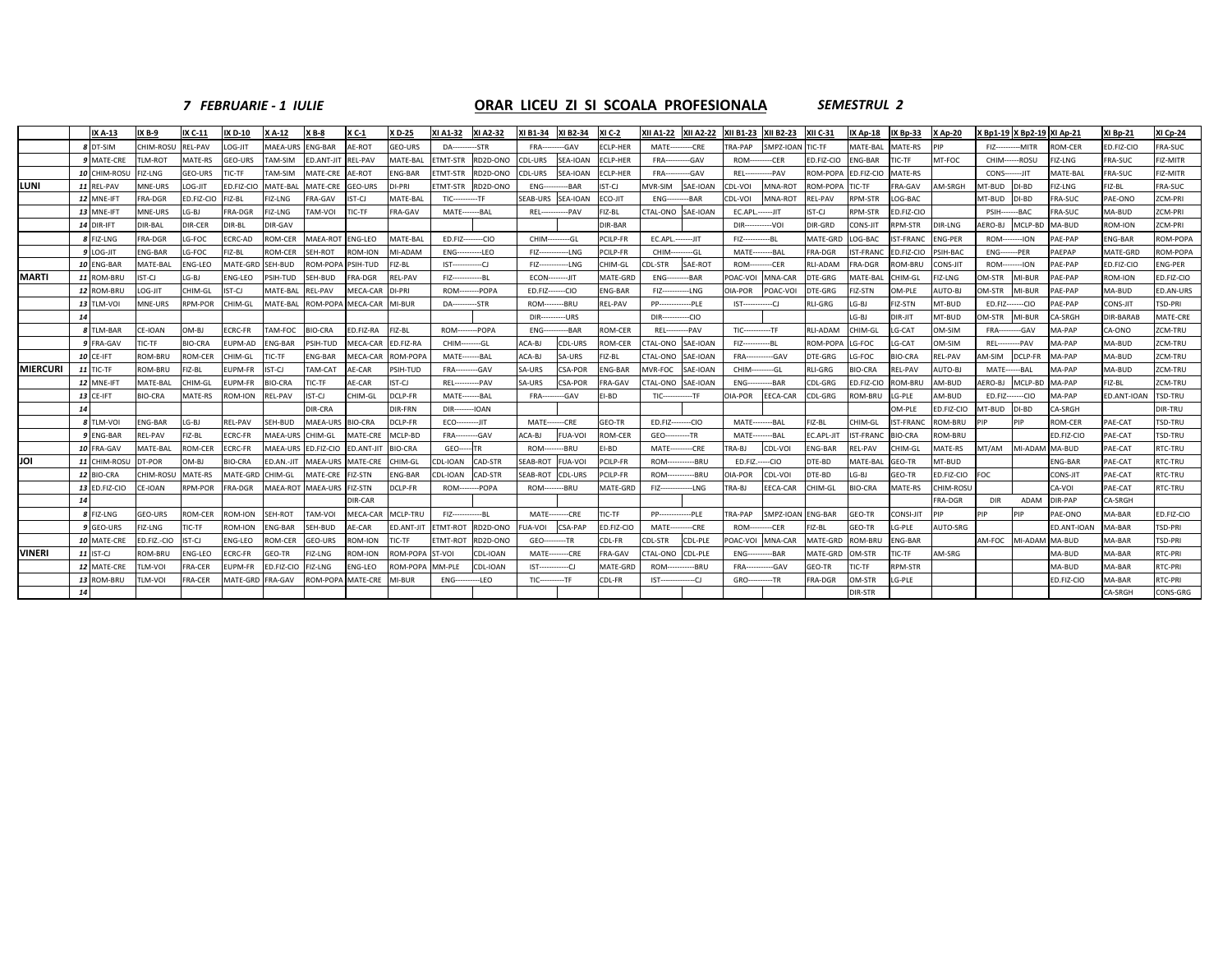### *7 FEBRUARIE ‐ 1 IULIE*

### **ORAR LICEU SERAL SI SCOALA DE MAISTRI**

|                 |    | IX A-9            | <b>IX B-2</b>   | X A-32          | X B-22          | XI A-12           | XI B-25        | XI C-18           | XI D-23          | XII A-10        | <b>XII B-21</b>   | XII C-11       | XII D-8        | XIII A-1        | <b>XIII B-36</b> | XIII C-31      | <b>XIII D-20</b> | 1A-33            | 1 B1-13         | 1 B2-24         | 2 C-19           |
|-----------------|----|-------------------|-----------------|-----------------|-----------------|-------------------|----------------|-------------------|------------------|-----------------|-------------------|----------------|----------------|-----------------|------------------|----------------|------------------|------------------|-----------------|-----------------|------------------|
|                 |    | 14 DIR-DGR        |                 |                 |                 |                   |                |                   |                  |                 |                   |                |                |                 |                  |                |                  | DIR-BRU          | $DIR--$         | ------GRG       |                  |
|                 |    | 15 ROM-BRU        |                 | PSIHO-BAC       | <b>JI-MARCU</b> | <b>FRA-GAV</b>    | FRA-DGR        | <b>ENG-PER</b>    |                  | CDL-BJ          | MATE-GRD          | ROM-ION        |                | PP-ROZN         | CDL-APS          |                | FIZ-BL           | OCIA-VOI         | TEIF-IFT        | MIC-GRG         | DTE-PRI          |
|                 |    | 16 ROM-BRU        | CHIM-GL         | OM-PLE          | PSIHO-BAC       | FRA-GAV           | IST-CJ         | FRA-DGR           | <b>ENG-PER</b>   | CDL-BJ          | PCILP-MARCU       | CED-CAR        |                | PP-ROZN         | CDL-APS          | MATE-GRD       | ROM-ION          | OCIA-VOI         | TEIF-IFT        | MIC-GRG         | DTE-PRI          |
| LUNI            |    | 17 LG-PLE         | <b>ECRC-APS</b> | <b>BIO-EPUR</b> | DI-MARCU        | ECON-BAC          | IST-CJ         | FRA-DGR           | <b>ENG-PER</b>   | MM-ROZN         | CHIM-ROSU         | ROM-ION        | MATE-GRD       | <b>ROM-BRU</b>  | PCLP-FR          | STAP-CAR       | FIZ-BL           | OCIA-VOI         | TEIF-IFT        | <b>DTIC-GRG</b> | DTE-PRI          |
|                 |    | 18 LG-PLE         | <b>BIO-EPUR</b> | ENG-LEO         | DCLP-PRI        | ECON-BAC          | ROM-ION        | <b>FIZ-MITR</b>   | FRA-DGR          | CHIM-ROSL       | PCILP-MARCU       | CED-CAR        | LFIC-APS       | ROM-BRU         | <b>PCLP-FR</b>   | MATE-GRD       | <b>CLCLP-TRU</b> | MC-POR           | TEIF-IFT        | <b>DTIC-GRG</b> |                  |
|                 |    | 19 LG-PLE         |                 |                 | <b>BIO-EPUR</b> | MATE-GRD          | ROM-ION        | FIZ-MITR          | FRA-DGR          | ETMT-CAR        | <b>EI-MARCU</b>   | CHIM-ROSU      | LFIC-TRL       | FRA-BRU         | <b>PCLP-FR</b>   |                | DTE-ADAM         | MC-POR           | TEIF-IFT        | DTIC-GRG        |                  |
|                 | 20 |                   |                 |                 |                 | MATE-GRD          | ECON-BAC       |                   | FIZ-MITR         | <b>ROM-CER</b>  |                   | CEA-CAR        | LSC-TRU        | <b>ENG-TR</b>   | <b>PCLP-FR</b>   |                |                  | MC-POR           | TEIF-IFT        | <b>DTIC-GRG</b> |                  |
|                 | 14 |                   |                 |                 |                 | DIR-PLE           |                |                   |                  |                 | DIR-CJ            |                |                | DIR-TR          |                  | DIR-PAV        |                  |                  |                 |                 |                  |
|                 |    | 15 RPM-PLE        | IST-CJ          |                 |                 | FIZ-STN           | MATE-CRE       | <b>IST-FRANC</b>  | MATE-RS          | ETMT-CAR        | ECLP-HER          |                | CDL-BUR        | <b>CTAL-POR</b> | GEO-TR           | CDL-ONO        | ENG-GAV          |                  | MC-SIM          | TICA-IFT        | PMC-GRG          |
|                 |    | 16 RPM-PLE        | GEO-TR          |                 |                 | FIZ-STN           | IST-CJ         | <b>ENG-PER</b>    | IST-FRANC        | MATE-CRE        | FRA-GAV           | CEA-CAR        | CDL-BUR        | CTAL-POR        | DTE-GAR          | CDL-ONO        | MATE-RS          |                  | MC-SIM          | TICA-IFT        | PMC-GRG          |
| <b>MARTI</b>    |    | 17 ROM-BRU        | <b>ENG-PER</b>  | MATE-RS         | FIZ-STN         | IST-CJ            | MATE-CRE       | GEO-TR            | <b>IST-FRANC</b> |                 | ENG-GAV           | <b>CEA-CAR</b> | TIC-TF         | <b>CTAL-POR</b> | DTE-GAR          | ASM-IOAN       | CDL-BD           |                  | MC-SIM          |                 | OCELC-HER        |
|                 |    | 18 ENG-PER        | MATE-RS         | MT-ONO          | MATE-CRE        | <b>IST-CJ</b>     | GEO-TR         | <b>IST-FRANC</b>  |                  |                 | ECLP-HER          |                | TIC-TF         | <b>CTAL-POR</b> | DTE-GAR          | ENG-GAV        | CDL-BD           |                  | LPM-SIM         |                 | TMC-APS          |
|                 |    | 19 ENG-PER        | TIC-TF          | MT-ONO          | MATE-CRE        | GEO-TR            |                | MATE-RS           |                  |                 | ECLP-HER          |                | <b>FRA-GAV</b> | MVR-FOC         |                  | ABS-IOAN       |                  |                  | LPM-SIM         |                 | TMC-APS          |
|                 | 20 |                   | <b>ENG-PER</b>  | MT-ONO          | DIR-CRE         |                   |                | MATE-RS           |                  |                 | FRA-GAV           |                |                | GEO-TR          |                  | ASM-IOAN       |                  |                  | LPM-SIM         |                 | TMC-APS          |
|                 | 14 |                   |                 |                 |                 |                   |                | DIR-GAR           |                  |                 |                   |                |                |                 | DIR-ION          |                | DIR-RS           |                  |                 |                 |                  |
|                 |    | 15 BIO-CRA        |                 | OM-PLE          | ED.ANT-IOAN     | GEO-TR            | ECON-BAC       | <b>ROM-MARIAN</b> |                  |                 | MATE-GRD          | <b>FRA-ION</b> | ENG-LEO        |                 | PI-MAR           | EA-JIT         | MATE-RS          | MSDA-ROZN        |                 | SSM-GAR         | MC-GRG           |
|                 |    | 16 MATE-RS        | <b>EUPM-APS</b> | OM-PLE          | GEO-TR          | <b>ROM-MARIAN</b> | <b>ENG-LEO</b> | ECON-BAC          |                  |                 | EI-MARCU          | CDL-POR        | MATE-GRD       | E.A.-JIT        | ROM-ION          | ASB-ROT        | DTE-HER          | MSDA-ROZN        | RUIE-IFT        | SSM-GAR         | MC-GRG           |
| <b>MIERCURI</b> |    | 17 OM-PLE         | LOG-JIT         | ED.ANT-POR      |                 | <b>ROM-MARIAN</b> | GEO-TR         | ECON-BAC          | <b>MATE-RS</b>   | MATE-CRE        | PCILP-MARCU       | ENG-LEO        | LFIC-APS       | MATE-BAL        | MATE-GRD         | ASB-ROT        | ROM-ION          | <b>MSDA-ROZN</b> | <b>RUIE-IFT</b> | PMC-GAR         | OCELC-HER        |
|                 |    | 18 MATE-RS        | <b>ECRC-APS</b> | <b>GEO-TR</b>   |                 | MATE-GRD          | MATE-CRE       | <b>ROM-MARIAN</b> | ECON-BAC         | <b>ENG-LEO</b>  | <b>EI-MARCU</b>   | CDL-POR        | <b>ROM-ION</b> | MATE-BAL        | $E.A.-JIT$       | FIZ-LNG        | CLCLP-HER        | SIEA-VOI         | <b>RUIE-IFT</b> | PMC-GAR         | GE-PRI           |
|                 |    | <b>19 LOG-JIT</b> | MATE-RS         |                 |                 | ENG-LEO           | MATE-CRE       |                   | ECON-BAC         | ETMT-ROT        | <b>ROM-MARIAN</b> |                | LHCC-APS       | <b>CTAL-POR</b> | MATE-GRD         | <b>FIZ-LNG</b> | GEO-TR           | SIEA-VOI         |                 |                 | DTE-PRI          |
|                 |    | 20 FIZ-LNG        |                 |                 |                 | MATE-GRD          | ROM-ION        |                   | GEO-TR           | <b>ETMT-ROT</b> | ROM-MARIAN        |                | HCC-APS        | MVR-STR         | PI-MAR           | FRA-DGR        | E.A.-JIT         | SIEA-VOI         |                 |                 | GE-PRI           |
|                 | 14 |                   |                 |                 |                 |                   | DIR-LEO        |                   |                  | DIR-BJ          |                   | DIR-POR        | DIR-GL         |                 |                  |                |                  |                  |                 |                 | DIR-HER          |
|                 |    | <b>15 IST-CJ</b>  | DIR-TF          | DIR-ROSU        | ROM-POPA        |                   | FIZ-STN        | FRA-DGR           | GEO-TR           | DA-POR          |                   | ME-CAR         | <b>ENG-LEO</b> | FIZ-LNG         | ROM-ION          |                |                  |                  | TEIIP-IFT       | LIAC-GRG        | OCELC-HER        |
|                 |    | 16 TIC-TF         | <b>FRA-DGR</b>  | CHIM-ROSL       | <b>ROM-POPA</b> | IST-CJ            | FIZ-STN        | GEO-TR            | <b>IST-FRANC</b> | DA-POR          |                   | ME-CAR         | <b>ROM-ION</b> | FIZ-LNG         | FIZ-MITR         |                |                  |                  | TEIIP-IFT       | LIAC-GRG        | <b>OCELC-HER</b> |
| JOI             |    | 17 GEO-TR         | FIZ-MITR        | FIZ-LNG         | TIC-TF          | IST-CJ            | FRA-DGR        | <b>IST-FRANC</b>  | ROM-POPA         | ST-POR          |                   | SCE-CAR        | FIZ-STN        | CHIM-ROSU       | <b>ENG-LEO</b>   |                | CLCLP-HER        | UMLSD-PLE        | TEIIP-IFT       | LII-GRG         | TMC-APS          |
|                 |    | 18 FRA-DGR        | FIZ-MITR        | TIC-TF          | <b>IST-CJ</b>   | ENG-LEO           | ROM-ION        | <b>IST-FRANC</b>  | ROM-POPA         | <b>ETMT-CAR</b> | FIZ-LNG           | FIZ-STN        |                | CDL-POR         | CHIM-ROSU        | GEO-TR         | CLCLP-HER        | UMLSD-PLE        | TEIIP-IFT       | LII-GRG         | SSM-APS          |
|                 |    | 19 FIZ-LNG        | <b>ROM-CER</b>  | ST-CJ           | <b>DCLP-PRI</b> |                   | FRA-DGR        |                   | <b>IST-FRANC</b> | <b>ENG-LEO</b>  | TIC-TF            | SCE-CAR        |                | CDL-POR         | FIZ-MITR         | CHIM-ROSU      | FRA-ION          | UMLSD-PLE        | TEIIP-IFT       | MIC-GRG         | SSM-APS          |
|                 |    | 20 OM-PLE         | FRA-DGR         |                 | DCLP-PRI        |                   | IST-CJ         |                   | FIZ-MITR         | FIZ-LNG         | TIC-TF            | ENG-LEO        |                |                 | FRA-ION          | STAP-CAR       | CHIM-ROSU        |                  | TEIIP-IFT       | MIC-GRG         |                  |
|                 | 14 |                   |                 |                 |                 |                   |                |                   | DIR-APS          |                 |                   |                |                |                 |                  |                |                  |                  |                 |                 |                  |
|                 |    | 15 FRA-DGR        | <b>ECRC-APS</b> |                 |                 |                   | ENG-LEO        | <b>ROM-MARIAN</b> | MATE-RS          | TIC-BUR         |                   |                | CHIM-GL        |                 |                  | ROM-POPA       |                  | LPM-POR          |                 |                 |                  |
|                 |    | 16 CHIM-GL        | ECRC-APS        |                 | ENG-LEO         |                   | FRA-DGR        | <b>ROM-MARIAN</b> | MATE-RS          | TIC-BUR         |                   |                | LSC-GAR        |                 |                  | ROM-POPA       |                  | LPM-POR          |                 |                 |                  |
| <b>VINERI</b>   | 17 |                   | EUPM-APS        | FRA-SUC         | CHIM-GL         | <b>ROM-MARIAN</b> |                | MATE-RS           | ROM-POPA         | FRA-DGR         |                   | TIC-BUR        | LSC-GAR        |                 |                  | PP-BJ          |                  | LPM-POR          |                 |                 |                  |
|                 | 18 |                   | <b>EUPM-APS</b> | <b>MATE-RS</b>  | FRA-SUC         | <b>ROM-MARIAN</b> |                | FRA-DGR           | ROM-POPA         | <b>ROM-CER</b>  |                   | TIC-BUR        | LSC-GAR        |                 |                  | PP-BJ          | DTE-HER          | DTE-POR          |                 |                 |                  |
|                 | 19 |                   | <b>ROM-CER</b>  | ROM-MAR         |                 | FRA-GAV           |                | MATE-RS           | FRA-DGR          |                 | <b>CDL-APS</b>    | MATE-BAL       |                |                 |                  |                | DTE-HER          | DTE-POR          |                 | <b>ENG-TR</b>   |                  |
|                 | 20 |                   | <b>ROM-CER</b>  | ROM-MAR         |                 | FRA-GAV           |                |                   | FRA-DGR          |                 | CDL-APS           | MATE-BAL       |                |                 |                  |                | DTE-HER          | DTE-POR          |                 | <b>ENG-TR</b>   |                  |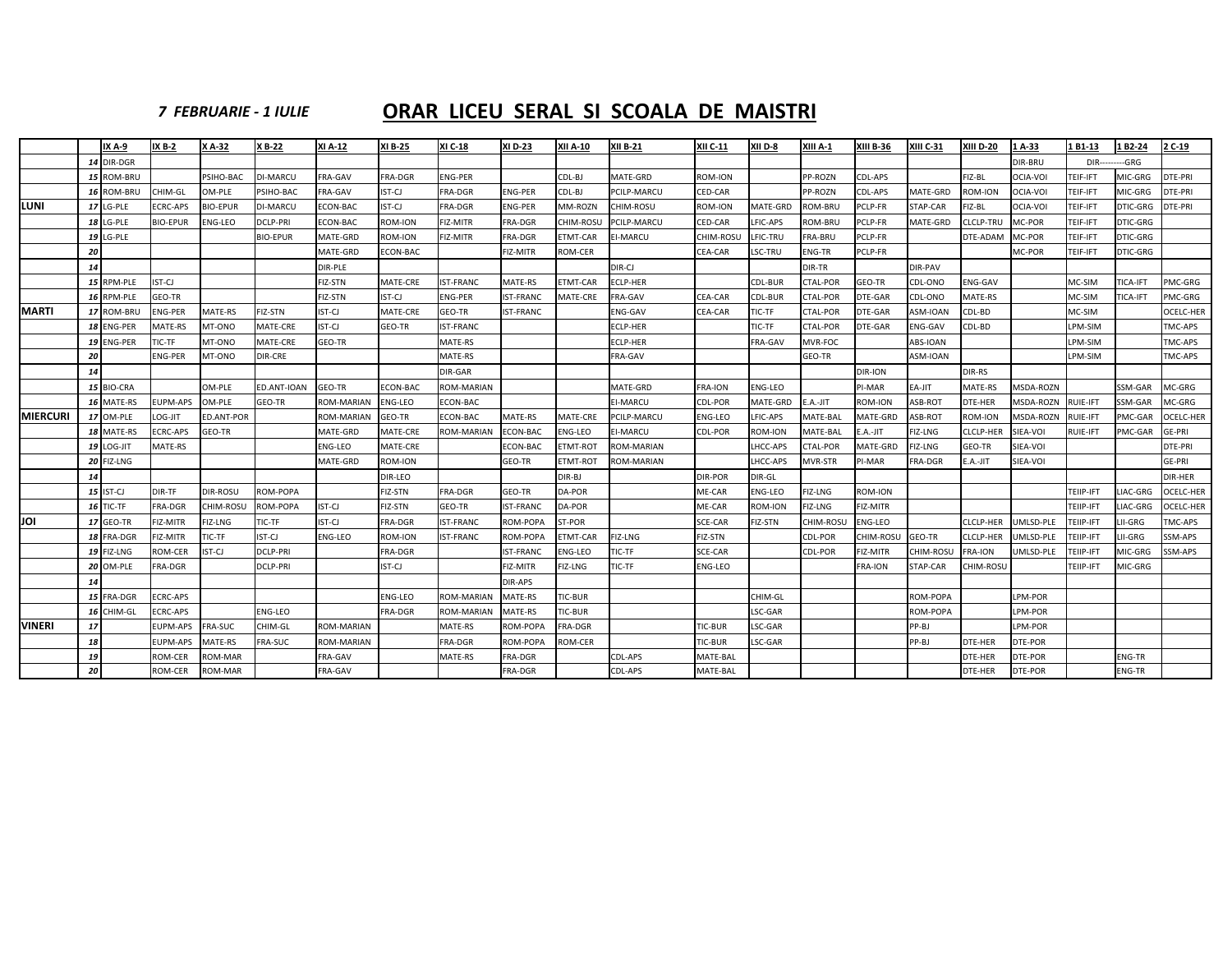### *17 IANUARIE‐<sup>4</sup> FEBRUARIE* **ORAR**

### **LICEU ZI SI SCOALA PROFESIONALA**

|                 |    | IX A-13           | IX B-9          | IX C-11        | IX D-10        | X A-12          | $X B - 8$         | X C-1           | <b>XD-25</b>    | KI A1-32               | <b>XI A2-32</b> | XI B1-34                 | XI B2-34       | XI C-2          | XII A1-22               | <b>XII A2-22</b> | <b>XII B1-23</b>        | <b>XII B2-23</b> | <b>XII C-31</b> | <b>IX Ap-18</b>  | <b>IX Bp-33</b>  | <b>XAp-20</b>  |                           | X Bp1-19 X Bp2-19 | XI Ap-21       | XI Bp-21        | <b>XI Cp-24</b>   |
|-----------------|----|-------------------|-----------------|----------------|----------------|-----------------|-------------------|-----------------|-----------------|------------------------|-----------------|--------------------------|----------------|-----------------|-------------------------|------------------|-------------------------|------------------|-----------------|------------------|------------------|----------------|---------------------------|-------------------|----------------|-----------------|-------------------|
|                 |    | 8 DT-SIM          | CHIM-ROSU       | <b>REL-PAV</b> | LOG-JIT        | <b>MAEA-URS</b> | <b>ENG-BAR</b>    | AE-ROT          | <b>GEO-URS</b>  | <b>DA----</b>          | --STR           | FRA--                    | --GAV          | <b>CLP-HFR</b>  | <b>MATE---------CRE</b> |                  | <b>TRA-PAP</b>          | SMPZ-IOAN        | TIC-TF          | MATE-BAL         | <b>MATE-RS</b>   |                | <b>FIZ-----------MITR</b> |                   | ROM-CER        | ED.FIZ-CIO      | <b>RA-SUC</b>     |
|                 |    | MATE-CRE          | LM-ROT          | <b>MATE-RS</b> | GEO-URS        | AM-SIM          | ED.ANT-JIT        | <b>REL-PAV</b>  | <b>MATE-BAL</b> | TMT-STR                | RD2D-ONO        | CDL-URS                  | SEA-IOAN       | ECLP-HER        | FRA-                    | --GAV            | ROM-                    | ---CER           | D.FIZ-CIO       | <b>ENG-BAR</b>   | <b>IC-TF</b>     | MT-FOC         | CHIM------ROSU            |                   | FIZ-LNG        | FRA-SUC         | IZ-MITR           |
|                 |    | 10 CHIM-ROSU      | FIZ-LNG         | GEO-URS        | ric-tf         | AM-SIM          | MATE-CRE          | AE-ROT          | ENG-BAR         | TMT-STR                | RD2D-ONO        | CDL-URS                  | SEA-IOAN       | ECLP-HER        | FRA-                    | --GAV            | REL--                   | --PAV            | OM-POPA         | ED.FIZ-CIO       | <b>MATE-RS</b>   |                | <b>CONS--------JIT</b>    |                   | MATE-BAI       | <b>FRA-SUC</b>  | IZ-MITR           |
| <b>ILUNI</b>    |    | 11 REL-PAV        | MNE-URS         | LOG-JIT        | ED.FIZ-CIO     | MATE-BAI        | MATE-CRE GEO-URS  |                 | DI-PRI          | TMT-STR                | RD2D-ONO        | ENG--                    | --BAR          | IST-CJ          | MVR-SIM                 | SAE-IOAN         | DL-VOI:                 | MNA-ROT          | OM-POPA         | TIC-TF           | <b>FRA-GAV</b>   | AM-SRGH        | MT-BUD                    | DI-BD             | FIZ-LNG        | FIZ-BL          | RA-SUC            |
|                 |    | 12 MNE-IFT        | FRA-DGR         | ED.FIZ-CIO     | FIZ-BL         | FIZ-LNG         | FRA-GAV           | IST-CJ          | MATE-BAL        | <b>TIC----------TF</b> |                 | SEAB-URS                 | SEA-IOAN       | ECO-JIT         | ENG--                   | --BAR            | CDL-VOI                 | MNA-ROT          | REL-PAV         | RPM-STR          | LOG-BAC          |                | MT-BUD                    | DI-BD             | FRA-SUC        | PAE-ONO         | ZCM-PRI           |
|                 |    | 13 MNE-IFT        | MNE-URS         | LG-BJ          | FRA-DGR        | FIZ-LNG         | <b>IOV-MAT</b>    | TIC-TF          | FRA-GAV         | MATE--------BAL        |                 | <b>REL----</b>           | ----PAV        | FIZ-BL          | CTAL-ONO SAE-IOAN       |                  | EC.APL.------JIT        |                  | DTE-BD          | RPM-STR          | ED.FIZ-CIO       |                | <b>PSIH-------BAC</b>     |                   | FRA-SUC        | MA-BUD          | ZCM-PRI           |
|                 |    | <b>14 DIR-IFT</b> | DIR-BAL         | DIR-CER        | DIR-BL         | DIR-GAV         |                   | DIR-CAR         |                 |                        |                 |                          |                | DIR-BAR         |                         |                  | DIR-                    | --VOI            | DIR-GRD         | <b>CONS-JIT</b>  | DIR-JIT          | DIR-LNG        | <b>AERO-BJ</b>            | MCLP-BD           | MA-BUD         | ROM-ION         | CM-PRI            |
|                 |    | 8 FIZ-LNG         | FRA-DGR         | LG-FOC         | <b>CRC-AD</b>  | <b>ROM-CER</b>  | MAEA-ROT          | <b>ENG-LEO</b>  | <b>MATE-BAL</b> | ED.FIZ--------CIO      |                 | CHIM---------GL          |                | PCILP-FR        | EC.APL.-------JIT       |                  | $FIZ$ -----             | $-BL$            | MATE-GRD        | LOG-BAC          | <b>IST-FRANC</b> | <b>ENG-PER</b> | <b>ROM--------ION</b>     |                   | PAE-PAP        | <b>ENG-BAR</b>  | <b>OM-POPA</b>    |
|                 |    | 9 LOG-JIT         | NG-BAR          | G-FOC          | IZ-BL          | ROM-CER         | SEH-ROT           | <b>COM-ION</b>  | MI-ADAM         | $ENG-$                 | --LEO           | FIZ--------              | --LNG          | PCILP-FR        | CHIM-                   | ---GL            | MATE-                   | ---BAL           | RA-DGR          | <b>IST-FRANC</b> | ED.FIZ-CIO       | PSIH-BAC       | <b>ENG-------PER</b>      |                   | PAEPAP         | <b>MATE-GRD</b> | OM-POPA           |
|                 |    | 10 ENG-BAR        | <b>MATE-BAL</b> | NG-LEO         | MATE-GRD       | SEH-BUD         | ROM-POPA          | PSIH-TUD        | FIZ-BL          | $IST$ -------------CJ  |                 | FIZ-------------LNG      |                | CHIM-GL         | <b>AVR-FOC</b>          | SAE-ROT          | ROM-                    | ---CER           | RLI-ADAM        | <b>FRA-DGR</b>   | ROM-BRL          | CONS-JIT       | <b>ROM---------ION</b>    |                   | PAE-PAP        | ED.FIZ-CIO      | NG-PER            |
| <b>MARTI</b>    |    | 11 ROM-BRU        | ST-CJ           | LG-BJ          | NG-LEO         | PSIH-TUD        | SEH-BUD           | FRA-DGR         | REL-PAV         | FIZ---------------BL   |                 | <b>ECON---------JIT</b>  |                | <b>MATE-GRD</b> | <b>ENG---</b>           | ------BAR        | OAC-VOI                 | MNA-CAR          | <b>TE-GRG</b>   | MATE-BAL         | CHIM-GL          | FIZ-LNG        | )M-STR                    | MI-BUR            | PAE-PAP        | ROM-ION         | D.FIZ-CIO         |
|                 |    | 12 ROM-BRU        | OG-JIT          | CHIM-GL        | IST-CJ         | MATE-BAL        | REL-PAV           | MECA-CAR        | DI-PRI          | ROM--------POPA        |                 | ED.FIZ-------CIO         |                | ENG-BAR         | $FIZ---$                | ---LNG           | <b>DIA-POR</b>          | POAC-VOI         | <b>TE-GRG</b>   | FIZ-STN          | LG-PLE           | <b>AUTO-BJ</b> | OM-STR                    | MI-BUR            | AE-PAP         | MA-BUD          | D.AN-URS          |
|                 |    | 13 TLM-VOI        | <b>MNE-URS</b>  | <b>RPM-POR</b> | CHIM-GL        | <b>MATE-BAL</b> | <b>ROM-POPA</b>   | MECA-CAR        | MI-BUR          | <b>DA----------STR</b> |                 | <b>ROM--------BRU</b>    |                | <b>REL-PAV</b>  | <b>PP---</b>            | --PLE            | IST-------------CJ      |                  | <b>LI-GRG</b>   | LG-BJ            | <b>FIZ-STN</b>   | MT-BUD         | ED.FIZ-------CIO          |                   | AE-PAP         | <b>CONS-JIT</b> | <b>SD-PRI</b>     |
|                 | 14 |                   |                 |                |                |                 |                   |                 |                 |                        |                 | <b>DIR-----------URS</b> |                |                 | $DIR---$                | ----CIO          |                         |                  |                 | LG-BJ            | OM-PLE           | MT-BUD         | <b>DM-STR</b>             | MI-BUR            | A-SRGH         | DIR-BARAB       | <b>AATE-CRE</b>   |
|                 |    | 8 TLM-BAR         | CE-IOAN         | OM-BJ          | <b>CRC-FR</b>  | AM-FOC          | <b>BIO-CRA</b>    | ED.FIZ-RA       | FIZ-BL          | <b>ROM--------POPA</b> |                 | ENG-                     | --BAR          | ROM-CER         | <b>REL---</b>           | ---- PAV         | <b>TIC-----------TF</b> |                  | RLI-ADAM        | CHIM-GL          | LG-CAT           | OM-SIM         | <b>FRA----------GAV</b>   |                   | MA-PAP         | CA-ONO          | CM-TRU            |
|                 | q  | <b>FRA-GAV</b>    | IC-TF           | <b>BIO-CRA</b> | UPM-AD         | NG-BAR          | PSIH-TUD          | <b>MECA-CAF</b> | ED.FIZ-RA       | CHIM--------GL         |                 | <b>ACA-BJ</b>            | SA-URS         | ROM-CER         | TAL-ONO                 | SAE-IOAN         | $FIZ$ ------            | --BL             | OM-POP          | LG-FOC           | LG-CAT           | OM-SIM         | <b>REL---------PAV</b>    |                   | <b>MA-PAP</b>  | MA-BUD          | CM-TRU            |
|                 |    | 10 DT-SIM         | ROM-BRU         | <b>ROM-CER</b> | EUPM-FR        | IC-TF           | ENG-BAR           | CHIM-GL         | ROM-POPA        | <b>FRA----</b>         | --GAV           | <b>ACA-BJ</b>            | SA-URS         | FIZ-BL          | TAL-ONO                 | SAE-IOAN         | <b>IA-POR</b>           | EECA-CAR         | <b>TE-GRG</b>   | LG-FOC           | <b>BIO-CRA</b>   | REL-PAV        | MATE------BAL             |                   | MA-PAP         | MA-BUD          | CM-TRU            |
| <b>MIERCURI</b> |    | 11 TIC-TF         | <b>ROM-BRU</b>  | IZ-BL          | CHIM-GL        | ST-CJ           | <b>TAM-CAT</b>    | <b>AE-CAR</b>   | PSIH-TUD        | MATE--------BAL        |                 | SA-URS                   | <b>CSA-POR</b> | <b>ENG-BAR</b>  | TAL-ONO                 | SAE-IOAN         | FRA--                   | --GAV            | LI-GRG          | <b>BIO-CRA</b>   | REL-PAV          | <b>AUTO-BJ</b> | <b>M-SIM</b>              | DCLP-F            | MA-PAP         | MA-BUD          | CM-TRU            |
|                 |    | 12 MNE-IFT        | MATE-BAI        | HIM-GL         | UPM-FR         | IO-CRA          | IC-TF             | <b>AE-CAR</b>   | ST-CJ           | <b>REL---</b>          | --- PAV         | A-URS                    | <b>CSA-POR</b> | <b>FRA-GAV</b>  | TAL-ONO                 | SAE-IOAN         | ENG-                    | --BAR            | CDL-GRG         | OM-STR           | <b>OM-BRI</b>    | AM-BUD         | ERO-BJ                    | MCLP-BD           | MA-PAP         | FIZ-BL          | CM-TRU            |
|                 |    | 13 CE-IFT         | <b>BIO-CRA</b>  | <b>RPM-POR</b> | ROM-ION        | <b>REL-PAV</b>  | MAEA-URS          | MECA-CAF        | DCLP-FR         | MATE--------BAL        |                 | FRA--                    | -----GAV       | FI-BD           | $TIC$ ---------         | ---TF            | CHIM-                   | -----GL          | CDL-GRG         | ROM-BRU          | <b>RPM-STR</b>   | AM-BUD         | ED.FIZ-------CIO          |                   | MA-PAP         | ED.ANT-IOAN     | <b>TSD-TRU</b>    |
|                 | 14 |                   |                 |                |                |                 |                   |                 | <b>DIR-FRN</b>  | <b>DIR-----</b>        | --IOAN          |                          |                |                 |                         |                  |                         |                  |                 | DIR-STR          |                  | ED.FIZ-CIO     | MT-BUD                    | DI-BD             | CA-SRGH        |                 | DIR-TRU           |
|                 |    | 8 TLM-VOI         | <b>ENG-BAR</b>  | $LG-BJ$        | <b>REL-PAV</b> | MAEA-ROT        | MAEA-URS BIO-CRA  |                 | MCLP-BD         | ECO---------JIT        |                 | <b>MATE-------CRE</b>    |                | PCILP-FR        | ED.FIZ--------CIO       |                  | <b>MATE---------BAL</b> |                  | FIZ-BL          | CHIM-GL          | <b>IST-FRANC</b> | ROM-BRU        | PIP                       | PIP               | ROM-CER        | PAE-CAT         | TSD-TRU           |
|                 |    | 9 ENG-BAR         | <b>REL-PAV</b>  | FIZ-BL         | ECRC-FR        | SEH-ROT         | MAEA-URS MATE-CRE |                 | MCLP-BD         | FRA--                  | --GAV           | ACA-BJ                   | <b>FUA-VOI</b> | ROM-CER         | GEO---                  | ---TR            | MATE-                   | --- BAL          | CHIM-GL         | <b>IST-FRANC</b> | <b>BIO-CRA</b>   | <b>ROM-BRU</b> |                           |                   | ED.FIZ-CIO     | PAE-CAT         | <b>TSD-TRU</b>    |
|                 |    | 10 FRA-GAV        | <b>MATE-BAL</b> | ROM-CER        | ECRC-FR        | MAEA-URS        | ED.FIZ-CIO        | ED.ANT-JIT      | <b>BIO-CRA</b>  | GEO--                  | TR.             | <b>ROM---</b>            | --BRU          | EI-BD           | MATE-                   | ---CRE           | TRA-BJ                  | CDL-VOI          | NG-BAR          | REL-PAV          | CHIM-GL          | MATE-RS        | MT/AM                     | MI-ADAM           | MA-BUD         | PAE-CAT         | RTC-TRU           |
| JOI             |    | 11 ED.FIZ-CIO     | DT-POR          | MATE-RS        | <b>BIO-CRA</b> | D.AN.-JIT       | IST-CJ            | MATE-CRE        | CHIM-GL         | <b>CDL-IOAN</b>        | CAD-STR         | SEAB-ROT                 | CDL-URS        | CDL-FR          | ROM-                    | --BRU            | <b>TRA-BJ</b>           | CDL-VOI          | )TE-BD          | MATE-BAL         | GEO-TR           | MT-BUD         |                           |                   | <b>ENG-BAR</b> | PAE-CAT         | <b>RTC-TRU</b>    |
|                 |    | 12 BIO-CRA        | CHIM-ROSU       | MATE-RS        | MATE-GRD       | CHIM-GL         | MATE-CRE          | FIZ-STN         | <b>ENG-BAR</b>  | DL-IOAN                | CAD-STR         | SEAB-ROT                 | CDL-URS        | CDL-FR          | ROM-                    | ---RRU           | OIA-POR                 | EECA-CAR         | ST-CJ           | LG-BJ            | GEO-TR           | ED.FIZ-CIO     | FOC                       |                   | CONS-JIT       | PAE-CAT         | <b>RTC-TRU</b>    |
|                 |    | 13 CHIM-ROSU      | DT-POR          | OM-BJ          | MATE-GRD       | MAEA-URS        | CHIM-GL           | FIZ-STN         | DCLP-FR         | ROM--------POPA        |                 | <b>ROM--------BRU</b>    |                | <b>GEO-TR</b>   | $IST--$                 | --CJ             | ED.FIZ.-                | -----CIO         | C.APL-JIT       | <b>BIO-CRA</b>   | MATE-RS          | FRA-DGR        |                           |                   | CA-VOI         | PAE-CAT         | <b>RTC-TRU</b>    |
|                 | 14 |                   |                 |                |                |                 | DIR-CRA           |                 |                 |                        |                 |                          |                |                 |                         |                  |                         |                  |                 |                  | OM-PLE           | CHIM-ROSU      | <b>DIR</b>                | ADAM              | DIR-PAP        | CA-SRGH         |                   |
|                 |    | 8 FIZ-LNG         | GEO-URS         | ROM-CER        | ROM-ION        | SEH-BUD         | <b>TAM-VOI</b>    | MECA-CAR        | MCLP-TRU        | FIZ---------------BL   |                 | <b>MATE--------CRE</b>   |                | TIC-TF          | <b>PP---</b>            | --PLF            | <b>TRA-PAP</b>          | SMPZ-IOAN        | <b>ENG-BAR</b>  | GEO-TR           | <b>CONSI-JIT</b> | <b>DID</b>     | PIP                       | PIP               | PAE-ONO        | MA-BAR          | <b>ED.FIZ-CIO</b> |
|                 |    | GEO-URS           | IZ-LNG          | TIC-TF         | ROM-ION        | NG-BAR          | SEH-BUD           | AE-CAR          | ED.ANT-JIT      | TMT-ROT                | RD2D-ONO        | UA-VOI                   | <b>CSA-PAP</b> | ED.FIZ-CIO      | MATE-                   | ---CRE           | ROM-                    | --CER            | IZ-BL           | GEO-TR           | LG-PLE           | AUTO-SRG       |                           |                   | ED.ANT-IOAN    | MA-BAR          | SD-PRI            |
|                 |    | 10 MATE-CRE       | <b>OM-BRU</b>   | IST-CJ         | <b>ENG-LEO</b> | OM-CER          | GEO-URS           | OM-ION          | IC-TF           | TMT-ROT                | RD2D-ONO        | GEO---------TR           |                | PCILP-FR        | DL-STR:                 | <b>CDL-PLE</b>   | OAC-VOI                 | <b>MNA-CAR</b>   | AATE-GRD        | ED.FIZ-CIO       | <b>ENG-BAR</b>   |                | <b>M-FOC</b>              | MI-ADAM           | MA-BUD         | MA-BAR          | <b>SD-PRI</b>     |
| <b>VINERI</b>   |    | 11 IST-CJ         | D.FIZ-CIO       | NG-LEO         | ECRC-FR        | GEO-TR          | FIZ-LNG           | <b>COM-ION</b>  | ROM-POPA        | IOV-T                  | CDL-IOAN        | <b>MATE--------CRE</b>   |                | FRA-GAV         | DL-STR                  | CDL-PLE          | $ENG$ ----              | -------BAR       | <b>AATE-GRD</b> | ROM-BRU          | <b>IC-TF</b>     | AM-SRG         |                           |                   | MA-BUD         | MA-BAR          | <b>RTC-PRI</b>    |
|                 |    | 12 MATE-CRE       | LM-VOI          | <b>RA-CER</b>  | UPM-FR         | RA-GAV          | FIZ-LNG           | NG-LEO          | <b>OM-POPA</b>  | <b>M-PLE</b>           | CDL-IOAN        | $IST$ ---------------CJ  |                | <b>MATE-GRE</b> | ROM-                    | --BRU            |                         | GEO--------TR    | RA-DGR          | TIC-TF           | RPM-STR          |                |                           |                   | ED.FIZ-CIC     | MA-BAR          | <b>RTC-PRI</b>    |
|                 |    | 13 ROM-BRU        | LM-VOI          | RA-CER         | <b>RA-DGR</b>  | D.FIZ-CIO       | ROM-POPA          | MATE-CRE        | <b>DCLP-FR</b>  | $ENG$ ---              | -leo            | <b>TIC----------TF</b>   |                | MATE-GRD        | $FIZ--$                 | -LNG             | $FRA$ ---               | --GAV            | EO-TR           | OM-STR           | LG-PLE           |                |                           |                   | MA-BUD         | MA-BAR          | <b>TC-PRI</b>     |
|                 | 14 |                   |                 |                |                |                 |                   |                 |                 |                        |                 |                          |                |                 |                         |                  |                         |                  |                 |                  |                  |                |                           |                   |                | CA-SRGH         | CONS-GRG          |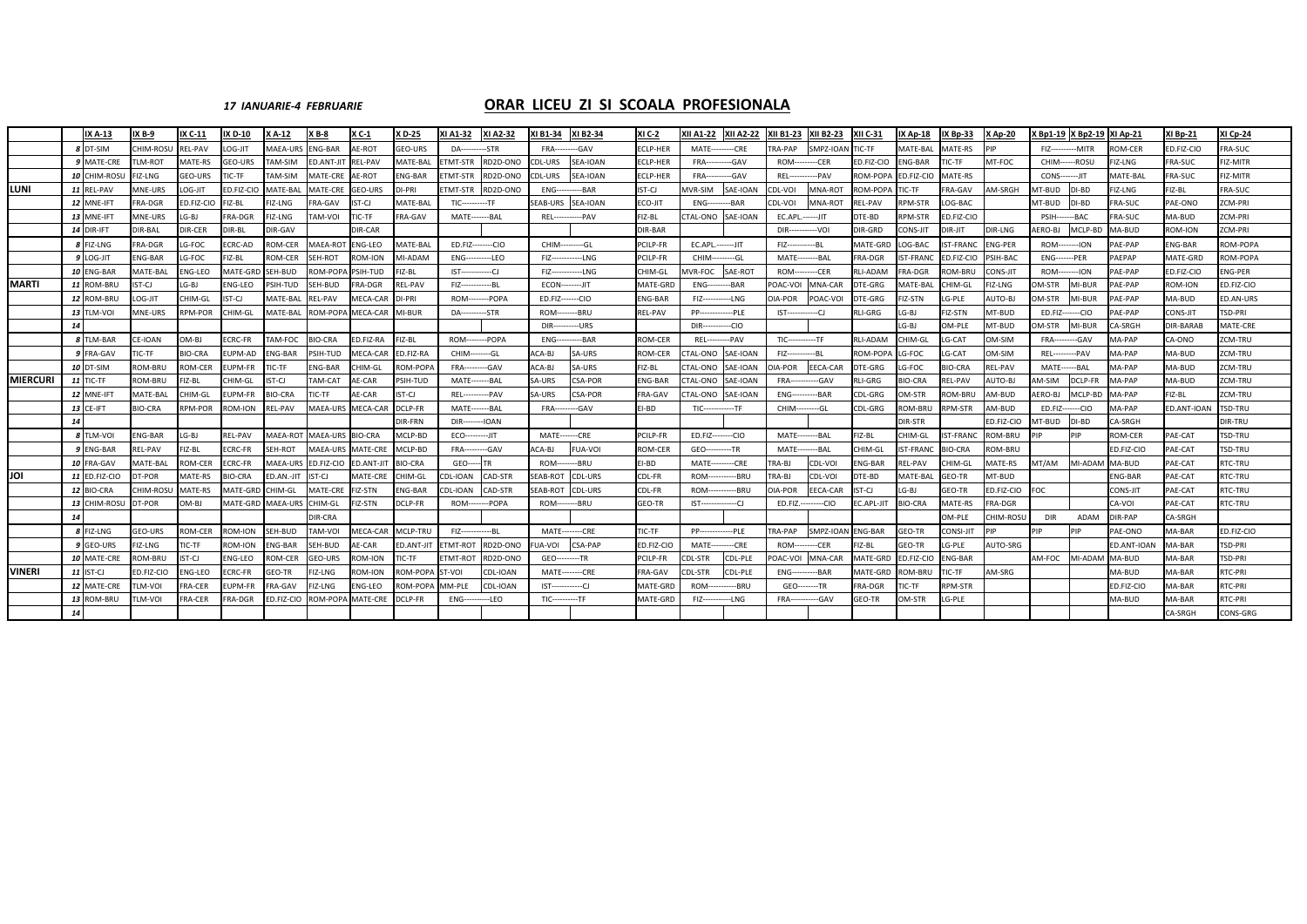# *24 IANUARIE-4 FEBRUARIE* **ORAR LICEU SERAL SI SCOALA DE MAISTRI**

|                 |           | <b>IX A-9</b>     | $IX B-2$         | X A-32            | <b>X B-22</b>    | <b>XI A-12</b>    | <b>XI B-25</b>  | <b>XI C-18</b>     | <b>XI D-23</b>   | <b>XII A-10</b>  | <b>XII B-21</b>    | <b>XII C-11</b>  | XII D-8         | XIII A-1         | <b>XIII B-36</b> | <b>XIII C-31</b>  | <b>XIII D-20</b> | $1A-33$         | 1 B1-13           | 1 B2-24                | 2 C-19           |
|-----------------|-----------|-------------------|------------------|-------------------|------------------|-------------------|-----------------|--------------------|------------------|------------------|--------------------|------------------|-----------------|------------------|------------------|-------------------|------------------|-----------------|-------------------|------------------------|------------------|
|                 | <b>14</b> |                   |                  |                   |                  |                   |                 |                    | DIR-APS          |                  |                    |                  |                 |                  |                  |                   |                  | DIR-BRU         |                   | <b>DIR---------GRG</b> |                  |
|                 |           | 15 ROM-BRU        |                  |                   | <b>PSIHO-BAC</b> | FRA-GAV           |                 | <b>FRA-DGR</b>     | <b>ENG-PER</b>   |                  | MATE-GRD           | ROM-ION          |                 | PP-ROZN          | <b>CDL-APS</b>   |                   | FIZ-BL           | SIEA-VOI        | <b>EEA-URS</b>    | MIC-GRG                | <b>DTE-PRI</b>   |
|                 |           | 16 ROM-BRU        | <b>CHIM-GL</b>   | PSIHO-BAC         | <b>DI-MARCU</b>  | FRA-GAV           | <b>IST-CJ</b>   | <b>FRA-DGR</b>     | <b>ENG-PER</b>   | <b>CHIM-ROSL</b> | <b>PCILP-MARCU</b> | <b>CED-CAR</b>   |                 | PP-ROZN          | <b>CDL-APS</b>   | MATE-GRD          | <b>ROM-ION</b>   | SIEA-VOI        | <b>EEA-URS</b>    | MIC-GRG                | <b>DTE-PRI</b>   |
| <b>LUNI</b>     |           | <b>17 LG-PLE</b>  | <b>ECRC-APS</b>  | <b>BIO-EPUR</b>   | <b>DI-MARCU</b>  | ECON-BAC          | IST-CJ          | <b>FIZ-MITR</b>    | <b>FRA-DGR</b>   | MM-ROZN          | <b>CHIM-ROSU</b>   | <b>ROM-ION</b>   | MATE-GRD        | ROM-BRU          | PCLP-FR          | STAP-CAR          | FIZ-BL           | SIEA-VOI        | <b>ENG-LEO</b>    | DTIC-GRG               | DTE-PRI          |
|                 |           | <b>18 LG-PLE</b>  | <b>BIO-EPUR</b>  |                   | <b>DCLP-PRI</b>  | ECON-BAC          | ROM-ION         | <b>FIZ-MITR</b>    | <b>FRA-DGR</b>   | <b>ETMT-CAR</b>  | <b>PCILP-MARCU</b> | <b>CHIM-ROSL</b> | LFIC-APS        | ROM-BRU          | PCLP-FR          | MATE-GRD          | CLCLP-TRU        | <b>PTSD-VOI</b> | LPM-ROZN          | <b>DTIC-GRG</b>        |                  |
|                 | 19        |                   |                  |                   | <b>BIO-EPUR</b>  | MATE-GRD          | ROM-ION         |                    | FIZ-MITR         | <b>FRA-DGR</b>   | <b>EI-MARCU</b>    | <b>CED-CAR</b>   | LFIC-TRU        | FRA-BRU          | PCLP-FR          | GEO-TR            | DTE-ADAM         | <b>PTSD-VOI</b> | LPM-ROZN          | <b>DTIC-GRG</b>        |                  |
|                 | 20        |                   |                  |                   |                  |                   | FRA-DGR         |                    |                  |                  | MATE-GRD           | <b>CEA-CAR</b>   | LSC-TRU         | <b>ENG-TR</b>    | PCLP-FR          |                   |                  | <b>FRA-BRU</b>  | LPM-ROZN DTIC-GRG |                        |                  |
|                 | 14        |                   |                  |                   |                  | <b>DIR-PLE</b>    |                 |                    |                  |                  | DIR-CJ             |                  |                 | <b>DIR-TR</b>    |                  | DIR-PAV           | <b>DIR-RS</b>    |                 |                   |                        |                  |
|                 |           | 15 RPM-PLE        | ST-CJ            | MATE-RS           |                  | FIZ-STN           | MATE-CRE        | <b>ENG-PER</b>     | <b>IST-FRANC</b> | <b>ETMT-CAR</b>  | <b>CLP-HER</b>     |                  |                 | <b>CTAL-POR</b>  | <b>GEO-TR</b>    | CDL-ONO           | <b>ENG-GAV</b>   | <b>PTSD-VOI</b> | <b>EPIE-IOAN</b>  |                        | PMC-GRG          |
|                 |           | 16 RPM-PLE        | MATE-RS          | MT-ONO            |                  | <b>FIZ-STN</b>    | <b>IST-CJ</b>   | <b>ENG-PER</b>     | <b>IST-FRANC</b> | <b>MATE-CRE</b>  | <b>FRA-GAV</b>     | <b>CEA-CAR</b>   | <b>CDL-BUR</b>  | CTAL-POR         | DTE-GAR          | ASB-IOAN          | CDL-BD           | LPM-BJ          | <b>EEA-URS</b>    | <b>ENG-TR</b>          | PMC-GRG          |
| <b>MARTI</b>    |           | <b>17 LG-PLE</b>  | <b>ENG-PER</b>   | MT-ONO            | <b>FIZ-STN</b>   | <b>IST-CJ</b>     | MATE-CRE        | <b>IST-FRANC</b>   | MATE-RS          | CDL-BJ           | <b>ENG-GAV</b>     | <b>CEA-CAR</b>   | <b>CDL-BUR</b>  | CTAL-POR         | DTE-GAR          | ASM-IOAN          | CDL-BD           | <b>FRA-BRU</b>  | MU-URS            | <b>ENG-TR</b>          | <b>OCELC-HER</b> |
|                 |           | 18 ENG-PER        | GEO-TR           | MT-ONO            | MATE-CRE         | <b>IST-CJ</b>     |                 | <b>IST-FRANC</b>   |                  | CDL-BJ           | <b>ECLP-HER</b>    |                  | TIC-TF          | <b>CTAL-POR</b>  | DTE-GAR          | ENG-GAV           | MATE-RS          | <b>FRA-BRU</b>  | <b>EPIE-IOAN</b>  | TICA-IFT               | TMC-APS          |
|                 |           | 19 ROM-BRU        | <b>ENG-PER</b>   |                   | MATE-CRE         |                   |                 | MATE-RS            |                  |                  | ENG-GAV            |                  | TIC-TF          | GEO-TR           |                  | CDL-ONO           | DTE-HER          | UTC-IFT         | EPIE-IOAN         |                        | <b>TMC-APS</b>   |
|                 |           | 20 ENG-PER        | <b>TIC-TF</b>    |                   | <b>DIR-CRE</b>   |                   |                 | MATE-RS            |                  |                  | <b>ECLP-HER</b>    |                  | <b>FRA-GAV</b>  |                  |                  | ASM-IOAN          |                  |                 | MU-URS            |                        | <b>TMC-APS</b>   |
|                 | 14        |                   |                  |                   |                  |                   |                 | DIR-GAR            |                  |                  |                    | <b>DIR-POR</b>   |                 |                  | DIR-ION          |                   |                  |                 |                   |                        |                  |
|                 |           | 15 BIO-CRA        |                  | OM-PLE            | ED.ANT-IOAN      | <b>GEO-TR</b>     | ECON-BAC        | <b>ROM-MARIAN</b>  |                  |                  |                    | <b>FRA-ION</b>   | <b>ENG-LEO</b>  |                  | MATE-GRD         | EA-JIT            | MATE-RS          |                 |                   | SSM-GAR                | MC-GRG           |
|                 |           | 16 MATE-RS        | <b>EUPM-APS</b>  | OM-PLE            | GEO-TR           | <b>ROM-MARIAN</b> | <b>ENG-LEO</b>  | <b>ECON-BAC</b>    |                  |                  | <b>EI-MARCU</b>    | <b>CDL-POR</b>   | <b>MATE-GRD</b> | MVR-STR          | <b>ROM-ION</b>   | ASB-ROT           | E.A.-JIT         |                 |                   | SSM-GAR                | MC-GRG           |
| <b>MIERCURI</b> |           | 17 OM-PLE         | LOG-JIT          | <b>ED.ANT-POR</b> |                  | <b>ROM-MARIAN</b> | GEO-TR          | ECON-BAC           | MATE-RS          | <b>MATE-CRE</b>  | <b>PCILP-MARCU</b> | <b>ENG-LEO</b>   | LFIC-APS        | MATE-BAL         | <b>MATE-GRD</b>  | ASB-ROT           | <b>ROM-ION</b>   | MUSA-ROZN       | UTC-IFT           | PMC-GAR                | <b>OCELC-HER</b> |
|                 |           | 18 MATE-RS        | <b>ECRC-APS</b>  | GEO-TR            |                  | MATE-GRD          | <b>MATE-CRE</b> | <b>ROM-MARIAN</b>  | <b>ECON-BAC</b>  | <b>ENG-LEO</b>   | EI-MARCU           | <b>CDL-POR</b>   | ROM-ION         | MATE-BAL         | E.A.-JIT         | FIZ-LNG           | <b>CLCLP-HEF</b> | UMLSD-PLE       | <b>JTC-IFT</b>    | PMC-GAR                | <b>GE-PRI</b>    |
|                 |           | <b>19 LOG-JIT</b> | MATE-RS          | OM-PLE            |                  | MATE-GRD          | MATE-CRE        |                    | <b>ECON-BAC</b>  | <b>ETMT-ROT</b>  | <b>ROM-MARIAN</b>  |                  | LHCC-APS        | CTAL-POR         | PI-MAR           | <b>FIZ-LNG</b>    | GEO-TR           | MUSA-ROZN       | <b>ENG-LEO</b>    | <b>TICA-IFT</b>        | <b>DTE-PRI</b>   |
|                 |           | <b>20 FIZ-LNG</b> |                  | MATE-RS           |                  | <b>ENG-LEO</b>    | ECON-BAC        |                    | GEO-TR           | ETMT-ROT         | ROM-MARIAN         |                  | LHCC-APS        | EA-JIT           | <b>PI-MAR</b>    | <b>FRA-DGR</b>    |                  | MUSA-ROZN       |                   |                        | <b>GE-PRI</b>    |
|                 |           | 14 DIR-DGR        |                  |                   |                  |                   |                 |                    |                  | DIR-BJ           |                    |                  | DIR-GL          |                  |                  |                   |                  |                 |                   |                        | <b>DIR-HER</b>   |
|                 |           | $15$ IST-CJ       | DIR-TF           | <b>DIR-ROSU</b>   | <b>ROM-POPA</b>  | MATE-GRD          | FIZ-STN         | <b>FRA-DGR</b>     | <b>FIZ-MITR</b>  | <b>DA-POR</b>    |                    | ME-CAR           | <b>ENG-LEO</b>  | FIZ-LNG          | <b>ROM-ION</b>   |                   |                  | UTC-IFT         |                   | LIAC-GRG               | <b>OCELC-HER</b> |
|                 |           | $16$ TIC-TF       | <b>FRA-DGR</b>   | <b>CHIM-ROSU</b>  | <b>IST-CJ</b>    | <b>ENG-LEO</b>    | FIZ-STN         | <b>IST-FRANC</b>   | ROM-POPA         | DA-POR           |                    | ME-CAR           | ROM-ION         | <b>FIZ-LNG</b>   | FIZ-MITR         |                   |                  | UTC-IFT         |                   | LIAC-GRG               | OCELC-HER        |
| <b>JOI</b>      |           | 17 FRA-DGR        | FIZ-MITR         | <b>FIZ-LNG</b>    | TIC-TF           | IST-CJ            | ROM-ION         | <b>IST-FRANC</b>   | ROM-POPA         | ST-POR           |                    | <b>SCE-CAR</b>   | FIZ-STN         | <b>CHIM-ROSU</b> | <b>ENG-LEO</b>   |                   | <b>CLCLP-HER</b> | UMLSD-PLE       | UTC-IFT           | LII-GRG                | TMC-APS          |
|                 |           | 18 FRA-DGR        | FIZ-MITR         | TIC-TF            | ROM-POPA         | <b>IST-CJ</b>     | ROM-ION         | GEO-TR             | <b>IST-FRANC</b> | <b>ETMT-CAR</b>  | <b>FIZ-LNG</b>     | FIZ-STN          |                 | <b>CDL-POR</b>   | <b>CHIM-ROSU</b> |                   | <b>CLCLP-HER</b> | UMLSD-PLE       | <b>ENG-LEO</b>    | LII-GRG                | SSM-APS          |
|                 |           | <b>19 OM-PLE</b>  | ROM-CER          | IST-CJ            | <b>DCLP-PRI</b>  | <b>GEO-TR</b>     | FRA-DGR         |                    | <b>IST-FRANC</b> | <b>FIZ-LNG</b>   | TIC-TF             | <b>ENG-LEO</b>   |                 | <b>CDL-POR</b>   | <b>FRA-ION</b>   | STAP-CAR          | <b>CHIM-ROSU</b> |                 |                   | MIC-GRG                | SSM-APS          |
|                 |           | <b>20 FIZ-LNG</b> | <b>FRA-DGR</b>   |                   | <b>DCLP-PRI</b>  |                   | IST-CJ          |                    | GEO-TR           | <b>ENG-LEO</b>   | TIC-TF             | <b>SCE-CAR</b>   |                 | MVR-FOC          | FIZ-MITR         | CHIM-ROSU FRA-ION |                  |                 |                   | MIC-GRG                |                  |
|                 | 14        |                   |                  |                   |                  |                   | <b>DIR-LEO</b>  |                    |                  |                  |                    |                  |                 |                  |                  |                   |                  |                 |                   |                        |                  |
|                 |           | <b>15 GEO-TR</b>  | <b>ECRC-APS</b>  | ROM-MAR           | CHIM-GL          |                   | <b>ENG-LEO</b>  | <b>FRA-DGR</b>     | MATE-RS          | TIC-BUR          |                    |                  |                 |                  |                  | ROM-POPA          |                  |                 |                   |                        |                  |
|                 |           | 16 CHIM-GL        | <b>ECRC-APS</b>  | <b>ROM-MAR</b>    | <b>ENG-LEO</b>   |                   | <b>FRA-DGR</b>  | <b>GEO-TR</b>      | MATE-RS          | TIC-BUR          |                    |                  |                 |                  |                  | ROM-POPA          |                  |                 |                   |                        |                  |
| <b>VINERI</b>   | 17        |                   | EUPM-APS ENG-LEO |                   | <b>FRA-SUC</b>   | <b>ROM-MARIAN</b> | <b>FRA-DGR</b>  | MATE-RS            | ROM-POPA         | ROM-CER          |                    | <b>TIC-BUR</b>   | <b>CHIM-GL</b>  |                  |                  | PP-BJ             |                  |                 | MU-URS            |                        |                  |
|                 | 18        |                   | EUPM-APS FRA-SUC |                   |                  | <b>ROM-MARIAN</b> | GEO-TR          | MATE-RS            | ROM-POPA         | ROM-CER          |                    | <b>TIC-BUR</b>   | LSC-GAR         |                  |                  | PP-BJ             | DTE-HER          |                 | MIEC-URS          |                        |                  |
|                 | 19        |                   | ROM-CER          |                   |                  | FRA-GAV           |                 | ROM-MARIAN         | FRA-DGR          |                  | CDL-APS            | MATE-BAL         | LSC-GAR         |                  |                  |                   | DTE-HER          | LPM-BJ          | MIEC-URS          |                        |                  |
|                 | 20        |                   | ROM-CER          |                   |                  | FRA-GAV           |                 | ROM-MARIAN FRA-DGR |                  |                  | CDL-APS            | MATE-BAL         | LSC-GAR         |                  |                  |                   | DTE-HER          | LPM-BJ          | MIEC-URS          |                        |                  |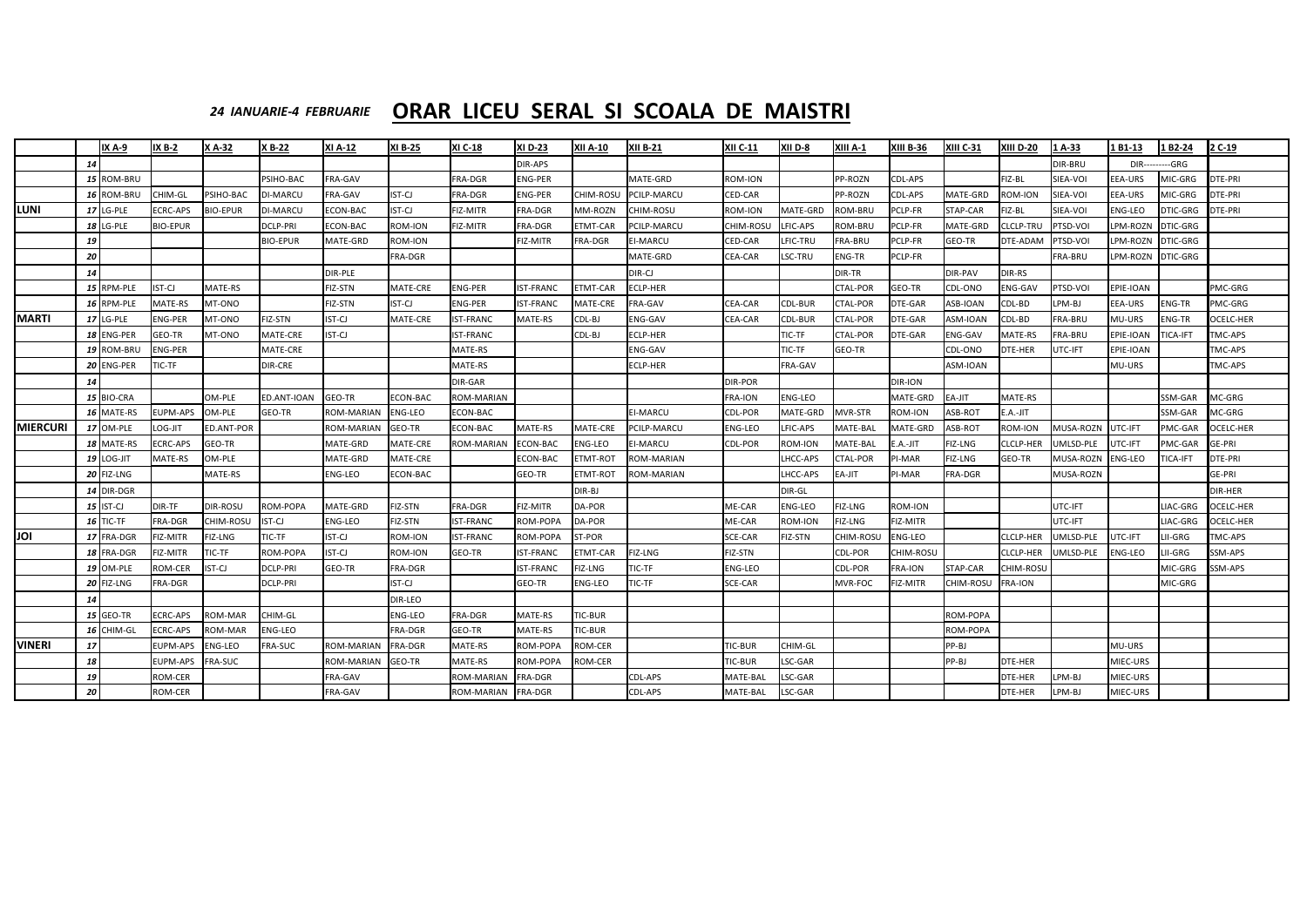### *17 ‐ 21*

### *IANUARIE* **ORAR LICEU SERAL SI SCOALA DE MAISTRI**

|                 |    | IX A-9         | <b>IX B-2</b>   | X A-32           | X B-22          | XI A-12           | XI B-25        | XI C-18           | XI D-23          | XII A-10        | <b>XII B-21</b>   | XII C-11       | XII D-8  | XIII A-1        | <b>XIII B-36</b>   | <b>XIII C-31</b> | <b>XIII D-20</b> | 1A-33           | l B1-13         | 1 B2-24        | 2 A-18         | 2 B-23          | 2 C-19           |
|-----------------|----|----------------|-----------------|------------------|-----------------|-------------------|----------------|-------------------|------------------|-----------------|-------------------|----------------|----------|-----------------|--------------------|------------------|------------------|-----------------|-----------------|----------------|----------------|-----------------|------------------|
|                 | 14 |                |                 |                  |                 |                   |                |                   | DIR-APS          |                 |                   |                |          |                 |                    |                  |                  | DIR-BRU         | DIR-            | --GRG          |                |                 |                  |
|                 |    | 15 ROM-BRU     |                 |                  | PSIHO-BAC       | FRA-GAV           |                | <b>FRA-DGR</b>    | <b>ENG-PER</b>   |                 | MATE-GRD          | ROM-ION        |          | PP-ROZN         | CDL-APS            |                  | FIZ-BL           | SIEA-VOI        | EA-URS          | MIC-GRG        | CARA-BJ        | CLRIE-IFT       | DTE-PRI          |
|                 |    | <b>ROM-BRU</b> | CHIM-GL         | SIHO-BAC         | <b>JI-MARCU</b> | <b>RA-GAV</b>     | IST-CJ         | <b>FRA-DGR</b>    | <b>ENG-PER</b>   | CHIM-ROSU       | PCILP-MARCU       | CED-CAR        |          | P-ROZN          | CDL-APS            | MATE-GRD         | ROM-ION          | SIEA-VOI        | EEA-URS         | <b>MIC-GRG</b> | CARA-BJ        | LRIE-IFT        | DTE-PRI          |
| <b>LUNI</b>     |    | 17 LG-PLE      | CRC-APS         | <b>IO-EPUF</b>   | DI-MARCU        | <b>CON-BAC</b>    | IST-CJ         | <b>FIZ-MITR</b>   | FRA-DGR          | <b>MM-ROZN</b>  | CHIM-ROSU         | <b>ROM-ION</b> | MATE-GRD | <b>OM-BRL</b>   | <b>CLP-FR</b>      | <b>STAP-CAR</b>  | FIZ-BL           | SIEA-VOI        | <b>NG-LEO</b>   | DTIC-GRG       | CARA-BJ        | LRIE-IFT        | DTE-PRI          |
|                 | 18 | LG-PLE         | <b>BIO-EPUR</b> |                  | DCLP-PRI        | <b>CON-BAC</b>    | <b>ROM-ION</b> | <b>FIZ-MITR</b>   | FRA-DGR          | ETMT-CAR        | PCILP-MARCU       | CHIM-ROSU      | FIC-APS  | <b>OM-BRL</b>   | PCLP-FR            | MATE-GRD         | LCLP-TRU         | PTSD-VOI        | PM-ROZN         | DTIC-GRG       | CARA-BJ        | LRIE-IFT        |                  |
|                 | 19 |                |                 |                  | <b>BIO-EPUR</b> | MATE-GRD          | <b>ROM-ION</b> |                   | FIZ-MITR         | <b>RA-DGR</b>   | EI-MARCU          | CED-CAR        | LFIC-TRU | <b>RA-BRU</b>   | PCLP-FR            | <b>GEO-TR</b>    | DTE-ADAM         | PTSD-VOI        | PM-ROZN         | DTIC-GRG       | G-POR          | <b>MRP-APS</b>  |                  |
|                 | 20 |                |                 |                  |                 |                   | FRA-DGR        |                   |                  |                 | MATE-GRD          | CEA-CAR        | LSC-TRU  | NG-TR           | PCLP-FR            |                  |                  | FRA-BRU         | PM-ROZN         | DTIC-GRG       | MRP-POR        | <b>MRP-APS</b>  |                  |
|                 | 14 |                |                 |                  |                 | DIR-PLE           |                |                   |                  |                 | DIR-CJ            |                |          | DIR-TR          |                    | <b>DIR-PAV</b>   | DIR-RS           |                 |                 |                |                |                 |                  |
|                 |    | 15 RPM-PLE     | IST-CJ          | MATE-RS          |                 | FIZ-STN           | MATE-CRE       | ENG-PER           | <b>IST-FRANC</b> | TMT-CAR         | ECLP-HER          |                |          | CTAL-POR        | <b>GEO-TR</b>      | CDL-ONO          | ENG-GAV          | PTSD-VOI        | EPIE-IOAN       | TICA-IFT       | OCARA-BJ       | EG-URS          | <b>MC-GRG</b>    |
|                 |    | 16 RPM-PLE     | MATE-RS         | MT-ONO           |                 | FIZ-STN           | IST-CJ         | <b>ENG-PER</b>    | <b>IST-FRANC</b> | MATE-CRE        | FRA-GAV           | CEA-CAR        | CDL-BUR  | CTAL-POR        | <b>JTE-GAR</b>     | ASB-IOAN         | CDL-BD           | LPM-BJ          | EEA-URS         | <b>ENG-TR</b>  | <b>TDA-VOI</b> | CLRIE-IFT       | PMC-GRG          |
| <b>MARTI</b>    |    | 17 LG-PLE      | ENG-PER         | MT-ONO           | FIZ-STN         | IST-CJ            | MATE-CRE       | <b>IST-FRANC</b>  | MATE-RS          | CDL-BJ          | <b>ENG-GAV</b>    | CEA-CAR        | CDL-BUR  | <b>CTAL-POR</b> | <b>DTE-GAR</b>     | ASM-IOAN         | CDL-BD           | FRA-BRU         | MU-URS          | <b>ENG-TR</b>  | <b>TDA-VOI</b> | CLRIE-IFT       | OCELC-HER        |
|                 |    | 18 ENG-PER     | GEO-TR          | MT-ONO           | <b>MATE-CRE</b> | IST-CJ            |                | <b>IST-FRANC</b>  |                  | CDL-BJ          | <b>ECLP-HER</b>   |                | TIC-TF   | CTAL-POR        | <b>JTE-GAR</b>     | NG-GAV           | MATE-RS          | FRA-BRU         | PIE-IOAN        | <b>ICA-IFT</b> |                | EG-URS          | TMC-APS          |
|                 |    | 19 ROM-BRL     | NG-PER          |                  | MATE-CRE        |                   |                | MATE-RS           |                  |                 | ENG-GAV           |                | TIC-TF   | <b>GEO-TR</b>   |                    | CDL-ONO          | DTE-HER          | UTC-IFT         | PIE-IOAN        |                |                | EG-URS          | TMC-APS          |
|                 |    | 20 ENG-PER     | IC-TF           |                  | DIR-CRE         |                   |                | MATE-RS           |                  |                 | ECLP-HER          |                | FRA-GAV  |                 |                    | ASM-IOAN         |                  |                 | MU-URS          |                |                | TEIC-IFT        | TMC-APS          |
|                 | 14 |                |                 |                  |                 |                   |                |                   |                  |                 |                   | DIR-POR        |          |                 | DIR-ION            |                  |                  |                 |                 |                | DIR-COZ        | <b>JIR-APS</b>  |                  |
|                 |    | 15 BIO-CRA     |                 | OM-PLF           | ED.ANT-IOAN     | GEO-TR            | ECON-BAC       | <b>ROM-MARIAN</b> |                  |                 |                   | <b>FRA-ION</b> | NG-LEO   |                 | <b>MATE-GRD</b>    | EA-JIT           | MATE-RS          |                 | MU-URS          | SSM-GAR        | <b>TA-ROZN</b> | <b>MRP-APS</b>  | <b>AC-GRG</b>    |
|                 |    | 16 MATE-RS     | UPM-APS         | <b>DM-PLE</b>    | GEO-TR          | ROM-MARIAI        | <b>ENG-LEO</b> | CON-BAC           |                  |                 | <b>I-MARCU</b>    | CDL-POF        | MATE-GRD | <b>NVR-STR</b>  | <b>OM-ION</b>      | ASB-ROT          | .A.-JIT          |                 | <b>MIEC-URS</b> | SM-GAR         | TA-ROZN        | <b>TEIC-IFT</b> | <b>MC-GRG</b>    |
| <b>MIERCURI</b> |    | 17 OM-PLE      | LOG-JIT         | ED.ANT-POR       |                 | <b>ROM-MARIAN</b> | GEO-TR         | ECON-BAC          | MATE-RS          | MATE-CRE        | PCILP-MARCU       | <b>ENG-LEO</b> | LFIC-APS | <b>AATE-BAL</b> | <b>MATE-GRD</b>    | ASB-ROT          | ROM-ION          | MUSA-ROZI       | <b>JTC-IFT</b>  | PMC-GAR        | PS-VOI         |                 | OCELC-HER        |
|                 |    | 18 MATE-RS     | CRC-APS         | GEO-TR           |                 | MATE-GRD          | MATE-CRE       | <b>ROM-MARIAN</b> | <b>ECON-BAC</b>  | NG-LEO          | <b>I-MARCU</b>    | <b>CDL-POR</b> | ROM-ION  | <b>AATE-BAL</b> | $.A.-JIT$          | IZ-LNG           | CLCLP-HER        | <b>MLSD-PLE</b> | <b>JTC-IFT</b>  | PMC-GAR        | <b>TA-ROZN</b> |                 | GE-PRI           |
|                 |    | 19 LOG-JIT     | MATE-RS         | M-PLE            |                 | MATE-GRD          | MATE-CRE       |                   | <b>ECON-BAC</b>  | TMT-ROT         | ROM-MARIAN        |                | HCC-APS  | <b>TAL-POF</b>  | I-MAR              | IZ-LNG           | GEO-TR           | MUSA-ROZI       | NG-LEO          |                | EPS-VOI        |                 | DTE-PRI          |
|                 |    | 20 FIZ-LNG     |                 | MATE-RS          |                 | ENG-LEO           | ECON-BAC       |                   | GEO-TR           | <b>TMT-ROT</b>  | <b>ROM-MARIAN</b> |                | LHCC-APS | EA-JIT          | <sup>2</sup> I-MAR | FRA-DGR          |                  | MUSA-ROZN       |                 |                | EPS-VOI        |                 | GE-PRI           |
|                 |    | 14 DIR-DGR     |                 |                  |                 |                   |                |                   |                  | DIR-BJ          |                   |                | DIR-GL   |                 |                    |                  |                  |                 |                 |                |                |                 | DIR-HER          |
|                 |    | 15 IST-CJ      | DIR-TF          | DIR-ROSU         | ROM-POPA        | MATE-GRD          | FIZ-STN        | FRA-DGR           | FIZ-MITR         | DA-POR          |                   | ME-CAR         | ENG-LEO  | <b>IZ-LNG</b>   | <b>ROM-ION</b>     |                  |                  | UTC-IFT         |                 | IAC-GRG        | <b>DA-VOI</b>  |                 | <b>OCELC-HER</b> |
|                 |    | 16 TIC-TF      | FRA-DGR         | <b>CHIM-ROSU</b> | ST-CJ           | ENG-LEO           | FIZ-STN        | <b>IST-FRANC</b>  | ROM-POPA         | DA-POR          |                   | ME-CAR         | ROM-ION  | FIZ-LNG         | <b>IZ-MITR</b>     |                  |                  | UTC-IFT         |                 | IAC-GRG        | PS-VOI         |                 | OCELC-HER        |
| JOI             |    | 17 FRA-DGR     | FIZ-MITR        | FIZ-LNG          | TIC-TF          | IST-CJ            | <b>ROM-ION</b> | <b>IST-FRANC</b>  | ROM-POPA         | ST-POR          |                   | SCE-CAR        | FIZ-STN  | CHIM-ROSU       | <b>ING-LEO</b>     |                  | CLCLP-HER        | UMLSD-PLE       | <b>JTC-IFT</b>  | <b>II-GRG</b>  |                |                 | TMC-APS          |
|                 |    | 18 FRA-DGR     | FIZ-MITR        | TIC-TF           | ROM-POPA        | IST-CJ            | <b>ROM-ION</b> | GEO-TR            | <b>IST-FRANC</b> | <b>ETMT-CAR</b> | FIZ-LNG           | FIZ-STN        |          | CDL-POR         | CHIM-ROSU          |                  | <b>CLCLP-HER</b> | UMLSD-PLE       | ENG-LEO         | <b>II-GRG</b>  |                | TEIC-IFT        | SSM-APS          |
|                 |    | 19 OM-PLE      | ROM-CER         | ST-CJ            | DCLP-PRI        | GEO-TR            | <b>FRA-DGR</b> |                   | <b>IST-FRANC</b> | IZ-LNG          | TIC-TF            | ENG-LEO        |          | CDL-POR         | <b>FRA-ION</b>     | STAP-CAR         | HIM-ROSL         |                 | <b>MIEC-URS</b> | MIC-GRG        |                | TEIC/RPS-IF     | SSM-APS          |
|                 |    | 20 FIZ-LNG     | FRA-DGR         |                  | DCLP-PRI        |                   | IST-CJ         |                   | GEO-TR           | NG-LEO          | TIC-TF            | SCE-CAR        |          | <b>MVR-FOC</b>  | IZ-MITR            | CHIM-ROSU        | <b>RA-ION</b>    |                 | <b>MIEC-URS</b> | MIC-GRG        |                | RPS-IFT         |                  |
|                 | 14 |                |                 |                  |                 |                   | DIR-LEO        | DIR-COZ           |                  |                 |                   |                |          |                 |                    |                  |                  |                 |                 |                |                |                 |                  |
|                 |    | 15 GEO-TR      | <b>CRC-APS</b>  | <b>OM-MAR</b>    | CHIM-GL         |                   | <b>ENG-LEO</b> | FRA-DGR           | MATE-RS          | TIC-BUR         |                   |                |          |                 |                    | ROM-POPA         |                  |                 |                 |                |                |                 |                  |
|                 |    | 16 CHIM-GL     | <b>CRC-APS</b>  | <b>OM-MAR</b>    | ENG-LEO         |                   | <b>FRA-DGR</b> | GEO-TR            | MATE-RS          | TIC-BUR         |                   |                |          |                 |                    | ROM-POPA         |                  |                 |                 |                |                |                 |                  |
| <b>VINERI</b>   | 17 |                | UPM-APS         | NG-LEO           | <b>RA-SUC</b>   | ROM-MARIAI        | <b>FRA-DGF</b> | MATE-RS           | ROM-POPA         | ROM-CER         |                   | TIC-BUR        | CHIM-GL  |                 |                    | PP-BJ            |                  |                 |                 |                | EG-POR         | TEIC-IFT        |                  |
|                 | 18 |                | EUPM-APS        | <b>RA-SUC</b>    |                 | ROM-MARIAN        | GEO-TR         | MATE-RS           | ROM-POPA         | ROM-CER         |                   | TIC-BUR        | LSC-GAR  |                 |                    | PP-BJ            | DTE-HER          |                 |                 |                | EG-POR         | <b>RPS-IFT</b>  |                  |
|                 | 19 |                | ROM-CER         |                  |                 | FRA-GAV           |                | <b>ROM-MARIAN</b> | FRA-DGR          |                 | CDL-APS           | MATE-BAI       | LSC-GAR  |                 |                    |                  | DTE-HER          | LPM-BJ          |                 |                | MRP-POR        | <b>RPS-IFT</b>  |                  |
|                 | 20 |                | ROM-CER         |                  |                 | FRA-GAV           |                | <b>ROM-MARIAN</b> | <b>FRA-DGR</b>   |                 | CDL-APS           | MATE-BAL       | LSC-GAR  |                 |                    |                  | DTE-HER          | LPM-BJ          |                 |                | MRP-POR        | RPS-IFT         |                  |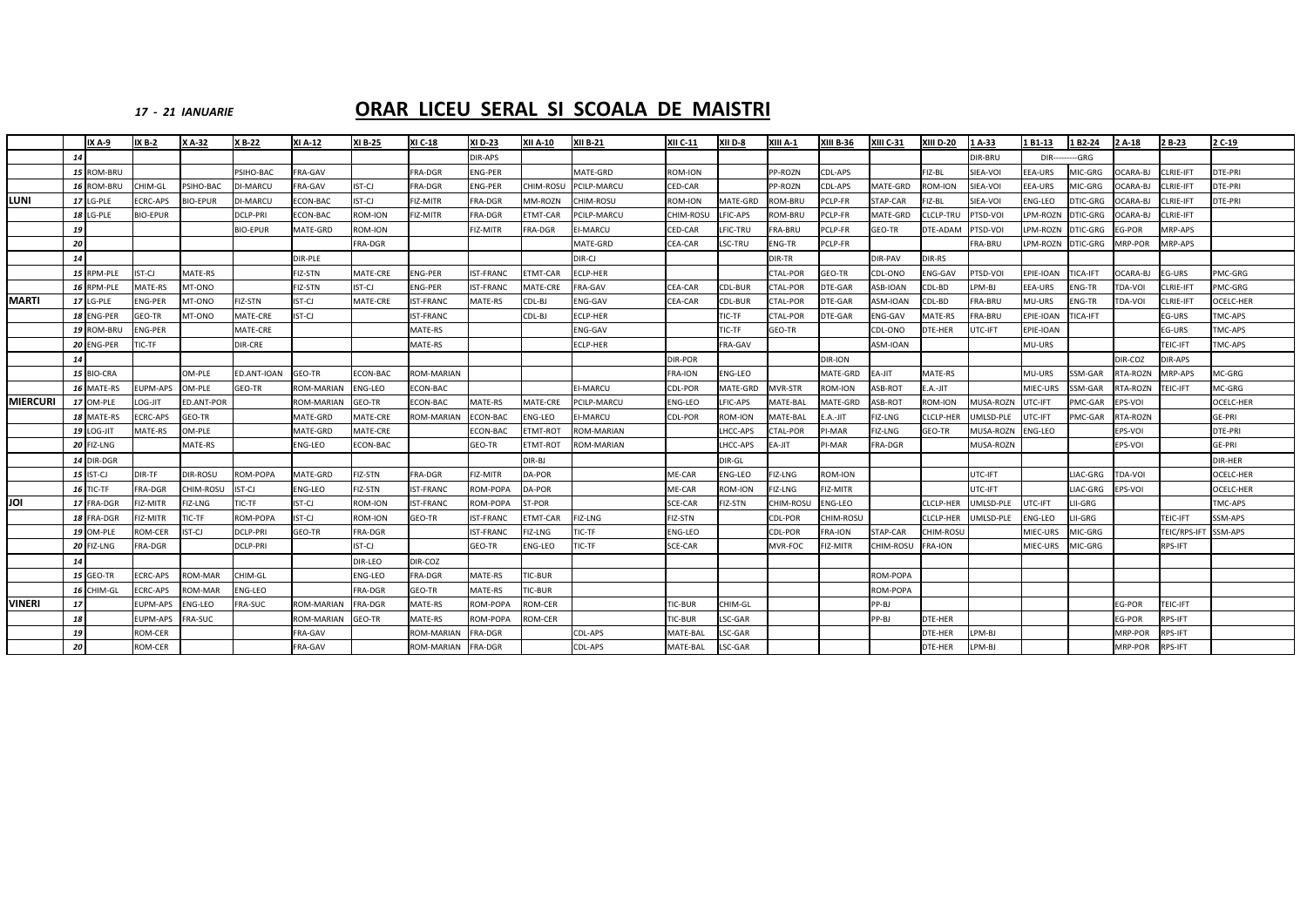### **ORAR LICEU ZI SI SCOALA PROFESIONALA** *10‐14 IANUARIE 2022*

|                 |    | IX A-13              | XB-9             | IX C-11        | IX D-10        | X A-12          | $X B-8$         | X C-1             | K D-25          | XI A1-32                | XI A2-32  | XI B1-34                 | XI B2-34        | XI C-2         | (II A1-22               | <b>XII A2-22</b> | XII B1-23               | <b>XII B2-23</b>     | <b>XII C-31</b> | X Ap-18         | IX Bp-33         | <b>XAp-20</b>  |                       | X Bp1-19   X Bp2-19   XI Ap-21 |                  | XI Bp-21         | <b>XI Cp-24</b> |
|-----------------|----|----------------------|------------------|----------------|----------------|-----------------|-----------------|-------------------|-----------------|-------------------------|-----------|--------------------------|-----------------|----------------|-------------------------|------------------|-------------------------|----------------------|-----------------|-----------------|------------------|----------------|-----------------------|--------------------------------|------------------|------------------|-----------------|
|                 |    | 8 DT-SIM             | CHIM-ROSU        | <b>REL-PAV</b> | LOG-JIT        | MAEA-URS        | <b>ENG-BAR</b>  | AE-ROT            | GEO-URS         | <b>DA---</b>            | --STR     | FRA--                    | -GAV            | ECLP-HER       | MATF-                   | --CRE            | TRA-PAP                 | SMPZ-IOAN            | TIC-TF          | MATE-BAL        | MATE-RS          | PIP            | $FIZ-$                | -MITR                          | OM-CER           | ED.FIZ-CIO       | FRA-SUC         |
|                 |    | 9 MATE-CRE           | <b>TLM-ROT</b>   | MATE-RS        | GEO-URS        | TAM-SIM         | ED.ANT-JI       | <b>REL-PAV</b>    | MATE-BAL        | ETMT-STR                | RD2D-ONO  | CDL-URS                  | <b>SEA-IOAN</b> | ECLP-HER       | FRA-                    | -GAV             | ROM-                    | -CER                 | ED.FIZ-CIO      | NG-BAR          | IC-TF            | MT-FOC         | CHIM------ROSU        |                                | IZ-LNG           | FRA-SUC          | FIZ-MITR        |
|                 |    | 10 CHIM-ROSL         | FIZ-LNG          | GEO-URS        | IC-TF          | TAM-SIM         | MATE-CRE        | AE-ROT            | ENG-BAR         | ETMT-STR                | RD2D-ONO  | CDL-URS                  | <b>SEA-IOAN</b> | ECLP-HER       | FRA-                    | --GAV            | REL-                    | --- PAV              | ROM-POP/        | ED.FIZ-CIO      | MATE-RS          |                | <b>CONS-------JIT</b> |                                | MATE-BAL         | <b>FRA-SUC</b>   | FIZ-MITR        |
| LUNI            |    | 11 REL-PAV           | <b>MNE-URS</b>   | OG-JIT         | ED.FIZ-CIO     | MATE-BAL        | MATE-CRE        | <b>GEO-URS</b>    | DI-PRI          | ETMT-STR                | RD2D-ONO  | <b>ENG---</b>            | $-BAR$          | IST-CJ         | <b>MVR-SIM</b>          | SAE-IOAN         | CDL-VOI                 | MNA-ROT              | ROM-POP         | IC-TF           | FRA-GAV          | AM-SRGH        | <b>MT-BUD</b>         | DI-BD                          | <b>IZ-LNG</b>    | FIZ-BL           | <b>FRA-SUC</b>  |
|                 |    | 12 MNE-IFT           | <b>FRA-DGR</b>   | D.FIZ-CIO      | FIZ-BL         | FIZ-LNG         | FRA-GAV         | IST-CJ            | MATE-BAI        | <b>TIC----------TF</b>  |           | SEAB-URS                 | <b>SEA-IOAN</b> | ECO-JIT        | <b>ENG----</b>          | --BAR            | CDL-VOI                 | MNA-ROT              | <b>REL-PAV</b>  | RPM-STR         | LOG-BAC          |                | MT-BUD                | DI-BD                          | <b>RA-SUC</b>    | PAE-ONO          | ZCM-PRI         |
|                 |    | 13 MNE-IFT           | <b>MNE-URS</b>   | $G-BJ$         | FRA-DGR        | FIZ-LNG         | <b>TAM-VOI</b>  | TIC-TF            | FRA-GAV         | MATE--------BAL         |           | <b>REL---------</b>      | --- PAV         | FIZ-BL         | TAL-ONO SAE-IOAN        |                  | EC.APL .------- JIT     |                      | DTE-BD          | RPM-STR         | ED.FIZ-CIO       |                | PSIH-                 | $--$ BAC                       | RA-SUC           | MA-BUD           | ZCM-PRI         |
|                 |    | 14 DIR-IFT           | <b>DIR-BAL</b>   | DIR-CER        | DIR-BL         | DIR-GAV         |                 | DIR-CAR           |                 |                         |           |                          |                 | DIR-BAR        |                         |                  | DIR-----------VOI       |                      | DIR-GRD         |                 | DIR-JIT          | DIR-LNG        | <b>ERO-BJ</b>         | MCLP-BD                        | <b>MA-BUD</b>    | ROM-ION          | ZCM-PRI         |
|                 |    | 8 FIZ-LNG            | <b>RA-DGR</b>    | G-FOC          | ECRC-AD        | ROM-CER         | MAEA-RO         | <b>ENG-LEO</b>    | <b>MATE-BAL</b> | ED.FIZ--------CIO       |           | <b>CHIM------</b>        | ---GL           | PCILP-FR       | EC.APL.-------JIT       |                  | FIZ------------BL       |                      | MATE-GRD        | LOG-BAC         | <b>IST-FRANC</b> | <b>ENG-PER</b> | <b>ROM--------ION</b> |                                | AE-PAP           | NG-BAR           | ROM-POPA        |
|                 |    | 9 LOG-JIT            | <b>ENG-BAR</b>   | G-FOC          | IZ-BL          | ROM-CER         | <b>SEH-ROT</b>  | ROM-ION           | <b>MI-ADAM</b>  | <b>ENG----------LEO</b> |           | FIZ---------             | --LNG           | PCILP-FR       | CHIM---------GL         |                  | <b>MATE---------BAL</b> |                      | FRA-DGR         | <b>ST-FRANC</b> | ED.FIZ-CIO       | PSIH-BAC       | <b>ENG-------PER</b>  |                                | <b>AEPAP</b>     | MATE-GRD         | ROM-POPA        |
|                 |    | 10 ENG-BAR           | <b>MATE-BAL</b>  | NG-LEO         | MATE-GRD       | SEH-BUD         | <b>ROM-POP</b>  | PSIH-TUD          | FIZ-BL          | $IST---$                | --CJ      | FIZ-----                 | -LNG            | CHIM-GL        | <b>NVR-FOC</b>          | SAE-ROT          | ROM-                    | --CER                | <b>RLI-ADAM</b> | RA-DGR          | <b>OM-BRU</b>    | CONS-JIT       | <b>ROM--------ION</b> |                                | AE-PAP           | ED.FIZ-CIO       | ENG-PER         |
| <b>MARTI</b>    |    | 11 ROM-BRU           | ST-CJ            | G-BJ           | NG-LEO         | PSIH-TUD        | <b>EH-BUD</b>   | RA-DGR            | REL-PAV         | $FIZ--$                 | --BL      | <b>ECON---------JIT</b>  |                 | MATE-GRI       | <b>ENG--</b>            | -BAR             | <b>OAC-VOL</b>          | MNA-CAR              | DTE-GRG         | <b>MATE-BAL</b> | HIM-GL           | FIZ-LNG        | <b>M-STR</b>          | MI-BUR                         | AE-PAP           | ROM-ION          | ED.FIZ-CIO      |
|                 |    | 12 ROM-BRU           | <b>CG-JIT</b>    | CHIM-GL        | IST-CJ         | MATE-BAL        | REL-PAV         | MECA-CAR          | DI-PRI          | ROM--                   | ---- POPA | ED.FIZ-------CIO         |                 | <b>ENG-BAR</b> | $FIZ--$                 | --LNG            | OIA-POR                 | POAC-VOI             | DTE-GRG         | IZ-STN          | LG-PLE           | AUTO-BJ        | <b>M-STR</b>          | MI-BUR                         | AE-PAP           | MA-BUD           | ED.AN-URS       |
|                 |    | 13 TLM-VOI           | <b>MNE-URS</b>   | <b>RPM-POR</b> | HIM-GL         | MATE-BAL        | ROM-POP/        | <b>MECA-CAR</b>   | MI-BUR          | <b>DA-----</b>          | --STR     | <b>ROM--------BRU</b>    |                 | <b>REL-PAV</b> | $PP-$                   | -PLE             | $IST--$                 | -CJ                  | RLI-GRG         | $-G-BJ$         | FIZ-STN          | MT-BUD         | ED.FIZ-------CIO      |                                | AE-PAP           | CONS-JIT         | TSD-PRI         |
|                 | 14 |                      |                  |                |                |                 |                 |                   |                 |                         |           | <b>DIR-----------URS</b> |                 |                | $DIR$ -----             | --CIO            |                         |                      |                 | $-G-BJ$         | OM-PLE           | MT-BUD         | <b>M-STR</b>          | MI-BUR                         | A-SRGH           | <b>DIR-BARAB</b> | MATE-CRE        |
|                 |    | 8 TLM-BAR            | CE-IOAN          | LB-MC          | CRC-FR         | TAM-FOC         | <b>IO-CRA</b>   | D.FIZ-RA          | FIZ-BL          | ROM-                    | --POPA    | ENG-                     | -BAR            | ROM-CFR        | <b>REL---</b>           | -PAV             | <b>TIC-----------TF</b> |                      | <b>RLI-ADAM</b> | <b>CHIM-GL</b>  | G-CAT            | <b>DM-SIM</b>  | FRA-                  | --GAV                          | <b>MA-PAP</b>    | CA-ONO           | ZCM-TRU         |
|                 |    | 9 FRA-GAV            | <b>TIC-TF</b>    | <b>BIO-CRA</b> | UPM-AD         | <b>ENG-BAR</b>  | PSIH-TUD        | MECA-CAR          | ED.FIZ-RA       | CHIM-                   | --GL      | ACA-BJ                   | SA-URS          | ROM-CER        | CTAL-ONO                | SAE-IOAN         | FIZ----                 | --BL                 | ROM-POP         | G-FOC           | LG-CAT           | MIS-MC         | REL-                  | ---- PAV                       | MA-PAP           | MA-BUD           | ZCM-TRU         |
|                 |    | 10 DT-SIM            | <b>OM-BRU</b>    | <b>OM-CEF</b>  | UPM-FR         | TIC-TF          | <b>ENG-BAR</b>  | CHIM-GL           | ROM-POPA        | FRA-                    | --GAV     | ACA-BJ                   | SA-URS          | FIZ-BL         | TAL-ONO                 | SAE-IOAN         | OIA-POR                 | EECA-CAR             | DTE-GRG         | G-FOC           | <b>BIO-CRA</b>   | REL-PAV        | MATE-                 | --BAL                          | MA-PAP           | MA-BUD           | ZCM-TRU         |
| <b>MIERCURI</b> |    | 11 TIC-TF            | <b>ROM-BRU</b>   | IZ-BL          | CHIM-GL        | IST-CJ          | TAM-CAT         | AE-CAR            | <b>PSIH-TUD</b> | MATE-                   | $---BAL$  | SA-URS                   | <b>CSA-POR</b>  | <b>ENG-BAR</b> | TAL-ONO                 | SAE-IOAN         | FRA-                    | --GAV                | RLI-GRG         | BIO-CRA         | <b>REL-PAV</b>   | AUTO-BJ        | <b>M-SIM</b>          | DCLP-FR                        | <b>MA-PAP</b>    | MA-BUD           | ZCM-TRU         |
|                 |    | 12 MNE-IFT           | <b>MATE-BAL</b>  | <b>HIM-GL</b>  | UPM-FR         | <b>BIO-CRA</b>  | TIC-TF          | AE-CAR            | IST-CJ          | <b>REL---</b>           | $--PAV$   | SA-URS                   | CSA-POR         | <b>FRA-GAV</b> | TAL-ONO                 | SAE-IOAN         | <b>ENG---</b>           | -BAR                 | CDL-GRG         | <b>M-STR</b>    | ROM-BRL          | AM-BUD         | <b>ERO-BJ</b>         | MCLP-BD                        | MA-PAP           | FIZ-BL           | ZCM-TRU         |
|                 |    | 13 CE-IFT            | 3IO-CRA          | <b>RPM-POR</b> | ROM-ION        | <b>REL-PAV</b>  |                 | MAEA-URS MECA-CAR | DCLP-FR         | MATE--                  | -----BAL  | <b>FRA---</b>            | --GAV           | EI-BD          | $TIC---$                | --TF             | CHIM-                   | ----GL               | CDL-GRG         | <b>OM-BRU</b>   | <b>RPM-STR</b>   | AM-BUD         | ED.FIZ-               | $---CIO$                       | MA-PAP           | ED.ANT-IOAN      | <b>TSD-TRU</b>  |
|                 | 14 |                      |                  |                |                |                 |                 |                   | DIR-FRN         | $DIR--$                 | -IOAN     |                          |                 |                |                         |                  |                         |                      |                 | DIR-STR         |                  | ED.FIZ-CIO     | MT-BUD                | DI-BD                          | CA-SRGH          |                  | <b>DIR-TRU</b>  |
|                 |    | 8 TLM-VOI            | ENG-BAR          | LG-BJ          | <b>REL-PAV</b> | MAEA-ROT        | <b>MAEA-URS</b> | <b>BIO-CRA</b>    | MCLP-BD         | <b>ECO---</b>           | $T U---$  | <b>MATE-------CRE</b>    |                 | PCILP-FR       | ED.FIZ--------CIO       |                  | <b>MATE---------BAL</b> |                      | FIZ-BL          | CHIM-GL         | <b>IST-FRANC</b> | ROM-BRU        | PIP                   | <b>PIP</b>                     | ROM-CER          | PAE-CAT          | TSD-TRU         |
|                 |    | 9 ENG-BAR            | REL-PAV          | FIZ-BL         | <b>ECRC-FR</b> | SEH-ROT         | MAEA-URS        | <b>MATE-CRE</b>   | MCLP-BD         | <b>FRA----------GAV</b> |           | ACA-BJ                   | FUA-VOI         | <b>ROM-CER</b> | GEO----------TR         |                  | MATE--                  | ------BAL            | CHIM-GL         | <b>ST-FRANC</b> | <b>BIO-CRA</b>   | ROM-BRU        |                       |                                | ED.FIZ-CIO       | PAE-CAT          | <b>TSD-TRU</b>  |
|                 |    | 10 FRA-GAV           | <b>MATE-BAL</b>  | <b>ROM-CER</b> | <b>CRC-FR</b>  | <b>MAEA-URS</b> | ED.FIZ-CIO      | <b>ED.ANT-JIT</b> | <b>BIO-CRA</b>  | GEO-                    |           | <b>ROM------</b>         | --BRU           | EI-BD          | <b>MATE---------CRE</b> |                  | TRA-BI                  | CDL-VOI              | ENG-BAR         | REL-PAV         | <b>CHIM-GL</b>   | MATE-RS        | MT/AM                 | MI-ADAM                        | MA-BUD           | PAE-CAT          | RTC-TRU         |
| וסנ             |    | <b>11 ED.FIZ-CIO</b> | DT-POR           | MATE-RS        | <b>BIO-CRA</b> | ED.AN.-JIT      | IST-CJ          | <b>MATE-CRE</b>   | CHIM-GL         | CDL-IOAN                | CAD-STR   | SEAB-ROT                 | <b>CDL-URS</b>  | CDL-FR         | <b>ROM------</b>        | $---BRU$         | <b>TRA-BI</b>           | CDL-VOI              | DTE-BD          | <b>MATE-BAL</b> | GEO-TR           | MT-BUD         |                       |                                | <b>NG-BAR</b>    | PAE-CAT          | RTC-TRU         |
|                 |    | 12 BIO-CRA           | <b>CHIM-ROSU</b> | MATE-RS        | MATE-GRD       | CHIM-GL         | MATE-CRI        | FIZ-STN           | <b>ENG-BAR</b>  | DL-IOAN                 | CAD-STR   | SEAB-ROT                 | <b>CDL-URS</b>  | CDL-FR         | ROM-                    | --BRU            | <b>OIA-POR</b>          | POAC-VOI             | IST-CJ          | G-BJ            | GEO-TR           | ED.FIZ-CIO     | οс                    |                                | CONS-JIT         | PAE-CAT          | RTC-TRU         |
|                 |    | 13 CHIM-ROSU         | DT-POR           | LB-MC          | MATE-GRD       | <b>MAEA-URS</b> | CHIM-GL         | IZ-STN            | DCLP-FR         | <b>ROM--------POPA</b>  |           | <b>ROM--------BRU</b>    |                 | GEO-TR         | $IST$ ---------------CJ |                  |                         | ED.FIZ.---------CIO  | EC.APL-JIT      | <b>BIO-CRA</b>  | MATE-RS          | FRA-DGR        |                       |                                | CA-VOI           | PAE-CAT          | RTC-TRU         |
|                 | 14 |                      |                  |                |                |                 | DIR-CRA         |                   |                 |                         |           |                          |                 |                |                         |                  |                         |                      |                 | CONS-JIT        | OM-PLE           | CHIM-ROSU      | <b>DIR</b>            | ADAM                           | DIR-PAP          | <b>A-SRGH</b>    |                 |
|                 |    | 8 FIZ-LNG            | <b>GEO-URS</b>   | <b>ROM-CER</b> | <b>ROM-ION</b> | SEH-BUD         | <b>TAM-VOI</b>  | MECA-CAR          | MCLP-TRU        | $FIZ$ ------            | -BL       | <b>MATE-----</b>         | --CRE           | TIC-TF         | <b>PP-</b>              | -PLE             | <b>TRA-PAP</b>          | SMPZ-IOAN ENG-BAR    |                 | GEO-TR          | CONSI-JIT        | PIP            | PIP                   | PIP                            | AE-ONO           | MA-BAR           | ED.FIZ-CIO      |
|                 |    | 9 GEO-URS            | <b>FIZ-LNG</b>   | <b>FIC-TF</b>  | <b>ROM-ION</b> | <b>ENG-BAR</b>  | <b>SEH-BUD</b>  | AE-CAR            | ED.ANT-JIT      | ETMT-ROT                | RD2D-ONO  | UA-VOI                   | CSA-PAP         | ED.FIZ-CIO     | MATE-                   | --CRE            | ROM-                    | -CER                 | FIZ-BL          | GEO-TR          | LG-PLE           | AUTO-SRG       |                       |                                | D.ANT-IOAN       | MA-BAR           | <b>TSD-PRI</b>  |
|                 |    | 10 MATE-CRE          | ROM-BRU          | ST-CJ          | ENG-LEO        | ROM-CER         | <b>GEO-URS</b>  | ROM-ION           | <b>TIC-TF</b>   | ETMT-ROT                | RD2D-ONO  | GEO--------              | --TR            | PCILP-FR       | DL-STR:                 | CDL-PLE          | OAC-VOI                 | MNA-CAR              | MATE-GRD        | ED.FIZ-CIO      | <b>ENG-BAR</b>   |                | AM-FOC                | MI-ADAM                        | MA-BUD           | MA-BAR           | TSD-PRI         |
| VINERI          |    | 11 IST-CJ            | ED.FIZ-CIO       | NG-LEO         | CRC-FR         | GEO-TR          | <b>IZ-LNG</b>   | ROM-ION           | ROM-POPA        | ST-VOI                  | CDL-IOAN  | <b>MATE------</b>        | ---CRE          | FRA-GAV        | DL-STR:                 | CDL-PLE          | <b>ENG----</b>          | -BAR                 | MATE-GRD        | <b>OM-BRI</b>   | <b>IC-TF</b>     | AM-SRG         |                       |                                | MA-BUD           | MA-BAR           | RTC-PRI         |
|                 |    | 12 MATE-CRE          | <b>TLM-VOI</b>   | <b>RA-CER</b>  | UPM-FR         | FRA-GAV         | IZ-LNG          | NG-LEO            | ROM-POPA        | <b>MM-PLE</b>           | CDL-IOAN  | $IST$ ------             | -CJ             | MATE-GRI       | ROM-                    | -BRU             |                         | <b>GEO--------TR</b> | FRA-DGR         | IC-TF           | <b>RPM-STR</b>   |                |                       |                                | <b>D.FIZ-CIO</b> | MA-BAR           | RTC-PRI         |
|                 |    | 13 ROM-BRU           | <b>ILM-VOI</b>   | <b>RA-CER</b>  | FRA-DGR        | FD.FIZ-CIO      | ROM-POP         | MATE-CRE          | DCLP-FR         | <b>ENG---</b>           | --LEO     | <b>TIC----------TF</b>   |                 | MATE-GRI       | FIZ-------              | $-LNG$           | <b>FRA--------</b>      | --GAV                | GEO-TR          | <b>DM-STR</b>   | LG-PLE           |                |                       |                                | <b>MA-BUD</b>    | MA-BAR           | RTC-PRI         |
|                 | 14 |                      |                  |                |                |                 |                 |                   |                 |                         |           |                          |                 |                |                         |                  |                         |                      |                 |                 |                  |                |                       |                                |                  | CA-SRGH          | CONS-GRG        |
|                 |    |                      |                  |                |                |                 |                 |                   |                 |                         |           |                          |                 |                |                         |                  |                         |                      |                 |                 |                  |                |                       |                                |                  |                  |                 |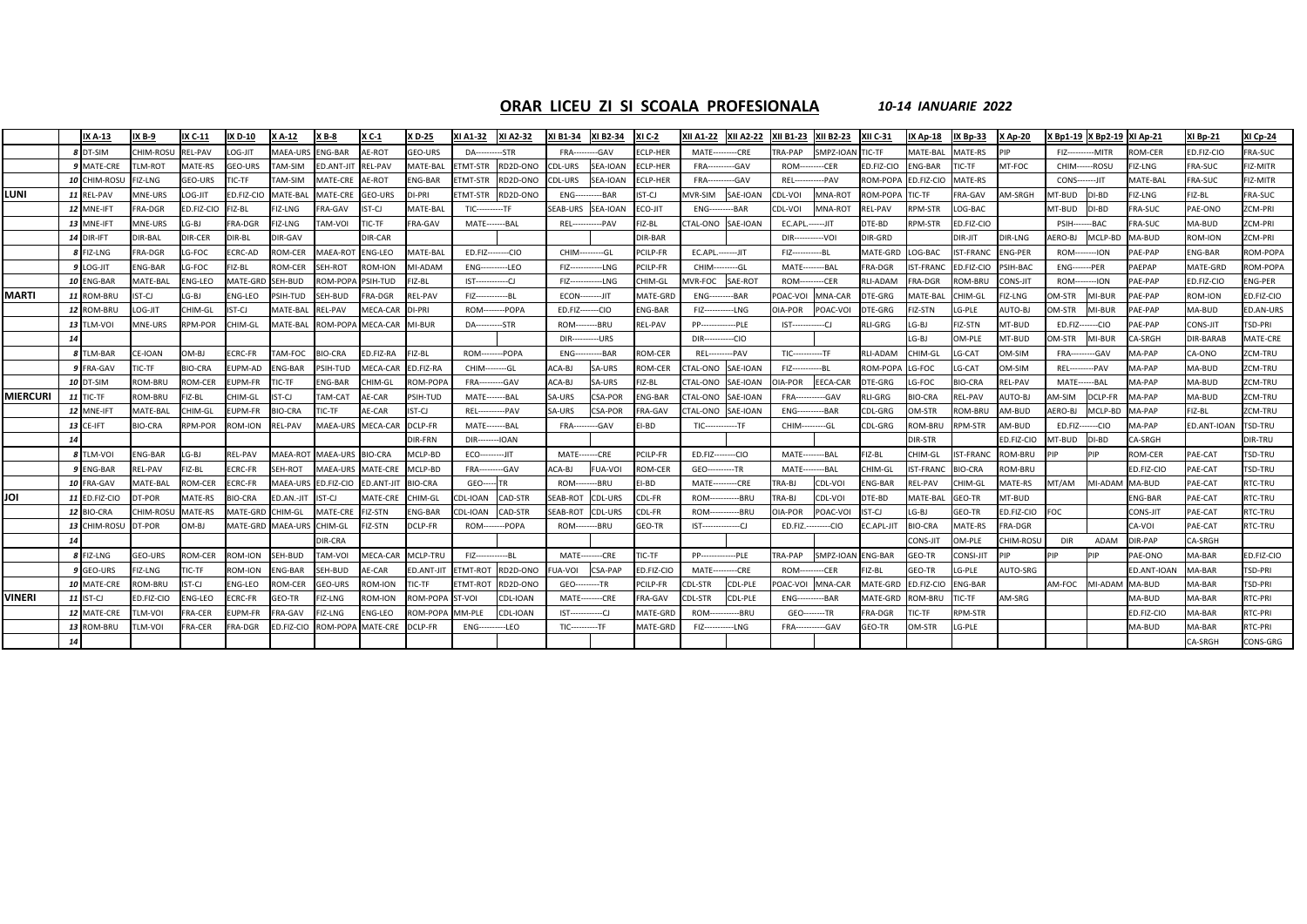### **ORAR LICEU ZI SI SCOALA PROFESIONALA**

|                 |    | IX A-13          | IX B-9           | IX C-11           | IX D-10        | K A-12           | <b>XB-8</b>               | K C-1                           | XD-25           | XI A1-32                | XI A2-32 | I B1-34                  | XI B2-34                  | XI C-2          | XII A1-22         | <b>XII A2-22</b> | XII B1-23               | <b>XII B2-23</b>  | <b>XII C-31</b> | <b>IX Ap-18</b>  | IX Bp-33         | <b>X</b> Ap-20 | X Bp1-19 X Bp2-19       |                | <b>XI Ap-21</b> | <b>XI Bp-21</b> | XI Cp-24         |
|-----------------|----|------------------|------------------|-------------------|----------------|------------------|---------------------------|---------------------------------|-----------------|-------------------------|----------|--------------------------|---------------------------|-----------------|-------------------|------------------|-------------------------|-------------------|-----------------|------------------|------------------|----------------|-------------------------|----------------|-----------------|-----------------|------------------|
|                 |    | DT-SIM           | <b>CHIM-ROSU</b> | <b>REL-PAV</b>    | LOG-JIT        | <b>MAEA-UR</b>   | <b>ENG-BAR</b>            | AE-ROT                          | GEO-URS         | <b>DA-----</b>          | -STR     | <b>FRA---</b>            | --GAV                     | ECLP-HER        | MATE-             | --CRE            | <b>RA-PAP</b>           | SMPZ-IOAN         | TIC-TF          | MATE-BAL         | MATE-RS          | PIP            | FIZ--------             | --MITR         | <b>ROM-CER</b>  | ED.FIZ-CIO      | FRA-SUC          |
|                 |    | 9 MATE-CRE       | LM-ROT           | MATE-RS           | GEO-URS        | AM-SIM           | <b>ED.ANT-JIT</b>         | REL-PAV                         | MATE-BAL        | ETMT-STR                | RD2D-ONO | CDL-URS                  | SEA-IOAN                  | ECLP-HER        | FRA--             | --GAV            | ROM-                    | $-CER$            | ED.FIZ-CIO      | <b>ENG-BAR</b>   | TIC-TF           | MT-FOC         | CHIM------ROSU          |                | IZ-LNG          | FRA-SUC         | FIZ-MITR         |
|                 |    | 10 CHIM-ROSL     | IZ-LNG           | GEO-URS           | TIC-TF         | AM-SIM           | <b>MATE-CRE</b>           | AE-ROT                          | NG-BAR          | ETMT-STR                | RD2D-ONO | CDL-URS                  | <b>SEA-IOAN</b>           | ECLP-HER        | FRA-              | --GAV            | REL-                    | -PAV              | ROM-POPA        | ED.FIZ-CIO       | <b>MATE-RS</b>   |                | <b>CONS--------JIT</b>  |                | MATE-BAL        | FRA-SUC         | FIZ-MITR         |
| LUNI            |    | 11 REL-PAV       | MNE-URS          | OG-JIT            | ED.FIZ-CIO     | MATE-BAI         | <b>MATE-CRE</b>           | GEO-URS                         | DI-PRI          | TMT-STR                 | RD2D-ONO | $ENG-$                   | --BAR                     | ST-CJ           | <b>AVR-SIM</b>    | SAE-IOAN         | CDL-VOI                 | <b>MNA-ROT</b>    | ROM-POPA        | TIC-TF           | <b>FRA-GAV</b>   | AM-SRGH        | MT-BUD                  | DI-BD          | FIZ-LNG         | FIZ-BL          | FRA-SUC          |
|                 |    | 12 MNE-IFT       | <b>RA-DGR</b>    | <b>ED.FIZ-CIO</b> | FIZ-BL         | <b>IZ-LNG</b>    | FRA-GAV                   | ST-CJ                           | MATE-BAL        | <b>TIC----------TF</b>  |          | SEAB-URS                 | SEA-IOAN                  | ECO-JIT         | $ENG-$            | -BAR             | CDL-VOI                 | MNA-ROT           | <b>REL-PAV</b>  | <b>RPM-STR</b>   | LOG-BAC          |                | MT-BUD DI-BD            |                | <b>FRA-SUC</b>  | PAE-ONO         | ZCM-PRI          |
|                 |    | 13 MNE-IFT       | MNE-URS          | G-BJ              | <b>FRA-DGR</b> | FIZ-LNG          | TAM-VOI                   | <b>TIC-TF</b>                   | FRA-GAV         | MATE-------BAL          |          |                          | <b>REL------------PAV</b> | FIZ-BL          | CTAL-ONO          | SAE-IOAN         | EC.APL.------JIT        |                   | DTE-BD          | RPM-STR          | ED.FIZ-CIO       |                | <b>PSIH-------BAC</b>   |                | <b>FRA-SUC</b>  | MA-BUD          | ZCM-PRI          |
|                 |    | 14 DIR-IFT       | <b>JIR-BAL</b>   | <b>DIR-CER</b>    | DIR-BL         | DIR-GAV          |                           | <b>DIR-CAR</b>                  |                 |                         |          |                          |                           | DIR-BAR         |                   |                  | DIR--                   | --- VOI           | DIR-GRD         |                  | DIR-JIT          | DIR-LNG        | AERO-BJ                 | MCLP-BD        | MA-BUD          | FIZ-BL          | ZCM-PRI          |
|                 |    | 8 FIZ-LNG        | RA-DGR           | G-FOC             | <b>ECRC-AD</b> | ROM-CER          | MAEA-ROT                  | <b>ENG-LEO</b>                  | <b>MATE-BAL</b> | ED.FIZ--------CIO       |          | CHIM---------GL          |                           | PCILP-FR        | EC.APL.-------JIT |                  | $FIZ---$                | -----BL           | MATE-GRD        | OG-BAC           | IST-FRANC        | <b>ENG-PER</b> | <b>ROM--------ION</b>   |                | PAE-PAP         | ENG-BAR         | ROM-POPA         |
|                 |    | 9 LOG-JIT        | NG-BAR           | G-FOC             | FIZ-BL         | <b>ROM-CER</b>   | <b>SEH-ROT</b>            | <b>ROM-ION</b>                  | MI-ADAM         | ENG----------LEO        |          | $FIZ$ ------             | --LNG                     | PCILP-FR        | CHIM-             | --GL             | MATE-                   | -----BAL          | FRA-DGR         | <b>ST-FRANC</b>  | ED.FIZ-CIO       | PSIH-BAC       | <b>ENG-------PER</b>    |                | PAEPAP          | MATE-GRD        | <b>ROM-POPA</b>  |
|                 |    | 10 ENG-BAR       | <b>MATE-BAL</b>  | NG-LEO            | MATE-GRI       | SEH-BUD          | ROM-POP                   | PSIH-TUD                        | IZ-BL           | $IST$ ---------         | ---CJ    | FIZ------                | --LNG                     | CHIM-GL         | <b>AVR-FOC</b>    | SAE-ROT          | ROM-                    | --CER             | <b>RLI-ADAM</b> | <b>RA-DGR</b>    | ROM-BRU          | CONS-JIT       | ROM--------ION          |                | PAE-PAP         | ED.FIZ-CIO      | NG-PER           |
| <b>MARTI</b>    |    | 11 ROM-BRU       | ST-CJ            | LG-BJ             | ENG-LEO        | <b>SIH-TUD</b>   | SEH-BUD                   | RA-DGR                          | <b>EL-PAV</b>   | FIZ---------            |          | <b>ECON--------JIT</b>   |                           | <b>MATE-GRD</b> | $ENG-$            | -BAR             | <b>OAC-VOI</b>          | <b>MNA-CAR</b>    | <b>DTE-GRG</b>  | <b>AATE-BAL</b>  | CHIM-GL          | IZ-LNG         | OM-STR                  | MI-BUR         | AE-PAP          | ROM-ION         | ED.FIZ-CIO       |
|                 |    | 12 ROM-BRU       | OG-JIT           | <b>HIM-GL</b>     | IST-CJ         | <b>AATE-BAL</b>  | <b>REL-PAV</b>            | <b>AECA-CAR</b>                 | <b>DI-PRI</b>   | <b>ROM--------POPA</b>  |          | ED.FIZ-------CIO         |                           | ENG-BAR         | $FIZ--$           | --LNG            | <b>DIA-POR</b>          | POAC-VOI          | DTE-GRG         | IZ-STN           | LG-PLE           | AUTO-BJ        | OM-STR                  | MI-BUR         | AE-PAP          | MA-BUD          | ED.AN-URS        |
|                 |    | 13 TLM-VOI       | MNE-URS          | <b>RPM-POR</b>    | CHIM-GL        | <b>AATE-BAL</b>  | ROM-POPA                  | MECA-CAR                        | MI-BUR          | DA-----------STR        |          | <b>ROM--------BRU</b>    |                           | REL-PAV         | <b>PP----</b>     | --PLE            | $IST$ ---------------CJ |                   | RLI-GRG         | LG-BJ            | <b>FIZ-STN</b>   | MT-BUD         | ED.FIZ-------CIO        |                | AE-PAP          | CONS-JIT        | TSD-PRI          |
|                 | 14 |                  |                  |                   |                |                  |                           |                                 |                 |                         |          | <b>DIR-----------URS</b> |                           |                 | $DIR -$           | --CIO            |                         |                   |                 | .G-BJ            | OM-PLE           | MT-BUD         | OM-STR                  | MI-BUR         | A-SRGH          | DIR-BARAB       | <b>AATE-CRE</b>  |
|                 |    | <b>8 TLM-BAR</b> | CE-IOAN          | OM-BI             | <b>ECRC-FR</b> | AM-FOC           | <b>BIO-CRA</b>            | ED.FIZ-RA                       | IZ-BL           | <b>ROM--------POPA</b>  |          | $ENG$ ----               | $-BAR$                    | ROM-CER         | <b>REL---</b>     | ---PAV           | $TIC$ ------            | ------TF          | <b>RLI-ADAM</b> | HIM-GL           | LG-CA1           | OM-SIM         | <b>FRA----------GAV</b> |                | <b>A-PAP</b>    | CA-ONO          | CM-TRU           |
|                 |    | 9 FRA-GAV        | IC-TF            | <b>BIO-CRA</b>    | EUPM-AD        | NG-BAR           | PSIH-TUD                  | <b>AECA-CAR</b>                 | D.FIZ-RA        | CHIM--------GL          |          | ACA-BJ                   | SA-URS                    | ROM-CER         | TAL-ONO           | SAE-IOAN         | $FIZ--$                 | --BL              | ROM-POP         | LG-FOC           | LG-CA1           | <b>M-SIM</b>   | <b>REL---------PAV</b>  |                | <b>A-PAP</b>    | MA-BUD          | ZCM-TRU          |
|                 |    | 10 DT-SIN        | ROM-BRU          | ROM-CER           | EUPM-FR        | IC-TF            | ENG-BAR                   | <b>CHIM-GL</b>                  | OM-POP/         | <b>FRA----------GAV</b> |          | ACA-BJ                   | SA-URS                    | FIZ-BL          | TAL-ONO           | SAE-IOAN         | <b>DIA-POR</b>          | <b>EECA-CAR</b>   | DTE-GRG         | G-FOC            | <b>BIO-CRA</b>   | REL-PAV        | MATE------BAL           |                | A-PAP           | MA-BUD          | CM-TRU           |
| <b>MIERCURI</b> |    | <b>11 TIC-TF</b> | <b>OM-BRU</b>    | IZ-BL             | CHIM-GL        | ST-CJ            | AM-CAT                    | <b>AE-CAR</b>                   | <b>SIH-TUD</b>  | MATE-------BAL          |          | SA-URS                   | CSA-POR                   | ENG-BAF         | TAL-ONO           | SAE-IOAN         | FRA-                    | --GAV             | <b>RLI-GRG</b>  | BIO-CRA          | REL-PAV          | AUTO-BJ        | AM-SIM                  | <b>DCLP-FR</b> | <b>MA-PAP</b>   | MA-BUD          | CM-TRU           |
|                 |    | 12 MNE-IFT       | MATE-BAL         | HIM-GL            | UPM-FR         | <b>IO-CRA</b>    | IC-TF                     | <b>AE-CAR</b>                   | ST-CJ           | <b>REL--------</b>      | --PAV    | <b>A-URS</b>             | CSA-POR                   | FRA-GAV         | TAL-ONO           | SAE-IOAN         | ENG-                    | --BAR             | CDL-GRG         | )M-STR           | ROM-BRU          | AM-BUD         | <b>AERO-BJ</b>          | MCLP-BD        | <b>A-PAP</b>    | ROM-ION         | ZCM-TRU          |
|                 |    | 13 CE-IFT        | <b>IO-CRA</b>    | <b>RPM-POR</b>    | ROM-ION        | REL-PAV          | MAEA-URS                  | MECA-CAF                        | DCLP-FR         | MATE-------BAL          |          | FRA---                   | --GAV                     | EI-BD           | $TIC$ -------     | -TF              | CHIM-                   | ---GL             | CDL-GRG         | OM-BRL           | RPM-STR          | AM-BUD         | ED.FIZ---               | --CIO          | <b>MA-PAP</b>   | ED.ANT-IOAI     | TSD-TRU          |
|                 | 14 |                  |                  |                   |                |                  |                           |                                 | DIR-FRN         | DIR---------IOAN        |          |                          |                           |                 |                   |                  |                         |                   |                 | DIR-STR          |                  | D.FIZ-CIO      | MT-BUD                  | DI-BD          | CA-SRGH         |                 | DIR-TRU          |
|                 |    | 8 TLM-VOI        | NG-BAR           | LG-BJ             | <b>REL-PAV</b> |                  | MAEA-ROT MAEA-URS BIO-CRA |                                 | MCLP-BD         | ECO----------JIT        |          | MATE-------CRE           |                           | PCILP-FR        | ED.FIZ--------CIO |                  | <b>MATE---------BAL</b> |                   | FIZ-BL          | HIM-GL           | <b>IST-FRANC</b> | ROM-BRU        |                         | PIP            | ROM-CER         | PAE-CAT         | TSD-TRU          |
|                 |    | 9 ENG-BAR        | REL-PAV          | FIZ-BL            | <b>ECRC-FR</b> | SEH-ROT          | MAEA-URS MATE-CRE         |                                 | MCLP-BD         | <b>FRA------</b>        | --GAV    | ACA-BJ                   | <b>FUA-VOI</b>            | <b>ROM-CER</b>  | $GEO -$           | ---TR            | MATE-                   | ----BAL           | CHIM-GL         | <b>IST-FRANC</b> | <b>BIO-CRA</b>   | ROM-BRU        |                         |                | ED.FIZ-CIO      | PAE-CAT         | TSD-TRU          |
|                 |    | 10 FRA-GAV       | MATE-BAL         | ROM-CER           | <b>ECRC-FR</b> | CHIM-GL          | MATE-CRE                  | ED.ANT-JIT BIO-CRA              |                 | CDL-IOAN                | CAD-STR  | SEAB-ROT                 | <b>CDL-URS</b>            | EI-BD           | ROM-              | --BRU            | <b>TRA-BJ</b>           | CDL-VOI           | <b>ENG-BAR</b>  | REL-PAV          | GEO-TR           | ED.FIZ-CIO     | MT/AM                   | MI-ADAM        | MA-BUD          | PAE-CAT         | RTC-TRU          |
| JOI             |    | 11 ED.FIZ-CIO    | <b>DT-POR</b>    | ROM-CER           | <b>BIO-CRA</b> | ED.AN.-JIT       | <b>IST-CJ</b>             | <b>MATE-CRE</b>                 | HIM-GL          | CDL-IOAN                | CAD-STR  | SEAB-ROT                 | CDL-URS                   | CDL-FR          | <b>ROM---</b>     | --BRU            | RA-BJ                   | CDL-VOI           | DTE-BD          | MATE-BAL         | GEO-TR           | MT-BUD         |                         |                | NG-BAR          | PAE-CAT         | <b>RTC-TRU</b>   |
|                 |    | 12 BIO-CRA       | <b>CHIM-ROSU</b> | <b>RA-CER</b>     | MATE-GRD       | <b>MAEA-URS</b>  | ED.FIZ-CIO                | FIZ-STN                         | ENG-BAR         | GEO----                 | --TR     | <b>ROM--------BRU</b>    |                           | CDL-FR          | MATE-             | ---CRE           | OIA-POR                 | POAC-VOI          | IST-CJ          | G-BJ             | CHIM-GL          | MATE-RS        | FOC                     |                | CONS-JIT        | PAE-CAT         | <b>RTC-TRU</b>   |
|                 |    | 13 CHIM-ROSU     | DT-POR           | N-MC              | MATE-GRD       | MAEA-URS         | CHIM-GL                   | IZ-STN                          | DCLP-FR         | <b>ROM--------POPA</b>  |          | <b>ROM--------BRU</b>    |                           | GEO-TR          | $IST--$           | --CJ             | $ED.FIZ. -$             | ------CIO         | EC.APL-JIT      | <b>BIO-CRA</b>   | MATE-RS          | RA-DGR         |                         |                | A-VOI           | PAE-CAT         | <b>ITC-TRU</b>   |
|                 |    |                  |                  |                   |                |                  | DIR-CRA                   |                                 |                 |                         |          |                          |                           |                 |                   |                  |                         |                   |                 | ONS-JIT:         | OM-PLE           | CHIM-ROSU      | DIR                     | ADAM           | <b>JIR-PAP</b>  | CA-SRGH         |                  |
|                 |    | 8 FIZ-LNG        | GEO-URS          | <b>RA-CER</b>     | ROM-ION        | SEH-BUD          | TAM-VOI                   | <b><i>AECA-CAR MCLP-TRU</i></b> |                 | $FIZ--$                 |          | MATE---                  | ----CRE                   | TIC-TF          | <b>PP---</b>      | -PLE             | <b>RA-PAP</b>           | SMPZ-IOAN ENG-BAR |                 | GEO-TR           | CONSI-JIT        | PIP            |                         | PIP            | AE-ONO          | MA-BAR          | <b>D.FIZ-CIO</b> |
|                 |    | 9 GEO-URS        | IZ-LNG           | IC-TF             | ROM-ION        | ENG-BAR          | SEH-BUD                   | <b>AE-CAR</b>                   | ED.ANT-JIT      | ETMT-ROT                | RD2D-ONO | UA-VOI                   | <b>CSA-PAP</b>            | ED.FIZ-CIO      | MATE-             | --CRE            | ROM-                    | --CER             | FIZ-BL          | GEO-TR           | LG-PLE           | AUTO-SRG       |                         |                | D.ANT-IOAN      | MA-BAR          | TSD-PRI          |
|                 |    | 10 MATE-CRE      | OM-BRU           | ST-CJ             | ENG-LEO        | <b>OM-CER</b>    | GEO-URS                   | OM-ION                          | IC-TF           | ETMT-ROT                | RD2D-ONO | GEO---------TR           |                           | PCILP-FR        | DL-STR            | CDL-PLE          | OAC-VOI                 | <b>MNA-CAR</b>    | <b>MATE-GRD</b> | D.FIZ-CIO        | <b>ENG-BAR</b>   |                | AM-FOC                  | MI-ADAN        | MA-BUD          | MA-BAR          | TSD-PRI          |
| <b>VINERI</b>   |    | 11 IST-CJ        | D.FIZ-CIO        | NG-LEO            | ECRC-FR        | <b>GEO-TR</b>    | FIZ-LNG                   | <b>COM-ION</b>                  | <b>OM-POPA</b>  | ST-VOI                  | CDL-IOAN |                          | <b>MATE--------CRE</b>    | FRA-GAV         | DL-STR            | CDL-PLE          | $ENG$ ---               | --BAR             | MATE-GRD        | OM-BRU           | TIC-TF           | AM-SRG         |                         |                | MA-BUD          | MA-BAR          | RTC-PRI          |
|                 |    | 12 MATE-CRE      | LM-VO            | <b>ATE-RS</b>     | UPM-FR         | <b>RA-GAV</b>    | FIZ-LNG                   | NG-LEO                          | OM-POPA         | MM-PLE                  | CDL-IOAN | $IST$ --------------CJ   |                           | <b>MATE-GRE</b> | ROM-              | --BRU            |                         | GEO--------TR     | FRA-DGR         | IC-TF            | <b>RPM-STR</b>   |                |                         |                | ED.FIZ-CIO      | MA-BAR          | RTC-PRI          |
|                 |    | 13 ROM-BRU       | LM-VOI           | <b>ATE-RS</b>     | FRA-DGR        | <b>D.FIZ-CIC</b> | ROM-POP                   | <b>MATE-CRE</b>                 | <b>CLP-FR</b>   | <b>ENG--</b>            | -LEO     | <b>TIC---------TF</b>    |                           | <b>MATE-GRD</b> | $FIZ$ ------      | -LNG             | FRA--                   | ---GAV            | GEO-TR          | <b>DM-STR</b>    | LG-PLE           |                |                         |                | MA-BUD          | MA-BAR          | <b>RTC-PRI</b>   |
|                 | 14 |                  |                  |                   |                |                  |                           |                                 |                 |                         |          |                          |                           |                 |                   |                  |                         |                   |                 |                  |                  |                |                         |                |                 | CA-SRGH         | CONS-GRG         |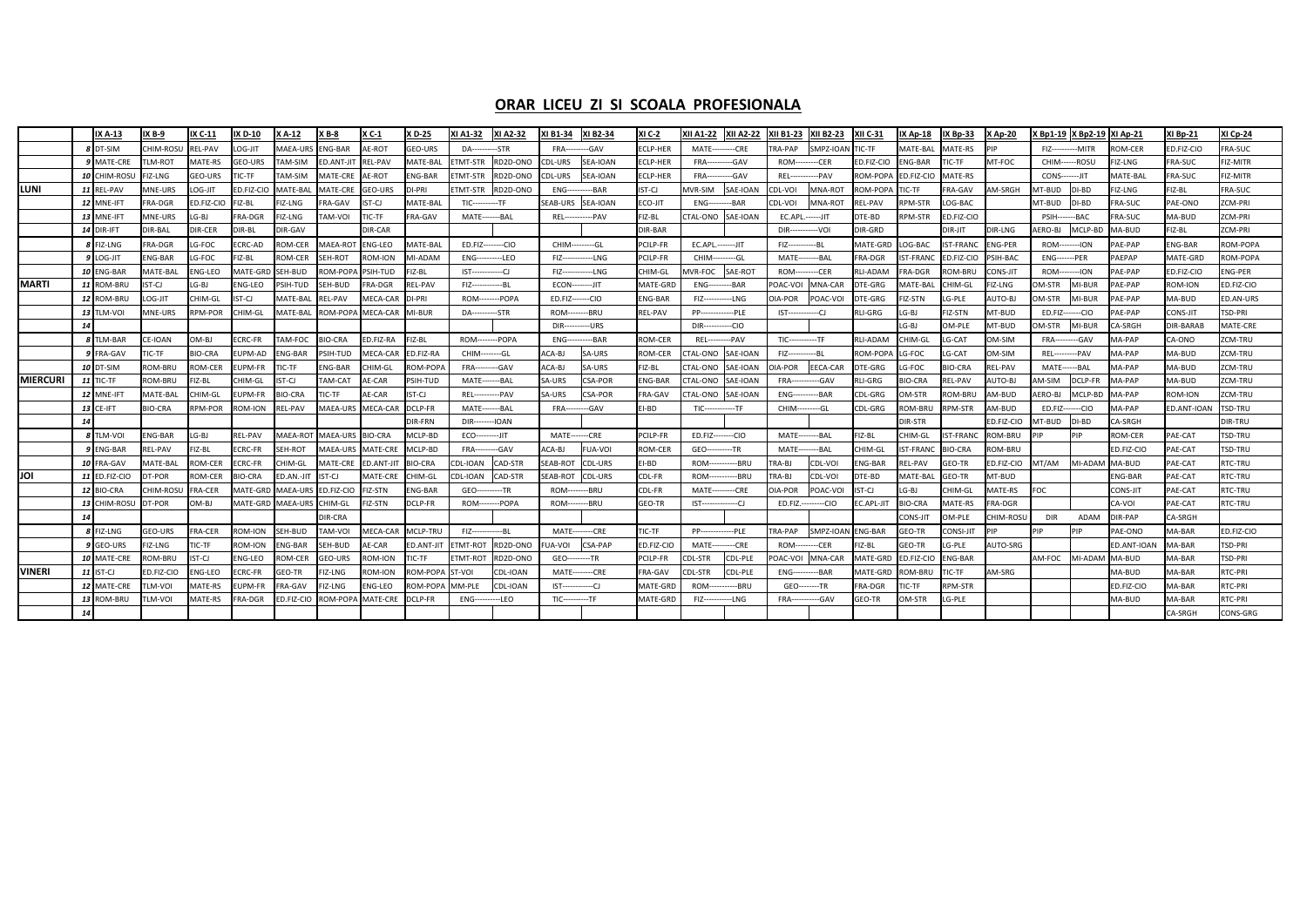### **ORAR LICEU SERAL SI SCOALA DE MAISTRI**

|                 |    | IX A-9           | IX B-2          | X A-32          | X B-22          | XI A-12        | <b>XI B-25</b> | XII A-10        | <b>XII B-21</b> | <b>XII C-11</b> | XII D-8        | XIII A-1        | <b>XIII B-36</b> | <b>XIII C-31</b> | <b>XIII D-20</b> | 1A-33     | 1 B1-13         | 1 B2-24         | 2 A-18          | 2 B-23           | 2 C-19           |
|-----------------|----|------------------|-----------------|-----------------|-----------------|----------------|----------------|-----------------|-----------------|-----------------|----------------|-----------------|------------------|------------------|------------------|-----------|-----------------|-----------------|-----------------|------------------|------------------|
|                 | 14 |                  |                 |                 |                 | DIR-PLE        | DIR-LEO        |                 |                 |                 |                |                 | DIR-ION          | DIR-PAV          |                  | DIR-BRU   | $DIR--$         | --GRG           |                 | DIR-APS          |                  |
|                 |    | 15 ROM-BRU       |                 |                 | PSIHO-BAC       | AM-PLE         | MCLP-TRU       | CHIM-ROSU       | PCILP-MARCU     | CEA-CAR         |                | PP-ROZN         | CDL-APS          | MATE-GRD         | <b>ROM-ION</b>   | SIEA-VOI  | ENG-LEO         | MIC-GRG         | <b>CARA-BJ</b>  | CLRIE-IFT        | DTE-PRI          |
|                 |    | 16 LG-PLE        | CHIM-GL         | PSIHO-BAC       | <b>II-MARCU</b> | <b>ENG-LEO</b> | MCLP-TRU       | MM-ROZN         | MATE-GRD        | ROM-ION         |                | ROM-BRU         | CDL-APS          | STAP-CAR         | FIZ-BL           | SIEA-VOI  | EEA-URS         | MIC-GRG         | <b>CARA-BJ</b>  | CLRIE-IFT        | DTE-PRI          |
| LUNI            | 17 | ROM-BRU          | <b>ECRC-APS</b> | <b>BIO-EPUR</b> | DI-MARCU        | AM-PLE         | MCLP/MI-T/A    | <b>ENG-LEO</b>  | CHIM-ROSU       | ROM-ION         | MATE-GRD       | PP-ROZN         | PCLP-FR          | STAP-CAR         | FIZ-BL           | SIEA-VOI  | EEA-URS         | DTIC-GRG        | <b>OCARA-BJ</b> | CLRIE-IFT        | DTE-PRI          |
|                 |    | <b>18 LG-PLE</b> | <b>BIO-EPUR</b> |                 | DCLP-PRI        | <b>ENG-LEO</b> | MI-ADAM        | ETMT-CAR        | PCILP-MARCU     | CHIM-ROSI       | LFIC-APS       | ROM-BRU         | PCLP-FR          | MATE-GRD         | CLCLP-TRU        | PTSD-VOI  | PM-ROZN         | DTIC-GRG        | OCARA-BJ        | CLRIE-IFT        |                  |
|                 | 19 |                  |                 |                 | <b>BIO-EPUR</b> |                | MI-ADAM        | ROM-CER         | MATE-GRD        | CED-CAR         | LFIC-TRU       | FRA-BRU         | PCLP-FR          | CHIM-ROSL        | DTE-HER          | PTSD-VOI  | PM-ROZN         | <b>DTIC-GRG</b> | EG-POR          | MRP-APS          |                  |
|                 | 20 |                  |                 |                 |                 |                | MCLP/MI-HER    | ROM-CER         | <b>EI-MARCU</b> | CED-CAR         | LSC-TRU        |                 | PCLP-FR          | GEO-TR           | DTE-ADAN         | FRA-BRU   | PM-ROZN         | <b>DTIC-GRG</b> | MRP-POR         | MRP-APS          |                  |
|                 | 14 |                  |                 |                 |                 |                |                |                 | DIR-CJ          |                 |                | DIR-TR          |                  |                  | DIR-RS           |           |                 |                 |                 |                  |                  |
|                 |    | 15 RPM-PLE       | IST-CJ          | MATE-RS         | <b>DCLP-PRI</b> | FIZ-STN        | MATE-CRE       | ETMT-CAR        | <b>ECLP-HER</b> |                 |                | CTAL-POR        | GEO-TR           | CDL-ONO          | ENG-GAV          | PTSD-VOI  | EPIE-IOAN       | TICA-IFT        | OCARA-BJ        | EG-URS           | PMC-GRG          |
|                 |    | 16 RPM-PLE       | MATE-RS         | MT-ONO          | IST-CJ          | FIZ-STN        | MCLP-HER       | MATE-CRE        | FRA-GAV         | <b>CEA-CAR</b>  | CDL-BUR        | CTAL-POR        | DTE-GAR          | ASB-IOAN         | CDL-BD           | LPM-BJ    | EEA-URS         | ENG-TR          | TDA-VOI         | <b>CLRIE-IFT</b> | PMC-GRG          |
| <b>MARTI</b>    |    | 17 LG-PLE        | ENG-PER         | MT-ONO          | FIZ-STN         | AM-FOC         | MATE-CRE       | CDL-BJ          | <b>ENG-GAV</b>  | CEA-CAR         | CDL-BUR        | CTAL-POR        | DTE-GAR          | ASM-IOAN         | CDL-BD           | FRA-BRU   | MU-URS          | ENG-TR          | TDA-VOI         | <b>CLRIE-IFT</b> | OCELC-HER        |
|                 |    | 18 ENG-PER       | GEO-TR          | MT-ONO          | MATE-CRE        | AM-FOC         |                | CDL-BJ          | <b>ECLP-HER</b> |                 | TIC-TF         | CTAL-POR        | DTE-GAR          | <b>ENG-GAV</b>   | MATE-RS          | FRA-BRU   | EPIE-IOAN       | TICA-IFT        |                 | EG-URS           | TMC-APS          |
|                 |    | 19 ROM-BRU       | ENG-PER         |                 | MATE-CRE        | AM-FOC         |                |                 | <b>ENG-GAV</b>  |                 | TIC-TF         | GEO-TR          |                  | CDL-ONO          | DTE-HER          | UTC-IFT   | EPIE-IOAN       |                 |                 | EG-URS           | TMC-APS          |
|                 |    | 20 ENG-PER       | TIC-TF          |                 |                 |                |                |                 | ECLP-HER        |                 | FRA-GAV        | ENG-TR          |                  | ASM-IOAN         |                  |           | MU-URS          |                 |                 | TEIC-IFT         | TMC-APS          |
|                 | 14 |                  |                 |                 |                 |                |                |                 |                 | DIR-POR         |                |                 |                  |                  |                  |           |                 |                 | DIR-COZ         |                  |                  |
|                 |    | 15 BIO-CRA       | ECRC-APS        | OM-PLE          | ED.ANT-IOAN     |                |                |                 | ROM-MAR         | CDL-POR         | <b>ENG-LEO</b> | MVR-STR         | MATE-GRD         | EA-JIT           | ROM-ION          |           | <b>MU-URS</b>   | SSM-GAR         | <b>TA-ROZN</b>  |                  | MC-GRG           |
|                 |    | 16 MATE-RS       | EUPM-APS        | OM-PLE          | GEO-TR          | MATE-GRD       | <b>ENG-LEO</b> | <b>ETMT-ROT</b> | ROM-MAR         | CDL-POR         | ROM-ION        | EA-JIT          | PI-MAR           | FIZ-LNG          | <b>CLCLP-HER</b> |           | MIEC-URS        | SSM-GAR         | <b>RTA-ROZN</b> | TEIC-IFT         | MC-GRG           |
| <b>MIERCURI</b> |    | 17 LOG-JIT       | MATE-RS         | ED.ANT-POR      |                 | AM-FOC         | MCLP-HER       | ETMT-ROT        | PCILP-MARCU     | <b>ENG-LEO</b>  | MATE-GRD       | MATE-BAL        | <b>ROM-ION</b>   | FIZ-LNG          | GEO-TR           | UMLSD-PLE | <b>JTC-IFT</b>  | PMC-GAR         | <b>TA-ROZN</b>  | MRP-APS          | GE-PRI           |
|                 |    | 18 OM-PLE        | TIL-DO.         | GEO-TR          |                 | MATE-GRD       | MCLP-HER       | <b>ENG-LEO</b>  | FIZ-LNG         | <b>FRA-ION</b>  | LFIC-APS       | MATE-BAL        | PI-MAR           | ASB-ROT          | MATE-RS          | MUSA-ROZN | <b>JTC-IFT</b>  | PMC-GAR         | EPS-VOI         |                  | GE-PRI           |
|                 |    | 19 MATE-RS       |                 | OM-PLE          |                 | AM-FOC         | MI-HER         | MATE-CRE        | <b>EI-MARCU</b> |                 | LHCC-APS       | <b>CTAL-POR</b> | MATE-GRD         | ASB-ROT          | EA-JIT           | MUSA-ROZN | ENG-LEO         |                 | EPS-VOI         |                  | DTE-PRI          |
|                 |    | <b>20 GEO-TR</b> |                 | MATE-RS         |                 |                | <b>ENG-LEO</b> | <b>FRA-DGR</b>  | <b>EI-MARCU</b> |                 | <b>HCC-APS</b> | MVR-FOC         | EA-JIT           |                  |                  | MUSA-ROZN |                 |                 | EPS-VOI         |                  | OCELC-HER        |
|                 |    | 14 DIR-DGR       | DIR-TF          |                 |                 |                |                | DIR-BJ          |                 |                 | DIR-GL         |                 |                  |                  |                  |           |                 |                 |                 |                  |                  |
|                 |    | 15 FIZ-LNG       | FRA-DGR         | IST-CJ          | ROM-POPA        | AM-PLE         | FIZ-STN        | DA-POR          | TIC-TF          | ME-CAR          | <b>ROM-ION</b> |                 | FIZ-MITR         |                  | CHIM-ROSL        | UTC-IFT   |                 | LIAC-GRG        | TDA-VOI         |                  | <b>OCELC-HER</b> |
|                 |    | 16 IST-CJ        | FRA-DGR         | CHIM-ROSU       | ROM-POPA        | AM-PLE         | FIZ-STN        | DA-POR          | TIC-TF          | ME-CAR          | <b>ENG-LEO</b> | FIZ-LNG         | FIZ-MITR         |                  | FRA-ION          | UTC-IFT   |                 | LIAC-GRG        | EPS-VOI         |                  | <b>OCELC-HER</b> |
| JOI             | 17 | FRA-DGR          | FIZ-MITR        | FIZ-LNG         | TIC-TF          |                | ROM-ION        | ST-POR          |                 | SCE-CAR         | FIZ-STN        | CHIM-ROSL       | <b>ENG-LEO</b>   | ROM-POPA         | <b>CLCLP-HER</b> | UMLSD-PLE | <b>JTC-IFT</b>  | LII-GRG         |                 |                  | TMC-APS          |
|                 |    | 18 FIZ-LNG       | FIZ-MITR        | <b>TIC-TF</b>   | DCLP-PRI        |                | ROM-ION        | <b>ETMT-CAR</b> |                 | FIZ-STN         |                | CDL-POR         | CHIM-ROSU        | ROM-POPA         | CLCLP-HER        | UMLSD-PLE | ENG-LEO         | II-GRG          |                 | TEIC-IFT         | SSM-APS          |
|                 |    | 19 OM-PLE        | ROM-CER         | DIR-ROSU        | DIR-CRE         |                | MI-HER         | <b>FIZ-LNG</b>  |                 | SCE-CAR         |                | CDL-POR         | ROM-ION          |                  |                  |           | <b>MIEC-URS</b> | MIC-GRG         |                 | TEIC/RPS-IFT     | SSM-APS          |
|                 |    | 20 TIC-TF        |                 |                 |                 |                | MI-HER         |                 |                 | ENG-LEO         |                | FIZ-LNG         | <b>FRA-ION</b>   |                  |                  |           | <b>MIEC-URS</b> | MIC-GRG         |                 | RPS-IFT          |                  |
|                 | 14 |                  |                 |                 |                 |                |                |                 |                 |                 |                |                 |                  |                  |                  |           |                 |                 |                 |                  |                  |
|                 | 15 | FRA-DGR          | ECRC-APS        | <b>ENG-LEO</b>  | CHIM-GL         |                |                | <b>TIC-BUR</b>  |                 |                 |                |                 |                  |                  |                  |           |                 |                 |                 |                  |                  |
|                 | 16 | CHIM-GL          | ECRC-APS        | ROM-MAR         | ENG-LEO         |                |                | TIC-BUR         |                 |                 |                |                 |                  | FRA-DGR          |                  |           |                 |                 |                 |                  |                  |
| <b>VINERI</b>   | 17 |                  | EUPM-APS        | ROM-MAR         | FRA-SUC         |                |                |                 |                 | <b>TIC-BUR</b>  | CHIM-GL        |                 |                  | PP-BJ            |                  |           |                 |                 | EG-POR          | TEIC-IFT         |                  |
|                 | 18 |                  | EUPM-APS        | FRA-SUC         |                 | <b>ROM-MAR</b> |                |                 |                 | <b>TIC-BUR</b>  | LSC-GAR        |                 |                  | PP-BI            | DTE-HER          |           |                 |                 | EG-POR          | RPS-IFT          |                  |
|                 | 19 |                  | ROM-CER         |                 |                 | <b>ROM-MAR</b> |                |                 | CDL-APS         | MATE-BAI        | LSC-GAR        |                 |                  |                  | DTE-HER          | LPM-BJ    |                 |                 | MRP-POR         | RPS-IFT          |                  |
|                 | 20 |                  | ROM-CER         |                 |                 |                |                |                 | CDL-APS         | MATE-BAL        | LSC-GAR        |                 |                  |                  |                  | LPM-BJ    |                 |                 | MRP-POR         | RPS-IFT          |                  |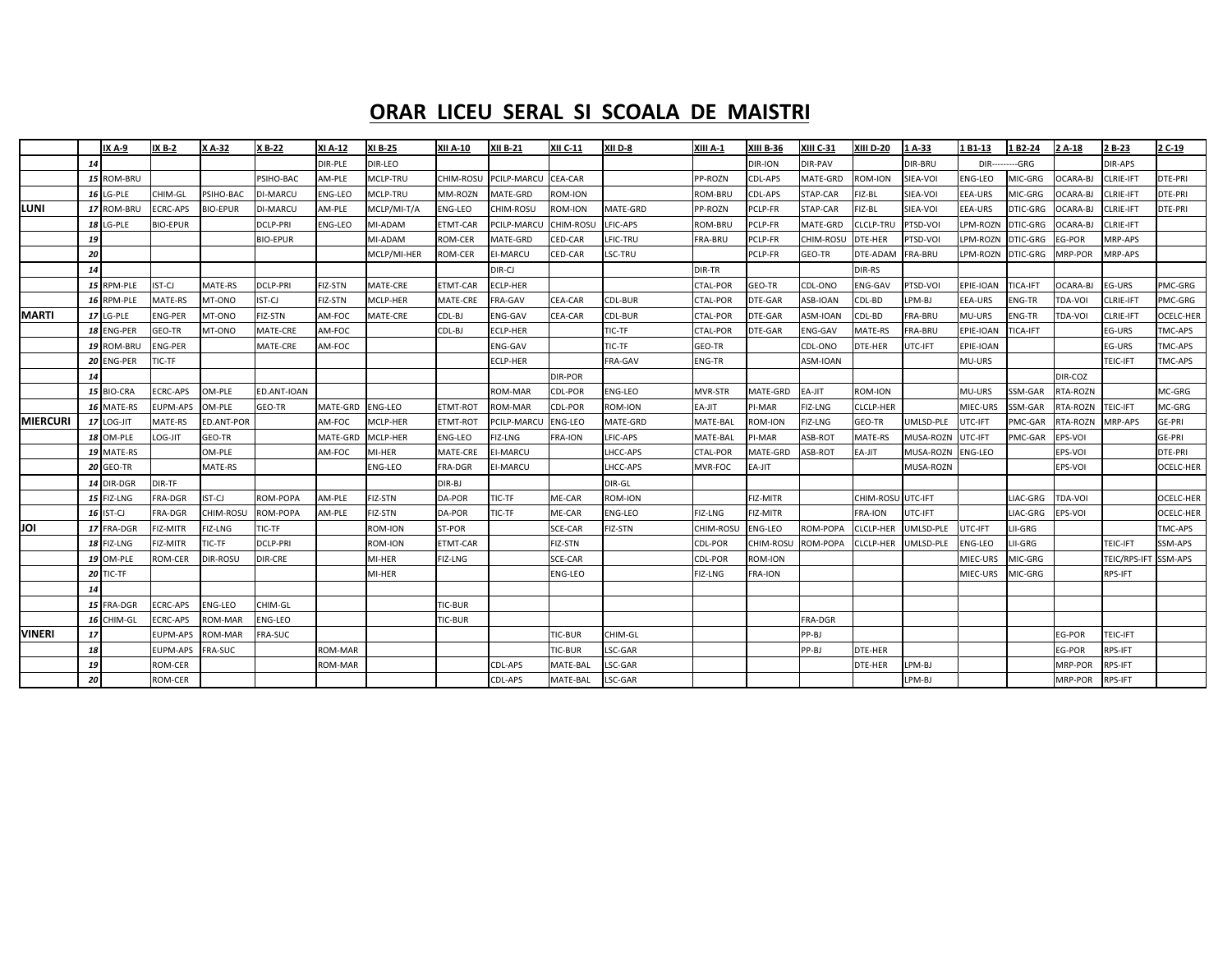## STAGII DE PRACTICA LICEU ZI SI SCOALA PROFESIONALA - SEMESTRUL 1

| CLS/SAPT                        | $\mathbf{1}$   |                | $\overline{3}$ | $\overline{4}$ | 5 <sup>1</sup> | 6              | 7              | 8              | $\overline{9}$ | 10              | 11             | $\overline{12}$ | 13             | 14             | 15             |
|---------------------------------|----------------|----------------|----------------|----------------|----------------|----------------|----------------|----------------|----------------|-----------------|----------------|-----------------|----------------|----------------|----------------|
|                                 |                |                |                |                |                |                |                |                |                |                 |                |                 |                | <b>BARABOI</b> |                |
|                                 |                |                |                |                |                |                |                |                |                |                 |                |                 | <b>ROTARU</b>  |                |                |
| $\frac{9A}{9B}$ $\frac{9C}{9D}$ |                |                |                |                |                |                |                |                |                |                 |                | <b>FOCSA</b>    |                |                |                |
|                                 |                |                |                |                |                |                |                |                |                |                 | <b>ADAM</b>    |                 |                |                |                |
| 10A1                            |                |                |                |                |                |                |                |                |                | <b>FOCSA</b>    |                |                 |                |                |                |
| 10A2                            |                |                |                |                |                |                |                |                |                | <b>SERGHIE</b>  |                |                 |                |                |                |
| 10B1                            |                |                |                |                |                |                |                |                | ROTARU         |                 |                |                 |                |                |                |
| 10B2                            |                |                |                |                |                |                |                |                | <b>CATUR</b>   |                 |                |                 |                |                |                |
| $\frac{10C}{10D}$               |                |                |                |                |                |                |                | <b>ROTARU</b>  |                |                 |                |                 |                |                |                |
|                                 |                |                |                |                |                |                | <b>TRUFAN</b>  |                |                |                 |                |                 |                |                |                |
| 11A1                            |                |                |                |                | <b>SERGHIE</b> | <b>STRACHI</b> |                |                |                |                 |                |                 |                |                |                |
| 11A2                            |                |                |                |                | <b>STRACHI</b> | <b>CATUR</b>   |                |                |                |                 |                |                 |                |                |                |
| 11B1<br>11B2                    |                |                |                |                | <b>BARABOI</b> | <b>BARABOI</b> |                |                |                |                 |                |                 |                |                |                |
|                                 |                |                |                |                | <b>PAPATO</b>  | <b>PAPATO</b>  |                |                |                |                 |                |                 |                |                |                |
| 11C<br>12A1                     |                |                | <b>PRICOP</b>  | <b>BURCIU</b>  |                |                |                |                |                |                 |                |                 |                |                |                |
|                                 |                |                |                |                | <b>CATUR</b>   | <b>ONOFREI</b> |                |                |                |                 |                |                 |                |                |                |
| 12A2<br>12B1                    |                |                |                |                | <b>IOAN</b>    | <b>IOAN</b>    |                |                |                |                 |                |                 |                |                |                |
|                                 |                |                |                |                |                |                | <b>PAPATO</b>  | <b>PAPATO</b>  |                |                 |                |                 |                |                |                |
|                                 |                |                |                |                |                |                | <b>BARABOI</b> | <b>BARABOI</b> |                |                 |                |                 |                |                |                |
| 12B2<br>12C<br>9Ap<br>9Bp       |                |                |                |                |                |                |                |                | <b>ADAM</b>    | <b>GARMACEA</b> |                |                 |                |                |                |
|                                 |                |                |                |                | <b>FOCSA</b>   | FOCSA          |                |                |                |                 |                |                 |                |                |                |
|                                 |                |                |                |                |                |                |                |                |                |                 | <b>PAPATO</b>  | <b>PAPATO</b>   |                |                | <b>PAPAT</b>   |
| $10$ Ap $1$                     |                |                |                |                |                |                | <b>SERGHIE</b> | <b>SERGHIE</b> |                |                 | <b>SERGHIE</b> | <b>SERGHIE</b>  |                |                |                |
| 10Ap2                           |                |                |                |                |                |                | <b>CATUR</b>   | <b>CATUR</b>   |                |                 | <b>CATUR</b>   | <b>CATUR</b>    |                |                |                |
| 10Bp1                           | <b>BARABOI</b> | <b>BARABOI</b> | <b>BARABOI</b> | <b>BARABOI</b> |                |                |                |                |                |                 |                |                 |                |                |                |
| 10Bp2                           | ADAM           | <b>ADAM</b>    | <b>ADAM</b>    | <b>ADAM</b>    |                |                |                |                |                |                 |                |                 |                |                |                |
| 11Ap                            | <b>PAPATO</b>  | PAPATO         | <b>PAPATO</b>  | <b>PAPATO</b>  |                |                |                |                |                |                 |                |                 |                | <b>PAPATO</b>  |                |
| 11Bp                            |                |                |                |                |                |                |                |                | <b>BARABOI</b> | <b>BARABOI</b>  | <b>BARABOI</b> | <b>BARABOI</b>  | <b>BARABOI</b> |                | <b>BARABOI</b> |
| 11Cp                            | <b>TRUFAN</b>  | <b>TRFAN</b>   | <b>TRUFAN</b>  | <b>TRUFAN</b>  | <b>TRUFAN</b>  |                |                |                |                |                 |                |                 |                |                |                |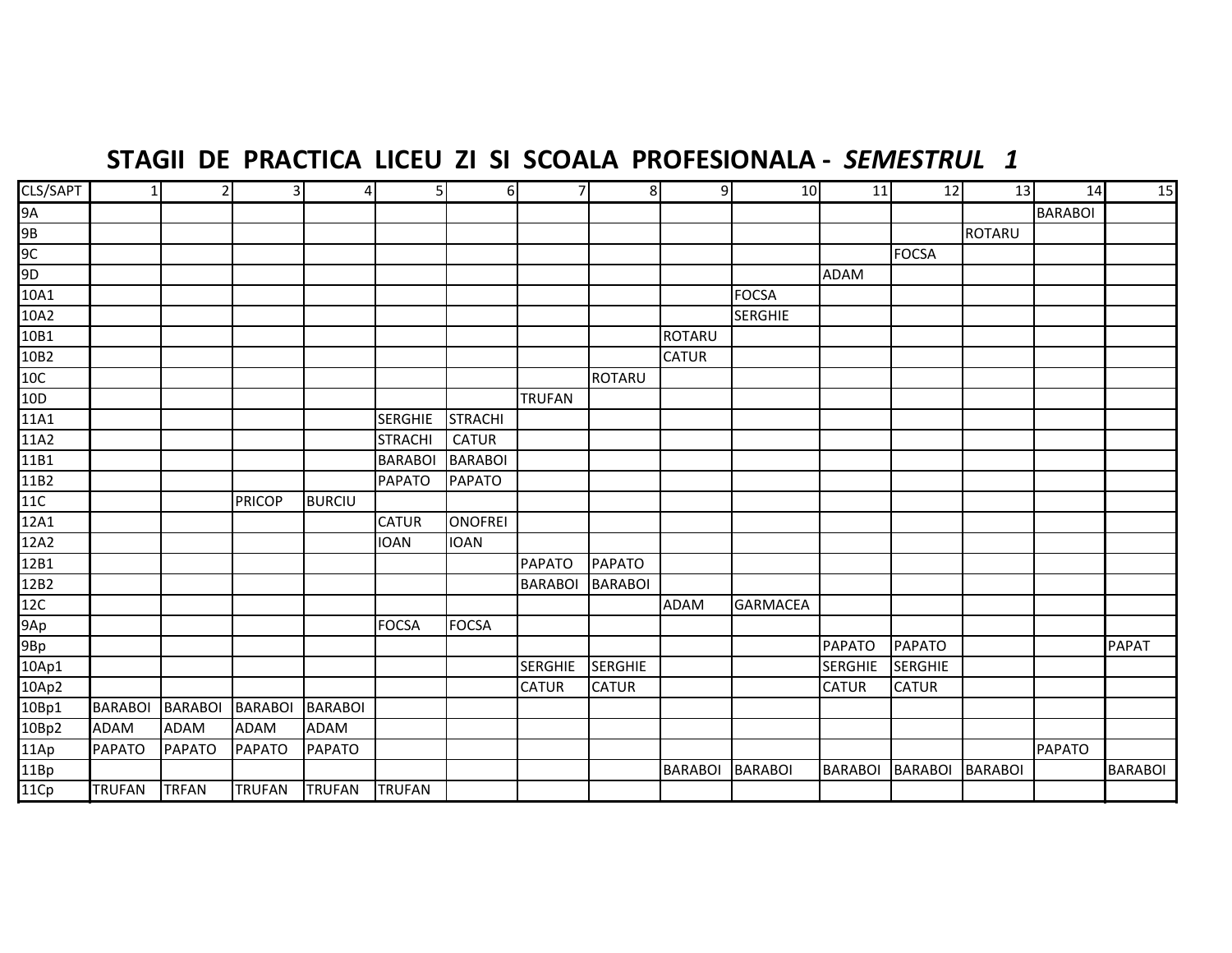## **STAGII DE PRACTICA LICEU SERAL SI SCOALA DE MAISTRI ‐**  *SEMESTRUL 1*

| CLS/SPT          |  |               |               |              |                 |               |        | 9             | 10     |                 | ົາ<br>∸       | 13 | 14               | 15       |
|------------------|--|---------------|---------------|--------------|-----------------|---------------|--------|---------------|--------|-----------------|---------------|----|------------------|----------|
| 12As             |  |               |               | <b>BEJAN</b> |                 |               |        |               |        |                 |               |    |                  | BEJ+SRGH |
| 12Bs             |  |               |               |              | <b>GARMACEA</b> |               |        |               |        |                 |               |    |                  |          |
| 12Cs             |  |               |               |              |                 | <b>CARARE</b> |        |               |        |                 |               |    |                  |          |
| 12Ds             |  |               |               |              |                 |               | FRONEA |               |        |                 |               |    |                  |          |
| 13As             |  |               |               |              |                 |               |        | <b>SIMION</b> | ROTARU |                 |               |    |                  |          |
| 13Bs             |  |               |               |              |                 |               |        |               |        | <b>GARMACEA</b> |               |    |                  |          |
| 13C <sub>S</sub> |  | <b>ROTARU</b> | <b>PLESCA</b> |              |                 |               |        |               |        |                 |               |    |                  |          |
| 13Ds             |  |               |               |              |                 |               |        |               |        |                 |               |    | HERTANU TRUFANDA |          |
| 1B2mstr          |  |               |               |              |                 |               |        |               |        |                 | GORGAN GORGAN |    | <b>GORGAN</b>    |          |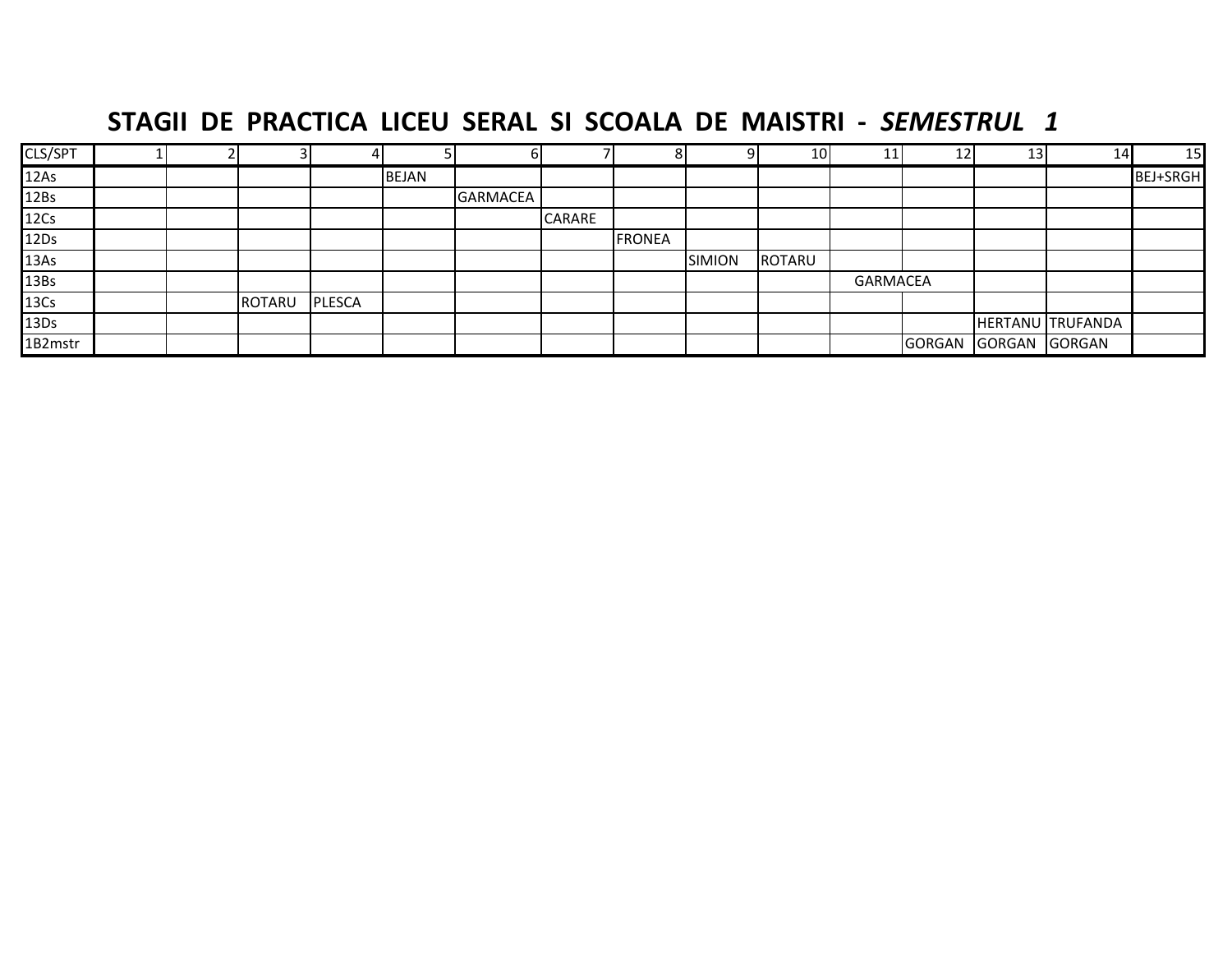## **STAGII DE PRACTICA LICEU ZI SI SCOALA PROFESIONALA ‐**  *SEMESTRUL 2*

| CLS/SAPT       |              |              | $\overline{2}$ | 3<br>4       | 5            |              | 6<br>$\overline{7}$ | 8            | 9            | 10           | 11           | 12  | 13            | 14          | 15            | 16           | 17           | 18           | 19           | 20           | 21           | 22           |
|----------------|--------------|--------------|----------------|--------------|--------------|--------------|---------------------|--------------|--------------|--------------|--------------|-----|---------------|-------------|---------------|--------------|--------------|--------------|--------------|--------------|--------------|--------------|
| 9A             |              |              |                |              | <b>BARAB</b> | <b>BARAB</b> |                     |              |              |              |              |     |               |             |               |              |              |              |              |              |              |              |
| 9B             |              |              |                | <b>ROT</b>   | <b>ROT</b>   |              |                     |              |              |              |              |     |               |             |               |              |              |              |              |              |              |              |
| 9C             |              |              |                | <b>FOC</b>   | <b>FOC</b>   |              |                     |              |              |              |              |     |               |             |               |              |              |              |              |              |              |              |
| 9 <sub>D</sub> |              |              |                |              |              | <b>ADAM</b>  | ADAM                |              |              |              |              |     |               |             |               |              |              |              |              |              |              |              |
| 10A1           |              |              |                |              |              |              |                     | <b>FOC</b>   | FOC          |              |              |     |               |             |               |              |              |              |              |              |              |              |
| 10A2           |              |              |                |              |              |              |                     | <b>SERGH</b> | <b>SERGH</b> |              |              |     |               |             |               |              |              |              |              |              |              |              |
| 10B1           |              |              |                |              |              |              |                     |              |              | <b>ROT</b>   | ROT          |     |               |             |               |              |              |              |              |              |              |              |
| 10B2           |              |              |                |              |              |              |                     |              |              | <b>CATUR</b> | <b>CATUR</b> |     |               |             |               |              |              |              |              |              |              |              |
| 10C            |              |              |                |              |              |              |                     |              | <b>ROT</b>   |              |              | ROT |               |             |               |              |              |              |              |              |              |              |
| 10D            |              |              |                |              |              |              |                     |              |              |              |              |     |               | <b>TRUF</b> | <b>TRUF</b>   |              |              |              |              |              |              |              |
| 11A1           |              |              |                |              |              |              |                     |              |              |              |              |     |               |             |               |              | <b>STRAC</b> | <b>SERGH</b> | <b>STRAC</b> |              |              |              |
| 11A2           |              |              |                |              |              |              |                     |              |              |              |              |     |               |             |               |              | <b>CATUR</b> | <b>STRAC</b> | CAT          |              |              |              |
| 11B1           |              |              |                |              |              |              | <b>BARAB</b>        | <b>BARAB</b> | <b>BEJAN</b> |              |              |     |               |             |               |              |              |              |              |              |              |              |
| 11B2           |              |              |                |              |              |              | <b>PAPAT</b>        | <b>PAPAT</b> | <b>IOAN</b>  |              |              |     |               |             |               |              |              |              |              |              |              |              |
| 11C            |              |              |                |              |              |              |                     |              |              |              |              |     | <b>PRICOP</b> |             | PRICOP BURCIU |              |              |              |              |              |              |              |
| 12A1           |              |              |                |              |              |              |                     |              |              |              |              |     |               |             | <b>CAT</b>    | <b>CATUR</b> | ONOF         | X            | x            | X            | x            | X            |
| 12A2           |              |              |                |              |              |              |                     |              |              |              |              |     |               |             | <b>IOAN</b>   | <b>IOAN</b>  | <b>ROT</b>   | X            | X            | X            | X            | X            |
| 12B1           |              |              |                |              |              |              |                     |              |              |              |              |     |               |             | <b>BEJAN</b>  | <b>PAPAT</b> | <b>PAPAT</b> | X            |              |              | X            | X            |
| 12B2           |              |              |                |              |              |              |                     |              |              |              |              |     |               |             | <b>BUD</b>    | <b>BARAB</b> | <b>BARAB</b> | X            | X            | X            | X            | X            |
| 12C            |              |              |                |              |              |              |                     |              |              |              |              |     |               |             | ADAM          | <b>GARM</b>  | <b>GARM</b>  | X            | X            | X            | X            | X            |
| 9Ap            |              |              |                |              |              |              |                     |              |              |              |              |     |               |             |               |              | <b>FOC</b>   | <b>FOC</b>   | <b>FOC</b>   |              |              |              |
| 9Bp            | <b>PAPAT</b> | <b>PAPAT</b> |                |              |              |              |                     |              |              |              |              |     |               |             |               |              |              |              |              |              |              |              |
| $10$ Ap $1$    |              |              |                |              | <b>SERGH</b> | <b>SERGH</b> | <b>SERGH</b>        |              |              |              |              |     |               |             |               |              |              |              |              |              | <b>SERGH</b> | <b>SERGH</b> |
| 10Ap2          |              |              |                |              | <b>CATUR</b> | <b>CATUR</b> | <b>CATUR</b>        |              |              |              |              |     |               |             |               |              |              |              |              |              | <b>CATUR</b> | <b>CATUR</b> |
| 10Bp1          |              |              |                |              |              |              |                     |              |              |              |              |     |               |             |               |              |              | <b>BARAB</b> | <b>BARAB</b> | <b>BARAB</b> | <b>BARAB</b> | <b>BARAB</b> |
| 10Bp2          |              |              |                |              |              |              |                     |              |              |              |              |     |               |             |               |              |              | <b>ADAM</b>  | <b>ADAM</b>  | <b>ADAM</b>  | <b>ADAM</b>  | <b>ADAM</b>  |
| 11Ap           |              |              |                |              |              |              |                     |              |              |              |              |     |               |             |               |              |              | <b>PAPAT</b> | <b>PAPAT</b> | <b>PAPAT</b> | <b>PAPAT</b> | <b>PAPAT</b> |
| 11Bp           |              |              | <b>BARAB</b>   | <b>BARAB</b> |              |              |                     |              |              | <b>BARAB</b> | <b>BARAB</b> |     |               |             |               |              |              |              |              |              |              |              |
| 11Cp           |              |              |                |              |              |              |                     |              |              |              |              |     |               |             |               |              |              | <b>TRUF</b>  | <b>TRUF</b>  | <b>TRUF</b>  | <b>TRUF</b>  | <b>TRUF</b>  |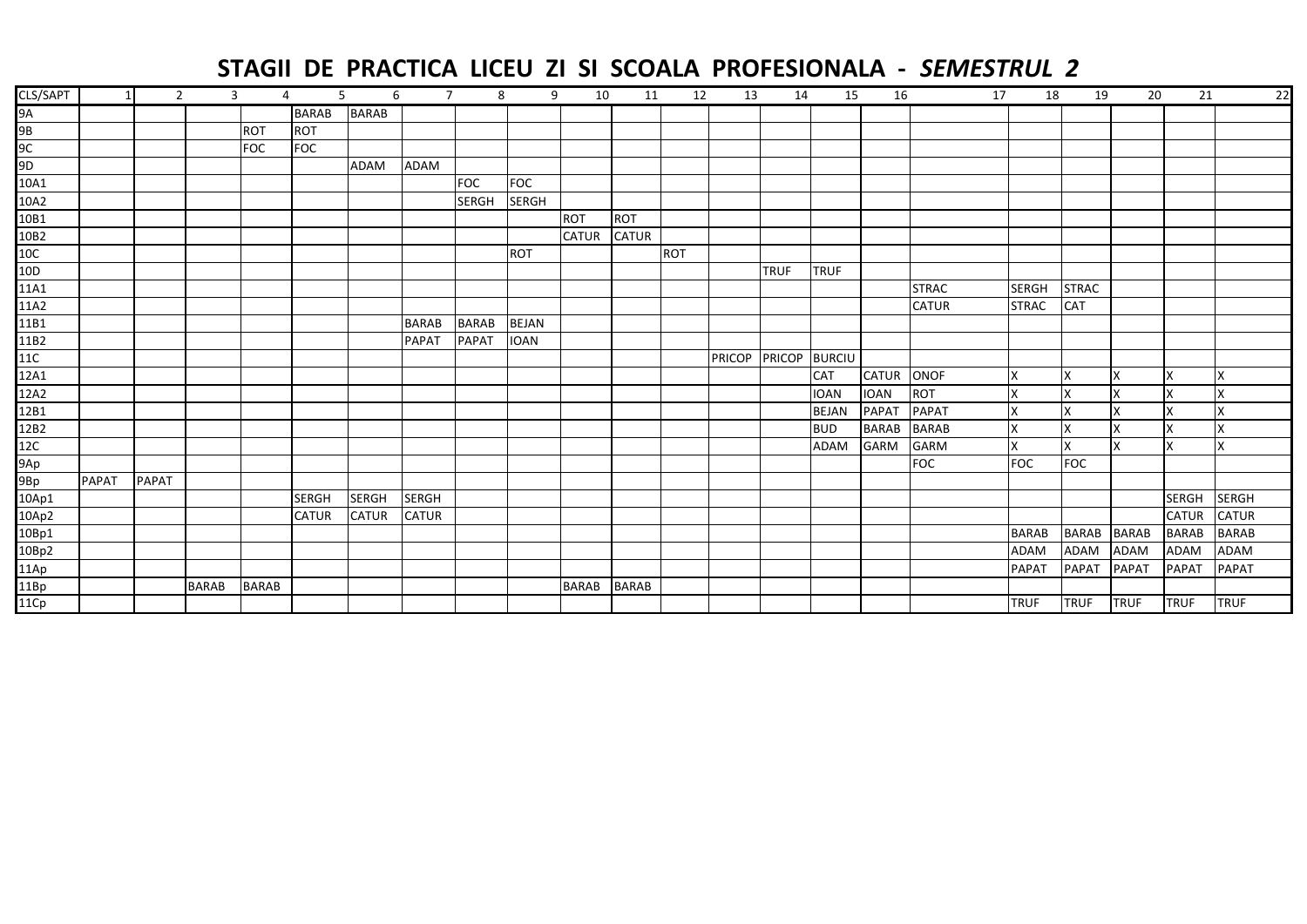### **STAGII DE PRACTICA LICEU SERAL SI SCOALA DE MAISTRI‐***SEMESTRUL 2*

| CLS/SAPT         |             | $\overline{3}$    |         |      | bl         |       |            | q          | 10  | 11          | 12 | 13         | 14         | 15 <sub>l</sub> | 16          | 17           | 18         | <b>19</b>  | <b>20</b>  | 21         | 22 |
|------------------|-------------|-------------------|---------|------|------------|-------|------------|------------|-----|-------------|----|------------|------------|-----------------|-------------|--------------|------------|------------|------------|------------|----|
| 12As             | $B + S$     | $B + S$           |         |      |            |       |            |            |     |             |    |            |            |                 |             |              |            |            |            |            |    |
| 12B <sub>S</sub> |             | MARCU             | $M + G$ | GARM |            |       |            |            |     |             |    |            |            |                 |             |              |            |            |            |            |    |
| 12Cs             |             |                   |         |      | <b>ROT</b> | $R+C$ | <b>CAR</b> |            |     |             |    |            |            |                 |             |              |            |            |            |            |    |
| 12Ds             |             |                   |         |      |            |       |            | <b>FRO</b> | F+T | <b>TRUF</b> |    |            |            |                 |             |              |            |            |            |            |    |
| 13As             |             |                   |         |      |            |       |            |            |     |             |    | <b>ROT</b> |            |                 | <b>ROT</b>  | <b>SIM</b>   |            |            |            |            |    |
| 13B <sub>S</sub> |             |                   |         |      |            |       |            |            |     |             |    | <b>GAR</b> | <b>GAR</b> | <b>GAR</b>      |             |              |            |            |            |            |    |
| 13C <sub>S</sub> |             |                   |         |      |            |       |            |            |     |             |    |            | <b>ROT</b> | <b>ROT</b>      |             | <b>PLE</b>   |            | ıχ         |            |            |    |
| 13D <sub>S</sub> |             |                   |         |      |            |       |            |            |     |             |    |            |            | <b>HER</b>      | <b>TRUF</b> | <b>TRUF</b>  | ΙX         |            |            |            |    |
| 1Amstr           |             |                   |         |      |            |       |            |            |     |             |    |            |            |                 |             |              |            |            |            | $S+V+R$    |    |
| 1Bmstr           |             |                   |         |      |            |       |            |            |     |             |    |            |            |                 |             |              |            |            |            | <b>IFT</b> |    |
| 1B2mstr          |             |                   |         |      |            |       |            |            |     |             |    |            |            |                 |             |              | <b>GOR</b> | <b>GOR</b> | <b>GOR</b> |            |    |
| 2Amstr           | $R + S + V$ | $R + ST$          | ΙX      | ΙX   |            |       | ıχ         |            | IΧ  |             |    | Iχ         |            |                 |             | $\mathbf{A}$ |            |            |            |            |    |
| 2Bmstr           |             | IFT+URS IFT+URS X |         | ΙX   |            |       | ΙX         |            | ΙX  |             | ıχ | Iχ         |            | ⌒               |             | $\sqrt{ }$   |            |            |            |            |    |
| 2Cmstr           |             |                   |         |      |            |       |            |            |     |             |    |            |            |                 | <b>HER</b>  | <b>HER</b>   | <b>HER</b> | <b>HER</b> | <b>HER</b> | <b>HER</b> |    |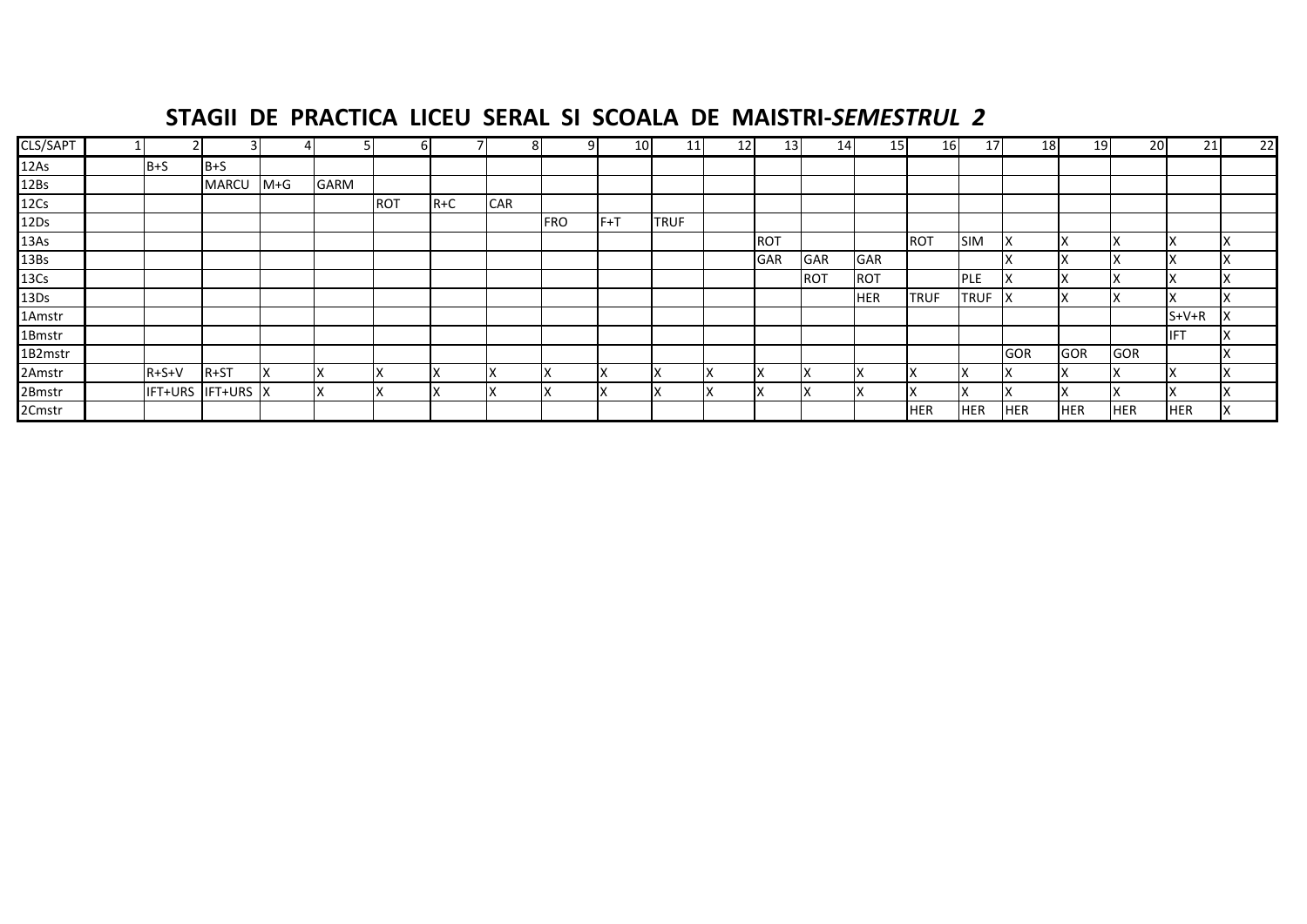**STAGII DE PRACTICA SAPT. 1,2 13-24-09-2021**

|                     |          | 10Bp1      |                |           | 10Bp2      |             |           | 11Ap       |          |          | 11Cp       |                 |
|---------------------|----------|------------|----------------|-----------|------------|-------------|-----------|------------|----------|----------|------------|-----------------|
| <b>LUNI-13-09</b>   | $8 - 14$ | <b>CDL</b> | <b>BARABOI</b> | $10 - 16$ | <b>CDL</b> | <b>ADAM</b> | $9 - 15$  | <b>CDL</b> | PAPATOIU | $8 - 14$ | <b>CDL</b> | <b>TRUFANDA</b> |
| <b>MARTI-14-09</b>  | $8 - 14$ | <b>CDL</b> | <b>BARABOI</b> | $11 - 17$ | <b>CDL</b> | <b>ADAM</b> | $8 - 14$  | <b>CDL</b> | PAPATOIU | $8 - 14$ | <b>CDL</b> | <b>TRUFANDA</b> |
| MIERCURI-15-09      | $9 - 15$ | <b>CDL</b> | <b>BARABOI</b> | $8 - 14$  | <b>CDL</b> | <b>ADAM</b> | $8 - 14$  | <b>CDL</b> | PAPATOIU | $8 - 14$ | <b>CDL</b> | <b>TRUFANDA</b> |
| <b>JOI-16-09</b>    | $8 - 14$ | <b>CDL</b> | <b>BARABOI</b> | $8 - 14$  | <b>CDL</b> | <b>ADAM</b> | $8 - 14$  | <b>CDL</b> | PAPATOIU | $8 - 14$ | <b>CDL</b> | <b>TRUFANDA</b> |
| <b>VINERI-17-09</b> | $8 - 14$ | <b>CDL</b> | <b>BARABOI</b> | $18 - 14$ | <b>CDL</b> | <b>ADAM</b> | $10 - 16$ | <b>CDL</b> | PAPATOIU | $9 - 15$ | <b>CDL</b> | <b>TRUFANDA</b> |
|                     |          |            |                |           |            |             |           |            |          |          |            |                 |
| <b>LUNI-20-09</b>   | $8 - 14$ | <b>CDL</b> | <b>BARABOI</b> | $8 - 14$  | <b>CDL</b> | <b>ADAM</b> | $9 - 15$  | <b>CDL</b> | PAPATOIU | $8 - 14$ | <b>CDL</b> | <b>TRUFANDA</b> |
| <b>MARTI-21-09</b>  | $8 - 14$ | <b>CDL</b> | <b>BARABOI</b> | $11 - 17$ | <b>CDL</b> | <b>ADAM</b> | $8 - 14$  | <b>CDL</b> | PAPATOIU | $8 - 14$ | <b>CDL</b> | <b>TRUFANDA</b> |
| MIERCURI-22-09      | $8 - 14$ | <b>CDL</b> | <b>BARABOI</b> | $10 - 16$ | <b>CDL</b> | <b>ADAM</b> | $8 - 14$  | <b>CDL</b> | PAPATOIU | $8 - 14$ | <b>CDL</b> | <b>TRUFANDA</b> |
| JOI-23-09           | $8 - 14$ | <b>CDL</b> | <b>BARABOI</b> | $8 - 14$  | <b>CDL</b> | <b>ADAM</b> | $8 - 14$  | <b>CDL</b> | PAPATOIU | $8 - 14$ | <b>CDL</b> | <b>TRUFANDA</b> |
| <b>VINERI-24-09</b> | $8 - 14$ | <b>CDL</b> | <b>BARABOI</b> | $8 - 14$  | <b>CDL</b> | <b>ADAM</b> | $10 - 16$ | <b>CDL</b> | PAPATOIU | $9 - 15$ | <b>CDL</b> | <b>TRUFANDA</b> |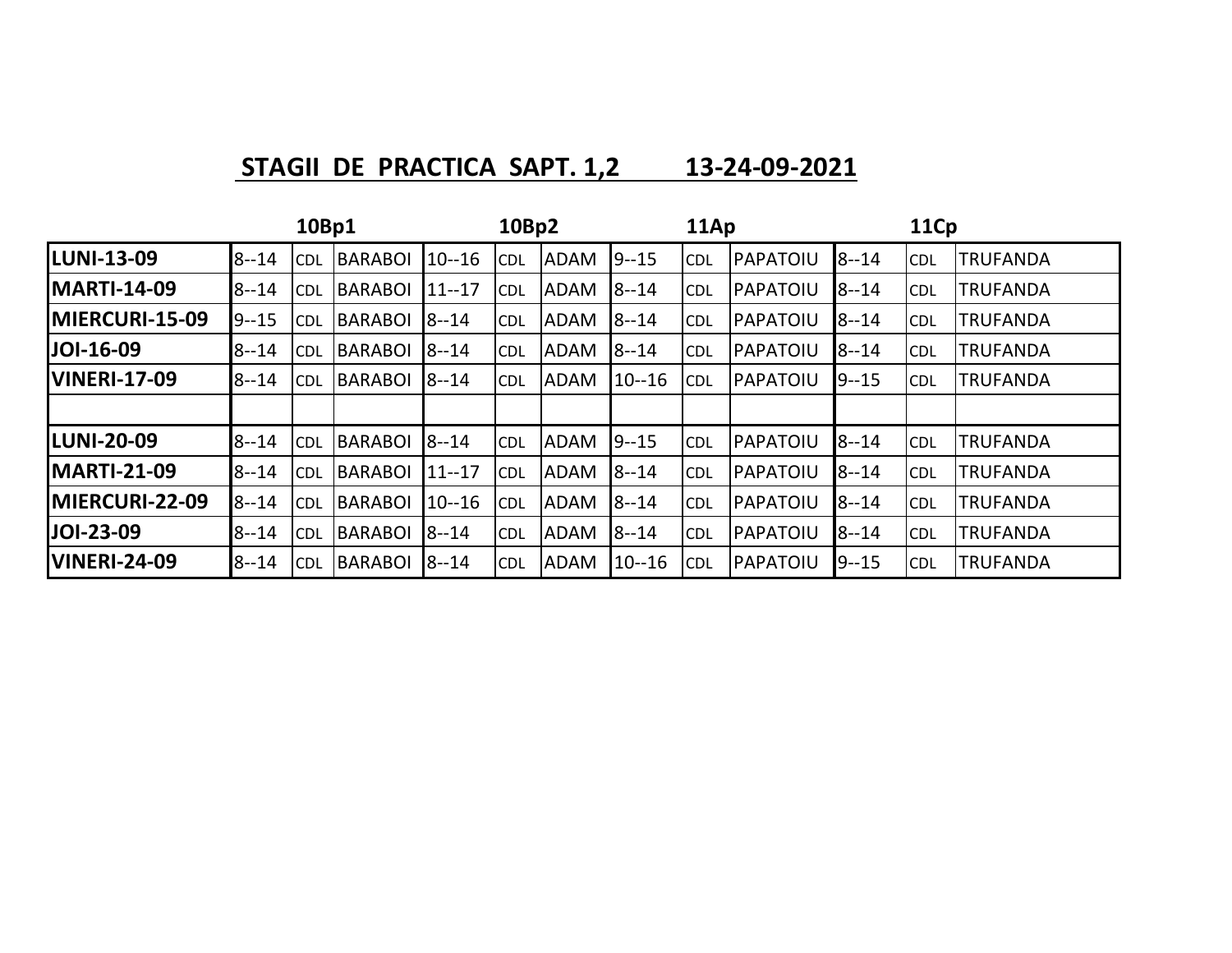## **STAGII DE PRACTICA - SAPT.3,4-27.09-8.10.2021**

## *LICEU ZI SI SCOALA PROFESIONALA*

|                    |           |            | 10Bp1          |           | 10Bp2      |                 |              | <b>11C</b>     |               |
|--------------------|-----------|------------|----------------|-----------|------------|-----------------|--------------|----------------|---------------|
| <b>LUNI-27-09</b>  | $8 - 14$  | <b>CDL</b> | <b>BARABOI</b> | $8 - 14$  | <b>CDL</b> | <b>ADAM</b>     | $8-11/11-14$ | RCLP/RI        | PRICOP/BURCIU |
| <b>MARTI-28-09</b> | $8 - 14$  | CDL        | <b>BARABOI</b> | $11 - 17$ | <b>CDL</b> | <b>ADAM</b>     | $7 - 13$     | R <sub>l</sub> | <b>BURCIU</b> |
| MIERCURI-29-09     | $9 - 15$  | <b>CDL</b> | <b>BARABOI</b> | $10 - 16$ | <b>CDL</b> | <b>ADAM</b>     | $8 - 14$     | R <sub>l</sub> | <b>BURCIU</b> |
| JOI-30-09          | $8 - 14$  | CDL        | <b>BARABOI</b> | $8 - 14$  | <b>CDL</b> | <b>ADAM</b>     | $8 - 14$     | R <sub>l</sub> | <b>BURCIU</b> |
| <b>VINERI-1-10</b> | $8 - 14$  | <b>CDL</b> | BARABOI        | $8 - 14$  | <b>CDL</b> | <b>ADAM</b>     | $8 - 14$     | <b>RCLP</b>    | <b>PRICOP</b> |
| <b>LUNI-4-10</b>   | $8 - 14$  | <b>CDL</b> | <b>BARABOI</b> | $8 - 14$  | <b>CDL</b> | <b>ADAM</b>     | $8-11/11-14$ | RCLP/RI        | PRICOP/BURCIU |
| MARTI-5-10         | $8 - 14$  | CDL        | <b>BARABOI</b> | $11 - 17$ | <b>CDL</b> | <b>ADAM</b>     | $8 - 13$     | R <sub>l</sub> | <b>BURCIU</b> |
| MIERCURI-6-10      | $9 - 15$  | CDL        | <b>BARABOI</b> | $10 - 16$ | <b>CDL</b> | <b>ADAM</b>     | $11 - 17$    | <b>RCLP</b>    | <b>PRICOP</b> |
| JOI-7-10           | $8 - 14$  | <b>CDL</b> | <b>BARABOI</b> | $8 - 14$  | <b>CDL</b> | <b>ADAM</b>     | $8 - 14$     | <b>RCLP</b>    | <b>PRICOP</b> |
| <b>VINERI-8-10</b> | $8 - 14$  | <b>CDL</b> | BARABOI        | $8 - 14$  | <b>CDL</b> | <b>ADAM</b>     | $8 - 14$     | <b>RCLP</b>    | <b>PRICOP</b> |
|                    |           |            |                |           |            |                 |              |                |               |
|                    |           | 11Ap       |                |           | 11Cp       |                 |              |                |               |
| <b>LUNI-27-09</b>  | $9 - 15$  | <b>CDL</b> | PAPATOIU       | $8 - 14$  | <b>CDL</b> | <b>TRUFANDA</b> |              |                |               |
| <b>MARTI-28-09</b> | $8 - 14$  | <b>CDL</b> | PAPATOIU       | $8 - 14$  | <b>CDL</b> | <b>TRUFANDA</b> |              |                |               |
| MIERCURI-29-09     | $8 - 14$  | <b>CDL</b> | PAPATOIU       | $8 - 14$  | <b>CDL</b> | <b>TRUFANDA</b> |              |                |               |
| JOI-30-09          | $8 - 14$  | <b>CDL</b> | PAPATOIU       | $8 - 14$  | <b>CDL</b> | <b>TRUFANDA</b> |              |                |               |
| <b>VINERI-1-10</b> | $10 - 16$ | CDL        | PAPATOIU       | $9 - 15$  | <b>CDL</b> | <b>TRUFANDA</b> |              |                |               |
| <b>LUNI-4-10</b>   | $9 - 15$  | <b>CDL</b> | PAPATOIU       | $8 - 14$  | <b>CDL</b> | <b>TRUFANDA</b> |              |                |               |
| MARTI-5-10         | $8 - 14$  | CDL        | PAPATOIU       | $8 - 14$  | <b>CDL</b> | <b>TRUFANDA</b> |              |                |               |
| MIERCURI-6-10      | $8 - 14$  | CDL        | PAPATOIU       | $8 - 14$  | <b>CDL</b> | <b>TRUFANDA</b> |              |                |               |
| JOI-7-10           | $8 - 14$  | <b>CDL</b> | PAPATOIU       | $8 - 14$  | <b>CDL</b> | <b>TRUFANDA</b> |              |                |               |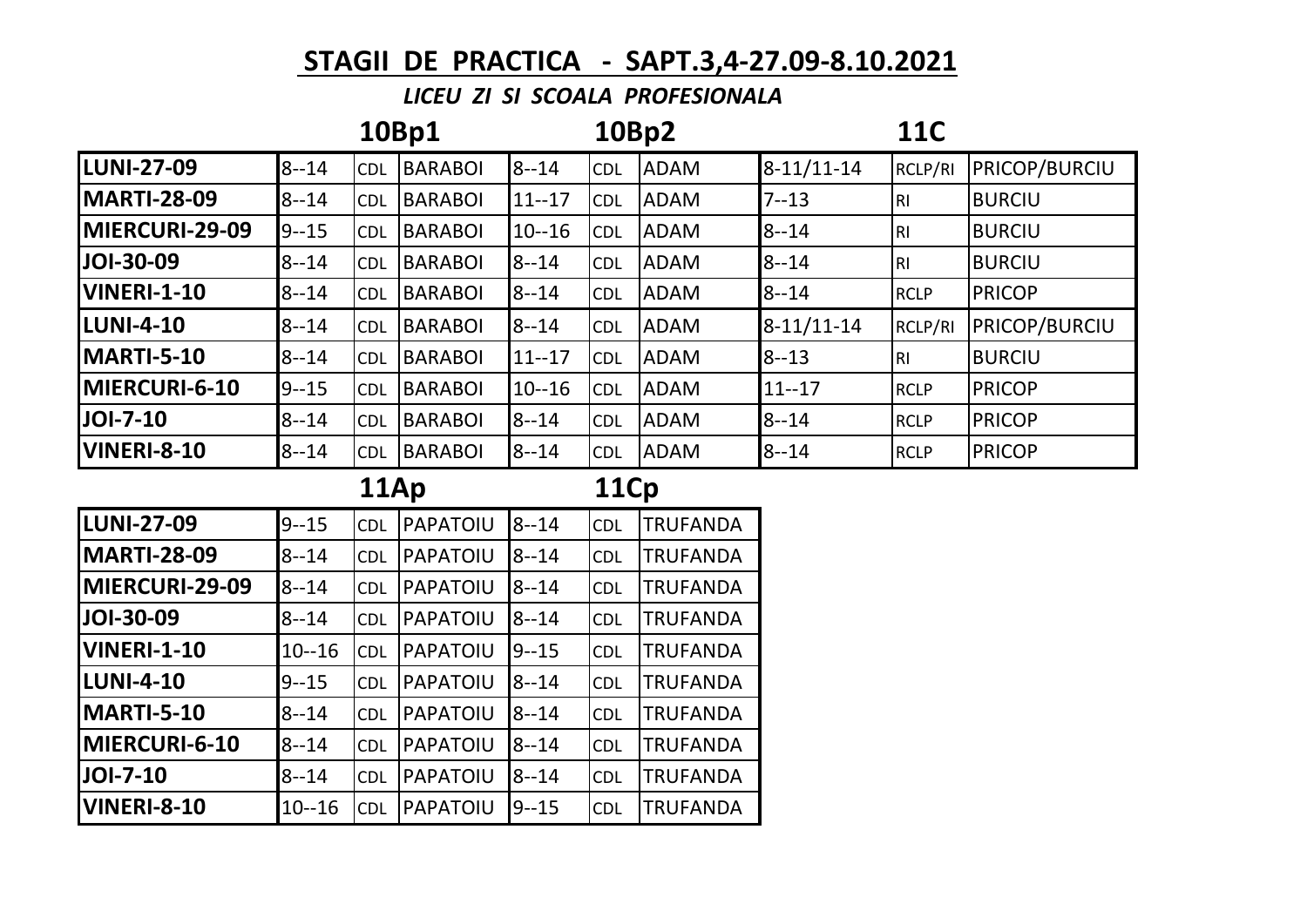## **STAGII DE PRACTICA - SAPT.3,4-27.09-8.10.2021**

 *LICEU SERAL SI SCOALA DE MAISTRI*

**13 Cs**

| <b>LUNI-27-09</b>     | $15 - 21$ | MU         | <b>ROTARU</b> |
|-----------------------|-----------|------------|---------------|
| <b>MARTI-28-09</b>    | $15 - 21$ | MU         | <b>ROTARU</b> |
| <b>MIERCURI-29-09</b> | $9 - 15$  | MU         | <b>PLESCA</b> |
| JOI-30-09             | $8 - 14$  | MU         | <b>PLESCA</b> |
| <b>VINERI-1-10</b>    | $15 - 21$ | MU         | <b>PLESCA</b> |
| <b>LUNI-4-10</b>      | $15 - 21$ | <b>CDL</b> | <b>ROTARU</b> |
| MARTI-5-10            | $15 - 21$ | <b>CDL</b> | <b>ROTARU</b> |
| MIERCURI-6-10         | $9 - 15$  | <b>CDL</b> | <b>PLESCA</b> |
| <b>JOI-7-10</b>       | $15 - 21$ | <b>CDL</b> | <b>ROTARU</b> |
| <b>VINERI-8-10</b>    | $15 - 21$ | MU         | <b>PLESCA</b> |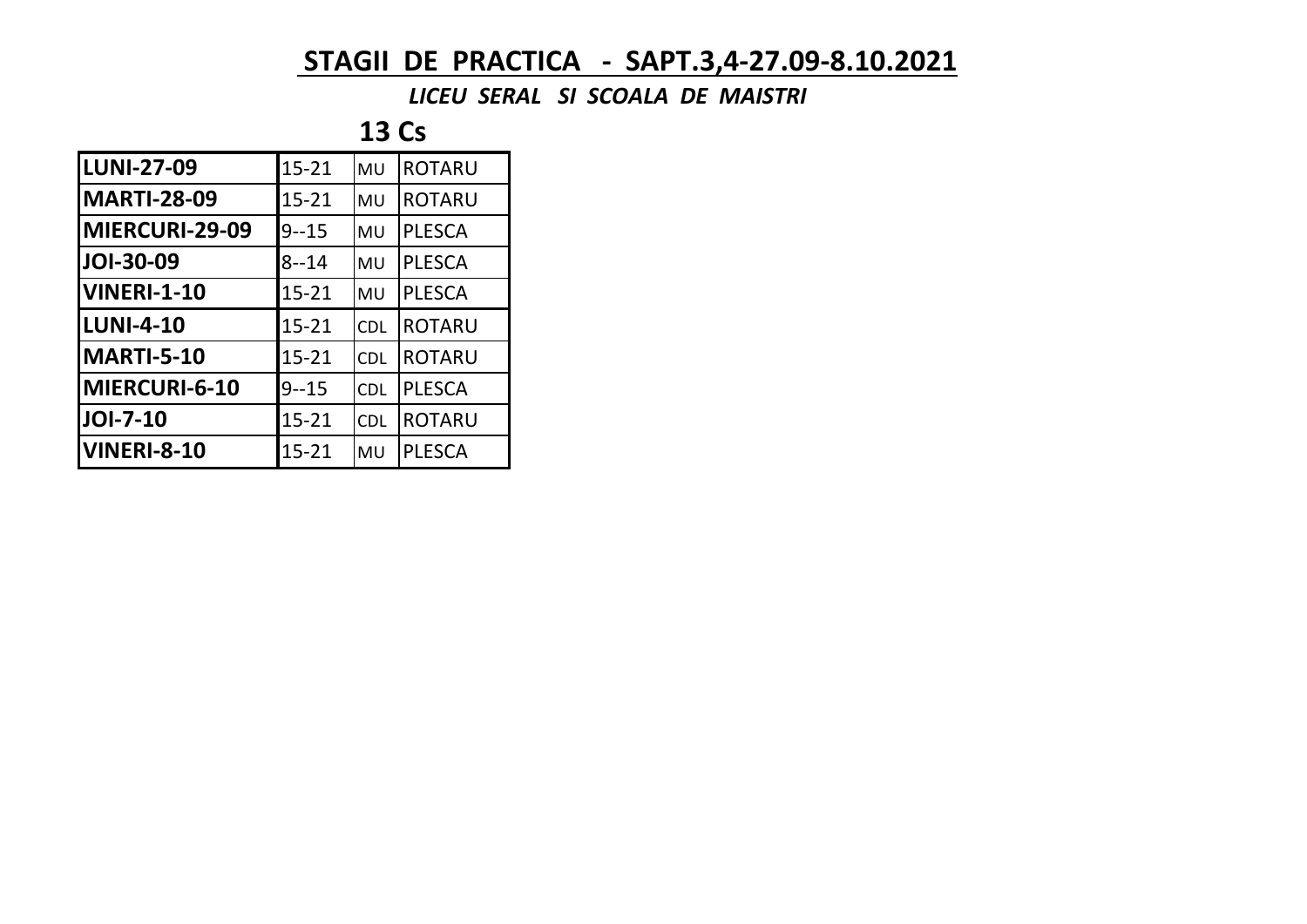## **STAGII DE PRACTICA LICEU ZI SI SCOALA PROFESIONALA-SAPT.5,6--11-22 OCTOMBRIE 2021**

|                             |               | 11A1 |  | 11A2 |  | 11B1 |                                                        | 11B2 |                                                                                 | 12A1       |                  | 12A2                                                  |       | 9Ap |                     |          | 11Cp        |                     |
|-----------------------------|---------------|------|--|------|--|------|--------------------------------------------------------|------|---------------------------------------------------------------------------------|------------|------------------|-------------------------------------------------------|-------|-----|---------------------|----------|-------------|---------------------|
| LUNI-11-10                  | $8 - 14$ TMM  |      |  |      |  |      | SERGHIE 8--14   TMM STRACH. 8--14 CA   BARABOI   9--15 |      | MIBA PAPATOIU 8--14                                                             |            | <b>IMU CATUR</b> | $9 - 16$ LNMV                                         | lIOAN |     | $14 - 20$ CDL FOCSA | $8 - 14$ |             | <b>CDL TRUFANDA</b> |
| <b>MARTI-12-10</b>          | $8 - 14$ TMM  |      |  |      |  |      |                                                        |      | SERGHIE 15--21 TMM STRACH. 8--14 CA BARABOI 14--20 MIBA PAPATOIU 8--14 MU CATUR |            |                  | 8--14 LNMV LOAN                                       |       |     | $10 - 16$ CDL FOCSA | $8 - 14$ |             | <b>CDL TRUFANDA</b> |
| $MIERCURI-13-10$ $8-14$ TMM |               |      |  |      |  |      |                                                        |      | SERGHIE 7--13 TMM STRACH. 9--15 CA BARABOI 14--20 MIBA PAPATOIU 12--18 MU CATUR |            |                  | 9--13 LNMV 10AN 9--15 CDL FOCSA                       |       |     |                     | $8 - 14$ |             | CDL TRUFANDA        |
| $JOI-14-10$                 | $R - 14$ TMM  |      |  |      |  |      | SERGHIE 8--15   TMM STRACH. 8--14 CA   BARABOI 8--14   |      | MIBA  PAPATOIU  14--20  MU  CATUR                                               |            |                  | 8--15 LNMV                                            | lIOAN |     | $14 - 20$ CDL FOCSA | $8 - 14$ |             | <b>CDL TRUFANDA</b> |
| <b>VINERI-15-10</b>         | $14 - 20$ TMM |      |  |      |  |      | SERGHIE 7--12 TMM STRACH. 8--14 CA BARABOI 9--15       |      | MIBA PAPATOIU 8--14                                                             | <b>IMU</b> | <b>CATUR</b>     | $10 - 16$ LNMV $\vert$ IOAN $\vert$ 14 --20 CDL FOCSA |       |     |                     | $9 - 15$ | <b>ICDL</b> | .  TRUFANDA         |

| <b>LUNI-18-10</b>       |           |      |  |  |  | <b>8--14  TMM  STRACH. 8--14  TMM  CATUR   8--14   CA   BARABOI   9--15</b> |  | MIBA   PAPATOIU   7--13   MU                                                                                                 |            | ONOFREI 19--16 JLNMV JIOAN 18---14 JCDL FOCSA |  |  |  |
|-------------------------|-----------|------|--|--|--|-----------------------------------------------------------------------------|--|------------------------------------------------------------------------------------------------------------------------------|------------|-----------------------------------------------|--|--|--|
| <b>MARTI-19-10</b>      |           |      |  |  |  |                                                                             |  | 15--21 TMM STRACH. 8--14 TMM CATUR 8--14 CA BARABOI 14--20 MIBA PAPATOIU 8--14 MU LONOFREI 8--14 LNMV LIOAN 10--16 CDL FOCSA |            |                                               |  |  |  |
| $MIERCURI-20-10$  7--13 |           |      |  |  |  |                                                                             |  | TMM  STRACH. 12--18 TMM CATUR  9--15 CA  BARABOI  14--20  MIBA PAPATOIU  9--15  MU                                           |            | ONOFREI  9--13  LNMV  IOAN  9--15  CDL  FOCSA |  |  |  |
| $JOI-21-10$             | $18 - 15$ |      |  |  |  | TMM STRACH. 14--20 TMM CATUR 8--14 CA BARABOI 8--14                         |  | MIBA   PAPATOIU   8--14   MU                                                                                                 |            | ONOFREI 8--15 LNMV IIOAN 14--20 CDL FOCSA     |  |  |  |
| <b>VINERI-22-10</b>     | $17 - 12$ | ITMM |  |  |  | STRACH. 8--14   TMM CATUR   8--14   CA   BARABOI   9--15                    |  | IMIBA IPAPATOIU 19--15                                                                                                       | <b>IMU</b> | ONOFREI 10--16 LNMV  IOAN  14--20 CDL FOCSA   |  |  |  |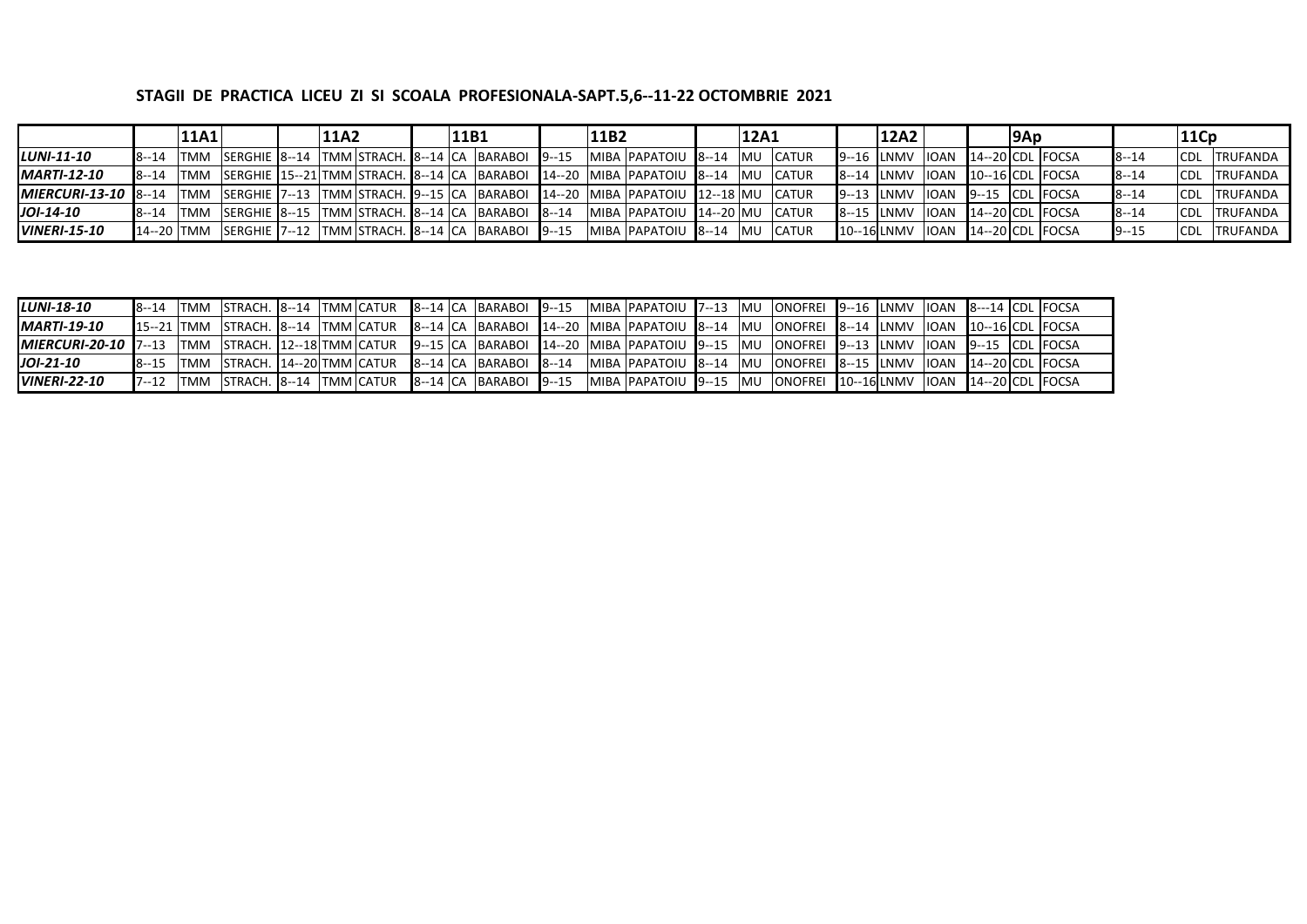## **STAGIU DE PRACTICA LICEU SERAL-S5-11-15-10-2021**

## **12As**

- LUNI-11-10 15--21 TMM SERGHIE
- MARTI-12-10 15--21 TMM SERGHIE
- MIERCURI-13-10 15--21 TMM BEJAN
- JOI-14-10 15--21 TMM BEJAN
- VINERI-15-10 11--17 TMM BEJAN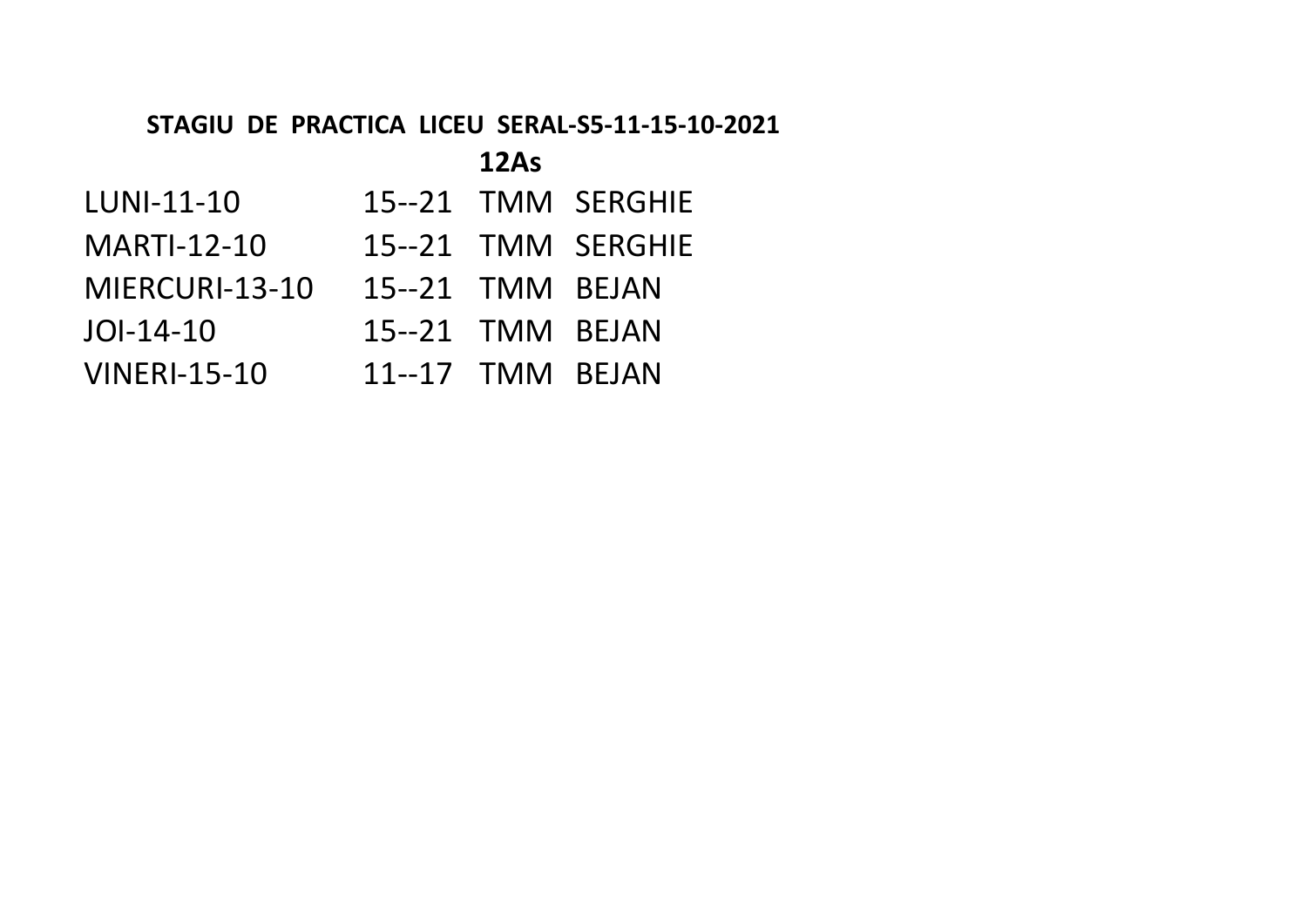## **PROGRAMUL DE RECUPERARE A ORELOR DIN DATA DE 14 OCT0MBRIE 2021**

|                  |                                 |                             |                             | CLASA /                          | DISCIPLINA / PROFESOR        |                                  |                              |
|------------------|---------------------------------|-----------------------------|-----------------------------|----------------------------------|------------------------------|----------------------------------|------------------------------|
|                  | DATA/ORA   18-10-2021 - ORA 7   | 19-10-2021 ORA 7            | 20-10-2021 -ORA7            | 21-10-2021 -ORA 7                | 22-10-2021 -ORA 7            | 25-10-2021 ORA 7                 | 26-10-2021 ORA 7             |
| 9A               | TLM-VOICU CRISTIANA             | ENGLEZA-BARANAI ANCA        | FRANCEZA-GAVRILAS ROXANA    | ED.FIZICA-CIOCOIU VASILE         | BIOLOGIE-CRACIUN ANA-MARIA   | CHIMIE-ROSU ANCA                 |                              |
| 9B               | <b>ENGLEZA-BARANAI ANCA</b>     | RELIGIE-PAVAL ANCA          | MATEMATICA-BALAU IRINA      | DT-POROCH MIHAELA                | CHIMIE-ROSU ANCA             | DT-POROCH MIHAELA                |                              |
| 9C               | <b>LG-BEJAN VIOREL</b>          | FIZICA-BULAI MIHAELA        | ROMANA-CERNAHUZ CAMELIA     | ROMANA-CERNAHUZ CAMELIA          | FRANCEZA-CERNAHUZ CAMELIA    | <b>OM-BEJAN VIOREL</b>           |                              |
| 9D               | RELIGIE-PAVAL ANCA              | ECRC-FRONEA LILIANA         | ECRC-FRONEA LILIANA         | BIOLOGIE-CRACIUN ANA-MARIA       | MATEMATICA-GRADINARU DANIELA | MATEMATICA-GRADINARU DANIELA     |                              |
| 10A              | MAEA-ROTARU JORJ                | SEH-ROTARU JORJ             | CHIMIE-GAINA LARISA         | ED.ANTR.-JITARU LOREDANA         | MAEA-URSACHE ADINA           | MAEA-URSACHE ADINA               |                              |
| 10B              | MAEA-URSACHE ADINA              | MAEA-URSACHE ADINA          | MATEMATICA-CRETU LAURA      | ISTORIE-COAJA COSTEL             | ED.FIZICA-CIOCOIU VASILE     | CHIMIE-GAINA LARISA              | DIRIGENTIE-CRACIUN ANA-MARIA |
| 10C              | BIOLOGIE-CRACIUN ANA-MARIA      | MATEMATICA-CRETU LAURA      | ED.ANTREPR.-JITARU LOREDANA | MATEMATICA-CRETU LAURA           | FIZICA-STANA MARIANA         | FIZICA-STANA MARIANA             |                              |
| 10D              | MCLP-BEJAN DOMNICA              | MCLP-BEJAN DOMNICA          | BIOLOGIE-CRACIUN ANA-MARIA  | CHIMIE-GAINA LARISA              | ENGLEZA-BARANAI ANCA         | <b>DCLP-FRONEA LILIANA</b>       |                              |
| 11A1             | TMM-SERGHIE FLORIN              | TMM-SERGHIE FLORIN          | TMM-SERGHIE FLORIN          | TMM-SERGHIE FLORIN               | TMM-SERGHIE FLORIN           | TMM-SERGHIE FLORIN               |                              |
| 11A2             | TMM-STRACHINARU MARIUS          | TMM-STRACHINARU MARIUS      | TMM-STRACHINARU MARIUS      | TMM-STRACHINARU MARIUS           | TMM-STRACHINARU MARIUS       | TMM-STRACHINARU MARIUS           | TMM-STRACHINARU MARIUS       |
| 11B1             | <b>CA-BARABOI IONEL</b>         | <b>CA-BARABOI IONEL</b>     | CA-BARABOI IONEL            | <b>CA-BARABOI IONEL</b>          | <b>CA-BARABOI IONEL</b>      | <b>CA-BARABOI IONEL</b>          |                              |
| 11B2             | MIBA-PAPATOIU MIHAELA           | MIBA-PAPATOIU MIHAELA       | MIBA-PAPATOIUI MIHAELA      | MIBA-PAPATOIU MIHAELA            | MIBA-PAPATOIU MIHAELA        | MIBA PAPATOIU MIHAELA            |                              |
| 11C              | PCILP-FRONEA LILIANA            | ROMANA-CERNAHUZ CAMELIA     | EI-BEJAN DOMNICA            | <b>CDL-FRONEA LILIANA</b>        | <b>CDL-FRONEA LILIANA</b>    | <b>GEOGRAFIE-TARCA LAURENTIU</b> |                              |
| 12A1             | MU-CATUR VASILE                 | <b>MU-CATUR VASILE</b>      | <b>MU-CATUR VASILE</b>      | <b>MU-CATUR VASILE</b>           | <b>MU-CATUR VASILE</b>       | <b>MU-CATUR VASILE</b>           |                              |
| 12A2             | LNMV-IOAN CRISTINA              | LNMV-IOAN CRISTINA          | LNMV-IOAN CRISTINA          | LNMV-IOAN CRISTINA               | LNMV-IOAN CRISTINA           | LNMV-IOAN CRISTINA               | LNMV-IOAN CRISTINA           |
| 12B1             | EC.APLICATA-JITARU LOREDANA     | MATEMATICA-BALAU IRINA      | <b>TRA-BEJAN VIOREL</b>     | TRA-BEJAN VIOREL                 | OIA-POROCH MIHAELA           | ED.FIZICA-CIOCOIU VASILE         |                              |
| 12B2             | EC.APLICATA-JITARU LOREDANA     | MATEMATICA-BALAU IRINA      | CDL-VOICU CRISTIANA         | <b>CDL-VOICU CRISTIANA</b>       | POAC-VOICU CRISTIANA         | ED.FIZICA-CIOCOIU VASILE         |                              |
| 12C              | FIZICA-BULAI MIHAELA            | CHIMIE-GAINA LARISA         | ENGLEZA-BARANAI ANCA        | DTE-BEJAN DOMNICA                | ISTORIE-COAJA COSTEL         | EC.APLICATA-JITERU LOREDANA      |                              |
| 9Ap              | <b>CDL-FOCSA VASILE</b>         | <b>CDL-FOCSA VASILE</b>     | CDL-FOCSA VASILE            | <b>CDL-FOCSA VASILE</b>          | <b>CDL-FOCSA VASILE</b>      | <b>CDL-FOCSA VASILE</b>          |                              |
| 9Bp              | <b>ISTORIE-FRANC GERD</b>       | BIOLOPGIE-CRACIUN ANA-MARIA | GEOGRAFIE-TARCA LAURENTIU   | <b>GEOGRAFIE-TARCA LAURENTIU</b> | CHIMIE-GAINA LARISA          | MATEMATICA-RUSU CIPRIAN          | <b>OM-PLESCA SILVIA</b>      |
| 10Ap             | ROMANA-BRUMA ALMA               | ROMANA-BRUMA ALMA           | ED.FIZICA-CIOCOIU VASILE    | MT-BUDACA PETRU                  | MATEMATICA-RUSU CIPRIAN      | FRANCEZA-DOGARU SORINA           | CHIMIE-ROSU ANCA             |
| 10Bp2            | MI-ADAM LAURENTIU               | MI-ADAM LAURENTIU           | MI-ADAM LAURENTIU           | MI-ADAM LAURENTIU                | MI-ADAM LAURENTIU            | MI-ADAM LAURENTIU                | DIRIGENTIE-ADAM LAURENTIU    |
| 11Ap             | ROMANA-CERNAHUZ CAMELIA         | ED.FIZICA-CIOCOIU VASILE    | MA-BUDACA PETRU             | ENGLEZA-BARANAI ANCA             | CONSILIERE-JITARU LOREDANA   | CA-VOICU CRISTIANA               | DIRIGENTIE-PAPATOIU MIHAELA  |
| 11Cp             | <b>CDL-TRUFANDA VASILE</b>      | <b>CDL-TRUFANDA VASILE</b>  | CDL-TRUFANDA VASILE         | CDL-TRUFANDA VASILE              | <b>CDL-TRUFANDA VASILE</b>   | CDL-TRUFANDA VASILE              |                              |
| 10Bp1            | 14-MT-FOCSA VASILE              | 16-MT-FOCSA VASILE          | 17-MT-FOCSA VASILE          | 20-MT-FOCSA VASILE               | 20-MT-FOCSA VASILE           | 14-MT-FOCSA VASILE               | DIRIGENTIE-ADAM LAURENTIU    |
| 11Bp             | 14-PAE-CATUR VASILE             | 14-PAE-CATUR VASILE         | 19-PAE-CATUR VASILE         | 20-PAE-CATUR VASILE              | 14-PAE-CATUR VASILE          | 14-PAE-CATUR VASILE              | <b>CA-SERGHIE FLORIN</b>     |
| 9As              | 14-DIRIGENTIE-DOGARU SORINA     | 14-FIZICA-LUNGU MIHAELA     | 14-ISTORIE-COAJA COSTEL     | 14-FIZICA-LUNGU MIHAELA          | 17-FRANCEZA-DOGARU SORINA    | 14-TIC-TUFESCU FLORENTIN         | 14-OM-PLESCA SILVIA          |
| 9Bs              | 14-DIRIGENTIE-TUFESCU FLORENTIN | 14-FRANCEZA-DOGARU SORINA   | 14FIZICA-MITREA LETITIA     | 20-FIZICA-MITREA LETITIA         | 14-FRANCEZA-DOGARU SORINA    | 14-ROMANA-CERNAHUZ CAMELIA       |                              |
| 10As             | 14-ISTORIE-COAJA COSTEL         | 14-CHIMIE-ROSU ANCA         | 14-FIZICA-LUNGU MIHAELA     | 14-TIC-TUFESCU FLORENTIN         | 14-DIRIGENTIE-ROSU ANCA      |                                  |                              |
| 10Bs             | 14-ROMANA-POPA ANDREI           | 20-ROMANA-POPA ANDREI       | 17-TIC-TUFESCU FLORENTIN    | 20-DCLP-PRICOP NISTOR            | 14-DIRIGENTIE-CRETU LAURA    |                                  |                              |
| 11As             | 19-AM-PLESCA SILVIA             | 20-AM-PLESCA SILVIA         |                             |                                  |                              |                                  |                              |
| 11B <sub>S</sub> | 13-FIZICA-STANA MARIANA         | 14-FIZICA STANA MARIANA     | 14-ROMANA-IONESCU ALINA     | 14-ROMAN-IONESCU ALINA           | 16-18-MI-HERTANU LIVIU       |                                  |                              |
| 12As             |                                 | 14-TMM-BEJAN VIOREL         | 14-TMM-BEJAN VIOREL         | 14-TMM-BEJAN VIOREL              | 14-TMM-BEJAN VIOREL          |                                  | 19-21-TMM-BEJAN VIOREL       |
| 12Bs             |                                 | 13-TIC-TUFESCU FLORENTIN    | 14-TIC-TUFESCU FLORENTIN    |                                  |                              |                                  |                              |
| 12Cs             | 14-ME-CARARE IRINA              | 18-ME-CARARE IRINA          | 14-SCE-CARARE IRINA         | 14-SCE-CARARE IRINA              | 16-FIZICA-STANA MARIANA      | 14-ENGLEZA-LEONTA MONICA         |                              |
| 12Ds             | 16-FIZICA-STANA MARIANA         | 15-ROMANA-IONESCU ALINA     | 14-ENGLEZA-LEONTE MONICA    |                                  |                              | 14-DIRIGENTIE-GAINA LARISA       |                              |
| 13As             | 14-FIZICA-LUNGU MIHAELA         | 13-FIZICA-LUNGU MIHAELA     | 14-CHIMIE-ROSU ANCA         | 14-CDL-POROCH MIHAELA            | 16-CDL-POROCH MIHAELA        |                                  |                              |
| 13Bs             | 13-FIZICA-MITREA LETITIA        | 14-FIZICA-MITREA LETITIA    | 19-ENGLEZA-LEONTE MONICA    | 14-CHIMIE-ROSU ANCA              | 19-21-ROM/FRA-IONESCU ALINA  |                                  |                              |
| 13Cs             | 13-ROMANA-POPA ANDREI           | 14-ROMANA-POPA ANDREI       |                             |                                  |                              |                                  |                              |
| 13Ds             | 14-CHIMIE-ROSU ANCA             | 20-FRANCEZA-IONESCU ALINA   |                             | 14-CLCLP-HERTANU LIVIU           | 20-CLCLP-HERTANU LIVIU       |                                  |                              |
| 1Am              | 13-UMLSD-PLESCA SILVIA          | 20-UMLSD-PLESCA SILVIA      |                             | 14-UTC-IFTODE LACRAMIOARA        | 14-UTC-IFTODE LACRAMIOARA    |                                  |                              |
| 1B1m             | 13-ENGLEZA-LEONTE MONICA        | 14-UTC-IFTODE LACRAMIOARA   | 14-MIEC-URSACHE ADINA       | 14-MIEC-URSACHE ADINA            |                              |                                  |                              |
| 1B2m             | 13-LIAC-GORGAN MIHAELA          | 14-LIAC-GORGAN MIHAELA      | 14-LII-GORGAN MIHAELA       | 14-LII-GORGAN MIHAELA            | 15-17-MIC-GORGAN MIHAELA     |                                  |                              |
| 2Am              |                                 | 14-TDA-VOICU CRISTIANA      | 13-EPS-VOICU CRISTIANA      |                                  |                              |                                  |                              |
| 2Bm              |                                 |                             | 14-TEIC-IFTODE LACRAMIOARA  |                                  | 16-18-RPS-IFTODE LACRAMIOARA |                                  |                              |
| 2 <sub>Cm</sub>  | 14-OCELC-HERTANU LIVIU          | 14-OCELC-HERTANU LIVIU      | 14-TMC-APOSTU MIHAELA       | 14-SSM-APOSTU MIHAELA            | 14-SSM-APOSTU MIHAELA        |                                  |                              |
|                  |                                 |                             |                             |                                  |                              |                                  |                              |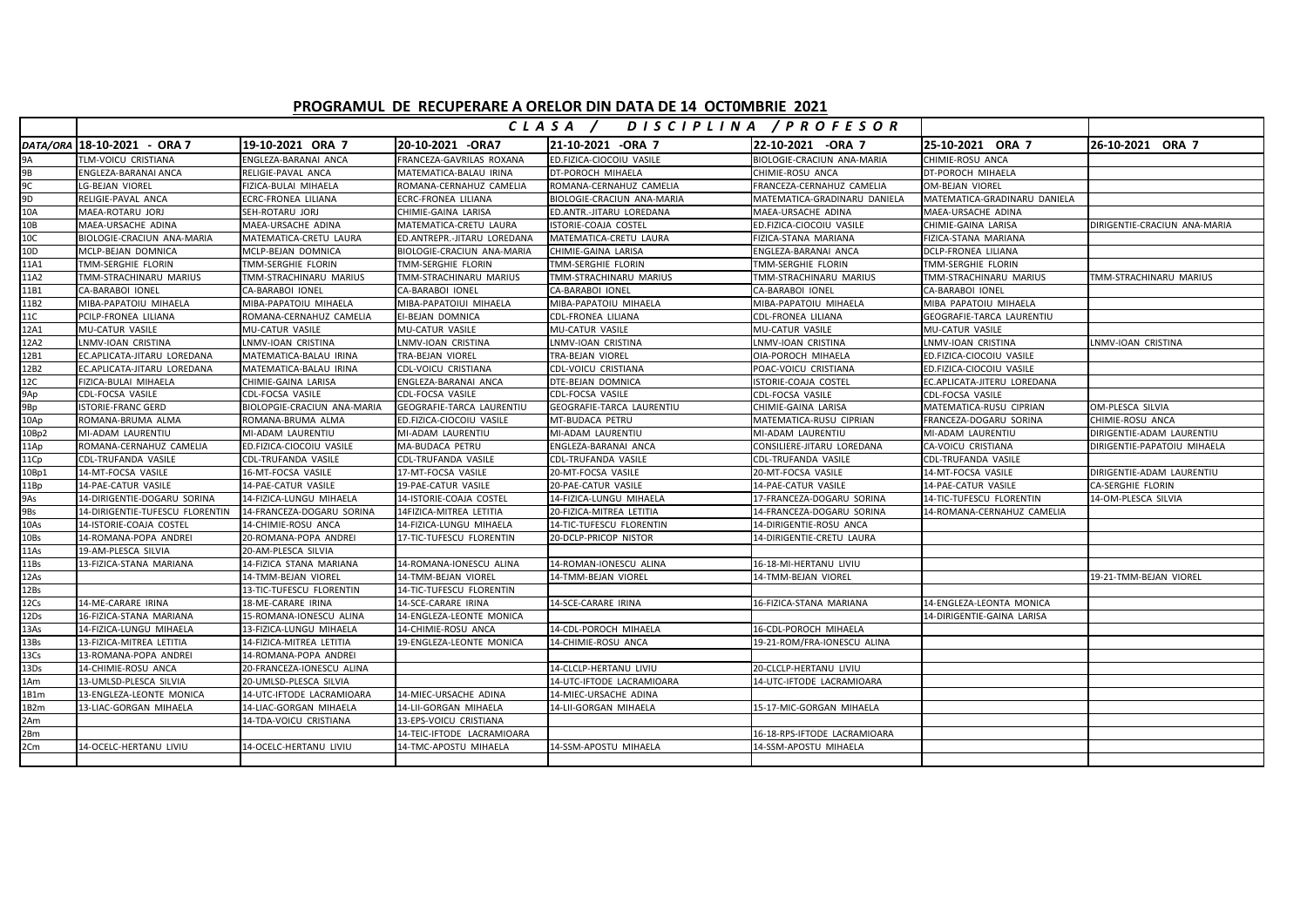## **STAGIU DE PRACTICA LICEU SERAL S 6 -18-22-10-2021**

| LUNI-18-10          | $15 - 21$ | <b>IRCLP</b> | <b>GARMACEA</b> |
|---------------------|-----------|--------------|-----------------|
| <b>MARTI-19-10</b>  | $10 - 16$ | <b>IRCLP</b> | <b>GARMACEA</b> |
| MIERCURI-20-10      | $9 - 15$  | <b>RCLP</b>  | <b>GARMACEA</b> |
| JOI-21-10           | $15 - 21$ | <b>IRCLP</b> | <b>GARMACEA</b> |
| <b>VINERI-22-10</b> | $12 - 18$ | <b>RCLP</b>  | <b>GARMACEA</b> |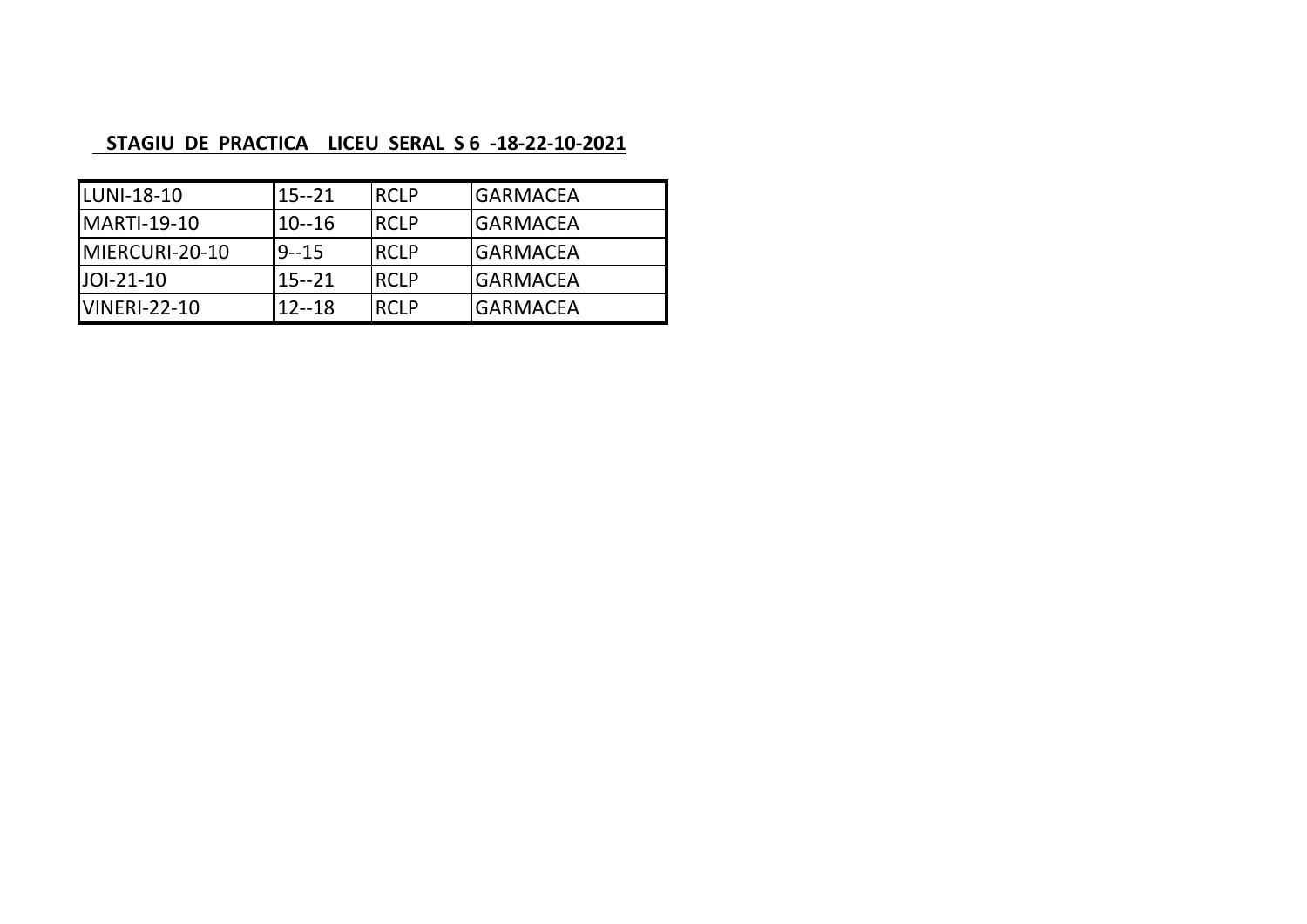**STAGII DE PRACTICA ‐saptamana 7 8‐12 NOIEMBRIE 2021**

|                     |           | 10D         |                  |           | 12B1 |                      |                      | 12B2       |                |           | 10Ap1      |                            |           | 10Ap2       |               |
|---------------------|-----------|-------------|------------------|-----------|------|----------------------|----------------------|------------|----------------|-----------|------------|----------------------------|-----------|-------------|---------------|
| <b>LUNI-8-11</b>    | $8 - 14$  | <b>CDL</b>  | <b>TRUFANDA</b>  | $8 - 14$  |      | LIA PAPATOIU         | $8 - 14$             | <b>MA</b>  | BARABOI 8--14  |           | <b>CDL</b> | $ISERGHE$ <sub>8--14</sub> |           | <b>CDL</b>  | <b>CATUR</b>  |
| <b>MARTI-9-11</b>   | $8 - 14$  | <b>CDL</b>  | <b>ITRUFANDA</b> | $14 - 20$ |      | LIA PAPATOIU         | $8 - 14$             | <b>MA</b>  | <b>BARABOL</b> | $18 - 14$ | <b>CDL</b> | <b>ISERGHIE</b>            | $8 - 14$  | <b>ICDL</b> | <b>CATUR</b>  |
| MIERCURI-10-11      | $15 - 21$ | <b>CDL</b>  | ITRUFANDA        | $14 - 20$ |      | <b>ILIA PAPATOIU</b> | $19 - 15$            | IMA        | BARABOI        | $8 - 14$  | <b>CDL</b> | <b>SERGHIE</b>             | $12 - 18$ | <b>ICDL</b> | <b>ICATUR</b> |
| JOI-11-11           | $14 - 20$ | <b>CDL</b>  | ITRUFANDA        | $18 - 14$ |      | LIA PAPATOIU         | $\blacksquare$ 8--14 | IMA        | BARABOL        | $8 - 14$  | <b>CDL</b> | <b>SERGHIE</b>             | $14 - 20$ | <b>ICDL</b> | <b>ICATUR</b> |
| <b>VINERI-12-11</b> | $8 - 14$  | <b>ICDL</b> | ITRUFANDA        | $10 - 16$ |      | LIA PAPATOIU         | $8 - 14$             | <b>IMA</b> | BARABOI 8--14  |           | ICDL       | <b>SERGHIE</b>             | $8 - 14$  | <b>ICDL</b> | <b>ICATUR</b> |

|                     |           | <b>12Cs</b> |                     |
|---------------------|-----------|-------------|---------------------|
| <b>LUNI-8-11</b>    | $15 - 21$ |             | <b>SOATI ROTARU</b> |
| $IMARTI-9-11$       | $16 - 21$ |             | <b>SOATI CARARE</b> |
| MIERCURI-10-11      | $15 - 21$ |             | <b>SOATI CARARE</b> |
| JOI-11-11           | $12 - 18$ |             | <b>SOATI CARARE</b> |
| <b>VINERI-12-11</b> | $14 - 21$ |             | <b>SOATI CARARE</b> |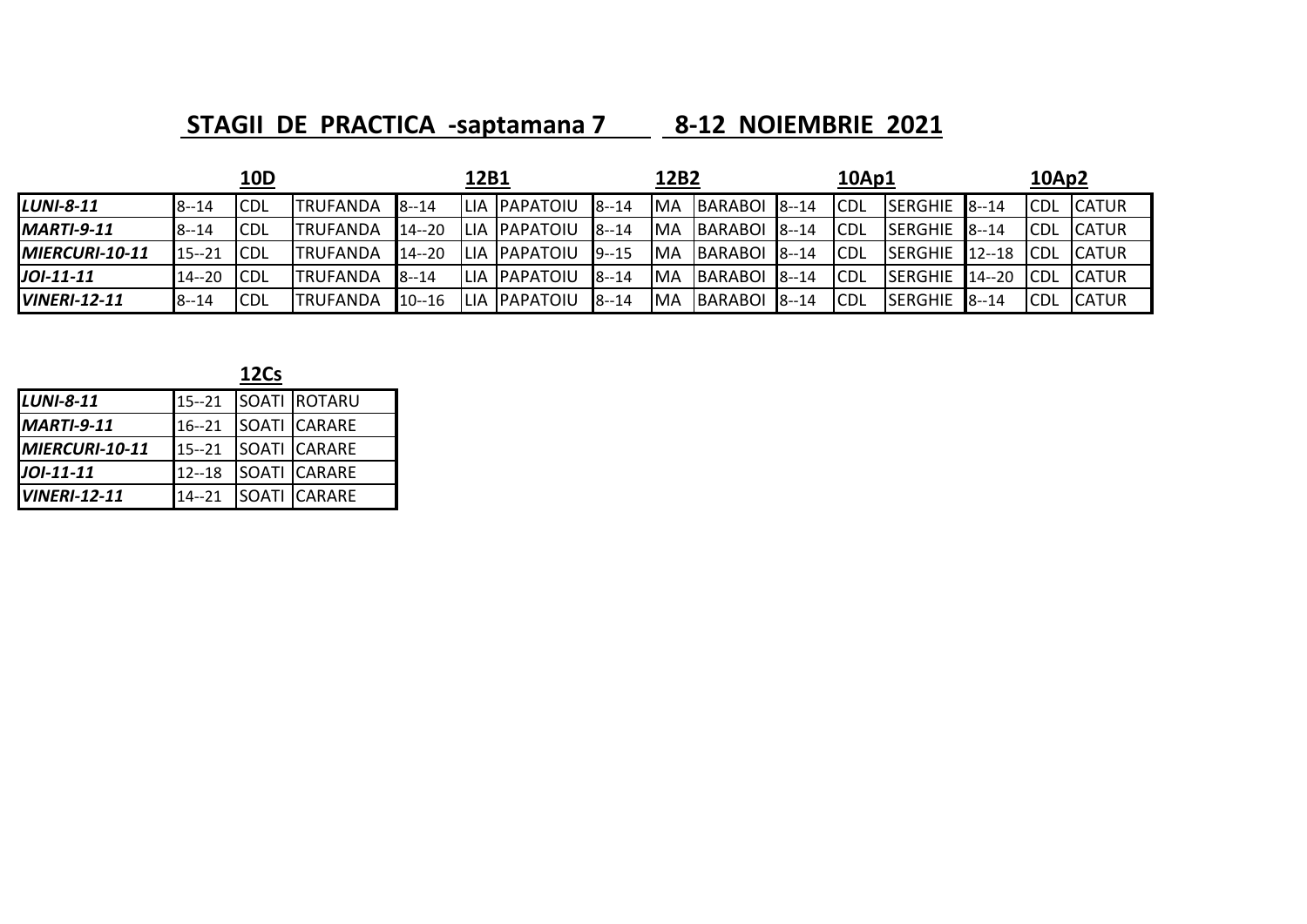## **STAGII DE PRACTICA - - saptamana 8**

## *‐saptamana 8*  **15‐19 NOIEMBRIE 2021**

|                     |            | <b>10C</b>  |                |           | 12B1  |                       |           | 12B2       |                          | <b>10Ap1</b> |                        | 10Ap2       |               |
|---------------------|------------|-------------|----------------|-----------|-------|-----------------------|-----------|------------|--------------------------|--------------|------------------------|-------------|---------------|
| <b>LUNI-15-11</b>   | 10--16 CDL |             | <b>IROTARU</b> | $8 - 14$  |       | <b>ILIA IPAPATOIU</b> | $8 - 14$  | IMA        | BARABOI 8--14            | <b>CDL</b>   | <b>ISERGHIE 8--14</b>  | ICDL        | <b>ICATUR</b> |
| $MARTI-16-11$       | 11--17     | <b>CDL</b>  | <b>ROTARU</b>  | $14 - 20$ |       | <b>ILIA IPAPATOIU</b> | $8 - 14$  | IMA        | BARABOI <sup>8--14</sup> | ICDL         | <b>ISERGHIE 8--14</b>  | <b>CDL</b>  | <b>ICATUR</b> |
| $IMIERCURI-17-11$   | $8 - 14$   | <b>CDL</b>  | <b>IROTARU</b> | $14 - 20$ |       | ILIA IPAPATOIU        | $19 - 15$ | <b>IMA</b> | BARABOL 8--14            | ICDL         | $ISERGHE$ $12-18$      | <b>ICDL</b> | <b>ICATUR</b> |
| JOI-18-11           | $12 - 18$  | <b>ICDL</b> | <b>IROTARU</b> | $8 - 14$  | ILIA. | . IPAPATOIU           | $8 - 14$  | IMA        | BARABOI <sup>8--14</sup> | <b>ICDL</b>  | <b>ISERGHIE</b> 14--20 | <b>ICDL</b> | <b>ICATUR</b> |
| <b>VINERI-19-11</b> | $11 - 17$  | <b>CDL</b>  | <b>IROTARU</b> | $10 - 16$ | LIA.  | . IPAPATOIU           | $8 - 14$  | IMA        | BARABOI 8--14            | ICDL         | SERGHIE 8--14          | <b>ICDL</b> | <b>ICATUR</b> |

|                     |           | 12Ds |                     |
|---------------------|-----------|------|---------------------|
| LUNI-15-11          | $11 - 17$ |      | <b>PSCLP FRONEA</b> |
| <b>MARTI-16-11</b>  | $15 - 21$ |      | <b>PSCLP FRONEA</b> |
| MIERCURI-17-11      | $15 - 21$ |      | <b>PSCLP FRONEA</b> |
| JOI-18-11           | $15 - 21$ |      | <b>PSCLP FRONEA</b> |
| <b>VINERI-19-11</b> | $15 - 21$ |      | <b>PSCLP FRONEA</b> |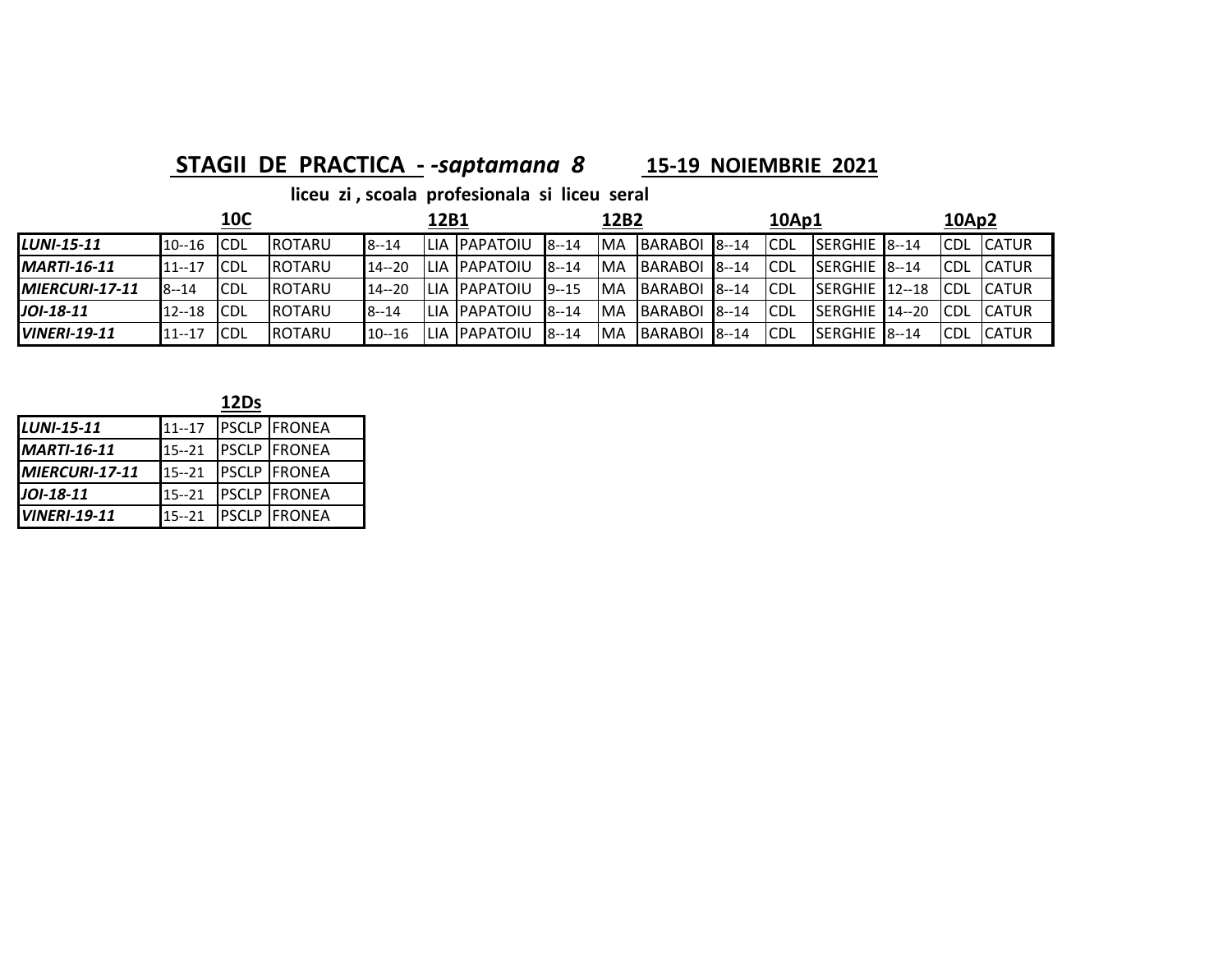### **STAGII DE PRACTICA ‐**  *‐saptamana 9* **<sup>22</sup>‐26 noiembrie 2021**

|                        |           | 10B1       |        |              | 10B2        |               |           | 12C         |             |          | 11Bp        |                |
|------------------------|-----------|------------|--------|--------------|-------------|---------------|-----------|-------------|-------------|----------|-------------|----------------|
| <b>LUNI-22-11</b>      | $13 - 19$ | <b>CDL</b> | ROTARU | $8 - 14$     | <b>ICDL</b> | <b>CATUR</b>  | $8 - 14$  | <b>POP</b>  | <b>ADAM</b> | $8 - 14$ | <b>ICDL</b> | <b>BARABOL</b> |
| <b>MARTI-23-11</b>     | $11 - 17$ | <b>CDL</b> | ROTARU | <b>8--14</b> | <b>ICDL</b> | <b>CATUR</b>  | $10 - 16$ | <b>POP</b>  | ADAM        | $8 - 14$ | <b>CDL</b>  | BARABOL        |
| <b>IMIERCURI-24-11</b> | $8 - 14$  | <b>CDL</b> | ROTARU | 10--16       | <b>CDL</b>  | <b>ICATUR</b> | $10 - 16$ | POP         | ADAM        | 19--15   | <b>ICDL</b> | <b>BARABOL</b> |
| $JOI-25-11$            | $12 - 18$ | <b>CDL</b> | ROTARU | $8 - 14$     | <b>CDL</b>  | <b>CATUR</b>  | $15 - 21$ | <b>IPOP</b> | <b>ADAM</b> | $8 - 14$ | <b>ICDL</b> | <b>BARABOL</b> |
| <b>VINERI-26-11</b>    | $11 - 17$ | <b>CDL</b> | ROTARU | $8 - 14$     | <b>CDL</b>  | <b>CATUR</b>  | 14--20    | <b>POP</b>  | <b>ADAM</b> | $8 - 14$ | <b>ICDL</b> | BARABOL        |

|--|--|

| <b>LUNI-22-11</b>   | $15 - 21$ | IMU | <b>SIMION</b> |
|---------------------|-----------|-----|---------------|
| <b>MARTI-23-11</b>  | $15 - 21$ | IMU | <b>SIMION</b> |
| MIERCURI-24-11      | $15 - 21$ | IMU | <b>SIMION</b> |
| $J$ OI-25-11        | $15 - 21$ | IMU | <b>SIMION</b> |
| <b>VINERI-26-11</b> | $15 - 21$ | IMU | <b>SIMION</b> |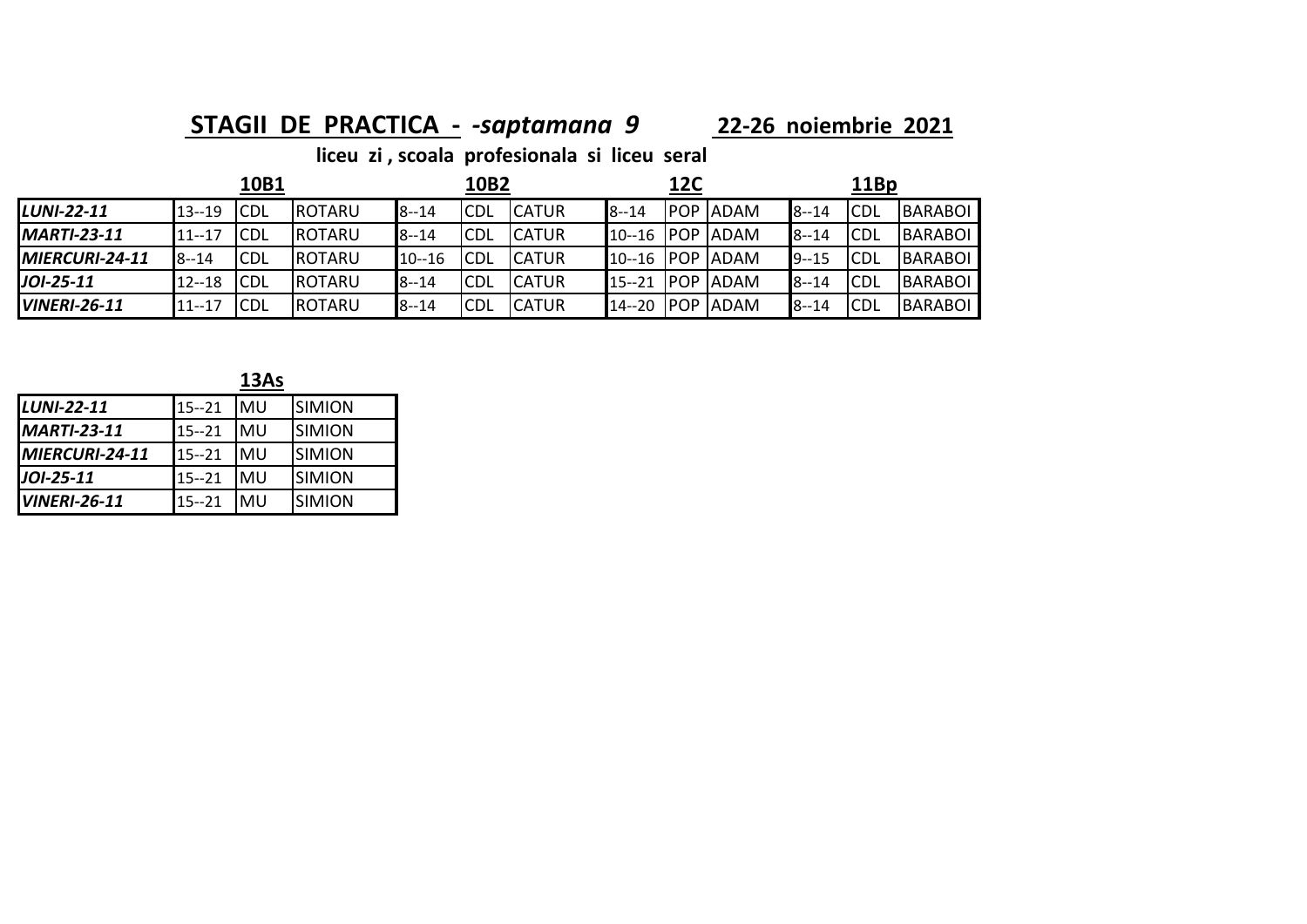### **STAGII DE PRACTICA ‐**  *‐saptamana 10 2***29 ‐11‐‐‐3‐<sup>12</sup> ‐2021**

|                    |           | 10A1        |              |           | 10A2        |                 |          | <b>12C</b>  |                  |          | 11Bp        |         |
|--------------------|-----------|-------------|--------------|-----------|-------------|-----------------|----------|-------------|------------------|----------|-------------|---------|
| LUNI-29-11         | $14 - 20$ | <b>ICDL</b> | <b>FOCSA</b> | $8 - 14$  | <b>ICDL</b> | <b>SERGHIE</b>  | $8 - 14$ | <b>IPOP</b> | <b>IGARMACEA</b> | $8 - 14$ | <b>ICDL</b> | BARABOI |
| <b>MARTI-30-11</b> | 11--17    | <b>CDL</b>  | <b>FOCSA</b> | $8 - 14$  | <b>ICDL</b> | <b>ISERGHIE</b> | $8 - 14$ | IPOP        | <b>GARMACEA</b>  | $8 - 14$ | <b>CDL</b>  | BARABOI |
| $IMIERCURI-1-12$   | $11 - 17$ | <b>CDL</b>  | <b>FOCSA</b> | $8 - 14$  | <b>ICDL</b> | <b>ISERGHIE</b> | $8 - 14$ | IPOP        | <b>GARMACEA</b>  | $9 - 15$ | <b>CDL</b>  | BARABOI |
| $JOI-2-12$         | $14 - 20$ | <b>ICDL</b> | <b>FOCSA</b> | $8 - 14$  | <b>CDL</b>  | <b>SERGHIE</b>  | $8 - 14$ | IPOP        | <b>GARMACEA</b>  | $8 - 14$ | <b>CDL</b>  | BARABOI |
| <b>VINERI-3-12</b> | $14 - 20$ | <b>ICDL</b> | <b>FOCSA</b> | $14 - 20$ | CDL         | <b>SERGHIE</b>  | $8 - 14$ | <b>POP</b>  | <b>GARMACEA</b>  | $8 - 14$ | <b>CDL</b>  | BARABOI |

|                    |           | 13As |               |
|--------------------|-----------|------|---------------|
| <b>LUNI-29-11</b>  | $15 - 21$ | MU   | IROTARU       |
| <b>MARTI-30-11</b> | $15 - 21$ | MU   | ROTARU        |
| MIERCURI-1-12      | $10 - 16$ | MU   | ROTARU        |
| $J$ OI-2-12        | $15 - 21$ | MU   | IROTARU       |
| $IVINERI-3-12$     | $15 - 21$ | MU   | <b>ROTARU</b> |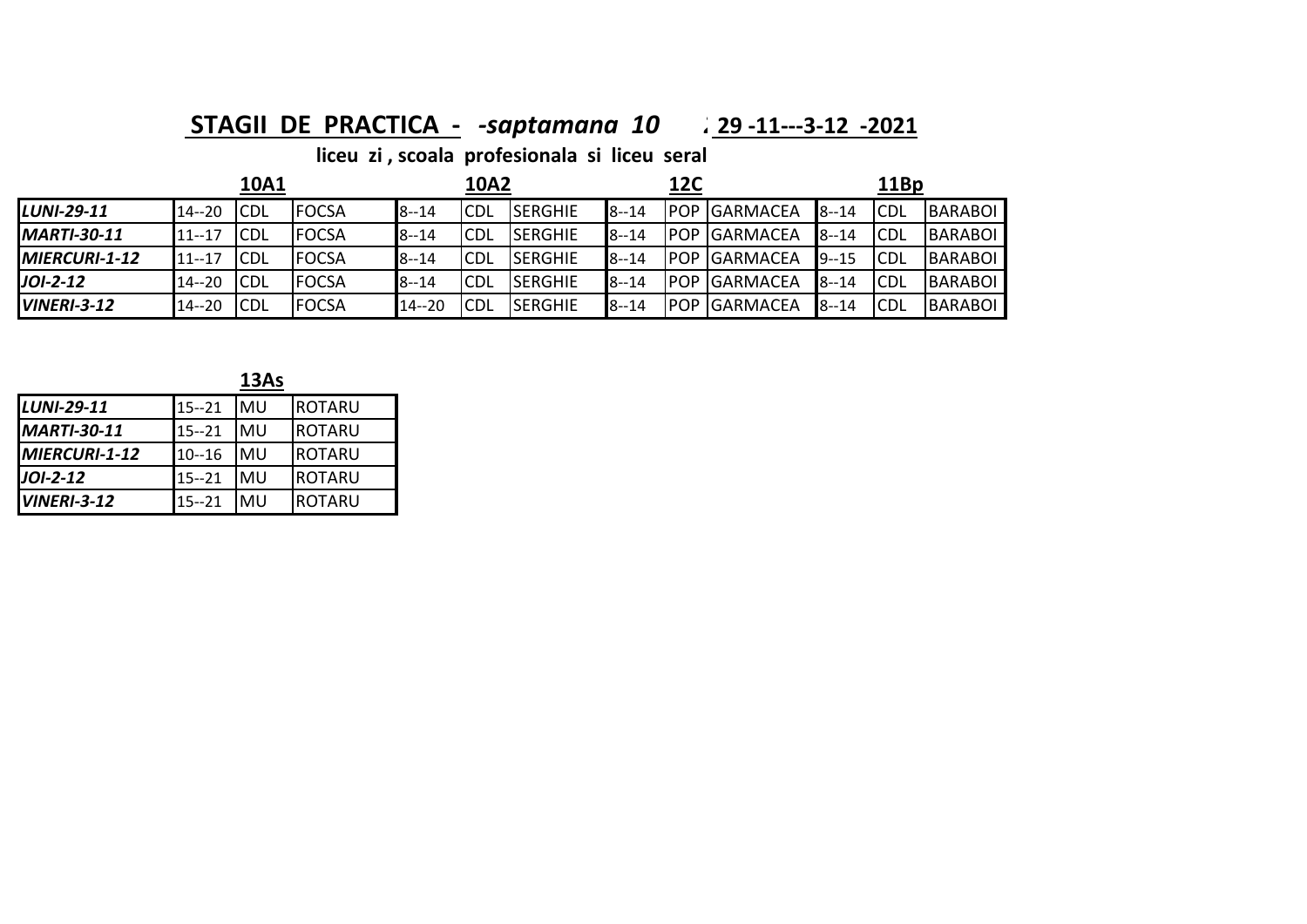## **RECUPERAREA ORELOR DIN DATA DE LUNI 29 NOIEMBRIE 2021**

| <b>ORA</b> |                 |                                  | <b>DATA</b>               | <b>SEMNATURA</b> |
|------------|-----------------|----------------------------------|---------------------------|------------------|
|            |                 | <b>JOI , 2 DECEMBRIE 2021</b>    |                           |                  |
|            |                 | LICEU ZI SI SCOALA PROFESIONALA  |                           |                  |
| 7          | <b>9A</b>       | <b>DT</b>                        | SIMION PETRONELA          |                  |
|            | <b>9B</b>       | <b>CHIMIE</b>                    | ROSU ANCA                 |                  |
|            | 9C              | <b>RELIGIE</b>                   | PAVAL ANCA                |                  |
|            | 9 <sub>D</sub>  | <b>LOGICA</b>                    | <b>JITARU LOREDANA</b>    |                  |
|            | 10A1            | <b>CDL</b>                       | <b>FOCSA VASILE</b>       |                  |
|            | 10A2            | <b>CDL</b>                       | <b>SERGHIE FLORIN</b>     |                  |
|            | 10B             | <b>ENGLEZA</b>                   | <b>BARANAI ANCA</b>       |                  |
|            | <b>10C</b>      | <b>AE</b>                        | ROTARU JORJ               |                  |
|            | 10 <sub>D</sub> | <b>GEOGRAFIE</b>                 | <b>URSACHE ALINA</b>      |                  |
|            | <b>11A</b>      | DA                               | <b>STRACHINARU MARIUS</b> |                  |
|            | 11B             | <b>FRANCEZA</b>                  | <b>GAVRILAS ROXANA</b>    |                  |
|            | <b>11C</b>      | <b>ECLP</b>                      | <b>HERTANU LIVIU</b>      |                  |
|            | 12A             | <b>MATEMATICA</b>                | <b>CRETU LAURA</b>        |                  |
|            | 12B1            | <b>TRA</b>                       | PAPATOIU MIHAELA          |                  |
|            | 12B2            | <b>SMPZ</b>                      | <b>IOAN CRISTINA</b>      |                  |
|            | <b>12C</b>      | <b>POP</b>                       | <b>GARMACEA SILVIA</b>    |                  |
|            | 9Ap             | <b>MATEMATICA</b>                | <b>BALAU IRINA</b>        |                  |
|            | 9Bp             | <b>MATEMATICA</b>                | <b>RUSU CIPRIAN</b>       |                  |
|            | 10Bp            | <b>FIZICA</b>                    | MITREA LETITIA            |                  |
|            | 11Ap            | <b>ROMANA</b>                    | CERNAHUZ CAMELIA          |                  |
|            | 11Bp            | <b>CDL</b>                       | <b>BARABOI IONEL</b>      |                  |
|            | 11Cp            | <b>FRANCEZA</b>                  | SUCULIUC MIRELA           |                  |
|            |                 | LICEU SERAL SI SCOALA DE MAISTRI |                           |                  |
|            | 14 10A          | <b>PSIHOLOGIE</b>                | <b>BACIU EUGENIA</b>      |                  |
|            | 10B             | DI                               | <b>MARCU ADRIAN</b>       |                  |
|            | <b>11A</b>      | <b>ENGLEZA</b>                   | LEONTE MONICA             |                  |
|            | 11B             | <b>MCLP</b>                      | TRUFANDA VASILE           |                  |
|            | 12B             | <b>MATEMATICA</b>                | <b>GRADINARU DANIELA</b>  |                  |
|            | 12C             | <b>CEA</b>                       | <b>CARARE IRINA</b>       |                  |
|            | 13A             | <b>MU</b>                        | ROTARU JORJ               |                  |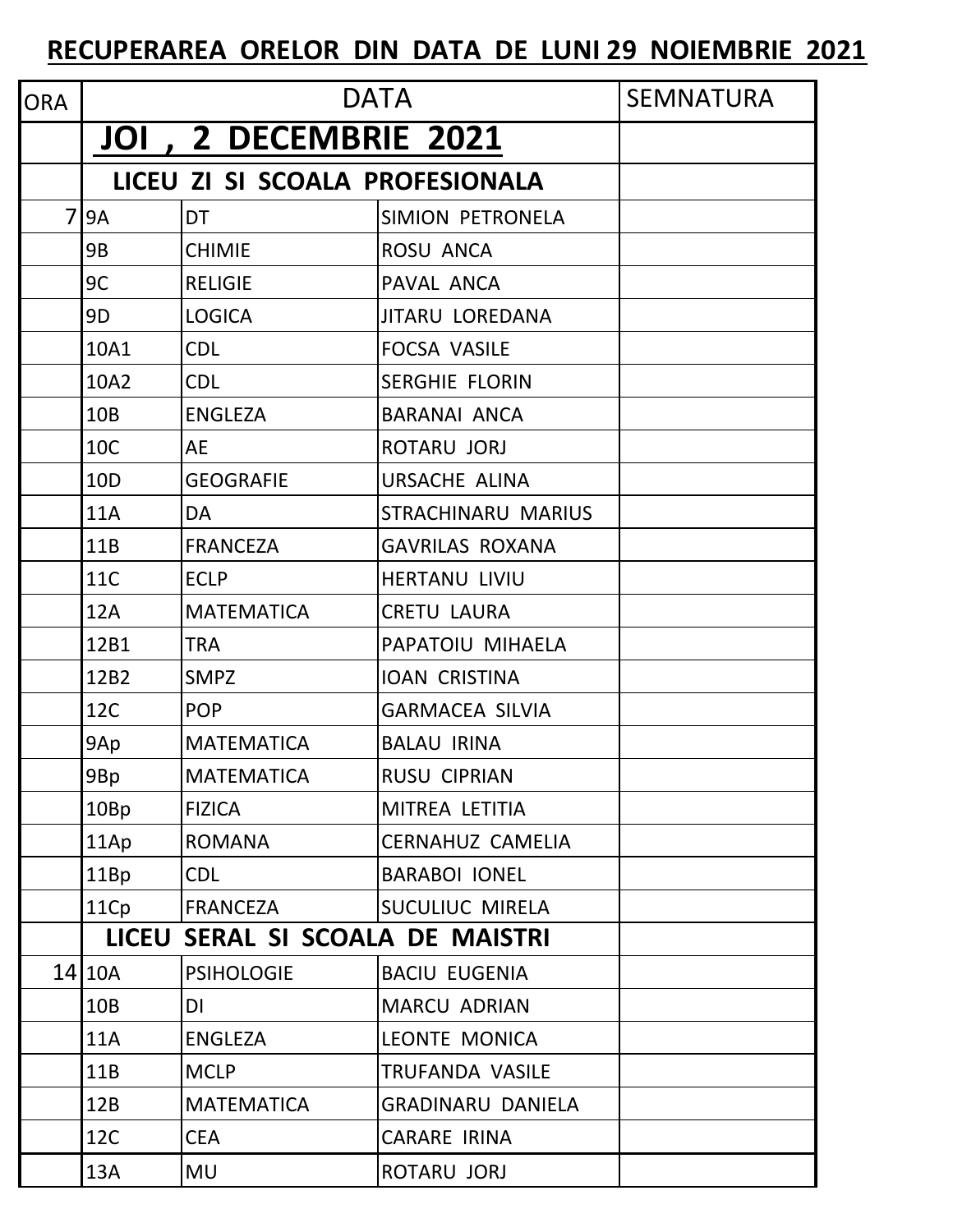|    | 13B             | <b>PCLP</b>       | <b>FRONEA LILIANA</b>            |  |
|----|-----------------|-------------------|----------------------------------|--|
|    | 13D             | <b>ROMANA</b>     | <b>IONESCU ALINA</b>             |  |
|    | 1A              | <b>SIEA</b>       | <b>VOICU CRISTIANA</b>           |  |
|    | 1B1             | <b>EEA</b>        | URSACHE ADINA                    |  |
|    | 1B2             | <b>MIC</b>        | <b>GORGAN MIHAELA</b>            |  |
|    | 2A              | <b>OCARA</b>      | <b>BEJAN VIOREL</b>              |  |
|    | 2C              | <b>DTE</b>        | PRICOP NISTOR                    |  |
|    | 15 1B1          | <b>EEA</b>        | URSACHE ADINA                    |  |
|    | 2B              | <b>MRP</b>        | <b>APOSTU MIHAELA</b>            |  |
|    | 16 13C          | <b>MATEMATICA</b> | <b>GRADINARU DANIELA</b>         |  |
|    | 1B1             | <b>LPM</b>        | ROZNOVAN ANCA                    |  |
|    | 2B              | <b>MRP</b>        | APOSTU MIHAELA                   |  |
|    |                 |                   | <b>VINERI , 3 DECEMBRIE 2021</b> |  |
|    |                 |                   | LICEU ZI SI SCOALA PROFESIONALA  |  |
| 71 | <b>9A</b>       | <b>MATEMATICA</b> | <b>CRETU LAURA</b>               |  |
|    | 9B              | <b>TLM</b>        | ROTARU JORJ                      |  |
|    | 9C              | <b>MATEMATICA</b> | <b>RUSU CIPRIAN</b>              |  |
|    | 9D              | <b>GEOGRAFIE</b>  | <b>URSACHE ALINA</b>             |  |
|    | 10A1            | <b>CDL</b>        | <b>FOCSA VASILE</b>              |  |
|    | 10A2            | <b>CDL</b>        | <b>SERGHIE FLORIN</b>            |  |
|    | 10B             | ED.ANTREP.        | <b>JITARU LOREDANA</b>           |  |
|    | <b>10C</b>      | <b>RELIGIE</b>    | PAVAL ANCA                       |  |
|    | 10 <sub>D</sub> | <b>MATEMATICA</b> | <b>BALAU IRINA</b>               |  |
|    | 11A1            | <b>ETMT</b>       | STRACHINARU MARIUS               |  |
|    | 11A2            | RD <sub>2</sub> D | <b>ONOFREI MARIA</b>             |  |
|    | 11B1            | <b>CDL</b>        | URSACHE ADINA                    |  |
|    | 11B2            | <b>SEA</b>        | <b>IOAN CRISTINA</b>             |  |
|    | 11C             | <b>ECLP</b>       | <b>HERTANU LIVIU</b>             |  |
|    | 12A             | <b>FRANCEZA</b>   | <b>GAVRILAS ROXANA</b>           |  |
|    | 12B             | <b>ROMANA</b>     | <b>CERNAHUZ CAMELIA</b>          |  |
|    | <b>12C</b>      | <b>POP</b>        | <b>GARMACEA SILVIA</b>           |  |
|    | 9Ap             | <b>ENGLEZA</b>    | <b>BARANAI ANCA</b>              |  |
|    | 9Bp             | <b>TIC</b>        | <b>TUFESCU FLORENTIN</b>         |  |
|    | 10Bp            | <b>CHIMIE</b>     | ROSU ANCA                        |  |
|    | 11Ap            | <b>FIZICA</b>     | LUNGU MIHAELA                    |  |
|    | 11Bp            | <b>CDL</b>        | <b>BARABOI IONEL</b>             |  |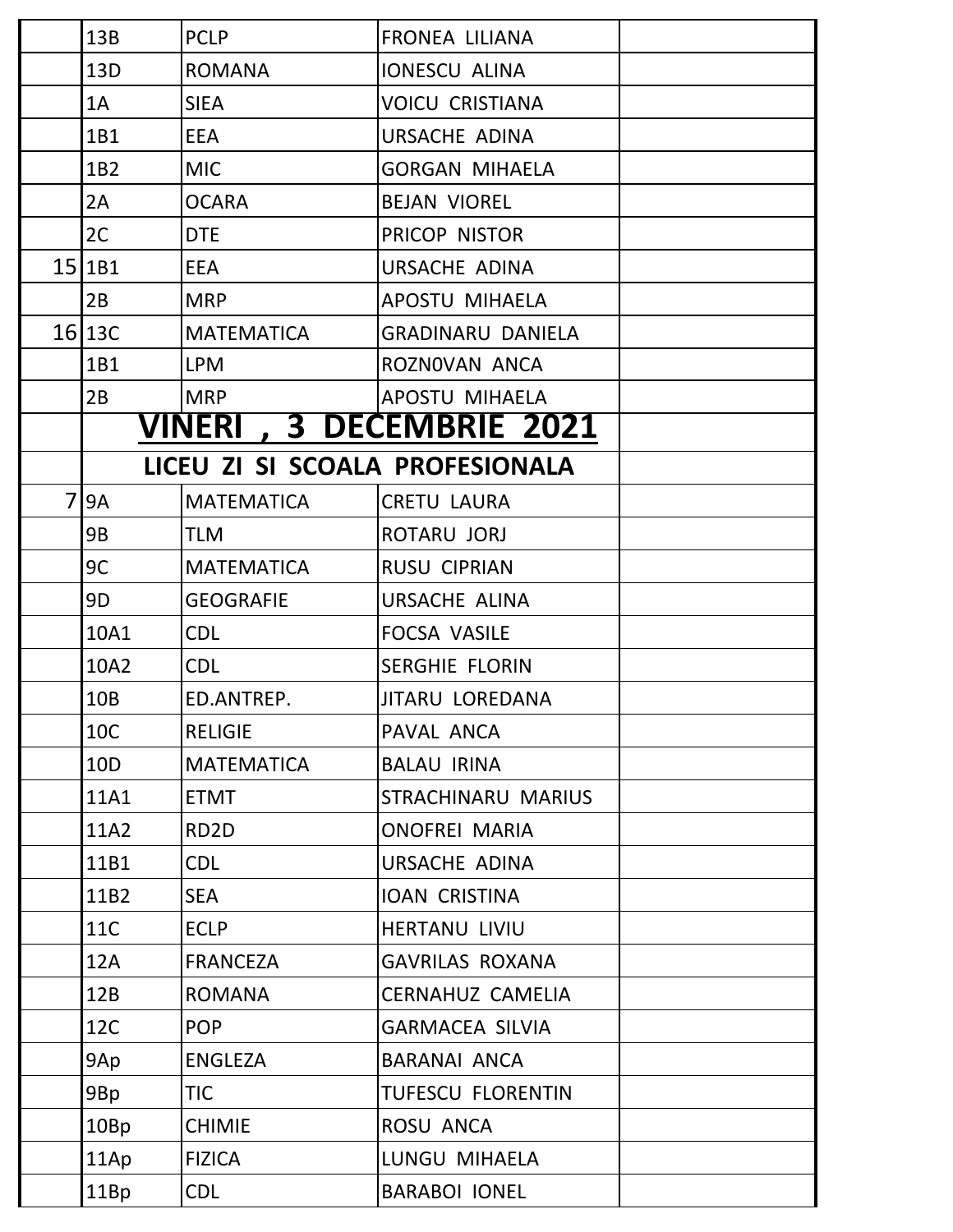| 11Cp               | <b>FIZICA</b>     | MITREA LETITIA                   |
|--------------------|-------------------|----------------------------------|
|                    |                   | LICEU SERAL SI SCOALA DE MAISTRI |
| $14$  9A           | LG                | PLESCA SILVIA                    |
| 9B                 | <b>ECRC</b>       | <b>APOSTU MIHAELA</b>            |
| <b>10A</b>         | <b>BIOLOGIE</b>   | EPUREANU EMANUELA                |
| 10 <sub>B</sub>    | <b>DI</b>         | <b>MARCU ADRIAN</b>              |
| 11B                | <b>MCLP</b>       | TRUFANDA VASILE                  |
| 12A                | <b>CHIMIE</b>     | ROSU ANCA                        |
| 12C                | <b>ROMANA</b>     | <b>IONESCU ALINA</b>             |
| 13A                | <b>MU</b>         | ROTARU JORJ                      |
| 13B                | <b>PCLP</b>       | <b>FRONEA LILIANA</b>            |
| 13C                | <b>STAP</b>       | <b>CARARE IRINA</b>              |
| 13D                | <b>FIZICA</b>     | <b>BULAI MIHAELA</b>             |
| 1A                 | <b>SIEA</b>       | <b>VOICU CRISTIANA</b>           |
| 1B1                | <b>ENGLEZA</b>    | <b>LEONTE MONICA</b>             |
| 2A                 | <b>OCARA</b>      | <b>BEJAN VIOREL</b>              |
| 2B                 | <b>CLRIE</b>      | <b>IFTODE LACRAMIOARA</b>        |
| 2C                 | <b>DTE</b>        | PRICOP NISTOR                    |
| 15 11A             | AM                | PLESCA SILVIA                    |
| 11B                | <b>MIC</b>        | <b>ADAM LAURENTIU</b>            |
| 12B                | <b>PCILP</b>      | <b>MARCU ADRIAN</b>              |
| 12C                | ROMANA            | <b>IONESCU ALINA</b>             |
| 12D                | <b>MATEMATICA</b> | <b>GRADINARU DANIELA</b>         |
| 13B                | <b>PCLP</b>       | FRONEA LILIANA                   |
| 13C                | <b>STAP</b>       | CARARE IRINA                     |
| 13D                | <b>FIZICA</b>     | <b>BULAI MIHAELA</b>             |
| 1A                 | <b>SIEA</b>       | <b>VOICU CRISTIANA</b>           |
| 1B1                | <b>LPM</b>        | ROZNOVAN ANCA                    |
| 1B2                | <b>MIC</b>        | <b>GORGAN MIHAELA</b>            |
| 2A                 | EG                | POROCH MIHAELA                   |
| 2B                 | <b>CLRIE</b>      | <b>IFTODE LACRAMIOARA</b>        |
| 2C                 | <b>DTE</b>        | PRICOP NISTOR                    |
| 16 <sub>11</sub> A | <b>AM</b>         | PLESCA SILVIA                    |
| 11B                | MI                | ADAM LAURENTIU                   |
| 12B                | <b>PCILP</b>      | <b>MARCU ADRIAN</b>              |
| 12C                | <b>CED</b>        | <b>CARARE IRINA</b>              |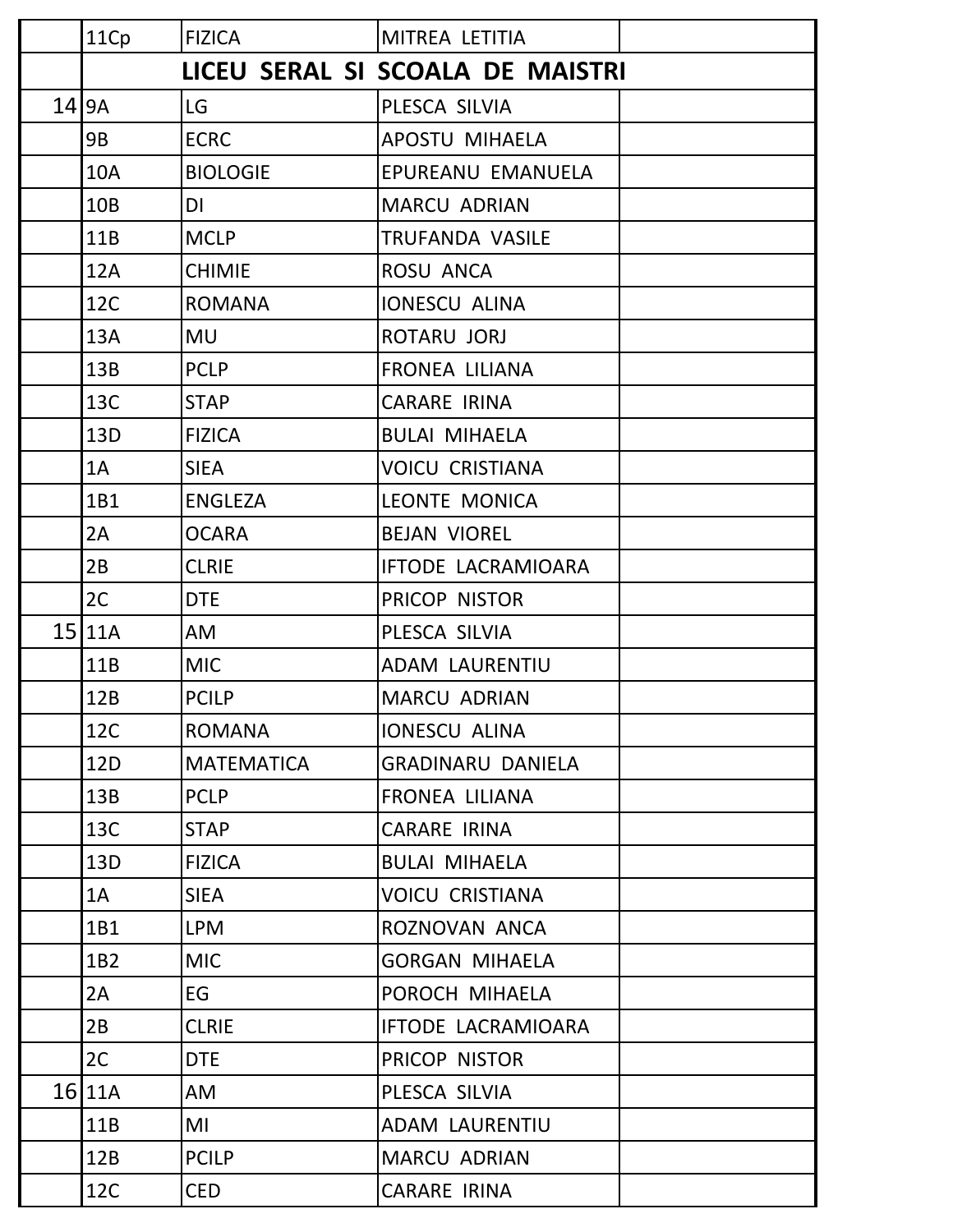|                 | 12D               | <b>LFIC</b>       | <b>TRUFANDA VASILE</b>          |  |
|-----------------|-------------------|-------------------|---------------------------------|--|
|                 | 13B               | <b>PCLP</b>       | <b>FRONEA LILIANA</b>           |  |
|                 | 13D               | <b>DTE</b>        | <b>HERTANU LIVIU</b>            |  |
|                 | 1A                | <b>PTSD</b>       | <b>VOICU CRISTIANA</b>          |  |
|                 | 1B1               | <b>LPM</b>        | ROZNOVAN ANCA                   |  |
|                 | 1B2               | <b>DTIC</b>       | <b>GORGAN MIHAELA</b>           |  |
|                 | 2A                | <b>MRP</b>        | POROCH MIHAELA                  |  |
|                 | 2B                | <b>CLRIE</b>      | <b>IFTODE LACRAMIOARA</b>       |  |
| 17 <sup>1</sup> | <b>9A</b>         | <b>ROMANA</b>     | <b>BRUMA ALMA</b>               |  |
|                 | <b>11A</b>        | <b>ENGLEZA</b>    | <b>LEONTE MONICA</b>            |  |
|                 | 11B               | MI                | <b>ADAM LAURENTIU</b>           |  |
|                 | 12A               | <b>MM</b>         | ROZNOVAN ANCA                   |  |
|                 | 12B               | <b>CHIMIE</b>     | ROSU ANCA                       |  |
|                 | 13D               | <b>CLCLP</b>      | TRUFANDA VASILE                 |  |
|                 | 1A                | <b>PTSD</b>       | <b>VOICU CRISTIANA</b>          |  |
|                 | 1 <sub>B2</sub>   | <b>DTIC</b>       | <b>GORGAN MIHAELA</b>           |  |
|                 | $18$  9A          | LG.               | PLESCA SILVIA                   |  |
|                 | 10B               | <b>DCLP</b>       | PRICOP NISTOR                   |  |
|                 | 12A               | <b>ROMANA</b>     | <b>CERNAHUZ CAMELIA</b>         |  |
|                 | 12B               | <b>MATEMATICA</b> | <b>GRADINARU DANIELA</b>        |  |
|                 | 1A                | <b>FRANCEZA</b>   | <b>BRUMA ALMA</b>               |  |
|                 | 1B2               | <b>DTIC</b>       | <b>GORGAN MIHAELA</b>           |  |
|                 | $19$  9A          | <b>ROMANA</b>     | <b>BRUMA ALMA</b>               |  |
|                 | 10B               | <b>BIOLOGIE</b>   | EPUREANU EMANUELA               |  |
|                 | 12A               | <b>ENGLEZA</b>    | LEONTE MONICA                   |  |
|                 | 13C               | <b>MATEMATICA</b> | <b>GRADINARU DANIELA</b>        |  |
|                 | 1B2               | <b>DTIC</b>       | <b>GORGAN MIHAELA</b>           |  |
|                 | 20 <sub>10B</sub> | <b>PSIHOLOGIE</b> | <b>BACIU EUGENIA</b>            |  |
|                 | 12A               | <b>ETMT</b>       | <b>CARARE IRINA</b>             |  |
|                 | 13C               | <b>CHIMIE</b>     | ROSU ANCA                       |  |
|                 | 13D               | <b>DTE</b>        | ADAM LAURENTIU                  |  |
|                 |                   |                   | <b>LUNI , 6 DECEMBRIE 2021</b>  |  |
|                 |                   |                   | LICEU ZI SI SCOALA PROFESIONALA |  |
|                 | <b>9A</b>         | <b>CHIMIE</b>     | ROSU ANCA                       |  |
|                 | 9B                | <b>FIZICA</b>     | LUNGU MIHAELA                   |  |
|                 | 9C                | <b>GEOGRAFIE</b>  | URSACHE ALINA                   |  |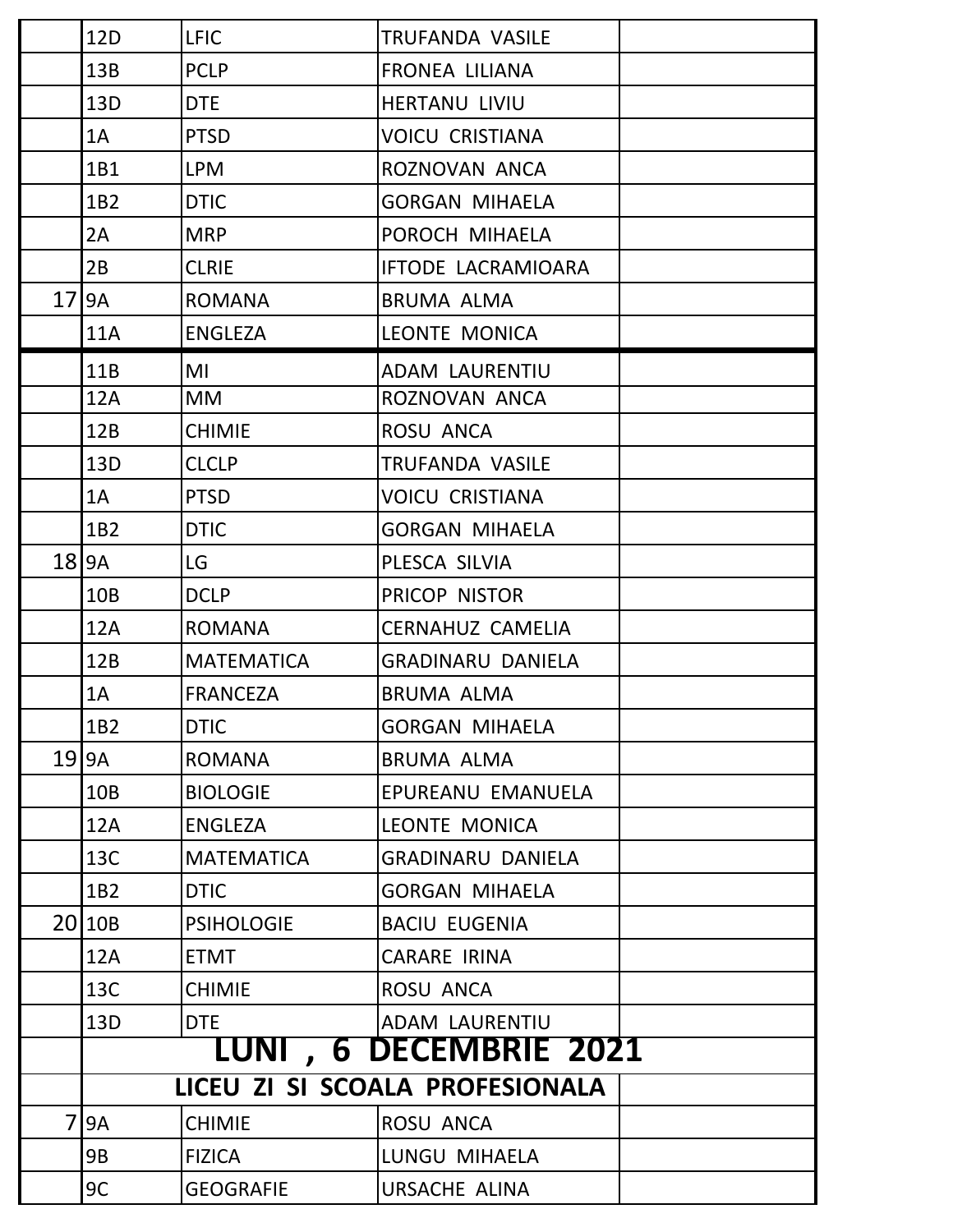| 9D                              | <b>TIC</b>        | <b>TUFESCU FLORENTIN</b>         |  |  |  |  |  |  |  |
|---------------------------------|-------------------|----------------------------------|--|--|--|--|--|--|--|
| 10A1                            | <b>CDL</b>        | <b>FOCSA VASILE</b>              |  |  |  |  |  |  |  |
| 10A2                            | <b>CDL</b>        | <b>SERGHIE FLORIN</b>            |  |  |  |  |  |  |  |
| 10B                             | <b>MATEMATICA</b> | <b>CRETU LAURA</b>               |  |  |  |  |  |  |  |
| 10C                             | <b>AE</b>         | ROTARU JORJ                      |  |  |  |  |  |  |  |
| 10D                             | <b>ENGLEZA</b>    | <b>BARANAI ANCA</b>              |  |  |  |  |  |  |  |
| 11A1                            | <b>ETMT</b>       | STRACHINARU MARIUS               |  |  |  |  |  |  |  |
| 11A2                            | RD <sub>2</sub> D | <b>ONOFREI MARIA</b>             |  |  |  |  |  |  |  |
| 11B1                            | <b>CDL</b>        | URSACHE ADINA                    |  |  |  |  |  |  |  |
| 11B2                            | <b>SEA</b>        | <b>IOAN CRISTINA</b>             |  |  |  |  |  |  |  |
| <b>11C</b>                      | <b>ECLP</b>       | <b>HERTANU LIVIU</b>             |  |  |  |  |  |  |  |
| 12A                             | <b>FRANCEZA</b>   | <b>GAVRILAS ROXANA</b>           |  |  |  |  |  |  |  |
| 12B                             | <b>RELIGIE</b>    | PAVAL ANCA                       |  |  |  |  |  |  |  |
| 12C                             | <b>POP</b>        | <b>GARMACEA SILVIA</b>           |  |  |  |  |  |  |  |
| 9Ap                             | ED.FIZICA         | CIOCOIU VASILE                   |  |  |  |  |  |  |  |
| 9Bp                             | <b>MATEMATICA</b> | <b>RUSU CIPRIAN</b>              |  |  |  |  |  |  |  |
| 10Bp                            | <b>CONSILIERE</b> | <b>JITARU LOREDANA</b>           |  |  |  |  |  |  |  |
| 11Ap                            | <b>MATEMATICA</b> | <b>BALAU IRINA</b>               |  |  |  |  |  |  |  |
| 11Bp                            | <b>CDL</b>        | <b>BARABOI IONEL</b>             |  |  |  |  |  |  |  |
| 11Cp                            | <b>FIZICA</b>     | MITREA LETITIA                   |  |  |  |  |  |  |  |
| 14 10Ap                         | <b>MT</b>         | <b>FOCSA VASILE</b>              |  |  |  |  |  |  |  |
|                                 |                   | LICEU SERAL SI SCOALA DE MAISTRI |  |  |  |  |  |  |  |
| $14$  12A                       | <b>ROMANA</b>     | <b>CERNAHUZ CAMELIA</b>          |  |  |  |  |  |  |  |
| 12B                             | EI.               | <b>MARCU ADRIAN</b>              |  |  |  |  |  |  |  |
|                                 |                   |                                  |  |  |  |  |  |  |  |
| 15 9B                           | <b>CHIMIE</b>     | <b>GAINA LARISA</b>              |  |  |  |  |  |  |  |
| 13A                             | <b>MU</b>         | ROTARU JORJ                      |  |  |  |  |  |  |  |
| 19 9B                           | <b>BIOLOGIE</b>   | EPUREANU EMANUELA                |  |  |  |  |  |  |  |
|                                 |                   | <b>MARTI , 7 DECEMBRIE 2021</b>  |  |  |  |  |  |  |  |
| LICEU ZI SI SCOALA PROFESIONALA |                   |                                  |  |  |  |  |  |  |  |
| <b>9A</b>                       | <b>RELIGIE</b>    | PAVAL ANCA                       |  |  |  |  |  |  |  |
| 9B                              | <b>MNE</b>        | <b>URSACHE ADINA</b>             |  |  |  |  |  |  |  |
| 9C                              | <b>LOGICA</b>     | <b>JITARU LOREDANA</b>           |  |  |  |  |  |  |  |
| 9D                              | <b>ED.FIZICA</b>  | CIOCOIU VASILE                   |  |  |  |  |  |  |  |
| 10A1                            | <b>CDL</b>        | <b>FOCSA VASILE</b>              |  |  |  |  |  |  |  |
| 10A2                            | <b>CDL</b>        | <b>SERGHIE FLORIN</b>            |  |  |  |  |  |  |  |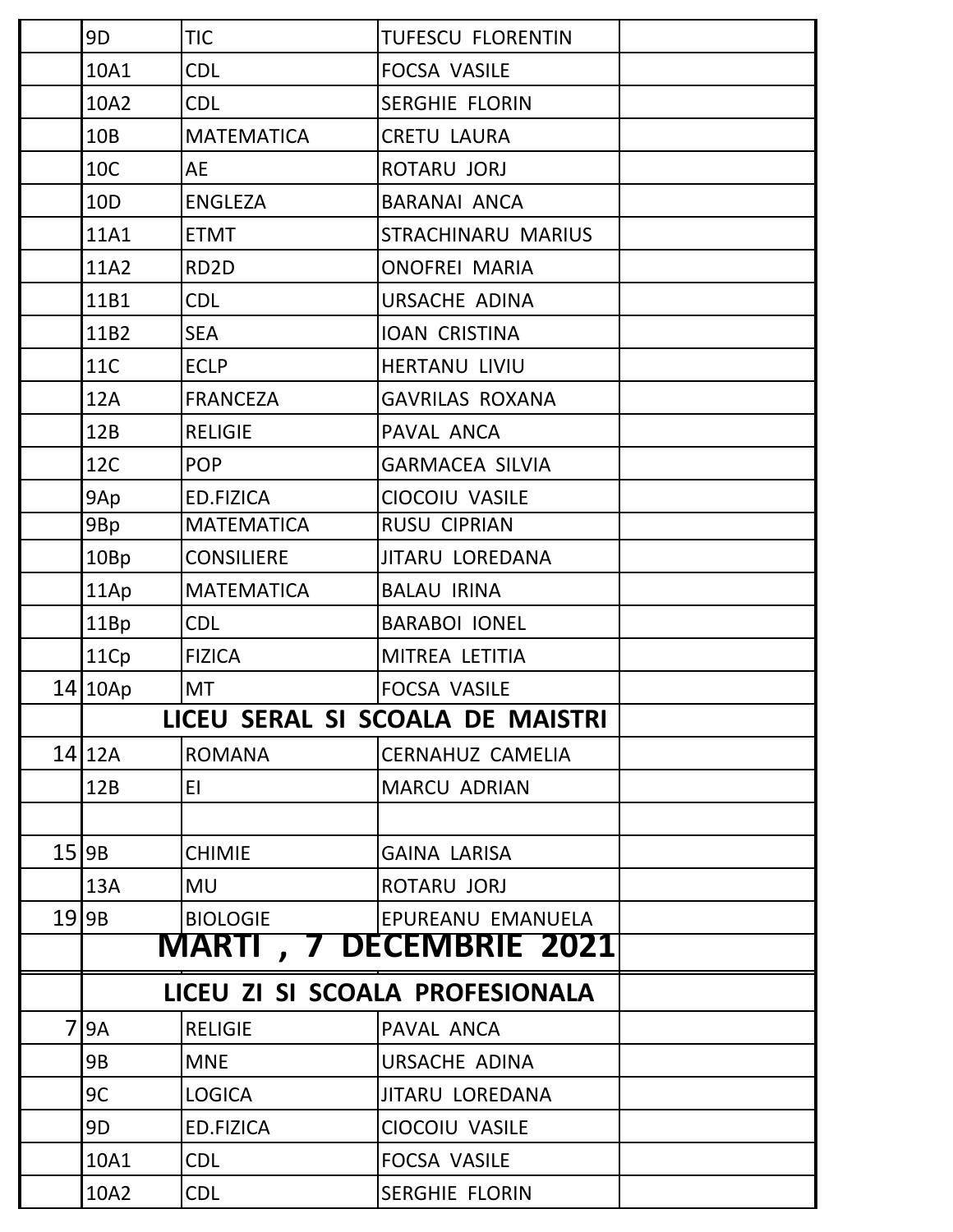|                | 10 <sub>B</sub> | <b>MATEMATICA</b> | <b>CRETU LAURA</b>               |  |
|----------------|-----------------|-------------------|----------------------------------|--|
|                | <b>10C</b>      | <b>GEOGRAFIE</b>  | <b>URSACHE ALINA</b>             |  |
|                | 10 <sub>D</sub> | DI                | PRICOP NISTOR                    |  |
|                | 11A1            | <b>ETMT</b>       | STRACHINARU MARIUS               |  |
|                | 11A2            | RD <sub>2</sub> D | <b>ONOFREI MARIA</b>             |  |
|                | 11B             | <b>ENGLEZA</b>    | <b>BARANAI ANCA</b>              |  |
|                | <b>11C</b>      | <b>ISTORIE</b>    | COAJA COSTEL                     |  |
|                | 12A1            | <b>MVR</b>        | SIMION PETRONELA                 |  |
|                | 12A2            | <b>SAE</b>        | <b>IOAN CRISTINA</b>             |  |
|                | 12B1            | <b>CDL</b>        | <b>VOICU CRISTIANA</b>           |  |
|                | 12B2            | <b>MNA</b>        | ROTARU JORJ                      |  |
|                | 12C             | <b>POP</b>        | <b>GARMACEA SILVIA</b>           |  |
|                | 9Ap             | <b>TIC</b>        | <b>TUFESCU FLORENTIN</b>         |  |
|                | 9Bp             | <b>FRANCEZA</b>   | <b>GAVRILAS ROXANA</b>           |  |
|                | 10Bp1           | <b>MT</b>         | <b>BUDACA PETRU</b>              |  |
|                | 10Bp2           | DI                | <b>BEJAN DOMNICA</b>             |  |
|                | 11Ap            | <b>FIZICA</b>     | LUNGU MIHAELA                    |  |
|                | 11Bp            | <b>CDL</b>        | <b>BARABOI IONEL</b>             |  |
|                | 11Cp            | <b>FRANCEZA</b>   | SUCULIUC MIRELA                  |  |
|                | 14 10Ap         | <b>MT</b>         | <b>FOCSA VASILE</b>              |  |
|                |                 |                   | LICEU SERAL SI SCOALA DE MAISTRI |  |
|                | 14 11B          | MI                | <b>HERTANU LIVIU</b>             |  |
|                | 12C             | <b>CED</b>        | <b>CARARE IRINA</b>              |  |
|                | 12D             | <b>LFIC</b>       | <b>APOSTU MIHAELA</b>            |  |
|                | 13C             | <b>GEOGRAFIE</b>  | <b>TARCA LAURENTIU</b>           |  |
|                | 2B              | <b>CLRIE</b>      | IFTODE LACRAMIOARA               |  |
|                | 15 12C          | <b>CHIMIE</b>     | ROSU ANCA                        |  |
|                | 12D             | <b>LSC</b>        | TRUFANDA VASILE                  |  |
|                | $18$  2A        | <b>OCARA</b>      | <b>BEJAN VIOREL</b>              |  |
|                | $19$  2A        | <b>OCARA</b>      | <b>BEJAN VIOREL</b>              |  |
|                |                 |                   | MIERCURI, 8 DECEMBRIE 2021       |  |
|                |                 |                   | LICEU ZI SI SCOALA PROFESIONALA  |  |
|                |                 |                   |                                  |  |
| $\overline{7}$ | <b>9A</b>       | <b>MNE</b>        | <b>IFTODE LACRAMIOARA</b>        |  |
|                | 9B              | <b>FRANCEZA</b>   | DOGARU SORINA                    |  |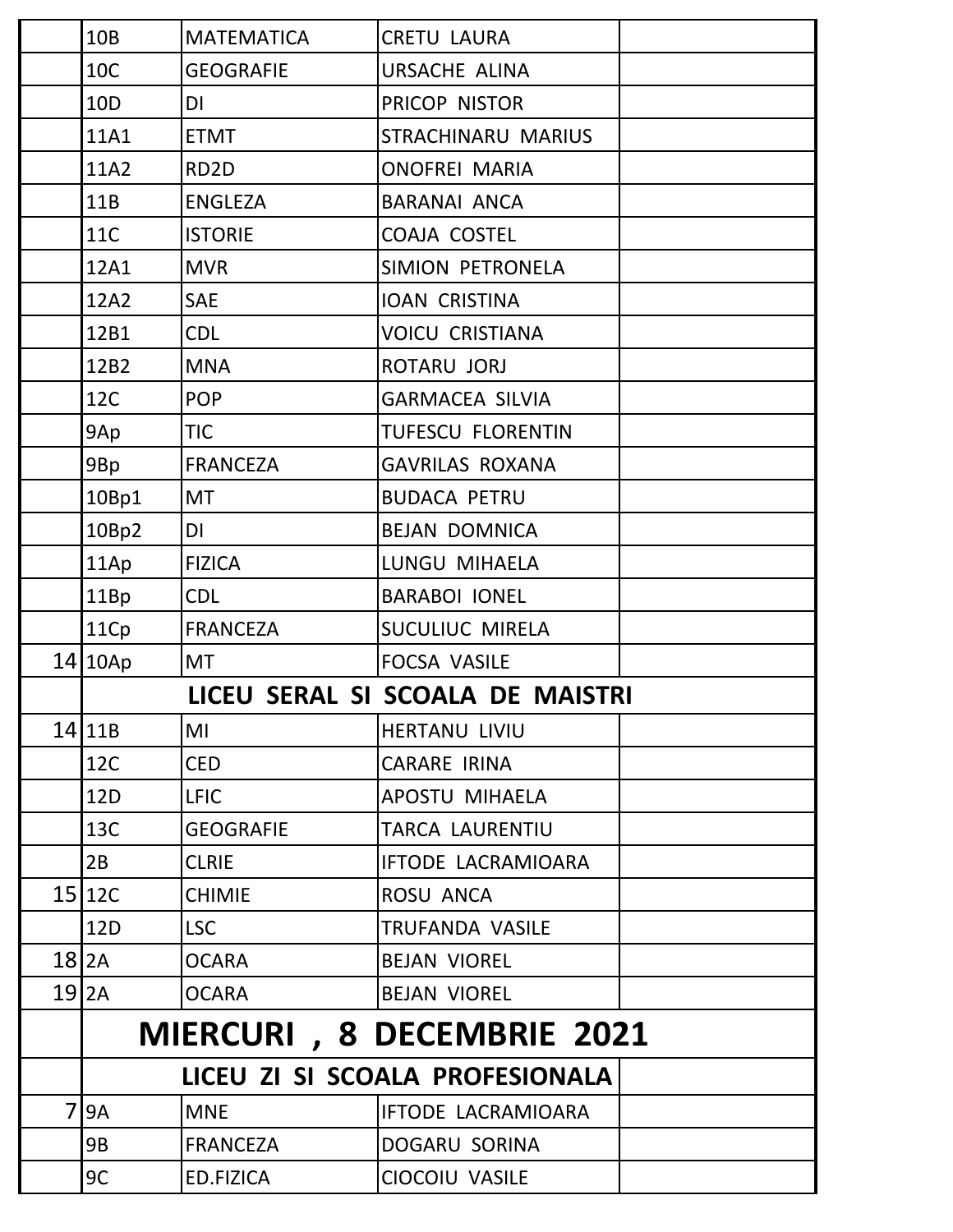|   | 9D              | <b>FIZICA</b>                 | <b>BULAI MIHAELA</b>             |  |
|---|-----------------|-------------------------------|----------------------------------|--|
|   | 10A1            | <b>CDL</b>                    | <b>FOCSA VASILE</b>              |  |
|   | 10A2            | <b>CDL</b>                    | <b>SERGHIE FLORIN</b>            |  |
|   | 10 <sub>B</sub> | <b>FRANCEZA</b>               | <b>GAVRILAS ROXANA</b>           |  |
|   | 10C             | <b>ISTORIE</b>                | <b>COAJA COSTEL</b>              |  |
|   | 10 <sub>D</sub> | <b>MATEMATICA</b>             | <b>BALAU IRINA</b>               |  |
|   | <b>11A</b>      | <b>TIC</b>                    | <b>TUFESCU FLORENTIN</b>         |  |
|   | 11B1            | <b>SEAB</b>                   | URSACHE ADINA                    |  |
|   | 11B2            | <b>SEA</b>                    | <b>IOAN CRISTINA</b>             |  |
|   | 11C             | <b>ECONOMIE</b>               | <b>JITARU LOREDANA</b>           |  |
|   | 12A             | <b>ENGLEZA</b>                | <b>BARANAI ANCA</b>              |  |
|   | 12B1            | <b>CDL</b>                    | <b>VOICU CRISTIANA</b>           |  |
|   | 12B2            | <b>MNA</b>                    | ROTARU JORJ                      |  |
|   | 12C             | <b>POP</b>                    | <b>GARMACEA SILVIA</b>           |  |
|   | 9Ap             | <b>RPM</b>                    | STRACHINARU MARIUS               |  |
|   | 9Bp             | <b>LOGICA</b>                 | <b>BACIU EUGENIA</b>             |  |
|   | 10Bp1           | <b>MT</b>                     | <b>BUDACA PETRU</b>              |  |
|   | 10Bp2           | <b>DI</b>                     | <b>BEJAN DOMNICA</b>             |  |
|   | 11Ap            | <b>FRANCEZA</b>               | SUCULIUC MIRELA                  |  |
|   | 11Bp            | <b>CDL</b>                    | <b>BARABOI IONEL</b>             |  |
|   | 11Cp            | <b>ZCM</b>                    | PRICOP NISTOR                    |  |
|   |                 |                               | LICEU SERAL SI SCOALA DE MAISTRI |  |
|   | $14$   13A      | <b>MU</b>                     | ROTARU JORJ                      |  |
|   | 8 13B           | <b>CDL</b>                    | <b>APOSTU MIHAELA</b>            |  |
|   |                 | <b>JOI , 9 DECEMBRIE 2021</b> |                                  |  |
|   |                 |                               | LICEU ZI SI SCOALA PROFESIONALA  |  |
| 7 | <b>9A</b>       | <b>MNE</b>                    | <b>IFTODE LACRAMIOARA</b>        |  |
|   | 9B              | <b>MNE</b>                    | <b>URSACHE ADINA</b>             |  |
|   | 9C              | LG                            | <b>BEJAN VIOREL</b>              |  |
|   | 9D              | <b>FRANCEZA</b>               | DOGARU SORINA                    |  |
|   | 10A1            | <b>CDL</b>                    | <b>FOCSA VASILE</b>              |  |
|   | 10A2            | <b>CDL</b>                    | <b>SERGHIE FLORIN</b>            |  |
|   | 10B             | <b>TAM</b>                    | <b>VOICU CRISTIANA</b>           |  |
|   | 10C             | <b>TIC</b>                    | <b>TUFESCU FLORENTIN</b>         |  |
|   | 10 <sub>D</sub> | <b>FRANCEZA</b>               | <b>GAVRILAS ROXANA</b>           |  |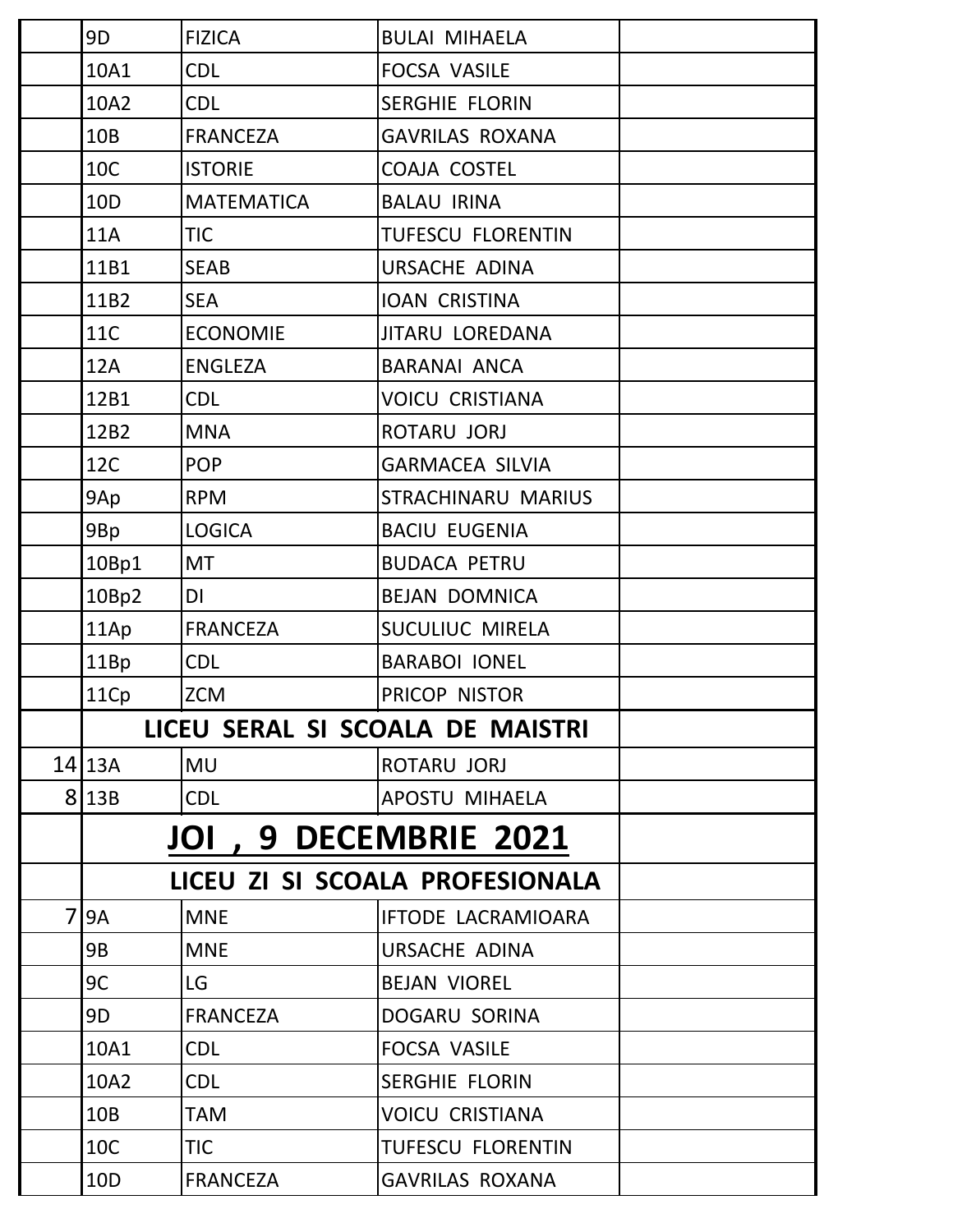|                | <b>11A</b>                 | <b>MATEMATICA</b>                | <b>BALAU IRINA</b>               |           |  |  |  |  |  |  |
|----------------|----------------------------|----------------------------------|----------------------------------|-----------|--|--|--|--|--|--|
|                | 11B                        | <b>RELIGIE</b>                   | PAVAL ANCA                       |           |  |  |  |  |  |  |
|                | <b>11C</b>                 | <b>FIZICA</b>                    | <b>BULAI MIHAELA</b>             |           |  |  |  |  |  |  |
|                | 12A1                       | <b>CTAL</b>                      | <b>ONOFREI MARIA</b>             |           |  |  |  |  |  |  |
|                | 12A2                       | <b>SAE</b>                       | <b>IOAN CRISTINA</b>             |           |  |  |  |  |  |  |
|                | 12B                        | <b>EC.APLICATA</b>               | <b>JITARU LOREDANA</b>           |           |  |  |  |  |  |  |
|                | <b>12C</b>                 | <b>POP</b>                       | <b>GARMACEA SILVIA</b>           |           |  |  |  |  |  |  |
|                | 9Ap                        | <b>RPM</b>                       | STRACHINARU MARIUS               |           |  |  |  |  |  |  |
|                | 9Bp                        | <b>ED.FIZICA</b>                 | CIOCOIU VASILE                   |           |  |  |  |  |  |  |
|                | 10Bp                       | <b>PSIHOLOGIE</b>                | <b>BACIU EUGENIA</b>             |           |  |  |  |  |  |  |
|                | 11Ap                       | <b>FRANCEZA</b>                  | SUCULIUC MIRELA                  |           |  |  |  |  |  |  |
|                | 11Bp                       | <b>CDL</b>                       | <b>BARABOI IONEL</b>             |           |  |  |  |  |  |  |
|                | 11Cp                       | <b>ZCM</b>                       | PRICOP NISTOR                    |           |  |  |  |  |  |  |
|                | 14 10Ap                    | <b>MT</b>                        | <b>FOCSA VASILE</b>              |           |  |  |  |  |  |  |
|                |                            | LICEU SERAL SI SCOALA DE MAISTRI |                                  |           |  |  |  |  |  |  |
|                | $14$   13A                 | <b>MU</b>                        | ROTARU JORJ                      |           |  |  |  |  |  |  |
|                | 13B                        | <b>CDL</b>                       | <b>APOSTU MIHAELA</b>            |           |  |  |  |  |  |  |
|                | $15$  13A                  | <b>MU</b>                        | ROTARU JORJ                      |           |  |  |  |  |  |  |
|                |                            |                                  | <b>VINERI, 10 DECEMBRIE 2021</b> |           |  |  |  |  |  |  |
|                |                            |                                  | LICEU ZI SI SCOALA PROFESIONALA  |           |  |  |  |  |  |  |
|                | 7 10Bp1                    | <b>AERO</b>                      | <b>BEJAN VIOREL</b>              |           |  |  |  |  |  |  |
|                | 10Bp2                      | <b>MCLP</b>                      | <b>BEJAN DOMNICA</b>             |           |  |  |  |  |  |  |
|                | 11Ap                       | <b>MA</b>                        | <b>BUDACA PETRU</b>              |           |  |  |  |  |  |  |
|                | 11Cp                       | <b>ZCM</b>                       | PRICOP NISTOR                    |           |  |  |  |  |  |  |
|                | 10Ap                       | <b>MT</b>                        | <b>FOCSA VASILE</b>              |           |  |  |  |  |  |  |
|                |                            | <b>LUNI</b>                      | , 13 DECEMBRIE 2021              |           |  |  |  |  |  |  |
|                |                            | <b>SCOALA PROFESIONALA</b>       |                                  |           |  |  |  |  |  |  |
| 7 <sup>1</sup> | 10Ap                       | <b>MT</b>                        | FOCSA VASILE                     |           |  |  |  |  |  |  |
|                |                            |                                  | <b>MARTI, 14 DECEMBRIE 2021</b>  |           |  |  |  |  |  |  |
|                | <b>SCOALA PROFESIONALA</b> |                                  |                                  |           |  |  |  |  |  |  |
|                | 7 10Ap                     | <b>MT</b>                        | <b>FOCSA VASILE</b>              |           |  |  |  |  |  |  |
|                |                            |                                  |                                  |           |  |  |  |  |  |  |
|                |                            |                                  |                                  | DIRECTOR, |  |  |  |  |  |  |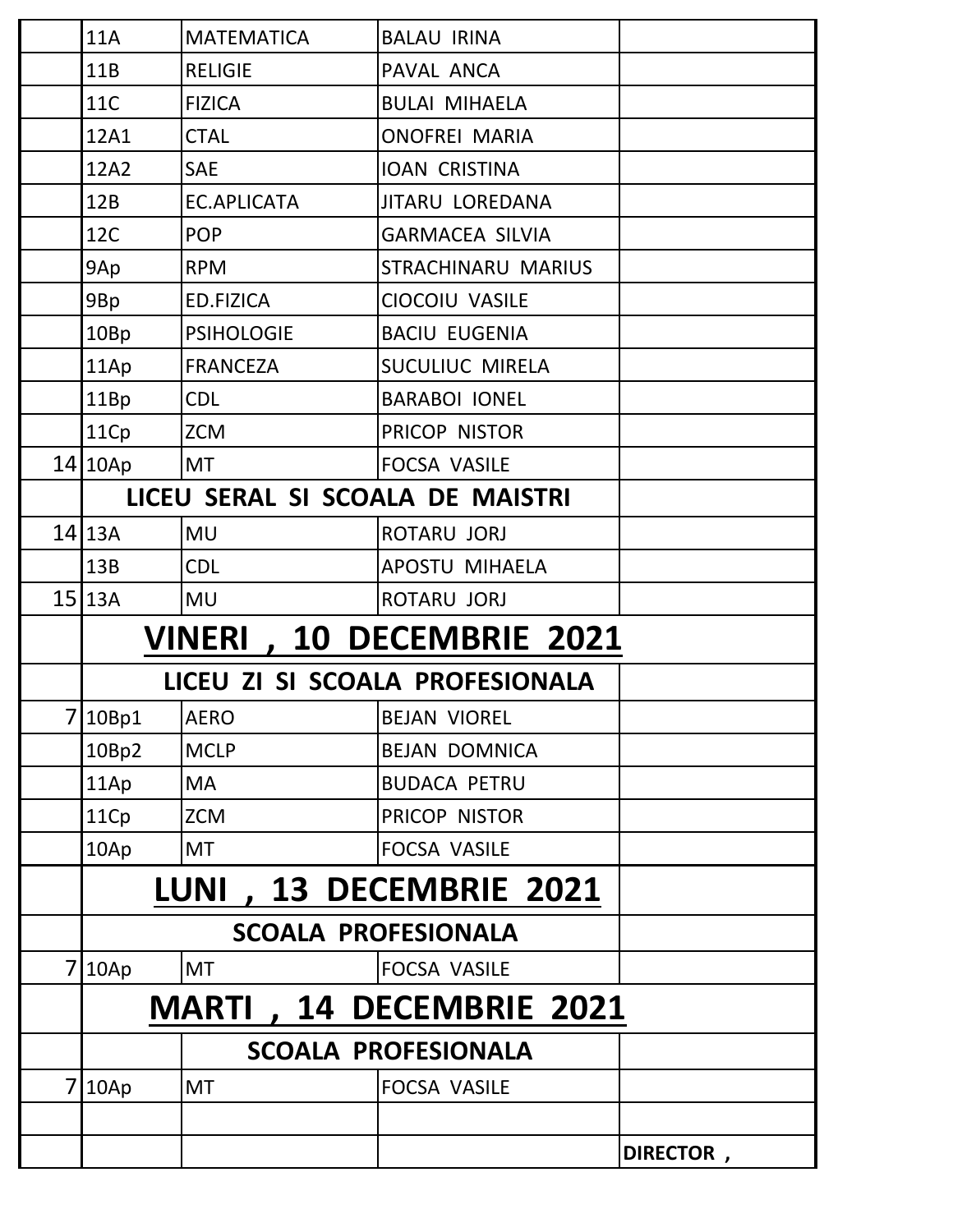### **STAGII DE PRACTICA ‐<sup>s</sup>** *saptamana 11 ‐*  **29 ‐11‐‐‐3‐<sup>12</sup> ‐2021**

|                      |           | 9D          |             |           | 9Bp        |                  |          | 10Ap1      |            |              | 10Ap2 |               |              | <u> 11Bp</u> |                |
|----------------------|-----------|-------------|-------------|-----------|------------|------------------|----------|------------|------------|--------------|-------|---------------|--------------|--------------|----------------|
| $LUNI-6-12$          | $8 - 14$  | <b>ICDL</b> | <b>ADAM</b> | $9 - 15$  | CDL        | PAPATOIU         | $8 - 14$ | <b>CDL</b> | SERGHIE    | $8 - 14$     | ICDL  | <b>CATUR</b>  | $8-14$ CDL   |              | BARABOL        |
| <b>MARTI-7-12</b>    | $11 - 17$ | <b>CDL</b>  | <b>ADAM</b> | $14 - 20$ | CDL        | PAPATOIU         | $8 - 14$ | ICDL       | . ISERGHIE | $8 - 14$     | ICDL  | <b>CATUR</b>  | $8-14$ CDL   |              | <b>BARABOL</b> |
| <b>MIERCURI-8-12</b> | $9 - 15$  | <b>CDL</b>  | <b>ADAM</b> | $14 - 20$ | CDL        | <b>IPAPATOIU</b> | $8 - 14$ | ICDL       | . ISERGHIE | 12--18 CDL   |       | <b>ICATUR</b> | $9 - 15$ CDL |              | BARABOL        |
| JOI-9-12             | $15 - 21$ | <b>ICDL</b> | <b>ADAM</b> | $8 - 14$  | CDL        | <b>IPAPATOIU</b> | $8 - 14$ | ICDL       | . ISERGHIE | $8 - 14$     | ICDL  | <b>ICATUR</b> | $8-14$ CDL   |              | BARABOL        |
| <b>VINERI-10-12</b>  | $14 - 20$ | <b>ICDL</b> | <b>ADAM</b> | $10 - 16$ | <b>CDL</b> | PAPATOIU         | $8 - 14$ | <b>CDL</b> | . ISERGHIE | <b>8--14</b> | ICDL  | <b>CATUR</b>  | $8-14$ CDL   |              | BARABOI        |

|                     |           | 13Bs       |                 |
|---------------------|-----------|------------|-----------------|
| LUNI-6-12           | $15 - 21$ | <b>POP</b> | <b>GARMACEA</b> |
| <b>MARTI-7-12</b>   | $15 - 21$ | <b>POP</b> | <b>GARMACEA</b> |
| MIERCURI-8-12       | $9 - 15$  | <b>POP</b> | IGARMACEA       |
| $JOI-9-12$          | $15 - 21$ | <b>POP</b> | IGARMACEA       |
| <b>VINERI-10-12</b> | $12 - 18$ | <b>POP</b> | <b>GARMACEA</b> |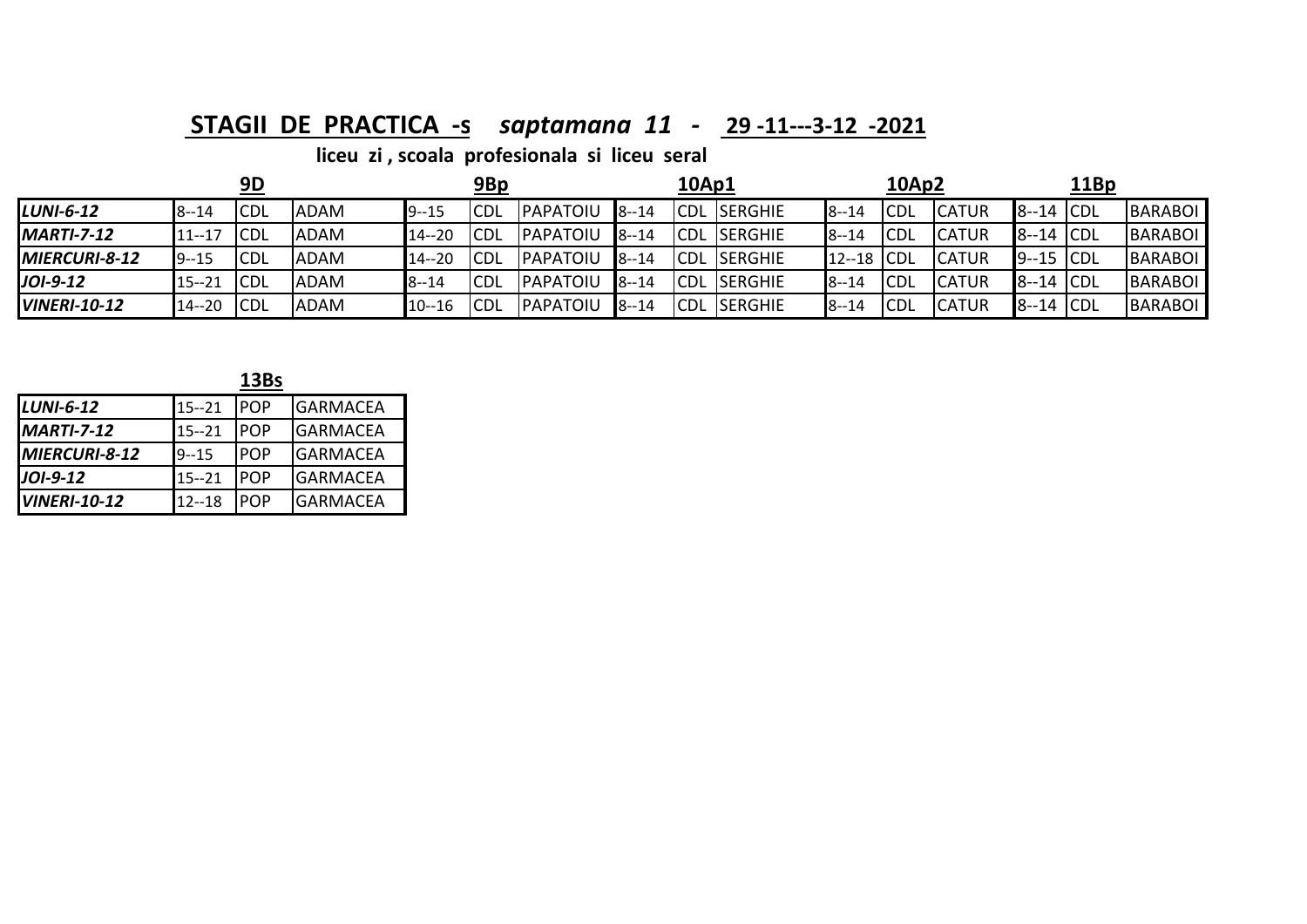**STAGII DE PRACTICA -s** *saptamana 12 13-17 decembrie 2021*

|                        |           | 9C          |               |           | 9Bp         |           |          | 10Ap1 |                     |           | 10Ap2       |              |              | 11Bp |                |
|------------------------|-----------|-------------|---------------|-----------|-------------|-----------|----------|-------|---------------------|-----------|-------------|--------------|--------------|------|----------------|
| LUNI-13-12             | $8 - 14$  | <b>CDL</b>  | <b>IFOCSA</b> | $9 - 15$  | <b>ICDL</b> | IPAPATOIU | $8 - 14$ |       | <b>CDL SERGHIE</b>  | $8 - 14$  | <b>ICDL</b> | <b>CATUR</b> | $8-14$ CDL   |      | <b>BARABOL</b> |
| $MARTI-14-12$          | $11 - 17$ | <b>ICDL</b> | <b>FOCSA</b>  | $14 - 20$ | <b>ICDL</b> | PAPATOIU  | $8 - 14$ |       | <b>CDL ISERGHIE</b> | $8 - 14$  | <b>CDL</b>  | <b>CATUR</b> | $8-14$ CDL   |      | BARABOL        |
| <b>IMIERCURI-15-12</b> | 17--1     | <b>ICDL</b> | <b>FOCSA</b>  | $14 - 20$ | <b>ICDL</b> | PAPATOIU  | $8 - 14$ |       | <b>CDL ISERGHIE</b> | $12 - 18$ | <b>ICDL</b> | <b>CATUR</b> | $9 - 15$ CDL |      | BARABOL        |
| JOI-16-12              | $14 - 20$ | CDL         | <b>FOCSA</b>  | $8 - 14$  | <b>ICDL</b> | PAPATOIU  | $8 - 14$ |       | <b>CDL SERGHIE</b>  | $8 - 14$  | <b>ICDL</b> | <b>CATUR</b> | $8-14$ CDL   |      | BARABOL        |
| <b>IVINERI-17-12</b>   | $14 - 20$ | <b>CDL</b>  | <b>FOCSA</b>  | $10 - 16$ | <b>ICDL</b> | PAPATOIU  | $8 - 14$ |       | <b>CDL SERGHIE</b>  | $8 - 14$  | <b>CDL</b>  | <b>CATUR</b> | $8-14$ CDL   |      | BARABOL        |

|                      |           | 13Bs        |                 | 1Bmstr    |             |               |
|----------------------|-----------|-------------|-----------------|-----------|-------------|---------------|
| $LUNI-13-12$         | $15 - 21$ | <b>IPOP</b> | <b>GARMACEA</b> | $17 - 21$ | <b>LIAC</b> | <b>GORGAN</b> |
| $IMARTI-14-12$       | $15 - 21$ | <b>IPOP</b> | <b>GARMACEA</b> | $17 - 21$ | <b>LIAC</b> | <b>GORGAN</b> |
| MIERCURI-15-12       | $15 - 21$ | <b>IPOP</b> | <b>GARMACEA</b> | $17 - 21$ | <b>LIAC</b> | <b>GORGAN</b> |
| $J$ <i>OI</i> -16-12 | $15 - 21$ | <b>IPOP</b> | <b>GARMACEA</b> | $17 - 21$ | <b>LIAC</b> | <b>GORGAN</b> |
| $IVINERI-17-12$      | $12 - 18$ | <b>IPOP</b> | <b>GARMACEA</b> | $10 - 14$ | <b>LIAC</b> | <b>GORGAN</b> |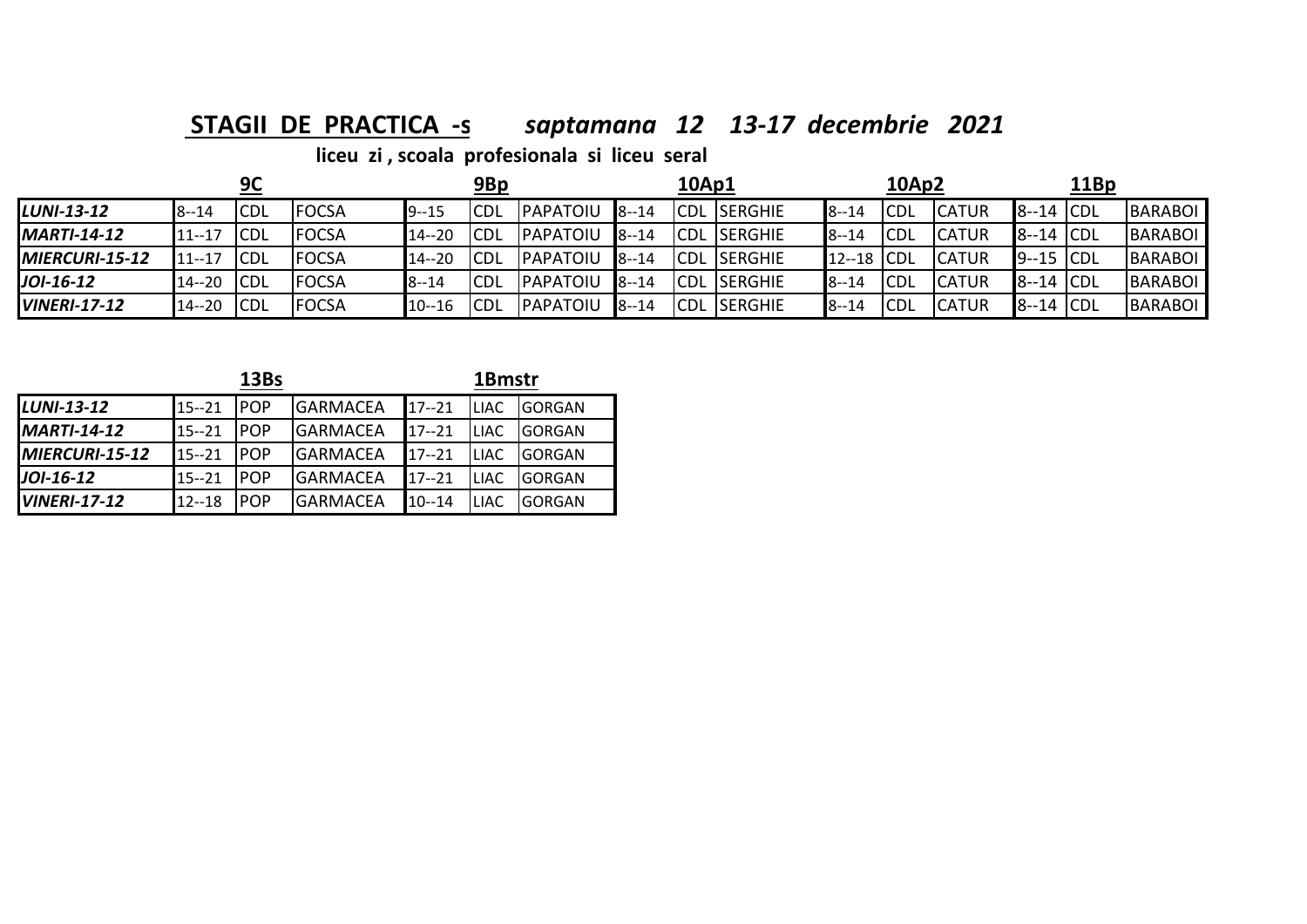## **STAGII DE PRACTICA -** --- *saptamana 13 20-23 decembrie 2021*

**liceu zi , scoala profesionala , seral si scoala de maistri**

|                               |           | <u>9B</u>  |                     |           | 11Bp       |                |
|-------------------------------|-----------|------------|---------------------|-----------|------------|----------------|
| <b>LUNI-20-12</b>             | $13 - 19$ |            | <b>CDL ROTARU</b>   | $8 - 14$  | <b>CDL</b> | <b>BARABOI</b> |
| <i>MARTI-21-12</i>            | $11--17$  |            | <b>CDL ROTARU</b>   | $8 - 14$  | <b>CDL</b> | <b>BARABOI</b> |
| <i><b>IMIERCURI-22-12</b></i> | $8 - 14$  |            | <b>ICDL IROTARU</b> | $19 - 15$ | <b>CDL</b> | <b>BARABOI</b> |
| $J$ $O$ $I$ -23-12            | $12 - 18$ | <b>CDL</b> | <b>IROTARU</b>      | $8 - 14$  | <b>CDL</b> | <b>BARABOI</b> |

|                       |           | 13Ds |                      |           | 1Bmstr      |               |
|-----------------------|-----------|------|----------------------|-----------|-------------|---------------|
| <b>LUNI-20-12</b>     | $14 - 20$ |      | <b>POP HERTANU</b>   | $17 - 21$ | <b>LIAC</b> | <b>GORGAN</b> |
| IMARTI-21-12          | $9 - 15$  |      | <b>IPOP HERTANU</b>  | $17 - 21$ | <b>LIAC</b> | <b>GORGAN</b> |
| <b>MIERCURI-22-12</b> | $11 - 17$ |      | <b>POP HERTANU</b>   | $17 - 21$ | <b>LIAC</b> | <b>GORGAN</b> |
| <b>JOI-23-12</b>      | $9 - 15$  |      | <b>IPOP IHERTANU</b> | $17 - 21$ | <b>LIAC</b> | <b>GORGAN</b> |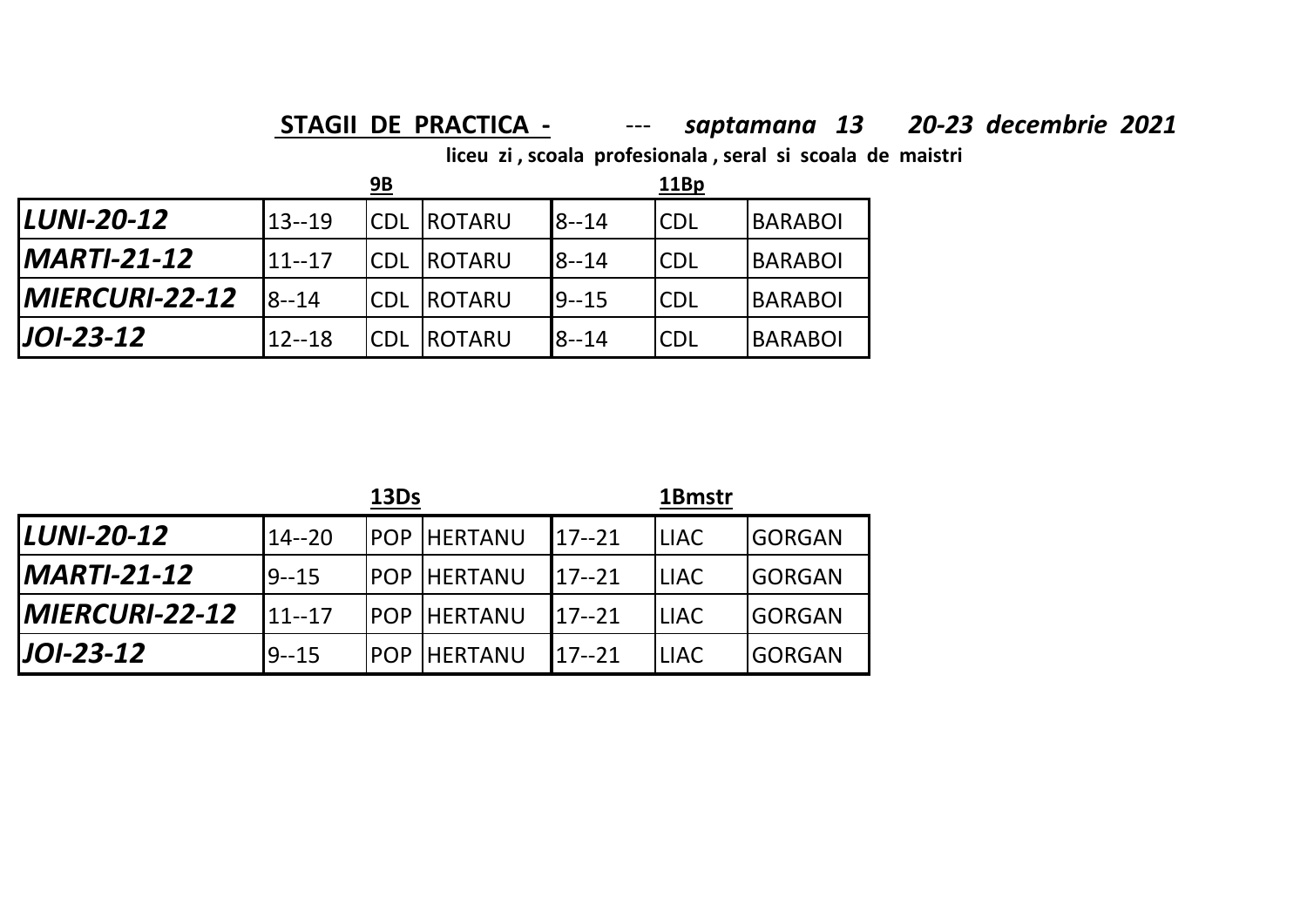### **STAGII DE PRACTICA saptamana 14 3‐7 ianuarie 2022**

l*iceu zi , scoala profesionala , seral , si scoala de maistri*

|                    |           | 9Α         |                | 11Ap     |            |           |  |  |
|--------------------|-----------|------------|----------------|----------|------------|-----------|--|--|
| $LUNI-3-01$        | $8 - 14$  | <b>CDL</b> | <b>BARABOI</b> | $8 - 14$ | <b>CDL</b> | PAPATOIU  |  |  |
| $IMARTI-4-01$      | $8 - 14$  | <b>CDL</b> | <b>BARABOI</b> | $8 - 14$ | <b>CDL</b> | IPAPATOIU |  |  |
| MIERCURI-5-01      | $8 - 14$  | <b>CDL</b> | BARABOI        | $8 - 14$ | <b>CDL</b> | PAPATOIU  |  |  |
| $J$ OI-6-01        | $8 - 14$  | <b>CDL</b> | BARABOI        | $8 - 14$ | <b>CDL</b> | PAPATOIU  |  |  |
| <b>VINERI-7-01</b> | $14 - 20$ | <b>CDL</b> | <b>BARABOI</b> | $8 - 14$ | <b>CDL</b> | PAPATOIU  |  |  |

|                      |           | 13Ds       |                 | 1Bmstr    |             |               |  |
|----------------------|-----------|------------|-----------------|-----------|-------------|---------------|--|
| <b>LUNI-3-01</b>     | $9 - 15$  | <b>POP</b> | <b>TRUFANDA</b> | $17 - 21$ | <b>LIAC</b> | <b>GORGAN</b> |  |
| <b>MARTI-4-01</b>    | $15 - 21$ | <b>POP</b> | <b>TRUFANDA</b> | $17 - 21$ | <b>LIAC</b> | <b>GORGAN</b> |  |
| <b>MIERCURI-5-01</b> | $15 - 21$ | <b>POP</b> | <b>TRUFANDA</b> | $17 - 21$ | <b>LIAC</b> | <b>GORGAN</b> |  |
| JOI-6-01             | $15 - 21$ | <b>POP</b> | <b>TRUFANDA</b> | $17 - 21$ | <b>LIAC</b> | <b>GORGAN</b> |  |
| <b>VINERI-7-01</b>   | $15 - 21$ | <b>POP</b> | <b>TRUFANDA</b> | $10 - 14$ | <b>LIAC</b> | GORGAN        |  |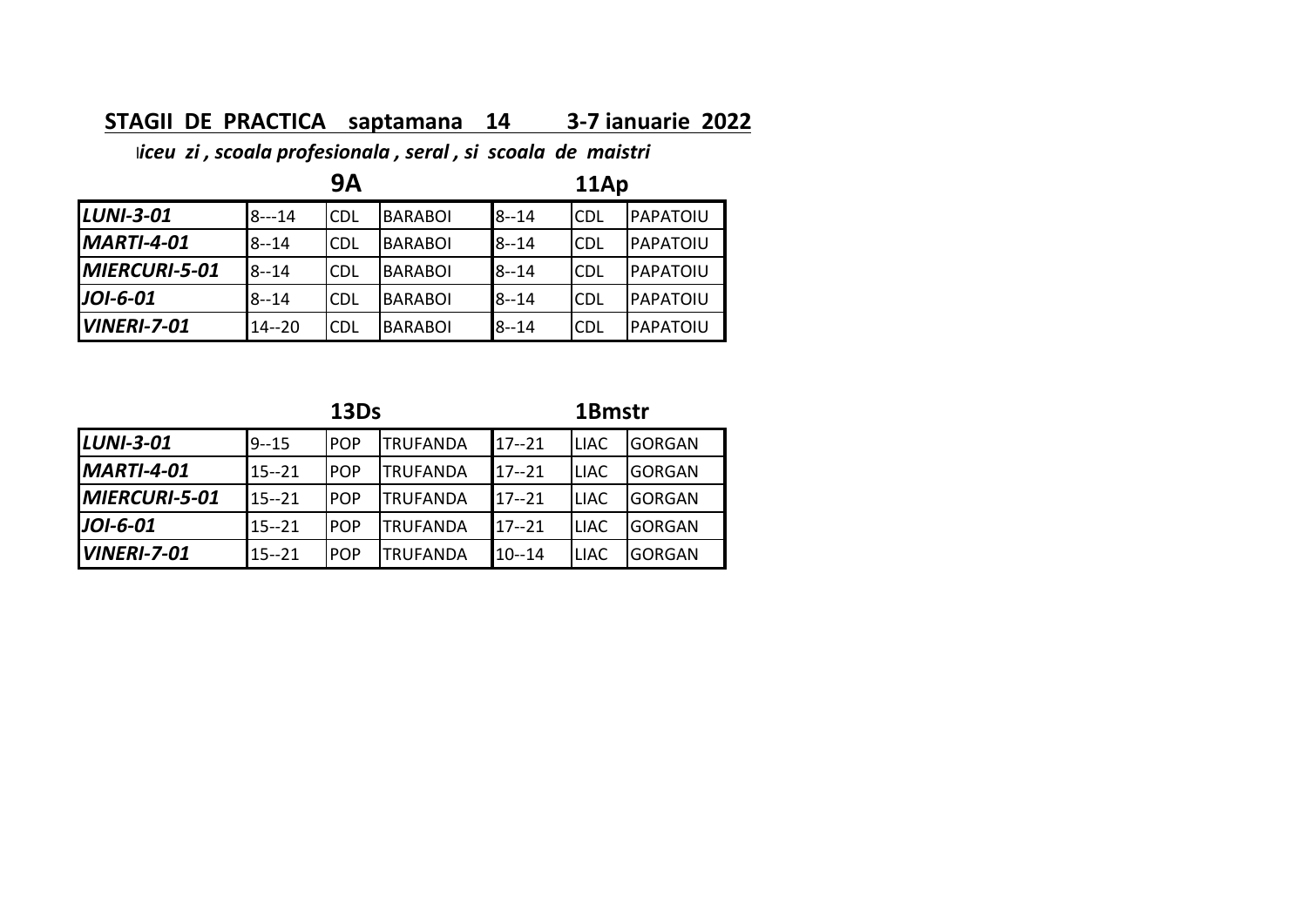### **STAGII DE PRACTICA saptamana 15 10‐14 ianuarie 2022**

**liceu zi ,scoala profesionala ,liceu seral**

|                     |           | 9Bp        |          |          | 11Bp       |                |
|---------------------|-----------|------------|----------|----------|------------|----------------|
| <b>LUNI-10-01</b>   | $9 - 15$  | <b>CDL</b> | PAPATOIU | $8 - 14$ | <b>CDL</b> | <b>BARABOI</b> |
| <b>MARTI-11-01</b>  | $14 - 20$ | <b>CDL</b> | PAPATOIU | $8 - 14$ | <b>CDL</b> | <b>BARABOI</b> |
| MIERCURI-12-01      | $14 - 20$ | <b>CDL</b> | PAPATOIU | $9 - 15$ | <b>CDL</b> | <b>BARABOI</b> |
| $J$ <i>OI-13-01</i> | $8 - 14$  | <b>CDL</b> | PAPATOIU | $8 - 14$ | <b>CDL</b> | <b>BARABOI</b> |
| <b>VINERI-14-10</b> | $10 - 16$ | CDL        | PAPATOIU | $8 - 14$ | <b>CDL</b> | <b>BARABOI</b> |

**12As**

| <b>LUNI-10-01</b>     | $15 - 21$ | ITMM       | ISERGHIE       |
|-----------------------|-----------|------------|----------------|
| <b>MARTI-11-01</b>    | $15 - 21$ | ITMM       | <b>SERGHIE</b> |
| <b>MIERCURI-12-01</b> | $15 - 21$ | ITMM       | <b>BEJAN</b>   |
| <b>JOI-13-01</b>      | $15 - 21$ | ITMM       | <b>BEJAN</b>   |
| <b>VINERI-14-10</b>   | $11 - 17$ | <b>TMM</b> | IBEJAN         |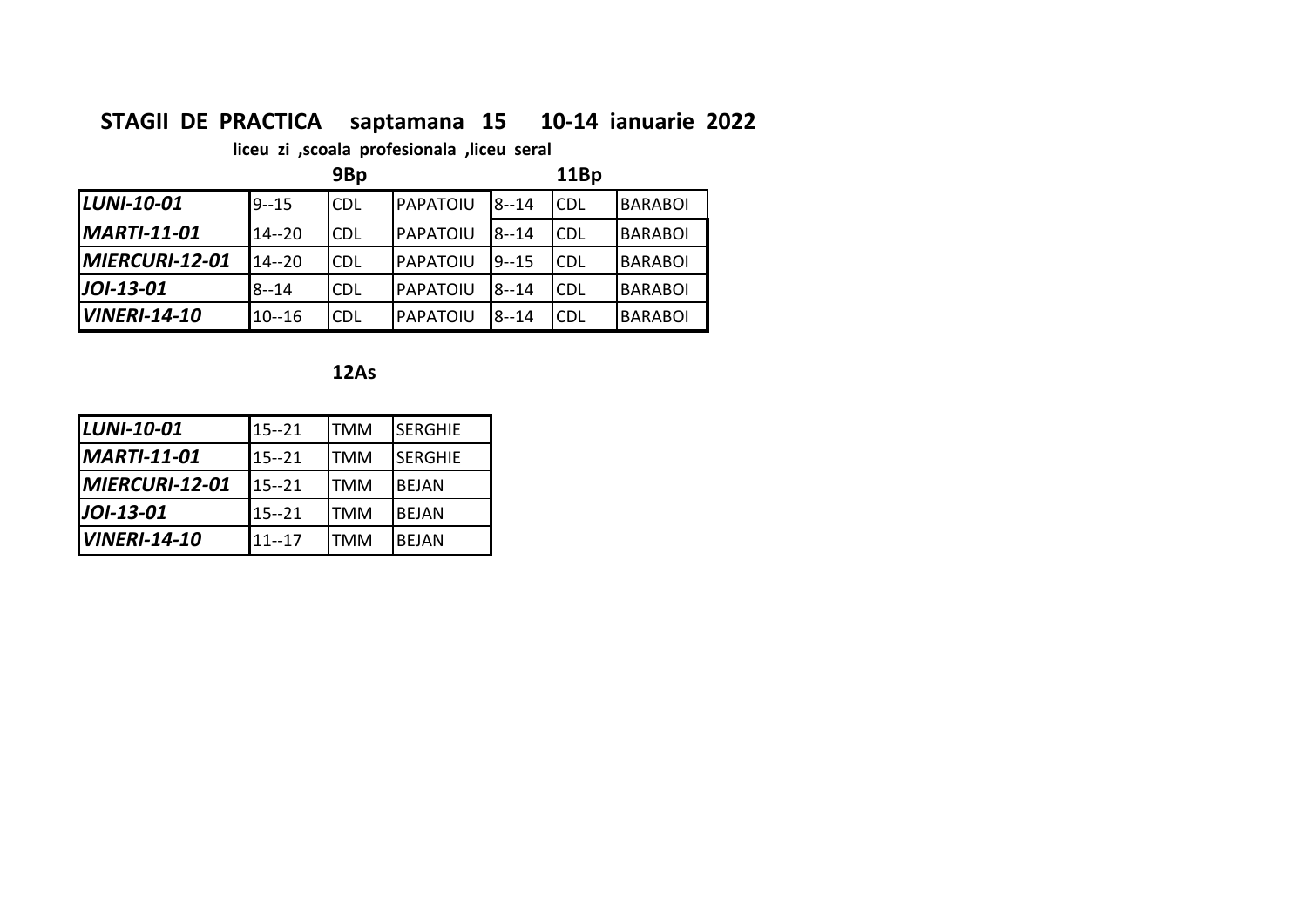### **STAGII DE PRACTICA sapt. 1 sem 2 17‐21 ianuarie 2022**

*scoala profesionala*

|                              |           | 9Bp         |                  |
|------------------------------|-----------|-------------|------------------|
| <b>LUNI-17-01</b>            | $9 - 15$  | <b>ICDL</b> | <b>PAPATOIU</b>  |
| <b>MARTI-18-01</b>           | $14 - 20$ |             | ICDL  PAPATOIU   |
| <i><b>MIERCURI-19-01</b></i> | $14 - 20$ | <b>CDL</b>  | <b>IPAPATOIU</b> |
| <b>JOI-20-01</b>             | $8 - 14$  | <b>CDL</b>  | <b>IPAPATOIU</b> |
| <b>VINERI-21-01</b>          | $10 - 16$ | <b>CDL</b>  | <b>PAPATOIU</b>  |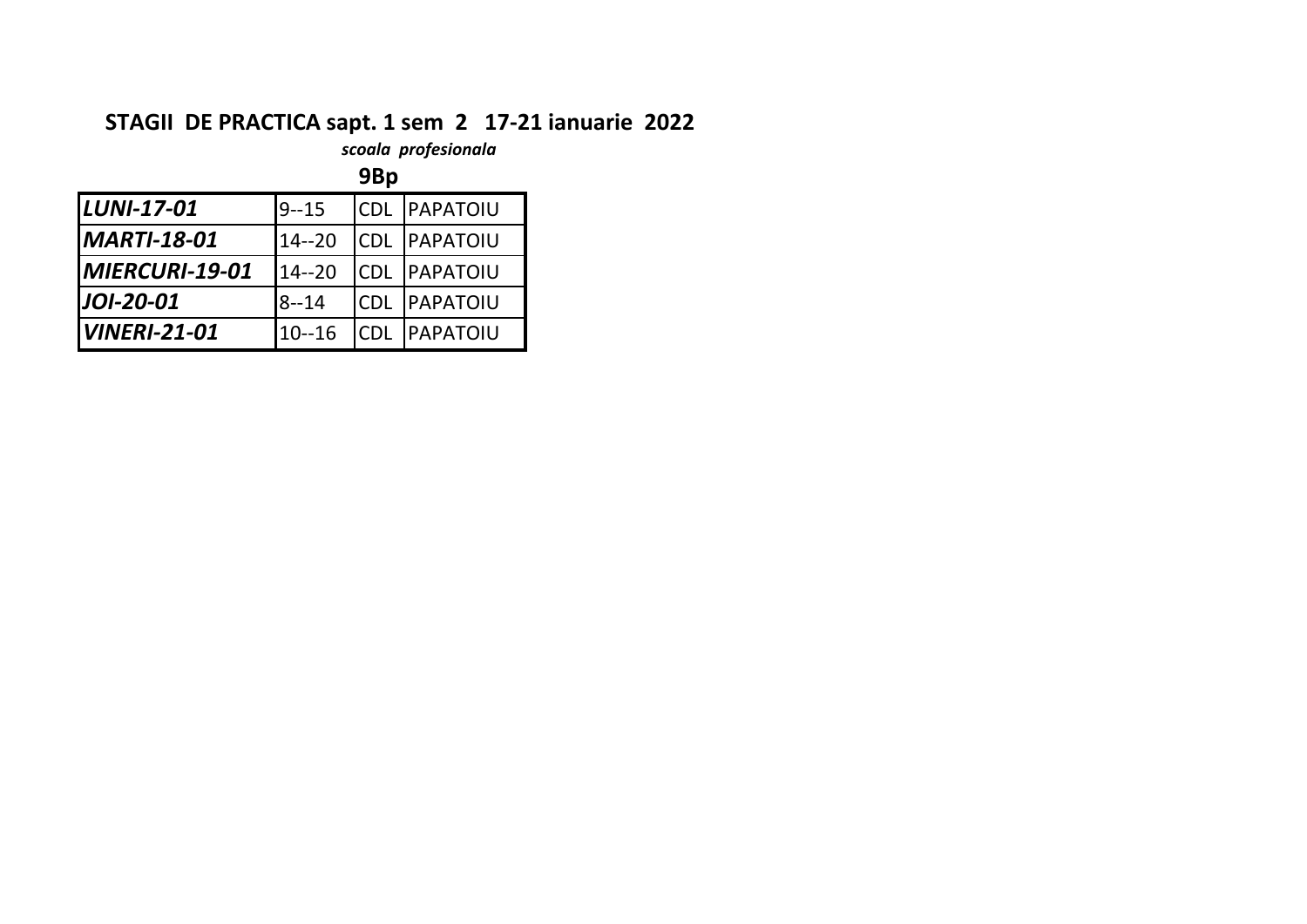## **STAGII DE PRACTRICA sapt.2 sem. 2 24-28 ianuarie 2022**

 **scoala profesionala , liceu seral si scoala de maistri**

|                     |           | 9Bp        |                  |
|---------------------|-----------|------------|------------------|
| LUNI-24-01          | $9 - 15$  | <b>CDL</b> | PAPATOIU         |
| <b>MARTI-25-01</b>  | $14 - 20$ | <b>CDL</b> | <b>IPAPATOIU</b> |
| MIERCURI-26-01      | $14 - 20$ | <b>CDL</b> | <b>IPAPATOIU</b> |
| JOI-27-01           | $8 - 14$  | <b>CDL</b> | <b>IPAPATOIU</b> |
| <b>VINERI-28-01</b> | $10 - 16$ | <b>CDL</b> | IPAPATOIU        |

|                       |           | 12As |                    |           | 2Amstr      |                       | 2Bmstr            |                 |                       |
|-----------------------|-----------|------|--------------------|-----------|-------------|-----------------------|-------------------|-----------------|-----------------------|
| <b>LUNI-24-01</b>     | $15 - 21$ |      | <b>TMM BEJAN</b>   | $13 - 21$ |             | <b>IOCARA ISIMION</b> | $14 - 22$         | <b>TEIC</b>     | <b>IFTODE</b>         |
| <b>MARTI-25-01</b>    | $15 - 21$ |      | ITMM ISERGHIE      | $13 - 21$ | <b>EPS</b>  | <b>ROZNOVAN</b>       | $10 - 18$         | <b>RPS</b>      | <b>IIFTODE</b>        |
| <b>MIERCURI-26-01</b> | $15 - 21$ |      | <b>TMM BEJAN</b>   | $13 - 21$ | <b>TDA</b>  | <b>VOICU</b>          | 14-21/21-22       | <b>CLRI/RPS</b> | URSACHE/IFTODE        |
| JOI-27-01             | $15 - 21$ |      | <b>TMM BEJAN</b>   | $13 - 21$ | <b>IEPS</b> | <b>ROZNOVAN</b>       | $11 - 14/14 - 19$ | RPS/CLRI        | <b>IFTODE/URSACHE</b> |
| <b>VINERI-28-01</b>   | $15 - 21$ |      | <b>TMM SERGHIE</b> | $14 - 22$ | <b>RTA</b>  | <b>STRACHINARU</b>    | $13 - 21$         | <b>RPS</b>      | <b>IFTODE</b>         |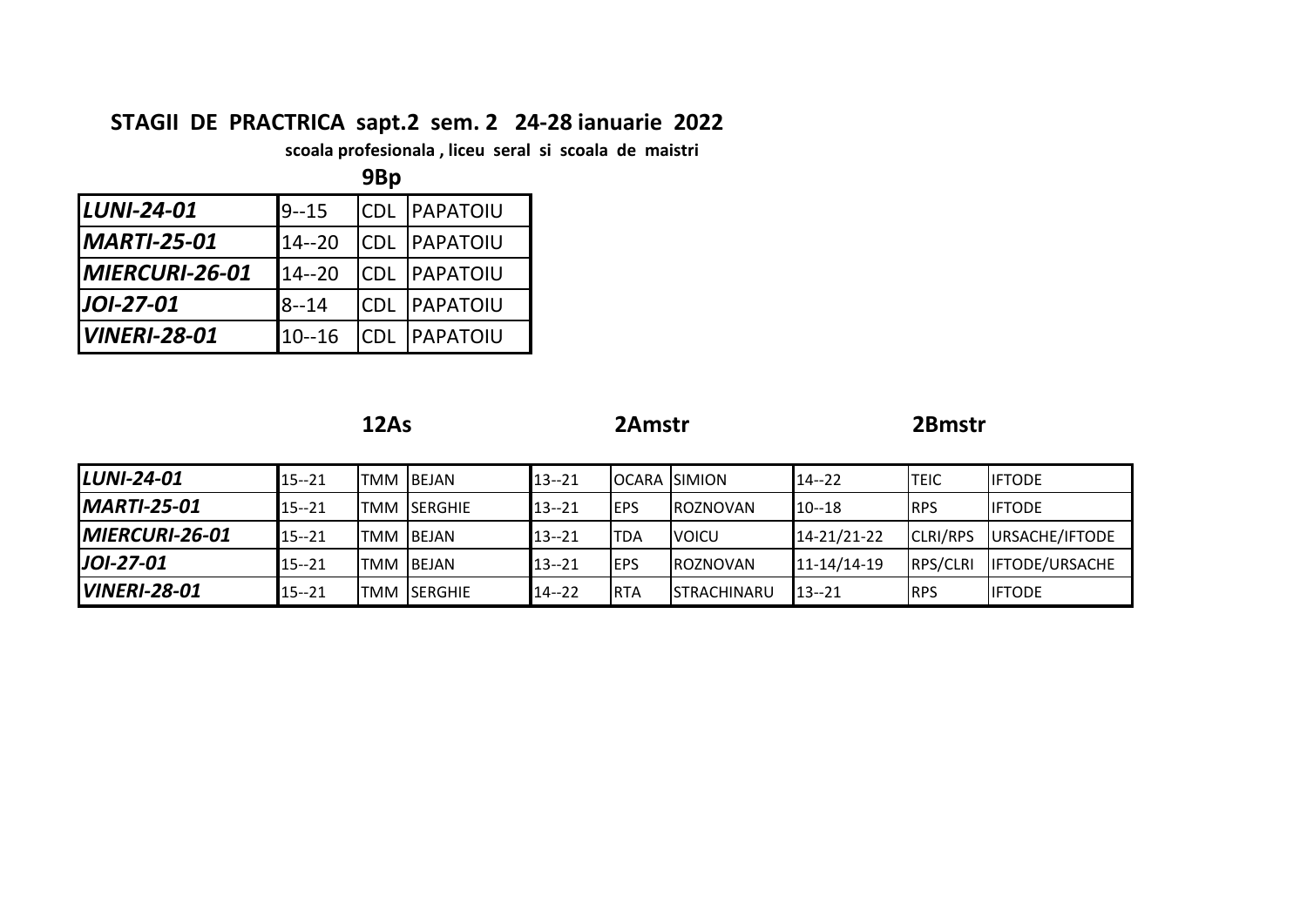### **STAGII DE PRACTICA sapt. 3 sem 2 31‐01‐‐4‐02**

**scoala profesionala , liceu seral si scoala de maistri**

|                       | 11Bp     |            |                |  |  |  |  |  |
|-----------------------|----------|------------|----------------|--|--|--|--|--|
| <b>LUNI-31-01</b>     | $8 - 14$ | <b>CDL</b> | <b>BARABOI</b> |  |  |  |  |  |
| <b>MARTI-1-02</b>     | $8 - 14$ | <b>CDL</b> | <b>BARABOI</b> |  |  |  |  |  |
| <b>IMIERCURI-2-02</b> | $9 - 15$ | <b>CDL</b> | <b>BARABOI</b> |  |  |  |  |  |
| JOI-3-02              | $8 - 14$ | <b>CDL</b> | <b>BARABOI</b> |  |  |  |  |  |
| <b>VINERI-4-02</b>    | $8 - 14$ | CDI        | <b>BARABOI</b> |  |  |  |  |  |

|--|--|

**12As 2Amstr 2Bmstr**

2Bmstr

| <b>LUNI-31-01</b>    | $15 - 21$ |      | <b>TMM BEJAN</b>   | $13 - 21$ |             | <b>IOCARA ISIMION</b> | $14 - 22$         | <b>TEIC</b>     | <b>IIFTODE</b>        |
|----------------------|-----------|------|--------------------|-----------|-------------|-----------------------|-------------------|-----------------|-----------------------|
| $IMARTI-1-02$        | $15 - 21$ |      | ITMM ISERGHIE      | $13 - 21$ | <b>IEPS</b> | <b>IROZNOVAN</b>      | $10 - 18$         | <b>RPS</b>      | <b>IIFTODE</b>        |
| <b>MIERCURI-2-02</b> | $15 - 21$ | TMM. | <b>IBEJAN</b>      | $13 - 21$ | <b>ITDA</b> | <b>IVOICU</b>         | 14-21/21-22       | <b>CLRI/RPS</b> | URSACHE/IFTODE        |
| $JOI-3-02$           | $15 - 21$ |      | TMM BEJAN          | $13 - 21$ | <b>IEPS</b> | <b>IROZNOVAN</b>      | $11 - 14/14 - 19$ | <b>RPS/CLRI</b> | <b>IFTODE/URSACHE</b> |
| <b>VINERI-4-02</b>   | $15 - 21$ |      | <b>TMM SERGHIE</b> | $14 - 22$ | <b>RTA</b>  | <b>STRACHINARU</b>    | $13 - 21$         | <b>RPS</b>      | <b>IIFTODE</b>        |

**12Bs**

| LUNI-31-01         | $10 - 16$ | <b>RI</b> | <b>MARCU</b>  |
|--------------------|-----------|-----------|---------------|
| <b>MARTI-1-02</b>  | $15 - 21$ | <b>RI</b> | <b>MARCU</b>  |
| MIERCURI-2-02      | $10 - 16$ | <b>RI</b> | <b>MARCU</b>  |
| JOI-3-02           | $15 - 21$ | <b>RI</b> | <b>IMARCU</b> |
| <b>VINERI-4-02</b> | $15 - 21$ | RI        | <b>MARCU</b>  |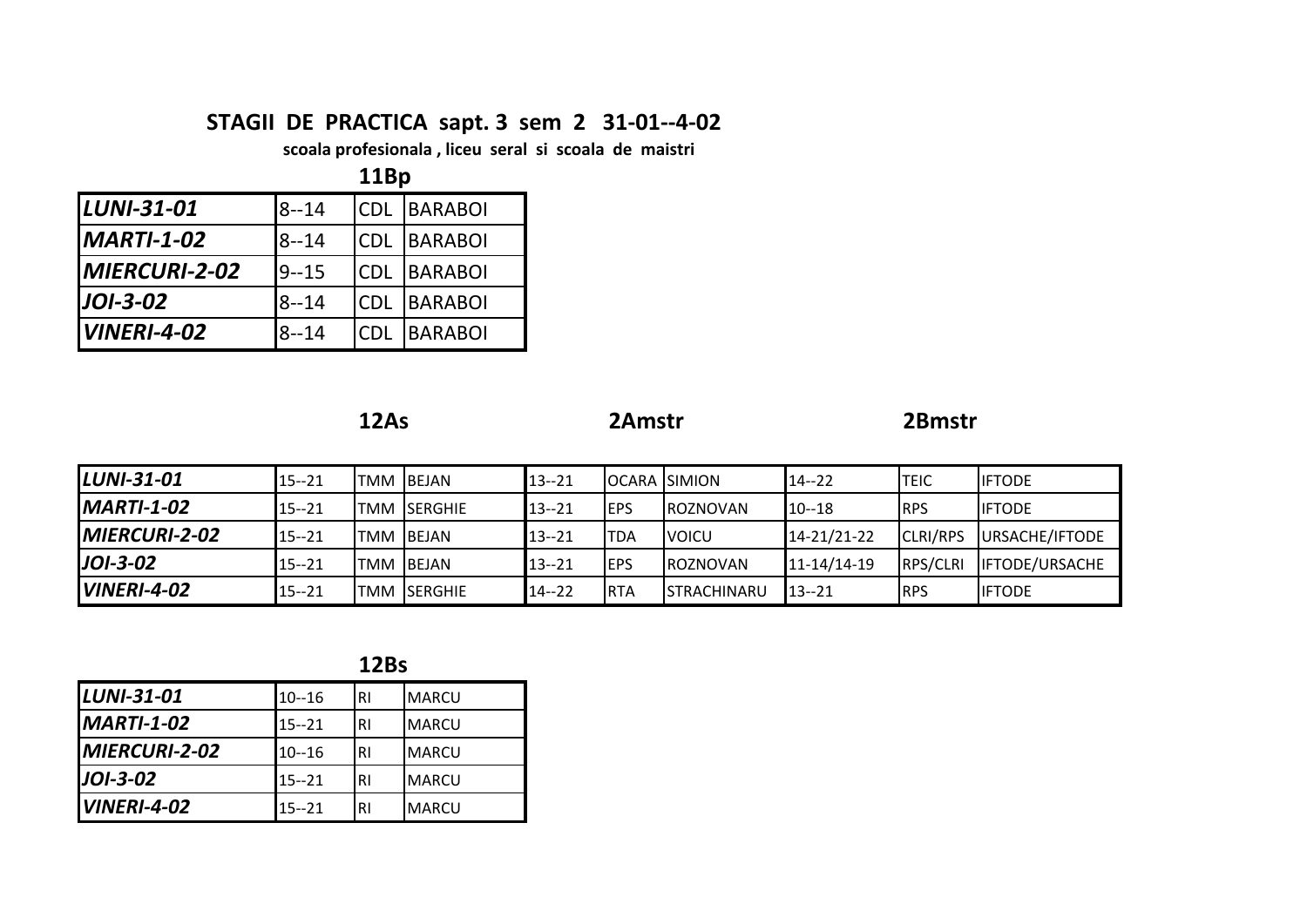### **STAGII DE PRACTICA SAPT.4 7‐11 FEBRUARIE 2022**

## *liceu zi , scoala profesionala si liceu seral*

| <b>9B</b>           |              |            |               | <u>9С</u> |            |              | 11Bp     |            |                |
|---------------------|--------------|------------|---------------|-----------|------------|--------------|----------|------------|----------------|
| <b>LUNI-7-02</b>    | $13 - 19$    | <b>CDL</b> | <b>ROTARU</b> | $8 - 14$  | <b>CDL</b> | <b>FOCSA</b> | $8 - 14$ | <b>CDL</b> | <b>BARABOI</b> |
| <b>MARTI-8-02</b>   | 11--17       | CDL        | <b>ROTARU</b> | $8 - 14$  | <b>CDL</b> | <b>FOCSA</b> | $8 - 14$ | <b>CDL</b> | <b>BARABOI</b> |
| MIERCURI-9-02       | <b>8--14</b> | <b>CDL</b> | <b>ROTARU</b> | $12 - 18$ | <b>CDL</b> | <b>FOCSA</b> | $9 - 15$ | <b>CDL</b> | <b>BARABOI</b> |
| JOI-10-02           | 14 -- 20     | <b>CDL</b> | <b>ROTARU</b> | 14 -- 20  | <b>CDL</b> | <b>FOCSA</b> | $8 - 14$ | <b>CDL</b> | <b>BARABOI</b> |
| <b>VINERI-11-02</b> | $11 - 17$    | <b>CDL</b> | <b>ROTARU</b> | $14 - 20$ | <b>CDL</b> | <b>FOCSA</b> | $8 - 14$ | <b>CDL</b> | <b>BARABOI</b> |

### **12Bs**

| <b>LUNI-7-02</b>    | $15 - 21$ | <b>RCLP</b> | <b>GARMACEA</b> |
|---------------------|-----------|-------------|-----------------|
| <b>MARTI-8-02</b>   | $15 - 21$ | <b>RI</b>   | <b>IMARCU</b>   |
| MIERCURI-9-02       | $8 - 14$  | <b>RCLP</b> | <b>GARMACEA</b> |
| JOI-10-02           | $15 - 21$ | <b>RCLP</b> | <b>GARMACEA</b> |
| <b>VINERI-11-02</b> | $10 - 16$ | <b>RCLP</b> | <b>GARMACEA</b> |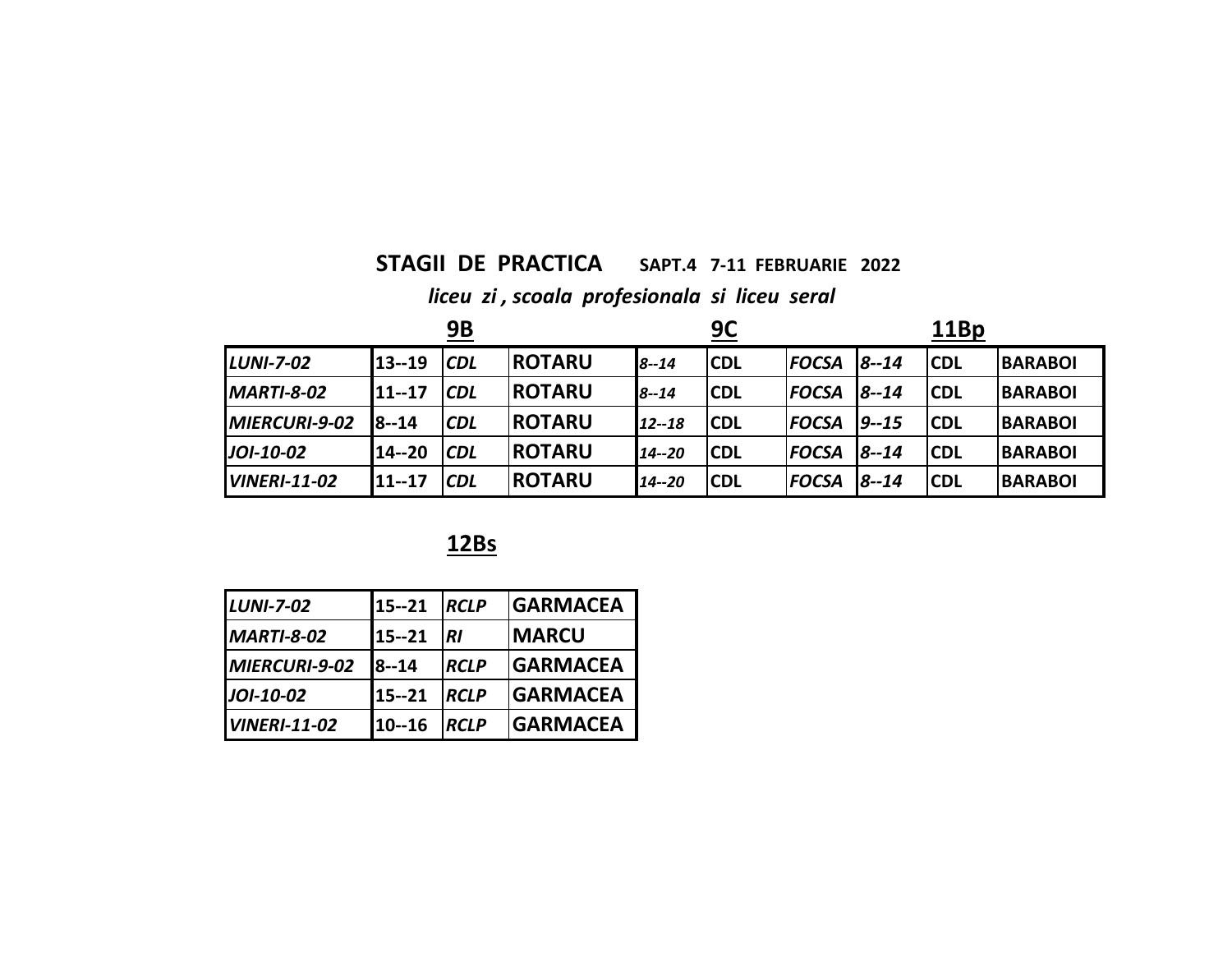## **STAGII DE PRACTICA SAPT. 5 14‐18 FEBRUARIE 2022**  *liceu zi , scoala profesionala si liceu seral*

|                     |          | <b>9A</b>  |                |           | 9Β         |               |           | 9C          |              |
|---------------------|----------|------------|----------------|-----------|------------|---------------|-----------|-------------|--------------|
| <b>LUNI-14-02</b>   | $8 - 14$ | <b>CDL</b> | <b>BARABOI</b> | 13 -- 19  | <b>CDL</b> | <b>ROTARU</b> | $18 - 14$ | <b>ICDL</b> | <b>FOCSA</b> |
| <b>MARTI-15-02</b>  | 8--14    | <b>CDL</b> | <b>BARABOI</b> | $11 - 17$ | <b>CDL</b> | <b>ROTARU</b> | $8 - 14$  | <b>ICDL</b> | <b>FOCSA</b> |
| MIERCURI-16-02      | $8 - 14$ | <b>CDL</b> | <b>BARABOI</b> | 18--14    | <b>CDL</b> | <b>ROTARU</b> | $12 - 18$ | <b>ICDL</b> | <b>FOCSA</b> |
| JOI-17-02           | $8 - 14$ | <b>CDL</b> | <b>BARABOI</b> | 14 -- 20  | <b>CDL</b> | <b>ROTARU</b> | $14 - 20$ | <b>ICDL</b> | <b>FOCSA</b> |
| <b>VINERI-18-02</b> | 8--14    | <b>CDL</b> | <b>BARABOI</b> | 11--17    | <b>CDL</b> | <b>ROTARU</b> | 14 -- 20  | <b>CDL</b>  | <b>FOCSA</b> |

### **10Ap1 10Ap2**

| LUNI-14-02          | $8 - 14$ | <b>CDL</b> | <b>SERGHIE</b> | $8 - 14$ | <b>ICDL</b> | <b>CATUR</b> |
|---------------------|----------|------------|----------------|----------|-------------|--------------|
| <b>MARTI-15-02</b>  | $8 - 14$ | <b>CDL</b> | <b>SERGHIE</b> | $8 - 14$ | <b>CDL</b>  | <b>CATUR</b> |
| MIERCURI-16-02      | $8 - 14$ | <b>CDL</b> | <b>SERGHIE</b> | 12--18   | <b>CDL</b>  | <b>CATUR</b> |
| JOI-17-02           | $8 - 14$ | <b>CDL</b> | <b>SERGHIE</b> | 14 -- 20 | <b>CDL</b>  | <b>CATUR</b> |
| <b>VINERI-18-02</b> | $8 - 14$ | <b>CDL</b> | <b>SERGHIE</b> | 8--14    | <b>CDL</b>  | <b>CATUR</b> |

**12Bs**

| LUNI-14-02          | 15 -- 21  | <b>IRCLP</b> | <b>GARMACEA</b> |
|---------------------|-----------|--------------|-----------------|
| <b>MARTI-15-02</b>  | 15 -- 21  | <b>RI</b>    | <b>MARCU</b>    |
| MIERCURI-16-02      | $8 - 14$  | <b>IRCLP</b> | <b>GARMACEA</b> |
| JOI-17-02           | 15--21    | <b>IRCLP</b> | <b>GARMACEA</b> |
| <b>VINERI-18-02</b> | $15 - 21$ | RI           | <b>MARCU</b>    |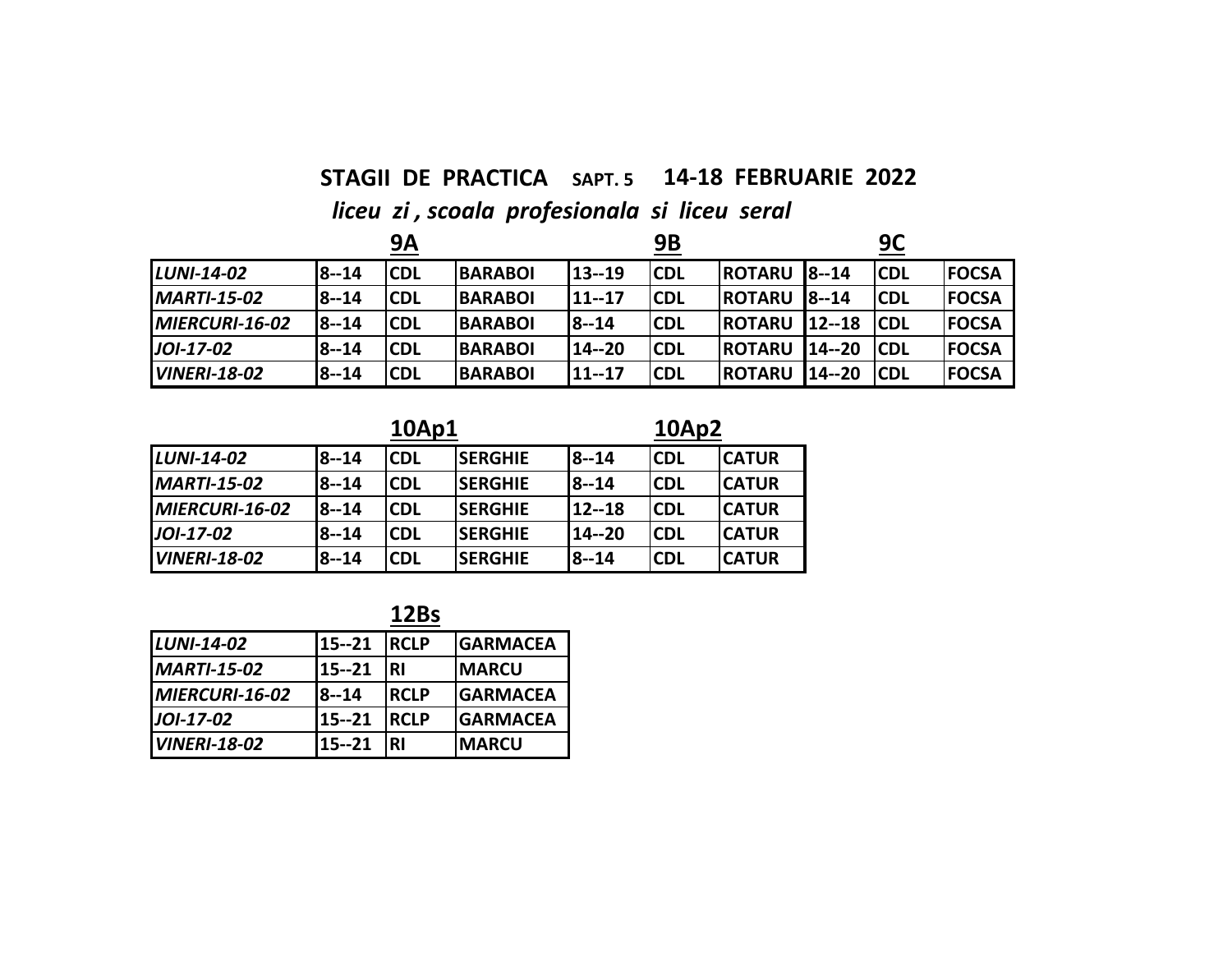### **STAGII DE PRACTICA sapt. 6 21‐25 FEBRUARIE 2022**

*liceu zi , scoala profesionala si liceu seral*

|                        |              | 9Α         |                |              | 9D         |             |
|------------------------|--------------|------------|----------------|--------------|------------|-------------|
| <b>LUNI-21-02</b>      | 18--14       | <b>CDL</b> | <b>BARABOI</b> | <b>8--15</b> | <b>CDL</b> | <b>ADAM</b> |
| <b>MARTI-22-02</b>     | l8--14       | <b>CDL</b> | <b>BARABOI</b> | 11--17       | <b>CDL</b> | <b>ADAM</b> |
| <b>IMIERCURI-23-02</b> | <b>8--14</b> | <b>CDL</b> | <b>BARABOI</b> | 19--15       | <b>CDL</b> | <b>ADAM</b> |
| <b>JOI-24-02</b>       | l8--14       | <b>CDL</b> | <b>BARABOI</b> | 18--13       | <b>CDL</b> | <b>ADAM</b> |
| <b>VINERI-25-02</b>    | l8--14       | <b>CDL</b> | <b>BARABOI</b> | 14--20       | <b>CDL</b> | <b>ADAM</b> |

|                     |          | 10Ap1      |                | <b>10Ap2</b> |            |              |  |
|---------------------|----------|------------|----------------|--------------|------------|--------------|--|
| <b>LUNI-21-02</b>   | 18--14   | <b>CDL</b> | <b>SERGHIE</b> | <b>8--14</b> | <b>CDL</b> | <b>CATUR</b> |  |
| <b>MARTI-22-02</b>  | $8 - 14$ | <b>CDL</b> | <b>SERGHIE</b> | l8--14       | <b>CDL</b> | <b>CATUR</b> |  |
| MIERCURI-23-02      | $8 - 14$ | <b>CDL</b> | <b>SERGHIE</b> | 12--18       | <b>CDL</b> | <b>CATUR</b> |  |
| <b>JOI-24-02</b>    | l8--14   | <b>CDL</b> | <b>SERGHIE</b> | 14--20       | <b>CDL</b> | <b>CATUR</b> |  |
| <b>VINERI-25-02</b> | 8--14    | <b>CDL</b> | <b>SERGHIE</b> | <b>8--14</b> | <b>CDL</b> | <b>CATUR</b> |  |

**12Cs**

| <b>LUNI-21-02</b>   | 15--21    | <b>ISOATI</b> | <b>ROTARU</b> |
|---------------------|-----------|---------------|---------------|
| <b>MARTI-22-02</b>  | $16 - 21$ | <b>SOATI</b>  | <b>CARARE</b> |
| MIERCURI-23-02      | $14 - 21$ | <b>SOATI</b>  | <b>CARARE</b> |
| JOI-24-02           | 15--21    | <b>SOATI</b>  | <b>ROTARU</b> |
| <b>VINERI-25-02</b> | $15 - 21$ | <b>SOATI</b>  | <b>CARARE</b> |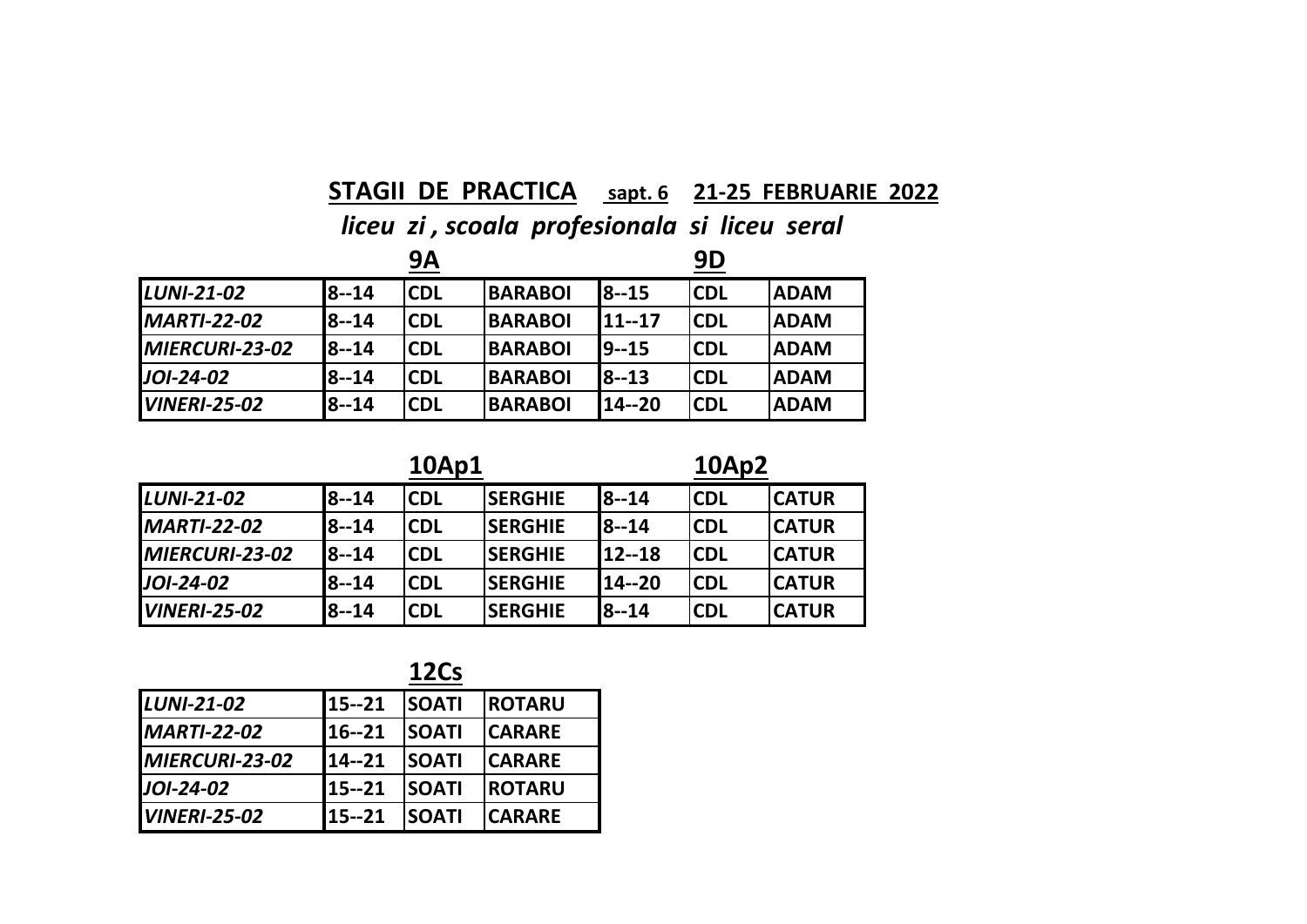### **STAGII DE PRACTICA sapt.7 28 FEBRUARIE‐4 MARTIE**

*liceu zi , scoala profesionala si liceu seral*

|                      |              | 9D          |             |              | 11B1      |                |          | 11B2        |                  |
|----------------------|--------------|-------------|-------------|--------------|-----------|----------------|----------|-------------|------------------|
| <b>LUNI-28-02</b>    | <b>8--15</b> | <b>CDL</b>  | <b>ADAM</b> | <b>8--14</b> | CA        | <b>BARABOI</b> | 19--15   | <b>MIBA</b> | <b>IPAPATOIU</b> |
| $MARTI-1-03$         | 11--17       | <b>ICDL</b> | <b>ADAM</b> | <b>8--14</b> | <b>CA</b> | <b>BARABOI</b> | 14 -- 20 | <b>MIBA</b> | <b>IPAPATOIU</b> |
| <b>MIERCURI-2-03</b> | 19--15       | <b>CDL</b>  | <b>ADAM</b> | 19--15       | <b>CA</b> | <b>BARABOI</b> | 14 -- 20 | <b>MIBA</b> | <b>IPAPATOIU</b> |
| $J$ OI-3-03          | 115--20      | <b>CDL</b>  | <b>ADAM</b> | <b>8--14</b> | CA        | <b>BARABOI</b> | 8--14    | <b>MIBA</b> | <b>IPAPATOIU</b> |
| $IVINERI-4-03$       | 14--20       | <b>CDL</b>  | <b>ADAM</b> | <b>8--14</b> | CA        | <b>BARABOI</b> | 19--15   | <b>MIBA</b> | <b>IPAPATOIU</b> |

|                    |       | 10Ap1      |                 | <b>10Ap2</b> |            |              |  |
|--------------------|-------|------------|-----------------|--------------|------------|--------------|--|
| <b>LUNI-28-02</b>  | 8--14 | <b>CDL</b> | <b>ISERGHIE</b> | <b>8--14</b> | lCDL       | <b>CATUR</b> |  |
| <b>MARTI-1-03</b>  | 8--14 | CDL        | <b>ISERGHIE</b> | <b>8--14</b> | lCDL       | <b>CATUR</b> |  |
| MIERCURI-2-03      | 8--14 | CDL        | <b>ISERGHIE</b> | 12--18       | <b>CDL</b> | <b>CATUR</b> |  |
| $JOI-3-03$         | 8--14 | CDL        | <b>SERGHIE</b>  | 14--20       | <b>CDL</b> | <b>CATUR</b> |  |
| <b>VINERI-4-03</b> | 8--14 | CDL        | <b>SERGHIE</b>  | <b>8--14</b> | <b>CDL</b> | <b>CATUR</b> |  |

**12Cs**

|                      |           | ----         |               |
|----------------------|-----------|--------------|---------------|
| <b>LUNI-28-02</b>    | 15--21    | <b>SOATI</b> | <b>ROTARU</b> |
| <b>MARTI-1-03</b>    | 116--21   | <b>SOATI</b> | <b>CARARE</b> |
| <b>MIERCURI-2-03</b> | 14--21    | <b>SOATI</b> | <b>CARARE</b> |
| <b>JOI-3-03</b>      | 15--21    | <b>SOATI</b> | <b>ROTARU</b> |
| <b>VINERI-4-03</b>   | $15 - 21$ | <b>SOATI</b> | <b>CARARE</b> |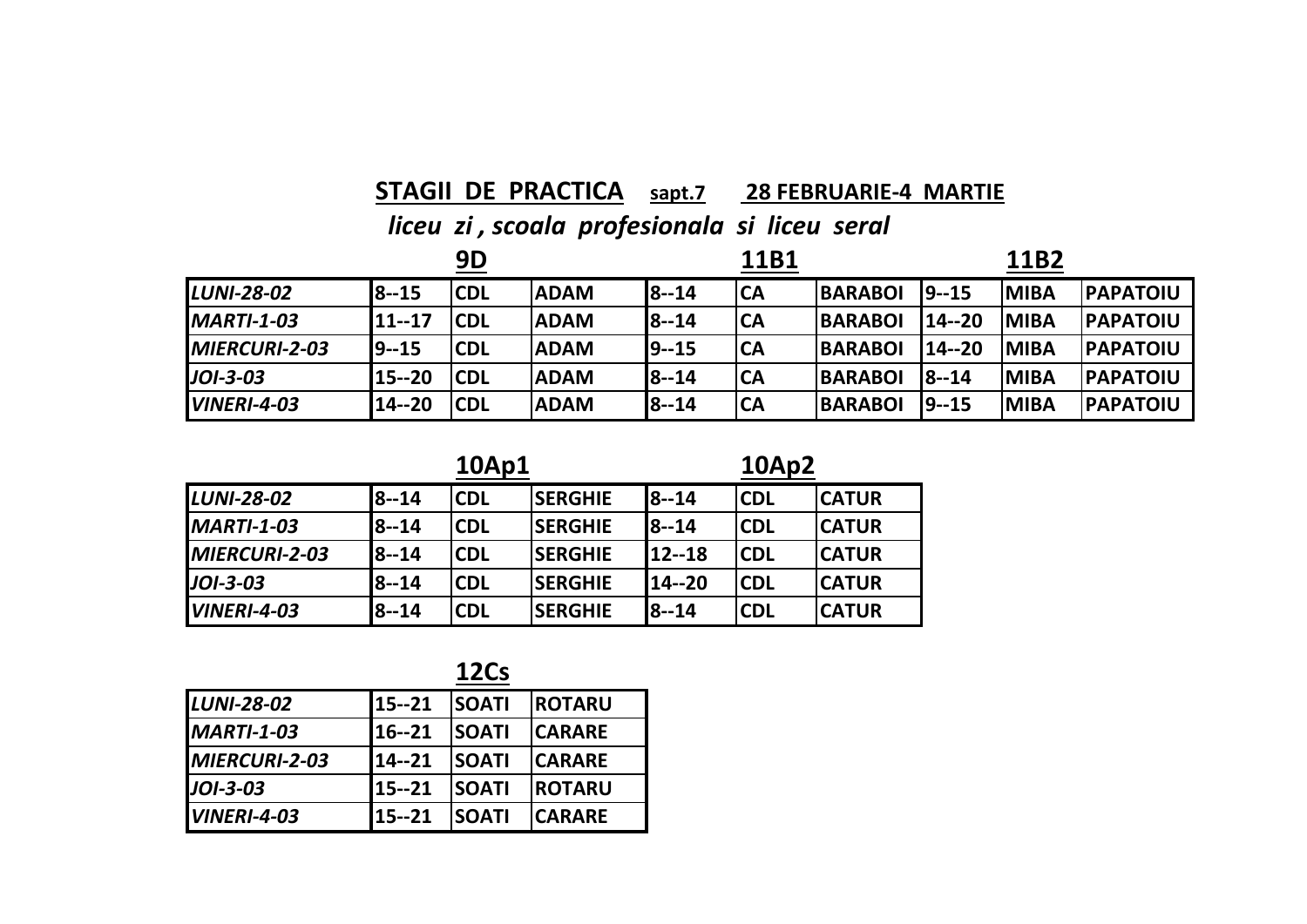### **STAGII DE PRACTICA sapt.8 7‐11 MARTIE 2022**

### *liceu zi , scoala profesionala si liceu seral*

|                      |           | 11B1      |                |           | 11B2        |                  |
|----------------------|-----------|-----------|----------------|-----------|-------------|------------------|
| $LUNI-7-03$          | 8--14     | <b>CA</b> | <b>BARABOI</b> | $19 - 15$ | <b>MIBA</b> | <b>PAPATOIU</b>  |
| $IMARTI-8-03$        | 8--14     | <b>CA</b> | <b>BARABOI</b> | 114--20   | <b>MIBA</b> | <b>PAPATOIU</b>  |
| <b>MIERCURI-9-03</b> | $19 - 15$ | <b>CA</b> | <b>BARABOI</b> | 114--20   | <b>MIBA</b> | <b>IPAPATOIU</b> |
| $JOI-10-03$          | $8 - 14$  | <b>CA</b> | <b>BARABOI</b> | $18 - 14$ | <b>MIBA</b> | <b>PAPATOIU</b>  |
| $IVINERI-11-03$      | 8--14     | <b>CA</b> | <b>BARABOI</b> | $19 - 15$ | <b>MIBA</b> | <b>PAPATOIU</b>  |

**10A1**

**10A2**

| <b>LUNI-7-03</b>    | <b>8--14</b> | <b>CDL</b> | <b>FOCSA</b> | 14 -- 20 | <b>CDL</b> | <b>SERGHIE</b> |
|---------------------|--------------|------------|--------------|----------|------------|----------------|
| <b>MARTI-8-03</b>   | 10--16       | <b>CDL</b> | <b>FOCSA</b> | $8 - 14$ | <b>CDL</b> | <b>SERGHIE</b> |
| MIERCURI-9-03       | $12 - 18$    | <b>CDL</b> | <b>FOCSA</b> | $8 - 14$ | <b>CDL</b> | <b>SERGHIE</b> |
| <b>JOI-10-03</b>    | 14--20       | <b>CDL</b> | <b>FOCSA</b> | $7 - 14$ | <b>CDL</b> | <b>SERGHIE</b> |
| <b>VINERI-11-03</b> | 14--20       | <b>CDL</b> | <b>FOCSA</b> | 15--20   | <b>CDL</b> | <b>SERGHIE</b> |

**12Cs**

| <b>LUNI-7-03</b>     | $14 - 20$ | <b>SOATI</b> | <b>ROTARU</b> |  |
|----------------------|-----------|--------------|---------------|--|
| <b>MARTI-8-03</b>    | 16--21    | <b>SOATI</b> | <b>CARARE</b> |  |
| <b>MIERCURI-9-03</b> | 14--21    | <b>SOATI</b> | <b>CARARE</b> |  |
| JOI-10-03            | 15--21    | <b>SOATI</b> | <b>ROTARU</b> |  |
| <b>VINERI-11-03</b>  | 15--21    | <b>SOATI</b> | <b>ROTARU</b> |  |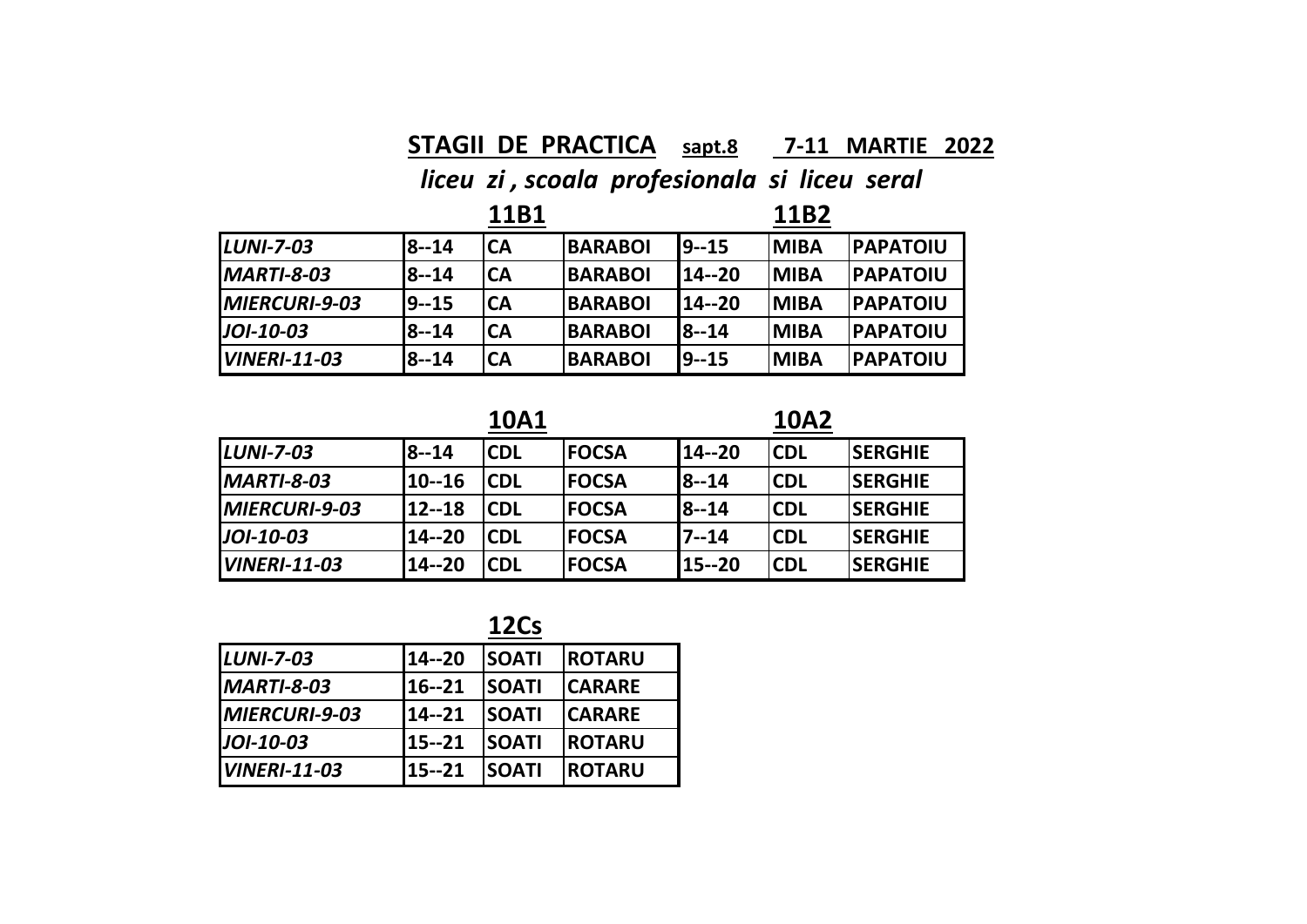### **STAGII DE PRACTICA sapt. 9 14‐18 MARTIE 2022**

|                     |           | 11B1      |              |              | 11B2        |             |
|---------------------|-----------|-----------|--------------|--------------|-------------|-------------|
| <b>LUNI-14-03</b>   | $7 - 13$  | CA        | <b>BEJAN</b> | 14--20       | <b>MIBA</b> | <b>IOAN</b> |
| <b>MARTI-15-03</b>  | $15 - 21$ | <b>CA</b> | <b>BEJAN</b> | <b>8--15</b> | <b>MIBA</b> | <b>IOAN</b> |
| MIERCURI-16-03      | 13--19    | CA        | <b>BEJAN</b> | 16--20       | <b>MIBA</b> | <b>IOAN</b> |
| JOI-17-03           | $15 - 21$ | <b>CA</b> | <b>BEJAN</b> | 114--20      | <b>MIBA</b> | <b>IOAN</b> |
| <b>VINERI-18-03</b> | 9--15     | <b>CA</b> | <b>BEJAN</b> | 13--20       | <b>MIBA</b> | <b>IOAN</b> |

|                        |           | <b>10A1</b> |               |              | <b>10A2</b> |                |              | <b>10C</b>  |               |
|------------------------|-----------|-------------|---------------|--------------|-------------|----------------|--------------|-------------|---------------|
| <b>LUNI-14-03</b>      | $14 - 20$ | <b>CDL</b>  | <b>IFOCSA</b> | 8--15        | <b>CDL</b>  | <b>SERGHIE</b> | $13 - 19$    | <b>CDL</b>  | <b>ROTARU</b> |
| <b>MARTI-15-03</b>     | $10 - 16$ | <b>CDL</b>  | <b>IFOCSA</b> | <b>8--14</b> | <b>CDL</b>  | <b>SERGHIE</b> | $11 - 17$    | <b>ICDL</b> | <b>ROTARU</b> |
| <b>IMIERCURI-16-03</b> | 12--18    | <b>CDL</b>  | <b>IFOCSA</b> | <b>8--14</b> | <b>CDL</b>  | <b>SERGHIE</b> | <b>8--14</b> | <b>CDL</b>  | <b>ROTARU</b> |
| JOI-17-03              | 14--20    | <b>CDL</b>  | <b>IFOCSA</b> | <b>8--14</b> | <b>CDL</b>  | <b>SERGHIE</b> | <b>8--14</b> | <b>CDL</b>  | <b>ROTARU</b> |
| <b>VINERI-18-03</b>    | 14 -- 20  | <b>CDL</b>  | <b>IFOCSA</b> | 15--20       | <b>ICDL</b> | <b>SERGHIE</b> | $11 - 17$    | <b>CDL</b>  | <b>ROTARU</b> |

| <b>LUNI-14-03</b>   | $11 - 17$ | <b>IPSCLP</b> | <b>IFRONEA</b>  |
|---------------------|-----------|---------------|-----------------|
| <b>MARTI-15-03</b>  | 14 -- 20  | <b>PSCLP</b>  | <b>IFRONEA</b>  |
| MIERCURI-16-03      | 15--21    | <b>IPSCLP</b> | <b>IFRONEA</b>  |
| <b>JOI-17-03</b>    | 14--20    | <b>PSCLP</b>  | <b>TRUFANDA</b> |
| <b>VINERI-18-03</b> | $15 - 21$ | <b>PSCLP</b>  | <b>TRUFANDA</b> |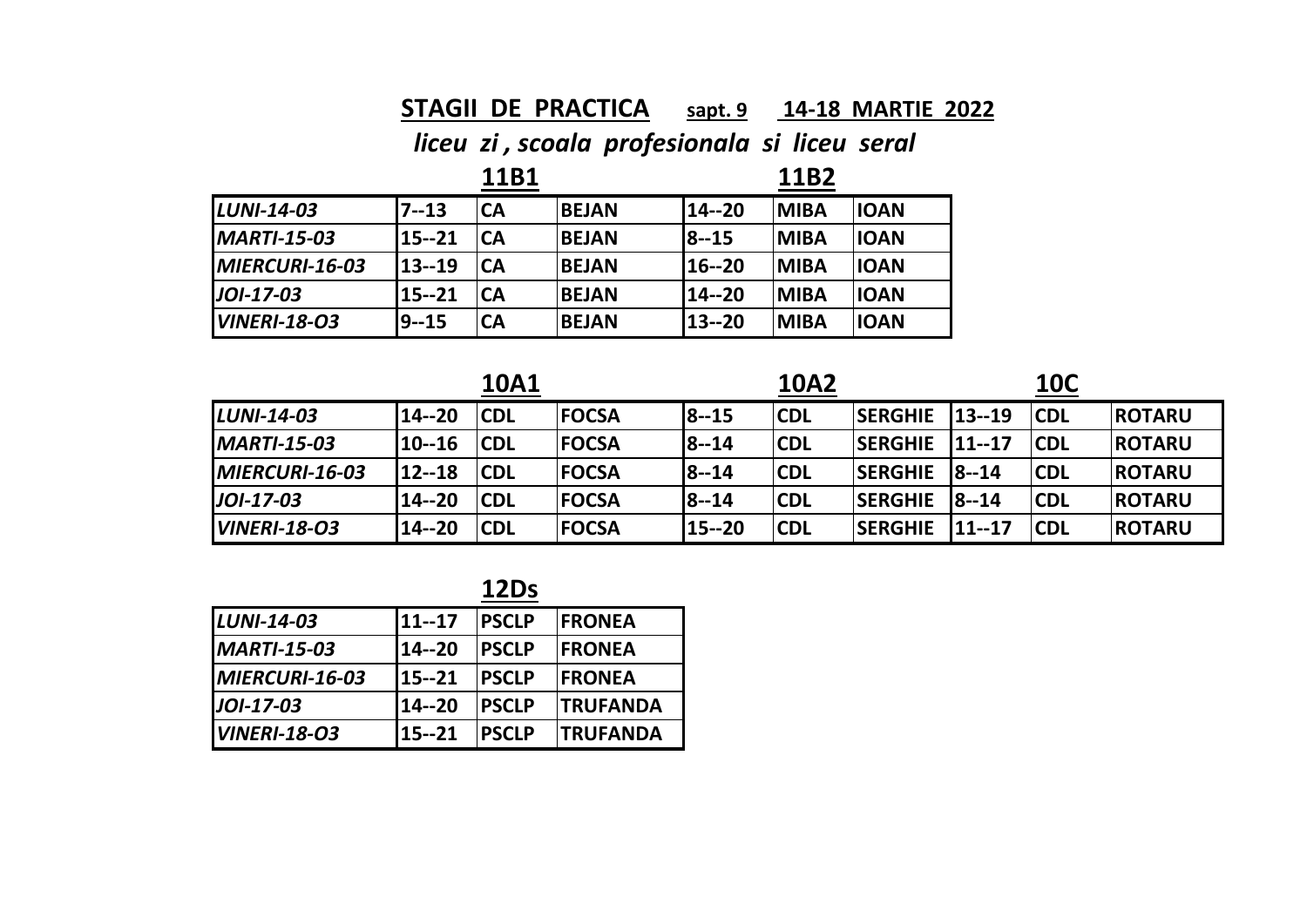### **STAGII DE PRACTICA SAPT.10 21 ‐ 25 MARTIE 2022**

*liceu zi , scoala profesionala si liceu seral*

|                     |              | 10B1       |               |           | 10B2       |               |
|---------------------|--------------|------------|---------------|-----------|------------|---------------|
| <b>LUNI-21-03</b>   | $13 - 19$    | <b>CDL</b> | <b>ROTARU</b> | $8 - 14$  | <b>CDL</b> | <b>CATUR</b>  |
| <b>MARTI-22-03</b>  | 11--17       | <b>CDL</b> | <b>ROTARU</b> | $18 - 14$ | lCDL       | <b>ICATUR</b> |
| MIERCURI-23-03      | <b>8--14</b> | <b>CDL</b> | <b>ROTARU</b> | 10--16    | <b>CDL</b> | <b>ICATUR</b> |
| $JOI-24-03$         | 14--20       | <b>CDL</b> | <b>ROTARU</b> | $18 - 14$ | lCDL       | <b>ICATUR</b> |
| <b>VINERI-25-03</b> | 11--17       | <b>CDL</b> | <b>ROTARU</b> | $18 - 14$ | <b>CDL</b> | <b>ICATUR</b> |

**11Bp**

| LUNI-21-03          | $8 - 14$     | <b>CDL</b> | <b>BARABOI</b> |
|---------------------|--------------|------------|----------------|
| <b>MARTI-22-03</b>  | $8 - 14$     | <b>CDL</b> | <b>BARABOI</b> |
| MIERCURI-23-03      | 9--15        | <b>CDL</b> | <b>BARABOI</b> |
| JOI-24-03           | 8--14        | <b>CDL</b> | <b>BARABOI</b> |
| <b>VINERI-25-03</b> | <b>8--14</b> | <b>CDL</b> | <b>BARABOI</b> |

**12Ds**

| <b>LUNI-21-03</b>   | 12--18   | <b>PSCLP</b> | <b>TRUFANDA</b>  |
|---------------------|----------|--------------|------------------|
| <b>MARTI-22-03</b>  | 14--20   | <b>PSCLP</b> | <b>TRUFANDA</b>  |
| MIERCURI-23-03      | 14 -- 20 | <b>PSCLP</b> | <b>IFRONEA</b>   |
| JOI-24-03           | 14 -- 20 | <b>PSCLP</b> | <b>ITRUFANDA</b> |
| <b>VINERI-25-03</b> | 15 -- 21 | <b>PSCLP</b> | <b>ITRUFANDA</b> |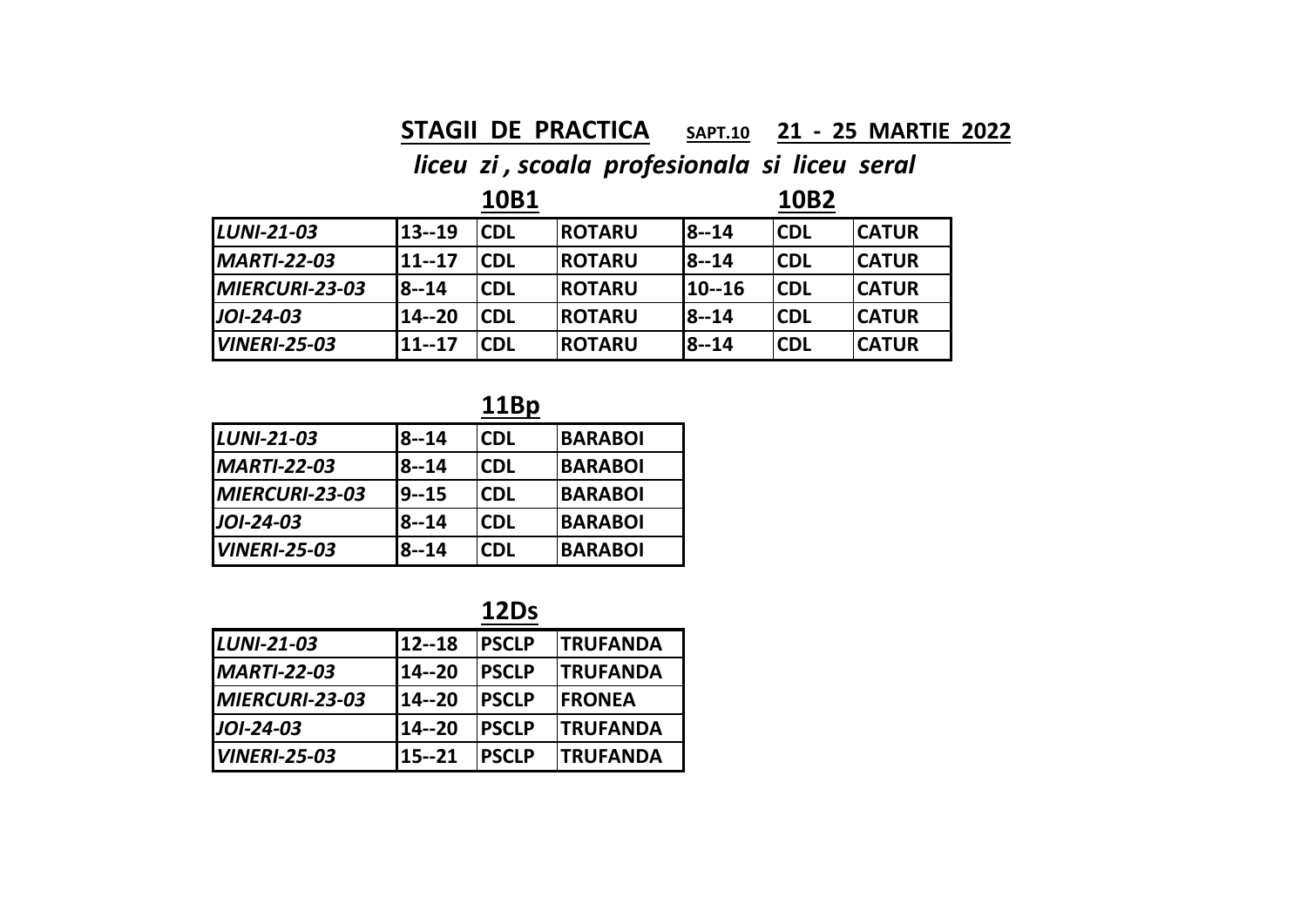### **STAGII DE PRACTICA SAPT.11 28 MARTIE‐1 APRILIE**

*liceu zi , scoala profesionala si liceu seral*

|                    |              | 10B1       |                |              | 10B2        |              |
|--------------------|--------------|------------|----------------|--------------|-------------|--------------|
| <b>LUNI-28-03</b>  | 13--19       | <b>CDL</b> | <b>ROTARU</b>  | $18 - 14$    | <b>ICDL</b> | <b>CATUR</b> |
| <b>MARTI-29-03</b> | $11 - 17$    | <b>CDL</b> | <b>IROTARU</b> | <b>8--14</b> | <b>CDL</b>  | <b>CATUR</b> |
| MIERCURI-30-03     | <b>8--14</b> | <b>CDL</b> | <b>IROTARU</b> | 10--16       | <b>CDL</b>  | <b>CATUR</b> |
| <b>JOI-31-03</b>   | 14--20       | <b>CDL</b> | <b>IROTARU</b> | <b>8--14</b> | <b>CDL</b>  | <b>CATUR</b> |
| <b>VINERI-1-04</b> | $11 - 17$    | <b>CDL</b> | <b>IROTARU</b> | <b>8--14</b> | <b>CDL</b>  | <b>CATUR</b> |

**11Bp**

| <b>LUNI-28-03</b>  | $8 - 14$     | <b>CDL</b> | <b>BARABOI</b> |
|--------------------|--------------|------------|----------------|
| <b>MARTI-29-03</b> | $8 - 14$     | <b>CDL</b> | <b>BARABOI</b> |
| MIERCURI-30-03     | 19--15       | <b>CDL</b> | <b>BARABOI</b> |
| <b>JOI-31-03</b>   | $8 - 14$     | <b>CDL</b> | <b>BARABOI</b> |
| <b>VINERI-1-04</b> | <b>8--14</b> | <b>CDL</b> | <b>BARABOI</b> |

| ٠<br>r.<br>∼ |
|--------------|

| <b>LUNI-28-03</b>  | $11 - 17$ | <b>PSCLP</b>  | <b>IFRONEA</b>   |
|--------------------|-----------|---------------|------------------|
| <b>MARTI-29-03</b> | 14 -- 20  | <b>PSCLP</b>  | <b>IFRONEA</b>   |
| MIERCURI-30-03     | $15 - 21$ | <b>IPSCLP</b> | <b>IFRONEA</b>   |
| JOI-31-03          | 14 -- 20  | <b>PSCLP</b>  | <b>ITRUFANDA</b> |
| $IVINERI-1-04$     | 15--21    | <b>PSCLP</b>  | <b>TRUFANDA</b>  |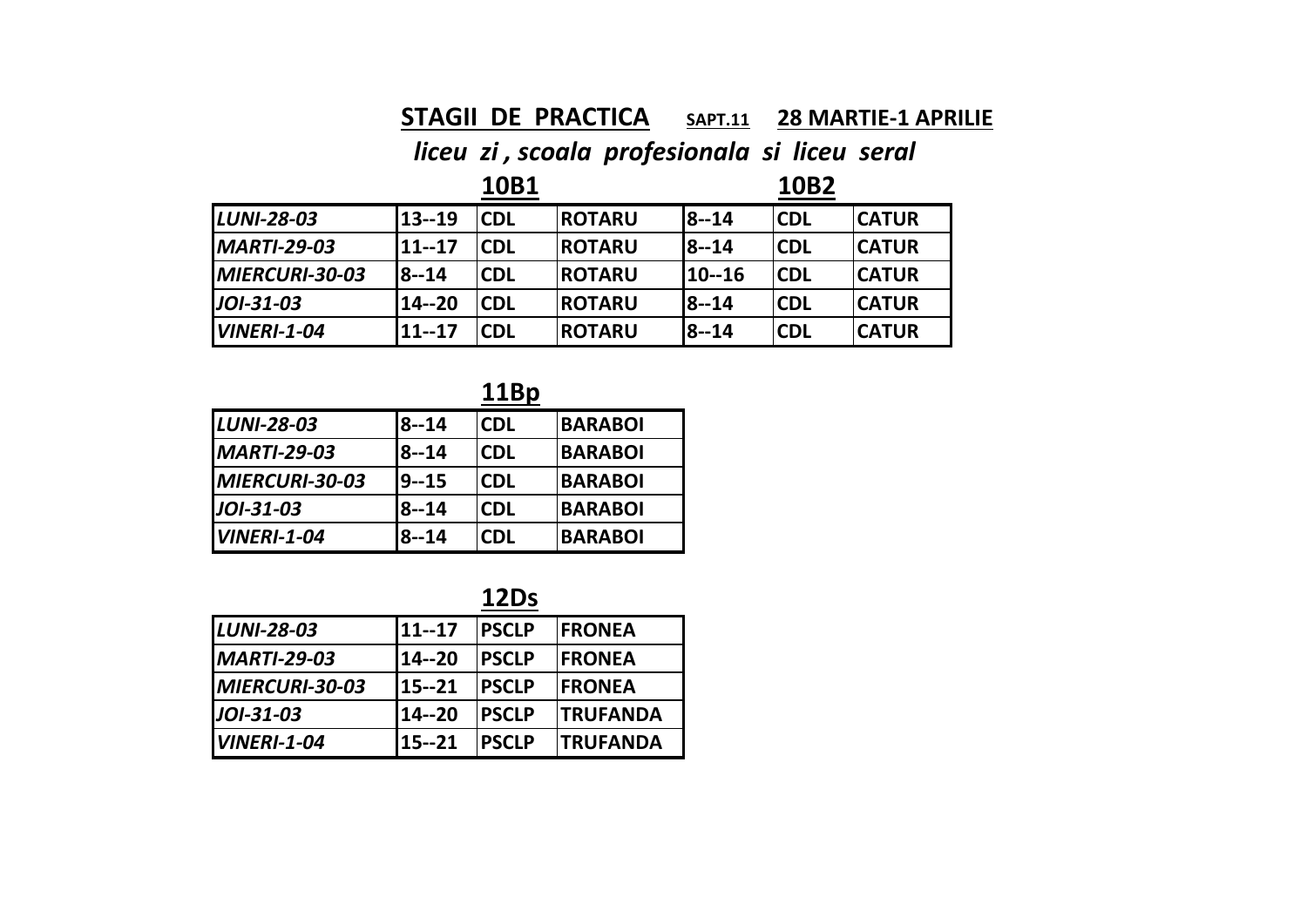### **STAGII DE PRACTICA SAPT.12 4‐‐8 APRILIE 2022**

*liceu zi , scoala profesionala si liceu seral*

**10C**

| $LUNI-4-04$        | 13--19       | <b>CDL</b> | <b>ROTARU</b>  |
|--------------------|--------------|------------|----------------|
| <b>MARTI-5-04</b>  | 11--17       | <b>CDL</b> | <b>ROTARU</b>  |
| MIERCURI-6-04      | <b>8--14</b> | <b>CDL</b> | <b>IROTARU</b> |
| JOI-7-04           | 14--20       | <b>CDL</b> | <b>ROTARU</b>  |
| <b>VINERI-8-04</b> | $11 - 17$    | <b>CDL</b> | <b>ROTARU</b>  |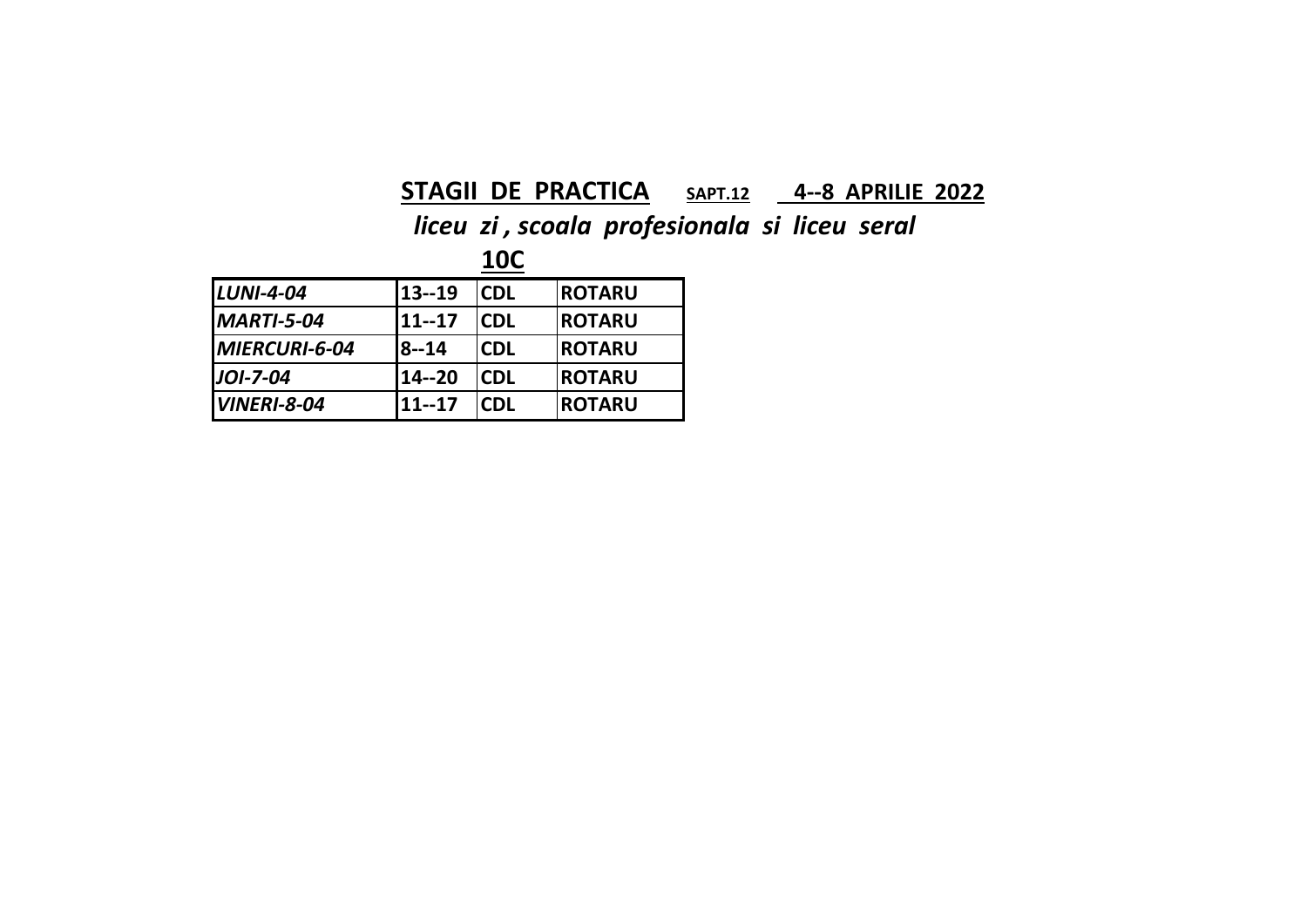### **STAGII DE PRACTICA SAPT.13 11‐‐14 APRILIE 2022**

### *liceu zi , scoala profesionala si liceu seral*

**11C**

| <b>LUNI-11-04</b>     | <b>8--14</b> | <b>RI</b>    | <b>BURCIU</b>  |
|-----------------------|--------------|--------------|----------------|
| <b>MARTI-12-04</b>    | 14 -- 20     | <b>RCLP</b>  | <b>IPRICOP</b> |
| <b>MIERCURI-13-04</b> | <b>8--14</b> | <b>IRCLP</b> | <b>IPRICOP</b> |
| $JOI-14-04$           | 8--14        | <b>RCLP</b>  | <b>IPRICOP</b> |

| × |
|---|
|---|



| <b>LUNI-11-04</b>  | 14--20 | IMU        | <b>IROTARU</b> | 15--21       | <b>IPOP</b> | <b>IGARMACEA</b> |
|--------------------|--------|------------|----------------|--------------|-------------|------------------|
| <b>MARTI-12-04</b> | 14--20 | <b>IMU</b> | <b>IROTARU</b> | 14--20       | <b>POP</b>  | <b>IGARMACEA</b> |
| MIERCURI-13-04     | 15--21 | <b>IMU</b> | <b>ISIMION</b> | <b>8--14</b> | <b>IPOP</b> | <b>IGARMACEA</b> |
| JOI-14-04          | 15--21 | <b>IMU</b> | <b>IROTARU</b> | 15--21       | <b>POP</b>  | <b>IGARMACEA</b> |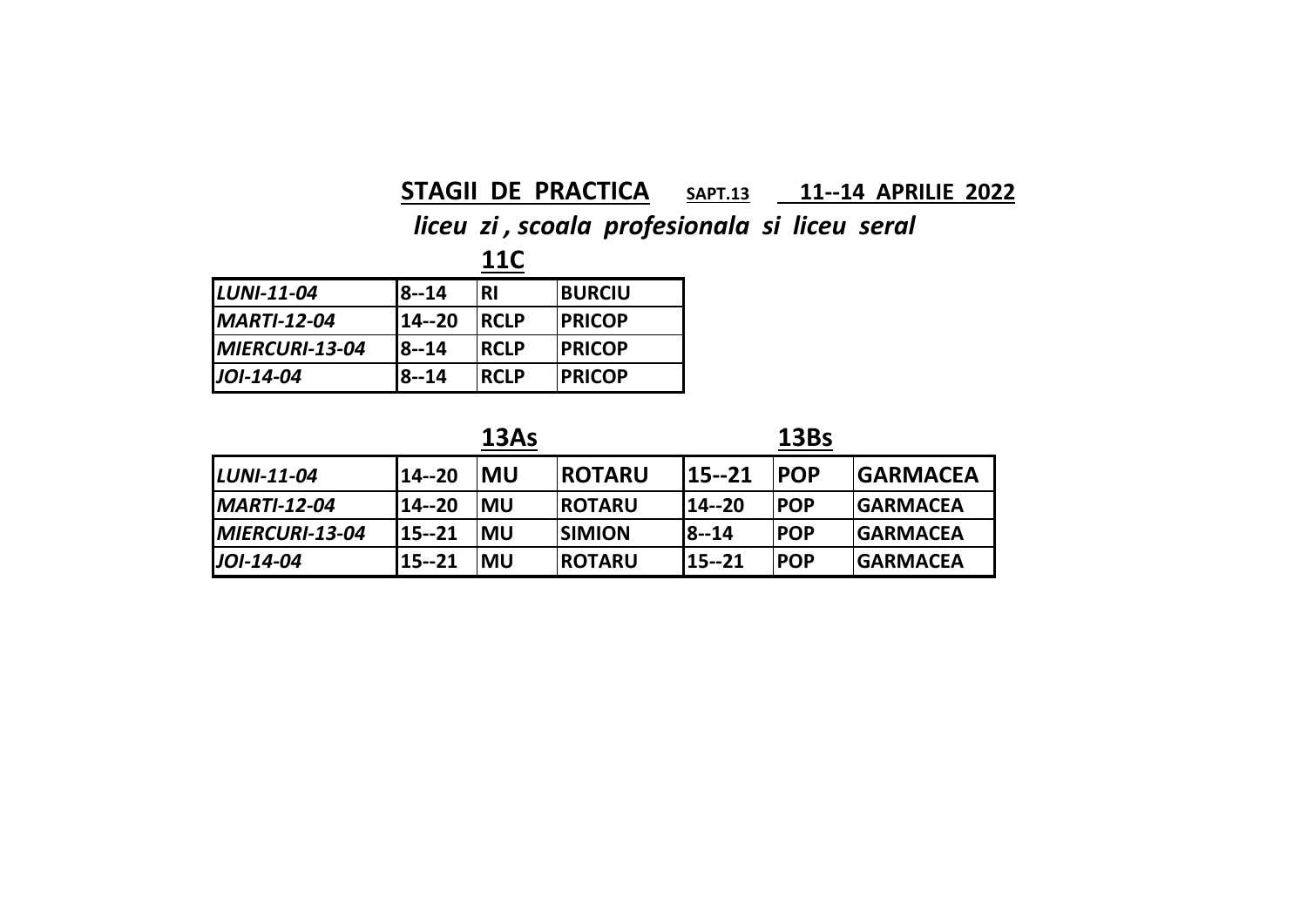### **STAGII DE PRACTICA SAPT.14 2‐‐6 MAI 2022**

*liceu zi , scoala profesionala si liceu seral*

|                      |            | <b>11C</b>  |               |           | <b>10D</b> |                        |
|----------------------|------------|-------------|---------------|-----------|------------|------------------------|
| <b>LUNI-2-05</b>     | $ 8 - 14 $ | <b>RI</b>   | <b>BURCIU</b> | $18 - 14$ | <b>CDL</b> | <b><i>TRUFANDA</i></b> |
| $IMARTI-3-05$        | $ 8 - 13 $ | <b>RCLP</b> | <b>PRICOP</b> | $18 - 15$ | <b>CDL</b> | <b>ITRUFANDA</b>       |
| <b>MIERCURI-4-05</b> | 8--15      | <b>RCLP</b> | <b>PRICOP</b> | 115--20   | <b>CDL</b> | <b><i>TRUFANDA</i></b> |
| $JOI-5-05$           | 8--14      | <b>RCLP</b> | <b>PRICOP</b> | 14--20    | <b>CDL</b> | <b>TRUFANDA</b>        |
| <b>IVINERI-6-05</b>  | 8--14      | <b>RI</b>   | <b>BURCIU</b> | $18 - 14$ | <b>CDL</b> | <b>TRUFANDA</b>        |

**13Bs**

| <b>LUNI-2-05</b>            | 14--20 | <b>MU</b>  | <b>ROTARU</b>  | 15--21       | <b>POP</b> | <b>GARMACEA</b> |
|-----------------------------|--------|------------|----------------|--------------|------------|-----------------|
| <b>MARTI-3-05</b>           | 14--20 | <b>IMU</b> | <b>IROTARU</b> | 114--20      | <b>POP</b> | <b>GARMACEA</b> |
| <i><b>MIERCURI-4-05</b></i> | 13--19 | <b>IMU</b> | <b>IROTARU</b> | <b>8--14</b> | <b>POP</b> | <b>GARMACEA</b> |
| <b>JOI-5-05</b>             | 14--20 | <b>IMU</b> | <b>ROTARU</b>  | 15--21       | <b>POP</b> | <b>GARMACEA</b> |
| <i><b>VINERI-6-05</b></i>   | 15--21 | <b>MU</b>  | <b>ROTARU</b>  | 10--16       | <b>POP</b> | <b>GARMACEA</b> |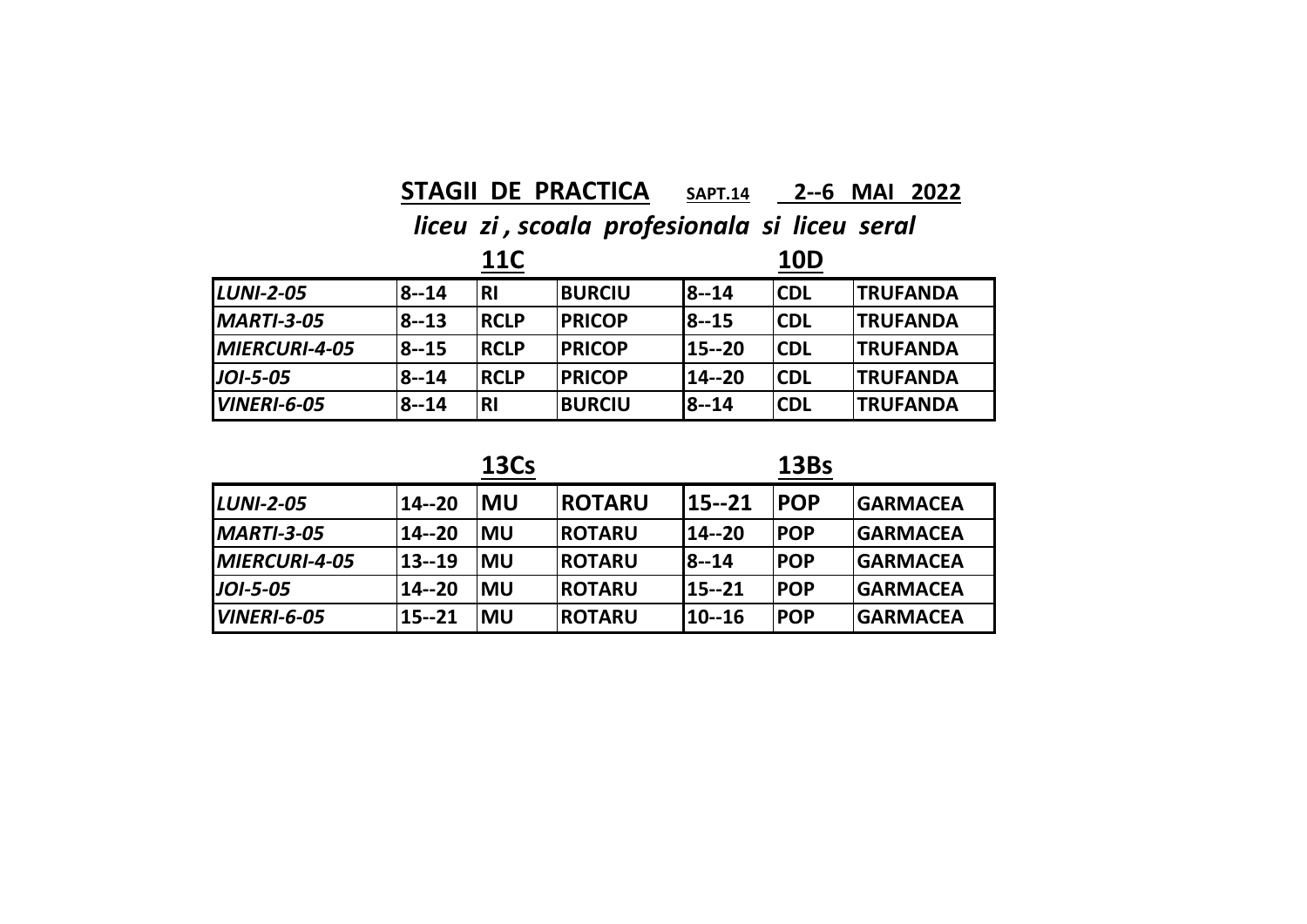### **STAGII DE PRACTICA SAPT.15 9‐‐13 MAI 2022**

| <b>10D</b>          |              |            |                 | 11C          |             |               | 12A1      |           |                 | <b>12A2</b>  |             |                |
|---------------------|--------------|------------|-----------------|--------------|-------------|---------------|-----------|-----------|-----------------|--------------|-------------|----------------|
| <b>LUNI-9-05</b>    | 8--14        | <b>CDL</b> | <b>TRUFANDA</b> | $18 - 14$    | l RI        | <b>BURCIU</b> | $18 - 14$ | lMU       | <b>ICATUR</b>   | 11--17       | lLNMV       | <b>IROTARU</b> |
| <b>MARTI-10-05</b>  | 8--14        | <b>CDL</b> | <b>TRUFANDA</b> | $ 8-13 $     | <b>RCLP</b> | <b>PRICOP</b> | 18--14    | <b>MU</b> | <b>IONOFREI</b> | $18 - 14$    | <b>LNMV</b> | <b>IOAN</b>    |
| $IMIERCURI-11-05$   | 15--20       | <b>CDL</b> | <b>TRUFANDA</b> | <b>8--15</b> | <b>RCLP</b> | <b>PRICOP</b> | $19 - 15$ | <b>MU</b> | <b>IONOFREI</b> | <b>8--14</b> | lLNMV       | <b>IROTARU</b> |
| $JOI-12-05$         | 14--20       | <b>CDL</b> | <b>TRUFANDA</b> | $18 - 14$    | <b>RCLP</b> | <b>PRICOP</b> | 14--20    | <b>MU</b> | <b>ICATUR</b>   | 14--20       | lLNMV       | <b>IOAN</b>    |
| <b>VINERI-13-05</b> | <b>8--15</b> | <b>CDL</b> | <b>TRUFANDA</b> | 114--20      | <b>RCLP</b> | <b>PRICOP</b> | $18 - 14$ | <b>MU</b> | <b>CATUR</b>    | 13--19       | <b>LNMV</b> | <b>IOAN</b>    |

|                       |              | 12B1       |                  |              | 12B2       |                | <b>12C</b>   |             |                 |
|-----------------------|--------------|------------|------------------|--------------|------------|----------------|--------------|-------------|-----------------|
| <b>LUNI-9-05</b>      | <b>8--14</b> | <b>LIA</b> | <b>PAPATOIU</b>  | <b>8--14</b> | <b>IMA</b> | <b>BARABOI</b> | $18 - 14$    | <b>IPOP</b> | <b>GARMACEA</b> |
| <b>IMARTI-10-05</b>   | 14--20       | <b>LIA</b> | <b>IPAPATOIU</b> | <b>8--14</b> | <b>IMA</b> | <b>BARABOI</b> | <b>8--14</b> | <b>IPOP</b> | <b>GARMACEA</b> |
| <b>MIERCURI-11-05</b> | 14--20       | <b>LIA</b> | <b>IPAPATOIU</b> | $ 9 - 15 $   | <b>IMA</b> | <b>BARABOI</b> | $110 - 16$   | <b>IPOP</b> | <b>ADAM</b>     |
| <b>JOI-12-05</b>      | <b>8--14</b> | <b>LIA</b> | <b>IPAPATOIU</b> | <b>8--14</b> | <b>IMA</b> | <b>BARABOI</b> | $18 - 14$    | <b>IPOP</b> | <b>GARMACEA</b> |
| <b>VINERI-13-05</b>   | $10 - 16$    | <b>LIA</b> | <b>IPAPATOIU</b> | 14--20       | <b>MA</b>  | <b>BARABOI</b> | $114 - 20$   | <b>IPOP</b> | <b>ADAM</b>     |

|                        | 13Bs          |             |                         | <b>13Cs</b>        |  |            |                | 13Ds |           |             |                |
|------------------------|---------------|-------------|-------------------------|--------------------|--|------------|----------------|------|-----------|-------------|----------------|
| <b>LUNI-9-05</b>       | $115 - 21$    | <b>IPOP</b> | <b>GARMACEA 110--16</b> |                    |  | <b>IMU</b> | <b>IPLESCA</b> |      | 15--21    | <b>IPOP</b> | <b>HERTANU</b> |
| <b>MARTI-10-05</b>     | <b>14--20</b> | <b>IPOP</b> | <b>GARMACEA</b>         | 14--20             |  | <b>MU</b>  | <b>ROTARU</b>  |      | $19 - 15$ | <b>POP</b>  | <b>HERTANU</b> |
| <b>IMIERCURI-11-05</b> | $18 - 14$     | <b>IPOP</b> | <b>GARMACEA</b>         | $115 - 18/18 - 21$ |  | <b>IMU</b> | <b>ROT/PLE</b> |      | 11--17    | <b>IPOP</b> | <b>HERTANU</b> |
| $JOI-12-05$            | 15--21        | <b>IPOP</b> | <b>GARMACEA</b>         | 14--20             |  | <b>MU</b>  | <b>IROTARU</b> |      | $ 8 - 14$ | <b>POP</b>  | <b>HERTANU</b> |
| <b>VINERI-13-05</b>    | $10 - 16$     | <b>IPOP</b> | <b>GARMACEA</b>         | 15--21             |  | <b>MU</b>  | <b>ROTARU</b>  |      | $15 - 21$ | <b>POP</b>  | <b>HERTANU</b> |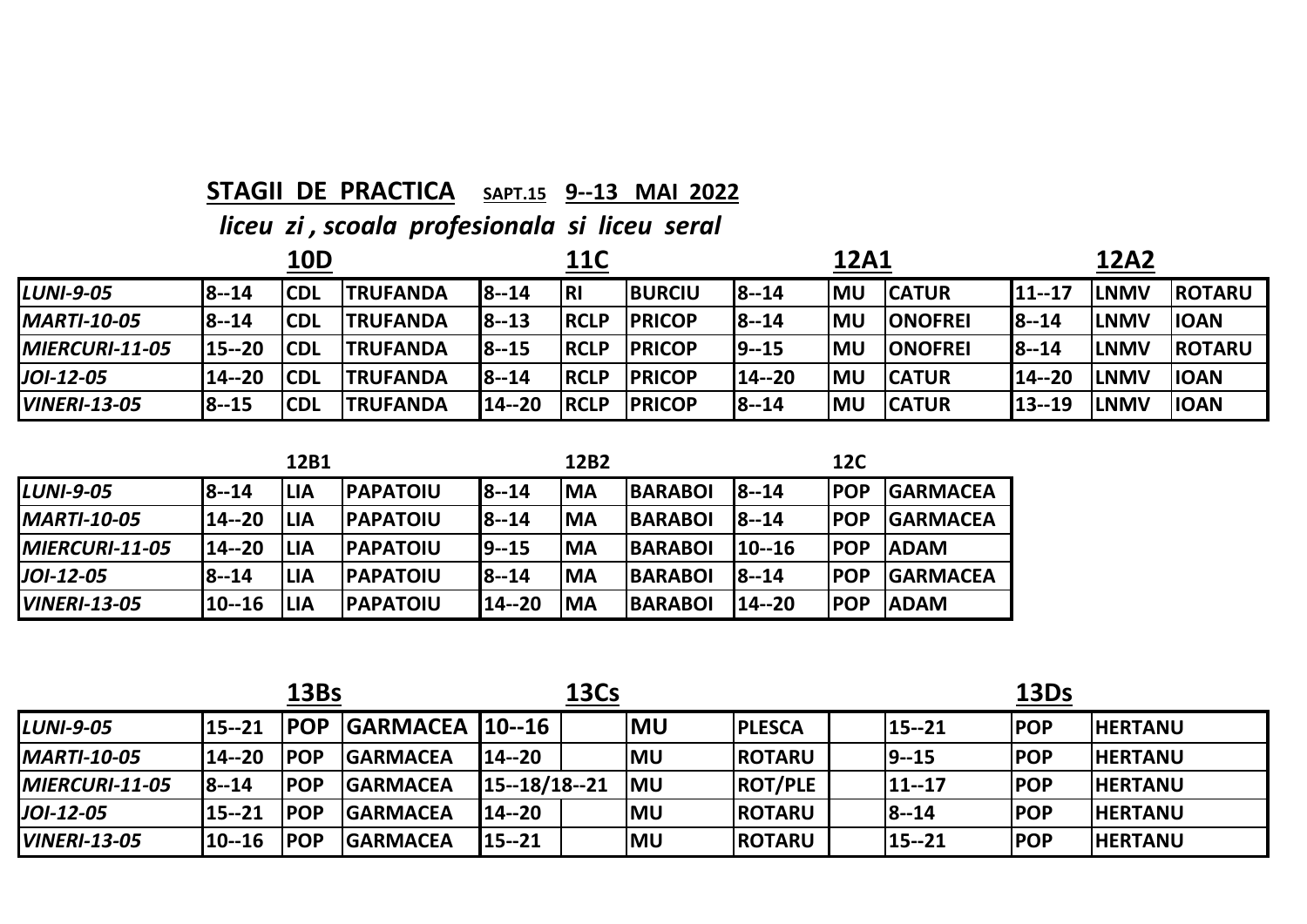### **STAGII DE PRACTICA** *sapt.16* **16‐‐20 mai 2022**

|                     |           | <b>12A1</b> |                 | <b>12A2</b>  |              |               |  |
|---------------------|-----------|-------------|-----------------|--------------|--------------|---------------|--|
| LUNI-16-05          | $18 - 14$ | <b>MCI</b>  | <b>CATUR</b>    | 113--19      | <b>ILNMV</b> | <b>IOAN</b>   |  |
| <b>MARTI-17-05</b>  | 8--14     | <b>MCI</b>  | <b>ICATUR</b>   | <b>8--14</b> | <b>ILNMV</b> | <b>IOAN</b>   |  |
| MIERCURI-18-05      | $12 - 18$ | <b>MCI</b>  | <b>CATUR</b>    | <b>8--14</b> | <b>ILNMV</b> | <b>ROTARU</b> |  |
| JOI-19-05           | 8--14     | <b>MCI</b>  | <b>IONOFREI</b> | 14--20       | <b>ILNMV</b> | <b>IOAN</b>   |  |
| <b>VINERI-20-05</b> | 8--14     | <b>MCI</b>  | <b>CATUR</b>    | 13--19       | <b>ILNMV</b> | <b>IOAN</b>   |  |

|                        | 12B1         |            |                  | <b>12C</b>   |           |                |              |             |                  |
|------------------------|--------------|------------|------------------|--------------|-----------|----------------|--------------|-------------|------------------|
| <b>LUNI-16-05</b>      | <b>8--14</b> | <b>LIA</b> | <b>IPAPATOIU</b> | 8--14        | <b>MA</b> | <b>BARABOI</b> | $8 - 14$     | <b>IPOP</b> | <b>GARMACEA</b>  |
| <b>MARTI-17-05</b>     | 14--20       | <b>LIA</b> | <b>IPAPATOIU</b> | <b>8--14</b> | <b>MA</b> | <b>BARABOI</b> | <b>8--14</b> | <b>POP</b>  | <b>IGARMACEA</b> |
| <b>IMIERCURI-18-05</b> | 114--20      | <b>LIA</b> | <b>IPAPATOIU</b> | 19--15       | <b>MA</b> | <b>BARABOI</b> | 110--16      | <b>IPOP</b> | <b>IADAM</b>     |
| $JOI-19-05$            | <b>8--14</b> | <b>LIA</b> | <b>IPAPATOIU</b> | <b>8--14</b> | <b>MA</b> | <b>BARABOI</b> | <b>8--14</b> | <b>POP</b>  | <b>GARMACEA</b>  |
| <b>VINERI-20-05</b>    | 110--16      | <b>LIA</b> | <b>PAPATOIU</b>  | 14--20       | <b>MA</b> | <b>BARABOI</b> | <b>8--14</b> | <b>POP</b>  | <b>GARMACEA</b>  |

| 13As                   |           |            |                |           | 13Ds        |                        | <b>2C</b>      |             |                |
|------------------------|-----------|------------|----------------|-----------|-------------|------------------------|----------------|-------------|----------------|
| <b>LUNI-16-05</b>      | $14 - 20$ | IMU        | <b>ROTARU</b>  | $13 - 19$ | <b>IPOP</b> | <b>TRUFANDA</b>        | $17 - 21$      | <b>IEPC</b> | <b>HERTANU</b> |
| <b>MARTI-17-05</b>     | 14--20    | <b>IMU</b> | <b>IROTARU</b> | 14--20    | <b>POP</b>  | <b><i>TRUFANDA</i></b> | $111 - 15$     | <b>IEPC</b> | <b>HERTANU</b> |
| <b>IMIERCURI-18-05</b> | $15 - 21$ | <b>IMU</b> | <b>ISIMION</b> | 115--20   | <b>POP</b>  | <b>ITRUFANDA</b>       | $117 - 21$     | <b>IEPC</b> | <b>HERTANU</b> |
| $JOI-19-05$            | 14--20    | <b>IMU</b> | <b>IROTARU</b> | 114--20   | <b>POP</b>  | <b>ITRUFANDA</b>       | <b>115--19</b> | <b>IEPC</b> | <b>HERTANU</b> |
| <b>VINERI-20-05</b>    | 15--21    | <b>IMU</b> | <b>IROTARU</b> | 14--21    | <b>POP</b>  | <b>TRUFANDA</b>        | $17 - 21$      | <b>IEPC</b> | <b>HERTANU</b> |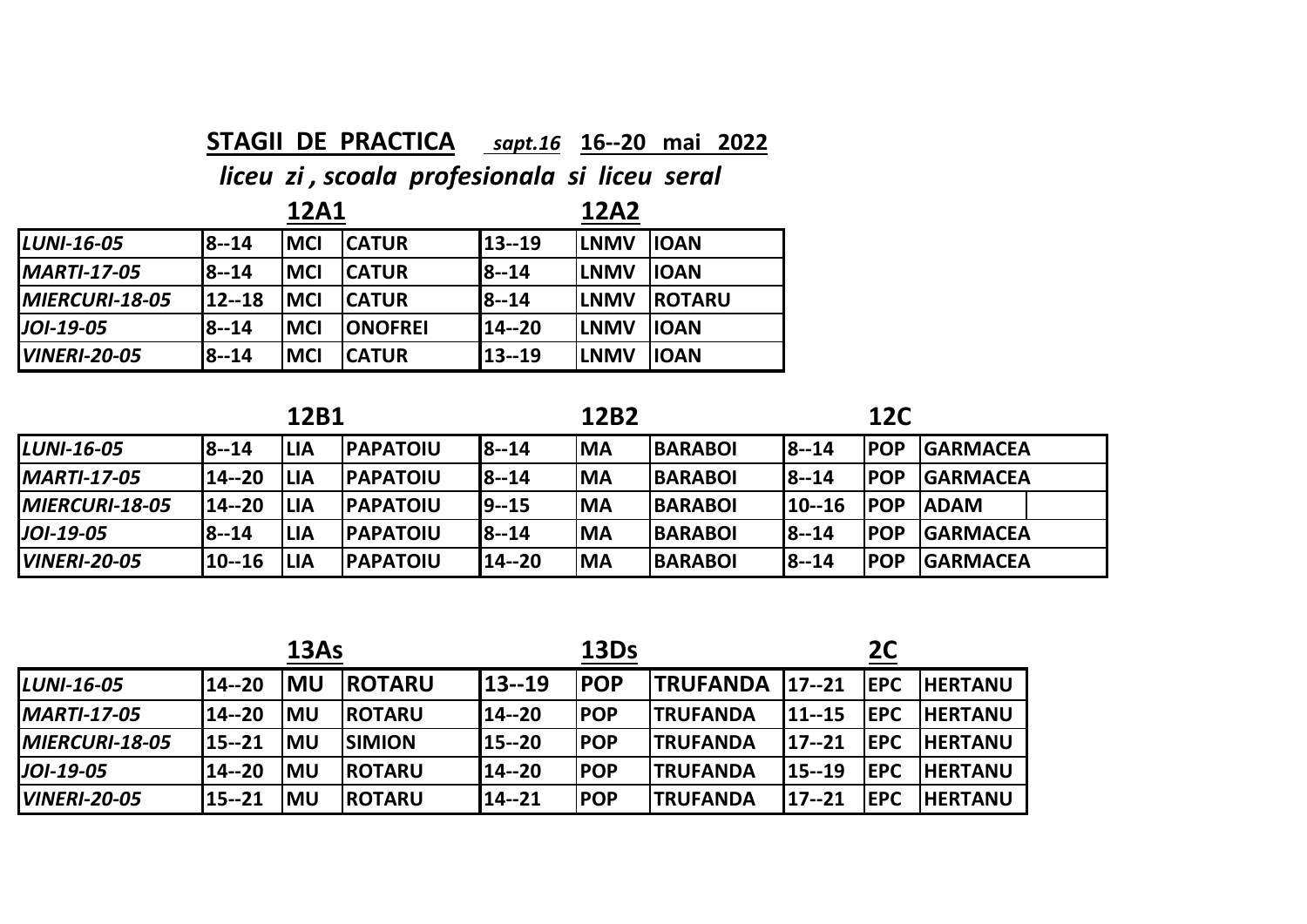### **STAGII DE PRACTICA** *SAPT.17 23***23‐27 MAI 2022**

| 11A1                |              |            |                  |               | <b>11A2</b> |                  |            | 12A1       |                |           | <b>12A2</b>  |                |
|---------------------|--------------|------------|------------------|---------------|-------------|------------------|------------|------------|----------------|-----------|--------------|----------------|
| <b>LUNI-23-05</b>   | $8 - 14$     | <b>TMM</b> | <b>ISERGHIE</b>  | <b>8--14</b>  | <b>TMM</b>  | <b>STRACHIN.</b> | $18 - 14$  | <b>IMU</b> | <b>CATUR</b>   | $13 - 19$ | <b>LNMV</b>  | <b>IOAN</b>    |
| <b>MARTI-24-05</b>  | <b>8--14</b> | <b>TMM</b> | <b>SERGHIE</b>   | 15--21        | <b>TMM</b>  | <b>STRACHIN.</b> | $18 - 14$  | <b>IMU</b> | <b>CATUR</b>   | $18 - 14$ | <b>ILNMV</b> | <b>IOAN</b>    |
| MIERCURI-25-05      | $ 8 - 14 $   | <b>TMM</b> | <b>STRACHIN.</b> | <b>14--20</b> | <b>TMM</b>  | <b>STRACHIN.</b> | $19 - 15$  | <b>MU</b>  | <b>ONOFREI</b> | $18 - 14$ | <b>LNMV</b>  | <b>IROTARU</b> |
| $JOI-26-05$         | <b>8--14</b> | <b>TMM</b> | <b>ISERGHIE</b>  | <b>8--14</b>  | <b>TMM</b>  | <b>STRACHIN.</b> | $18 - 14$  | <b>IMU</b> | <b>ONOFREI</b> | 14--20    | <b>ILNMV</b> | <b>IOAN</b>    |
| <b>VINERI-27-05</b> | 15--21       | <b>TMM</b> | <b>STRACHIN.</b> | 14--20        | <b>TMM</b>  | <b>ICATUR</b>    | $ 8 - 14 $ | <b>IMU</b> | <b>CATUR</b>   | $19 - 15$ | <b>LNMV</b>  | <b>IROTARU</b> |

| 12B1                   |        |             |              | 12B2      |            |                 | <b>12C</b>   |             |                | 9Ap      |             |              |
|------------------------|--------|-------------|--------------|-----------|------------|-----------------|--------------|-------------|----------------|----------|-------------|--------------|
| <b>LUNI-23-05</b>      | 7--13  | <b>ILIA</b> | <b>BEJAN</b> | $14 - 20$ | <b>IMA</b> | <b>URSACHE</b>  | $18 - 14$    | <b>IPOP</b> | <b>ADAM</b>    | 14--20   | <b>ICDL</b> | <b>FOCSA</b> |
| <b>MARTI-24-05</b>     | 13--19 | <b>ILIA</b> | <b>BEJAN</b> | $15 - 21$ | <b>IMA</b> | <b>URSACHE</b>  | $10 - 16$    | <b>IPOP</b> | <b>ADAM</b>    | 110--16  | <b>CDL</b>  | <b>FOCSA</b> |
| <b>IMIERCURI-25-05</b> | 13--19 | <b>ILIA</b> | <b>BEJAN</b> | 13--19    | <b>IMA</b> | <b>URSACHE</b>  | <b>8--14</b> | <b>IPOP</b> | <b>IGARMA.</b> | 19--15   | <b>CDL</b>  | <b>FOCSA</b> |
| JOI-26-05              | 15--21 | <b>ILIA</b> | <b>BEJAN</b> | 14--20    | <b>IMA</b> | <b>IURSACHE</b> | $18 - 14$    | <b>POP</b>  | <b>GARMA.</b>  | 14 -- 20 | <b>ICDL</b> | <b>FOCSA</b> |
| <b>VINERI-27-05</b>    | 9--15  | <b>LIA</b>  | <b>BEJAN</b> | 18--14    | <b>MA</b>  | <b>URSACHE</b>  | $ 8 - 14 $   | <b>POP</b>  | <b>GARMA.</b>  | 14--20   | <b>CDL</b>  | <b>FOCSA</b> |

|                       | 13As       |           |                |                | <b>13Cs</b> |                 |           | 13Ds        |                 |            |             |                 |
|-----------------------|------------|-----------|----------------|----------------|-------------|-----------------|-----------|-------------|-----------------|------------|-------------|-----------------|
| <b>LUNI-23-05</b>     | $115 - 21$ | <b>MU</b> | <b>SIMION</b>  | 14--20         | <b>MU</b>   | <b>IROTARU</b>  | $13 - 19$ | <b>IPOP</b> | <b>TRUFAN.</b>  | $117 - 21$ | <b>IEPC</b> | <b>IHERTANU</b> |
| <b>MARTI-24-05</b>    | $115 - 21$ | <b>MU</b> | <b>IROTARU</b> | 12-15/15-18 MU |             | <b>ROT/PLES</b> | 13--20    | <b>IPOP</b> | <b>ITRUFAN.</b> | $111 - 15$ | <b>IEPC</b> | <b>HERTANU</b>  |
| <b>MIERCURI-25-05</b> | 15--21     | <b>MU</b> | <b>SIMION</b>  | 8--13          | <b>IMU</b>  | <b>IPLESCA</b>  | 115--20   | <b>IPOP</b> | <b>ITRUFAN.</b> | $117 - 21$ | <b>IEPC</b> | <b>HERTANU</b>  |
| $JOI-26-05$           | 14--21     | <b>MU</b> | <b>IROTARU</b> | 10--17         | <b>IMU</b>  | <b>IPLESCA</b>  | 14--20    | <b>IPOP</b> | <b>ITRUFAN.</b> | $115 - 19$ | <b>IEPC</b> | <b>HERTANU</b>  |
| <b>VINERI-27-05</b>   | 115--20    | MU        | <b>IROTARU</b> | 15--21         | lMU         | <b>PLESCA</b>   | 115--21   | <b>IPOP</b> | <b>ITRUFAN.</b> | $117 - 21$ | <b>IEPC</b> | <b>IHERTANU</b> |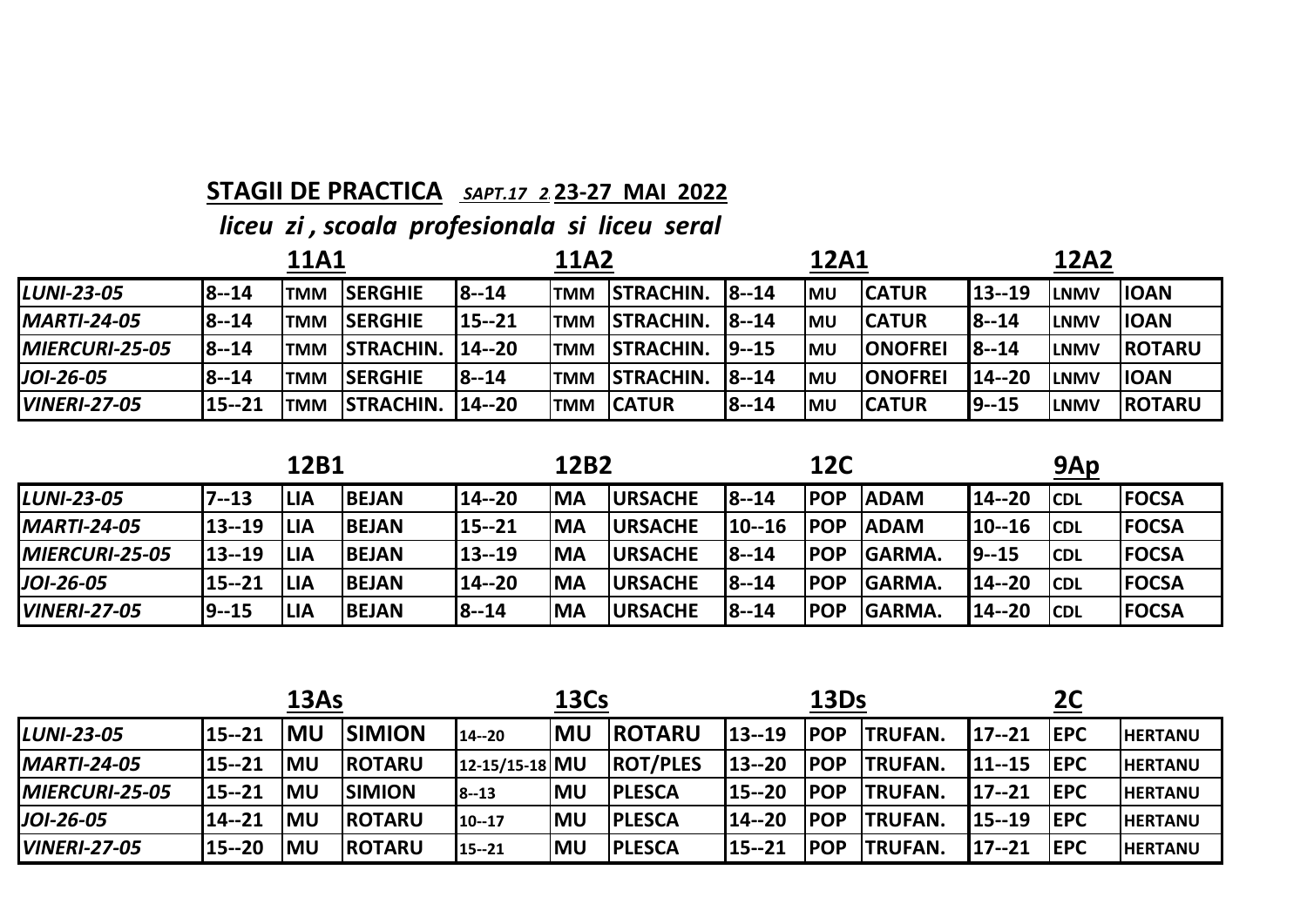### **STAGII DE PRACTICA***SAPT.18* **30 MAI‐‐3 IUNIE 2022**

|                    |           | <b>11A1</b> |                    |              | <b>11A2</b> |                          |              | 9Ap         |               |
|--------------------|-----------|-------------|--------------------|--------------|-------------|--------------------------|--------------|-------------|---------------|
| <b>LUNI-30-05</b>  | $18 - 14$ | <b>ITMM</b> | <b>STRACHINARU</b> | $18 - 14$    | <b>TMM</b>  | <b>CATUR</b>             | $14 - 20$    | <b>CDL</b>  | <b>IFOCSA</b> |
| <b>MARTI-31-05</b> | $18 - 14$ | <b>'TMM</b> | <b>STRACHINARU</b> | I8--14       | <b>TMM</b>  | <b>CATUR</b>             | $11 - 17$    | <b>ICDL</b> | <b>IFOCSA</b> |
| MIERCURI-1-06      |           |             |                    |              |             |                          |              |             |               |
| $JOI-2-06$         | $18 - 14$ | <b>TMM</b>  | <b>ISERGHIE</b>    | <b>8--14</b> | <b>ITMM</b> | <b>STRACHINARU 8--14</b> |              | <b>ICDL</b> | <b>IFOCSA</b> |
| <b>VINERI-3-06</b> | 15--21    | <b>TMM</b>  | <b>STRACHINARU</b> | <b>8--14</b> | <b>TMM</b>  | <b>CATUR</b>             | <b>8--14</b> | <b>CDL</b>  | <b>FOCSA</b>  |

|                      |              | 10Bp1       |                |            | 10Bp2       |             |              |             | 11Ap             |  |  |
|----------------------|--------------|-------------|----------------|------------|-------------|-------------|--------------|-------------|------------------|--|--|
| <b>LUNI-30-05</b>    | <b>8--14</b> | lCDL        | <b>BARABOI</b> | 8--14      | <b>ICDL</b> | <b>ADAM</b> | <b>8--14</b> | <b>ICDL</b> | <b>PAPATOIU</b>  |  |  |
| <b>MARTI-31-05</b>   | <b>8--14</b> | lCDL        | <b>BARABOI</b> | $110 - 16$ | <b>ICDL</b> | <b>ADAM</b> | $18 - 14$    | <b>ICDL</b> | <b>PAPATOIU</b>  |  |  |
| <b>MIERCURI-1-06</b> |              |             |                |            |             |             |              |             |                  |  |  |
| $JOI-2-06$           | <b>8--14</b> | <b>CDL</b>  | <b>BARABOI</b> | 8--14      | <b>CDL</b>  | <b>ADAM</b> | <b>8--14</b> | <b>ICDL</b> | <b>PAPATOIU</b>  |  |  |
| $IVINERI-3-06$       | 14--20       | <b>ICDL</b> | <b>BARABOI</b> | 8--14      | <b>CDL</b>  | <b>ADAM</b> | $110 - 16$   | <b>CDL</b>  | <b>IPAPATOIU</b> |  |  |

|                    |           | 11Cp        |                  |           | 1B2  |                |         | 2C          |                 |
|--------------------|-----------|-------------|------------------|-----------|------|----------------|---------|-------------|-----------------|
| <b>LUNI-30-05</b>  | $18 - 14$ | <b>CDL</b>  | <b>TRUFANDA</b>  | $15 - 19$ | llll | <b>GORGAN</b>  | 117--21 | <b>IEPC</b> | <b>HERTANU</b>  |
| <b>MARTI-31-05</b> | $18 - 14$ | lCDL        | <b>TRUFANDA</b>  | $17 - 21$ | LII  | <b>IGORGAN</b> | 11--15  | <b>IEPC</b> | <b>HERTANU</b>  |
| MIERCURI-1-06      |           |             |                  |           |      |                |         |             |                 |
| $JOI-2-06$         | $18 - 14$ | <b>CDL</b>  | <b>ITRUFANDA</b> | $17 - 21$ | lli  | <b>IGORGAN</b> | 15--19  | <b>IEPC</b> | <b>IHERTANU</b> |
| <b>VINERI-3-06</b> | $18 - 14$ | <b>ICDL</b> | <b>TRUFANDA</b>  | $12 - 16$ | lli  | <b>GORGAN</b>  | 17--21  | <b>IEPC</b> | <b>HERTANU</b>  |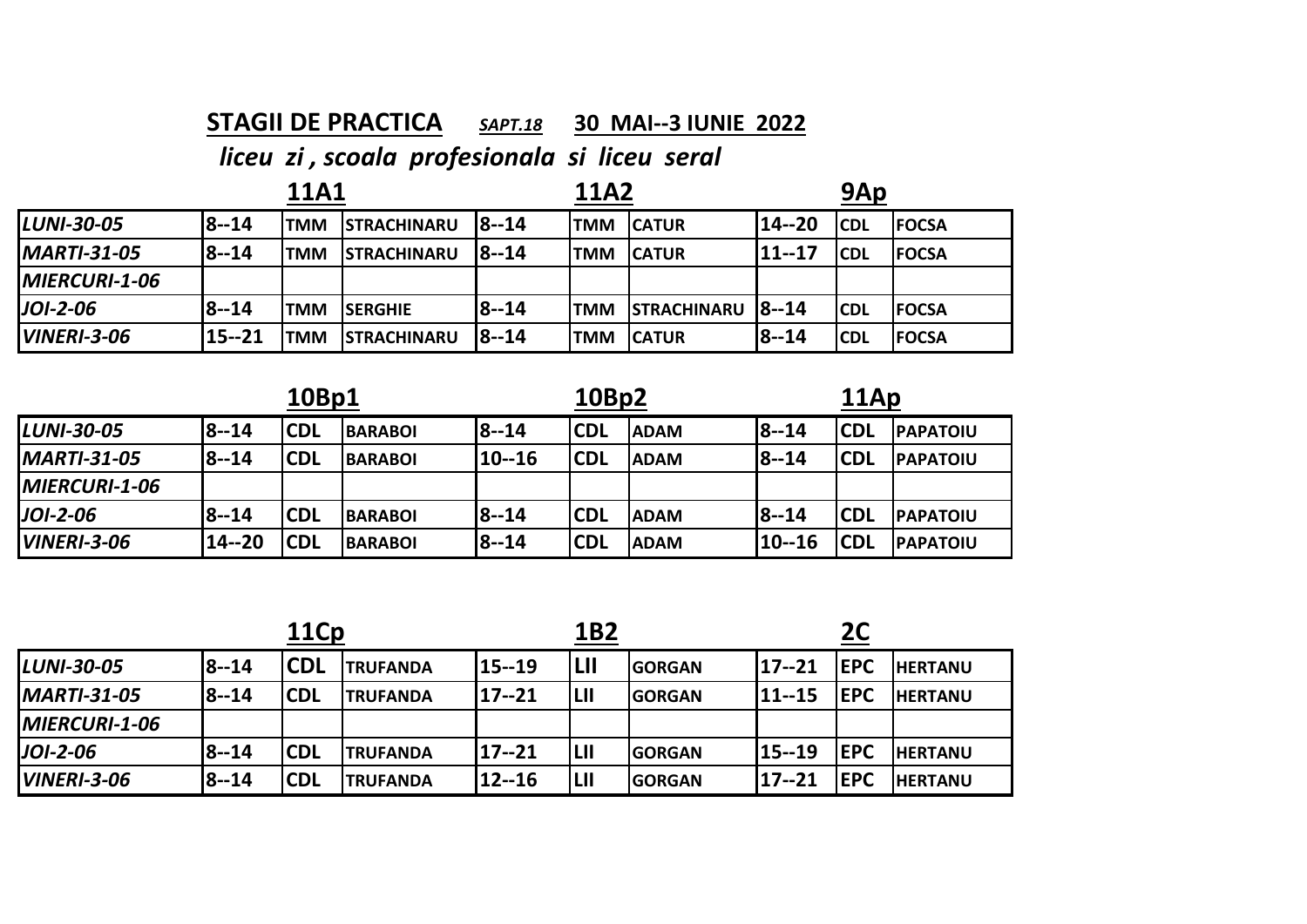## **STAGII DE PRACTICA** *SAPT.19* **6‐‐ 10 IUNIE 2022**

|                     |              | <b>11A1</b> |                    |              | <b>11A2</b> |               | 9Ap          |             |               |
|---------------------|--------------|-------------|--------------------|--------------|-------------|---------------|--------------|-------------|---------------|
| <b>LUNI-6-06</b>    | <b>8--14</b> | <b>TMM</b>  | <b>STRACHINARU</b> | $18 - 14$    | <b>ITMM</b> | <b>CATUR</b>  | 14--20       | <b>ICDL</b> | <b>IFOCSA</b> |
| $IMARTI-7-06$       | <b>8--14</b> | <b>TMM</b>  | <b>STRACHINARU</b> | <b>8--14</b> | <b>ITMM</b> | <b>ICATUR</b> | 11--17       | <b>ICDL</b> | <b>FOCSA</b>  |
| MIERCURI-8-06       | 8--14        | <b>TMM</b>  | <b>STRACHINARU</b> | 12--18       | <b>TMM</b>  | <b>CATUR</b>  | <b>8--14</b> | <b>CDL</b>  | <b>FOCSA</b>  |
| JOI-9-06            | $8 - 14$     | <b>TMM</b>  | <b>SERGHIE</b>     | 14--20       | <b>TMM</b>  | <b>CATUR</b>  | <b>8--14</b> | <b>CDL</b>  | <b>FOCSA</b>  |
| <b>VINERI-10-06</b> | 15--21       | TMM         | <b>STRACHINARU</b> | <b>8--14</b> | <b>TMM</b>  | <b>CATUR</b>  | <b>8--14</b> | <b>CDL</b>  | <b>FOCSA</b>  |

| 10Bp1                |              |            |                |           | 10Bp2      |             |              | 11Ap        |                  | 11Cp         |  |                  |
|----------------------|--------------|------------|----------------|-----------|------------|-------------|--------------|-------------|------------------|--------------|--|------------------|
| $LUNI-6-06$          | <b>8--14</b> | <b>CDL</b> | <b>BARABOI</b> | $18 - 14$ | <b>CDL</b> | <b>ADAM</b> | <b>8--14</b> | <b>ICDL</b> | <b>PAPATOIU</b>  | $ 8-14 $ CDL |  | <b>TRUFANDA</b>  |
| $MARTI-7-06$         | <b>8--14</b> | <b>CDL</b> | <b>BARABOI</b> | 10--16    | <b>CDL</b> | <b>ADAM</b> | <b>8--14</b> | <b>CDL</b>  | <b>PAPATOIU</b>  | $ 8-14 $ CDL |  | <b>TRUFANDA</b>  |
| <b>MIERCURI-8-06</b> | 19--15       | <b>CDL</b> | <b>BARABOI</b> | 10--16    | <b>CDL</b> | <b>ADAM</b> | <b>8--14</b> | <b>CDL</b>  | <b>IPAPATOIU</b> | $9-15$ CDL   |  | <b>ITRUFANDA</b> |
| $J$ OI-9-06          | 8--14        | <b>CDL</b> | <b>BARABOI</b> | $18 - 14$ | <b>CDL</b> | <b>ADAM</b> | <b>8--14</b> | <b>CDL</b>  | <b>PAPATOIU</b>  | $ 8-14 $ CDL |  | <b>ITRUFANDA</b> |
| <b>VINERI-10-06</b>  | $14 - 20$    | 'CDL       | <b>BARABOI</b> | $18 - 14$ | <b>CDL</b> | <b>ADAM</b> | 10--16       | <b>CDL</b>  | <b>IPAPATOIU</b> | $ 8-14 $ CDL |  | <b>ITRUFANDA</b> |

|                      |           | 1B2        |                |           | 2C         |                |
|----------------------|-----------|------------|----------------|-----------|------------|----------------|
| <b>LUNI-6-06</b>     | 15--19    | <b>LII</b> | <b>GORGAN</b>  | $17 - 21$ | <b>EPC</b> | <b>HERTANU</b> |
| <b>MARTI-7-06</b>    | 17--21    | lш         | <b>IGORGAN</b> | 11--15    | <b>EPC</b> | <b>HERTANU</b> |
| <b>MIERCURI-8-06</b> | $17 - 21$ | lш         | <b>IGORGAN</b> | $17 - 21$ | <b>EPC</b> | <b>HERTANU</b> |
| <b>JOI-9-06</b>      | $17 - 21$ | LII        | <b>GORGAN</b>  | 15--19    | <b>EPC</b> | <b>HERTANU</b> |
| <b>VINERI-10-06</b>  | $12 - 16$ | LII        | <b>GORGAN</b>  | 17--21    | <b>EPC</b> | <b>HERTANU</b> |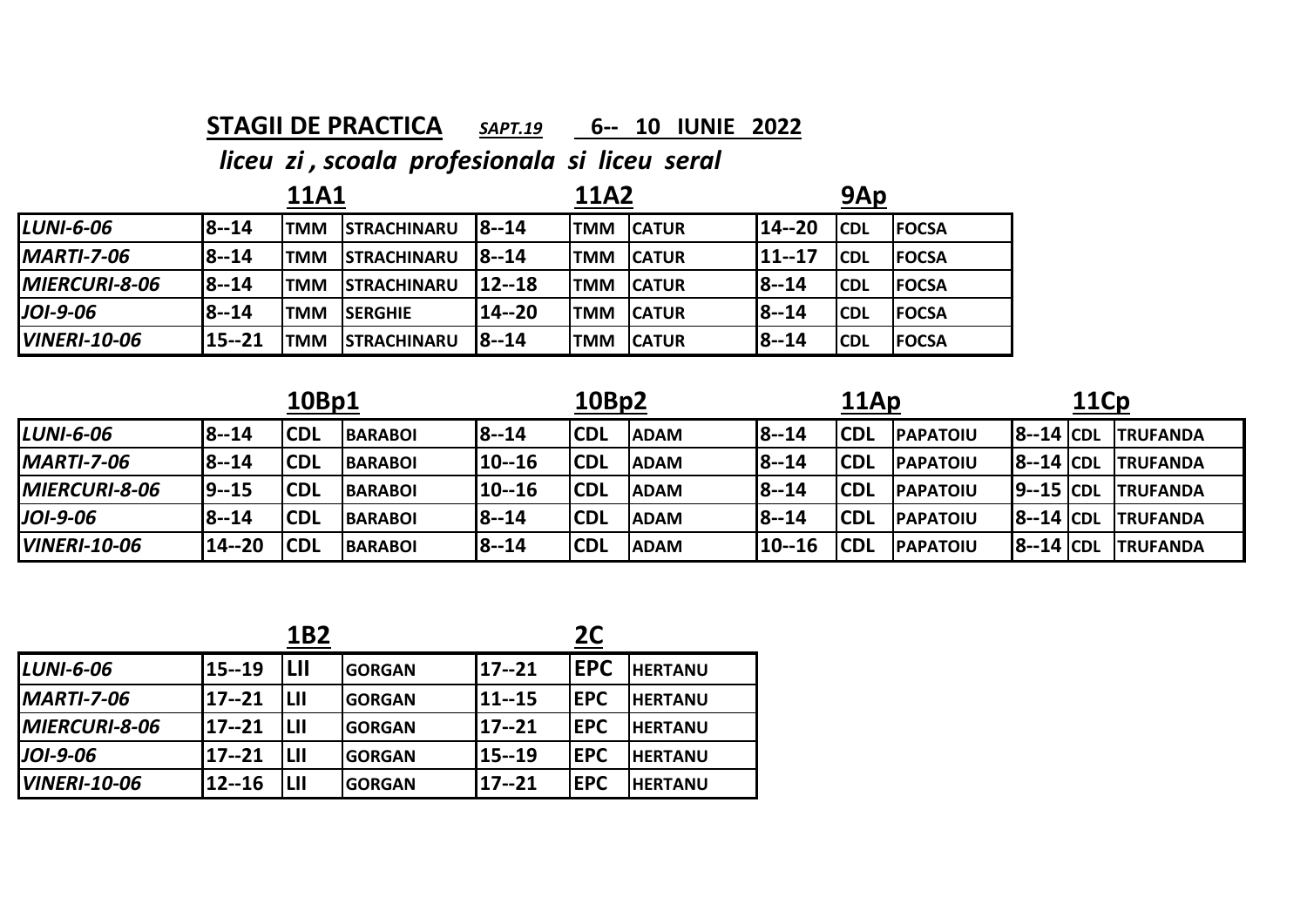### **STAGII DE PRACTICA** *SAPT. 20* **13‐‐‐17 IUNIE 2022**

*liceu zi , scoala profesionala si liceu seral*

| 10Bp1               |              |            |                |        | 10Bp2      |             |              | 11Ap       |                 |           | <b>11Cp</b> |                  |  |
|---------------------|--------------|------------|----------------|--------|------------|-------------|--------------|------------|-----------------|-----------|-------------|------------------|--|
| <b>LUNI-13-06</b>   |              |            |                |        |            |             |              |            |                 |           |             |                  |  |
| <b>MARTI-14-06</b>  | <b>8--14</b> | <b>CDL</b> | <b>BARABOI</b> | 10--16 | <b>CDL</b> | <b>ADAM</b> | <b>8--14</b> | <b>CDL</b> | <b>PAPATOIU</b> | $18 - 14$ | <b>CDL</b>  | <b>ITRUFANDA</b> |  |
| MIERCURI-15-06      | $19 - 15$    | <b>CDL</b> | <b>BARABOI</b> | 10--16 | <b>CDL</b> | <b>ADAM</b> | <b>8--14</b> | <b>CDL</b> | <b>PAPATOIU</b> | $19 - 15$ | <b>CDL</b>  | <b>ITRUFANDA</b> |  |
| JOI-16-06           | <b>8--14</b> | <b>CDL</b> | <b>BARABOI</b> | 18--14 | <b>CDL</b> | <b>ADAM</b> | <b>8--14</b> | <b>CDL</b> | <b>PAPATOIU</b> | $18 - 14$ | <b>CDL</b>  | <b>TRUFANDA</b>  |  |
| <b>VINERI-17-06</b> | 14--20       | <b>CDL</b> | <b>BARABOI</b> | 8--14  | <b>CDL</b> | <b>ADAM</b> | $10 - 16$    | <b>CDL</b> | <b>PAPATOIU</b> | $8 - 14$  | <b>CDL</b>  | <b>ITRUFANDA</b> |  |

|--|

**2C**

| <b>LUNI-13-06</b>   |           |     |                |        |            |                |
|---------------------|-----------|-----|----------------|--------|------------|----------------|
| <b>MARTI-14-06</b>  | 117--21   | LII | <b>GORGAN</b>  | 11--15 | <b>EPC</b> | <b>HERTANU</b> |
| MIERCURI-15-06      | 117--21   | LII | <b>GORGAN</b>  | 17--21 | <b>EPC</b> | <b>HERTANU</b> |
| <b>JOI-16-06</b>    | 17--21    | LII | <b>GORGAN</b>  | 15--19 | <b>EPC</b> | <b>HERTANU</b> |
| <b>VINERI-17-06</b> | $12 - 16$ | LII | <b>IGORGAN</b> | 17--21 | <b>EPC</b> | <b>HERTANU</b> |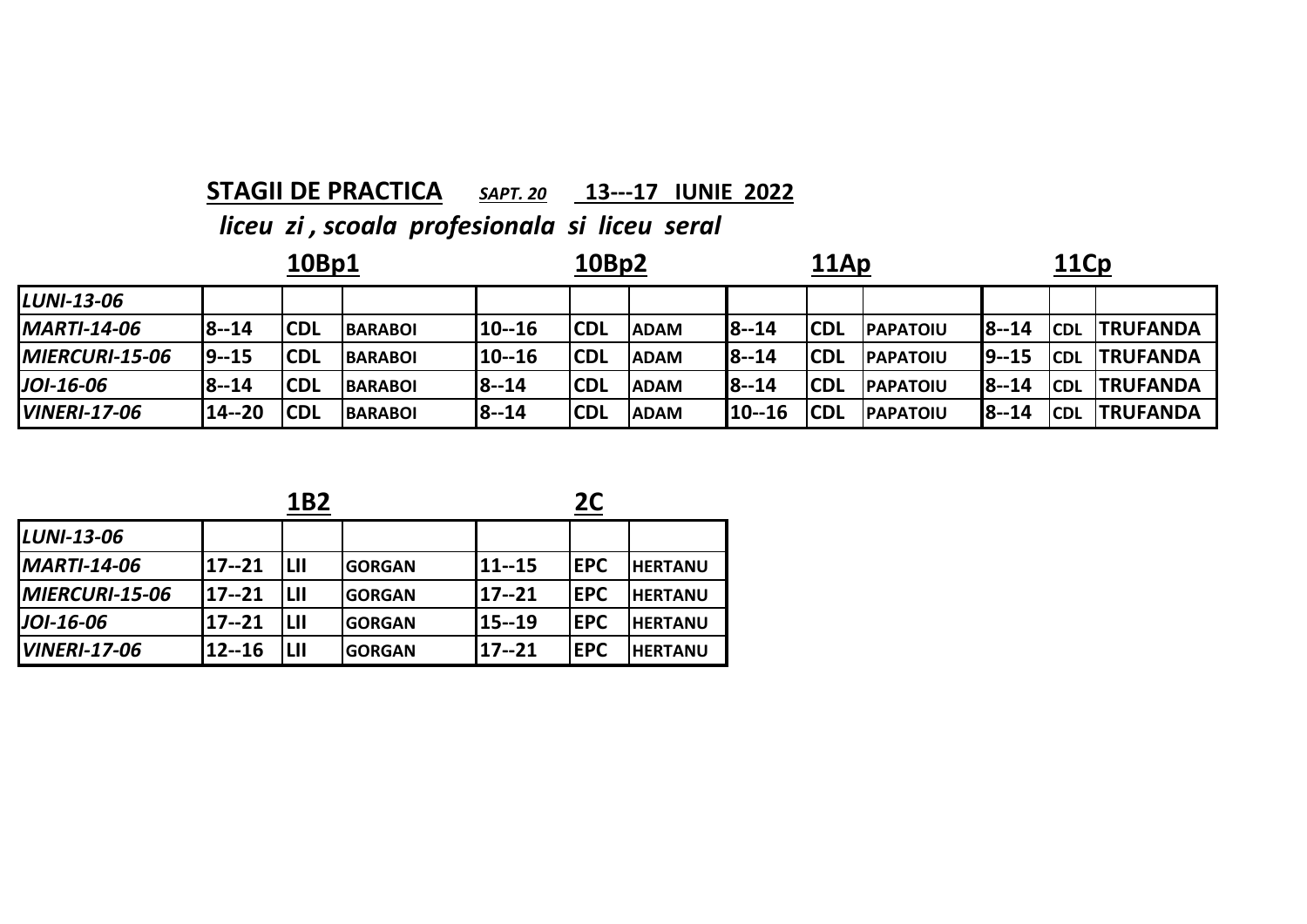### **STAGII DE PRACTICA** *SAPT.21* **20‐‐24 IUNIE 2022**

| <b>11Cp</b>         |              |             |                 |           | <b>10Ap1</b> |                 | 10Ap2        |            |              | 10Bp1         |            |                |
|---------------------|--------------|-------------|-----------------|-----------|--------------|-----------------|--------------|------------|--------------|---------------|------------|----------------|
| <b>LUNI-20-06</b>   | <b>8--14</b> | <b>ICDL</b> | <b>TRUFANDA</b> | $18 - 14$ | <b>CDL</b>   | <b>SERGHIE</b>  | $18 - 14$    | <b>CDL</b> | <b>CATUR</b> | $8 - 14$      | <b>CDL</b> | <b>BARABOI</b> |
| <b>MARTI-21-06</b>  | <b>8--14</b> | <b>CDL</b>  | <b>TRUFANDA</b> | $18 - 14$ | <b>CDL</b>   | <b>ISERGHIE</b> | <b>8--14</b> | <b>CDL</b> | <b>CATUR</b> | <b>8--14</b>  | <b>CDL</b> | <b>BARABOI</b> |
| MIERCURI-22-06      | 19--15       | <b>CDL</b>  | <b>TRUFANDA</b> | $18 - 14$ | <b>CDL</b>   | <b>SERGHIE</b>  | 112--18      | <b>CDL</b> | <b>CATUR</b> | $9 - 15$ CDL  |            | <b>BARABOI</b> |
| JOI-23-06           | 8--14        | <b>CDL</b>  | <b>TRUFANDA</b> | $18 - 14$ | <b>CDL</b>   | <b>SERGHIE</b>  | 114--20      | <b>CDL</b> | <b>CATUR</b> | $8 - 14$      | <b>CDL</b> | <b>BARABOI</b> |
| <b>VINERI-24-06</b> | <b>8--14</b> | <b>CDL</b>  | <b>TRUFANDA</b> | $18 - 14$ | <b>CDL</b>   | <b>SERGHIE</b>  | <b>8--14</b> | <b>CDL</b> | <b>CATUR</b> | $14 - 20$ CDL |            | <b>BARABOI</b> |

|                       |        | 10Bp2      |             |            | 11Ap        |                 |                      | 1A          |                          |  |
|-----------------------|--------|------------|-------------|------------|-------------|-----------------|----------------------|-------------|--------------------------|--|
| <b>LUNI-20-06</b>     | 8--14  | <b>CDL</b> | <b>ADAM</b> | $18 - 14$  | <b>ICDL</b> | <b>PAPATOIU</b> | 14-18/18-22 OCIA/DTE |             | <b>VOICU/STRACHINARU</b> |  |
| $IMARTI-21-06$        | 10--16 | <b>CDL</b> | <b>ADAM</b> | $18 - 14$  | <b>ICDL</b> | <b>PAPATOIU</b> | 13-21/17-21 DTE/OCIA |             | <b>STRACHINARU/VOICU</b> |  |
| <b>MIERCURI-22-06</b> | 10--16 | <b>CDL</b> | <b>ADAM</b> | $18 - 14$  | <b>CDL</b>  | <b>PAPATOIU</b> | $13 - 21$            | <b>MSDA</b> | <b>IROZNOVAN</b>         |  |
| $JOI-23-06$           | 8--14  | <b>CDL</b> | <b>ADAM</b> | $18 - 14$  | <b>CDL</b>  | <b>PAPATOIU</b> | $13 - 21$            | <b>MSDA</b> | <b>IROZNOVAN</b>         |  |
| <b>VINERI-24-06</b>   | l8--14 | <b>CDL</b> | <b>ADAM</b> | $110 - 16$ | <b>ICDL</b> | <b>PAPATOIU</b> | 14-22                | <b>OCIA</b> | <b>VOICU</b>             |  |

|                     | <b>1B1</b>         |              |               |            |            |                |
|---------------------|--------------------|--------------|---------------|------------|------------|----------------|
| <b>LUNI-20-06</b>   | 14--22 TEIF        |              | <b>IFTODE</b> | $17 - 21$  | <b>EPC</b> | <b>HERTANU</b> |
| <b>MARTI-21-06</b>  | <b>11--19 TEIF</b> |              | <b>IFTODE</b> | $111 - 15$ | <b>EPC</b> | <b>HERTANU</b> |
| MIERCURI-22-06      | 14--22 TEIF        |              | <b>IFTODE</b> | $17 - 21$  | <b>EPC</b> | <b>HERTANU</b> |
| $J$ OI-23-06        | 13--21             | <b>ITEIF</b> | <b>IFTODF</b> | $115 - 19$ | <b>EPC</b> | <b>HERTANU</b> |
| <b>VINERI-24-06</b> | 13--21             | <b>ITEIF</b> | <b>IFTODE</b> | 117--21    | EPC        | <b>HERTANU</b> |